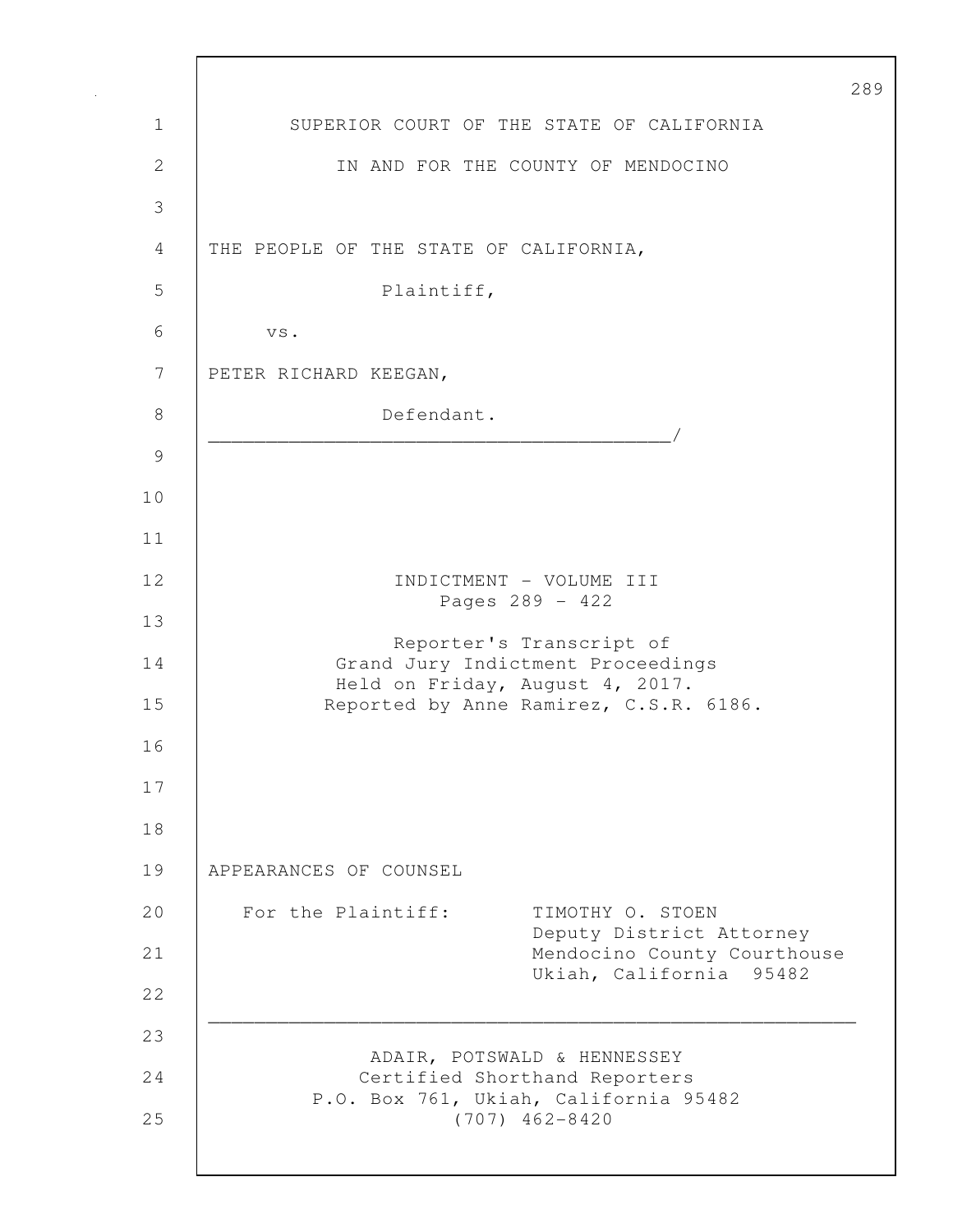|                  |                          |      | 290 |
|------------------|--------------------------|------|-----|
| $\mathbf 1$      | WITNESS INDEX            |      |     |
| $\mathbf{2}$     | (Chronological)          |      |     |
| $\mathfrak{Z}$   | VOLUME III               | PAGE |     |
| $\overline{4}$   |                          |      |     |
| 5                | MICHAEL C. HERMANN       |      |     |
| 6                | Examination by Mr. Stoen | 294  |     |
| $\boldsymbol{7}$ |                          |      |     |
| $\,8\,$          | KARYN FEIDEN             |      |     |
| 9                | Examination by Mr. Stoen | 305  |     |
| 10               |                          |      |     |
| 11               | SCOTT POMA               |      |     |
| 12               | Examination by Mr. Stoen | 348  |     |
| 13               |                          |      |     |
| 14               | KAY BELSCHNER            |      |     |
| 15               | Examination by Mr. Stoen | 386  |     |
| 16               |                          |      |     |
| $17$             | ANDY ALVARADO            |      |     |
| $1\,8$           | Examination by Mr. Stoen | 409  |     |
| 19               |                          |      |     |
| 20               |                          |      |     |
| 21               |                          |      |     |
| 22               |                          |      |     |
| 23               |                          |      |     |
| 24               |                          |      |     |
| 25               |                          |      |     |
|                  |                          |      |     |

Г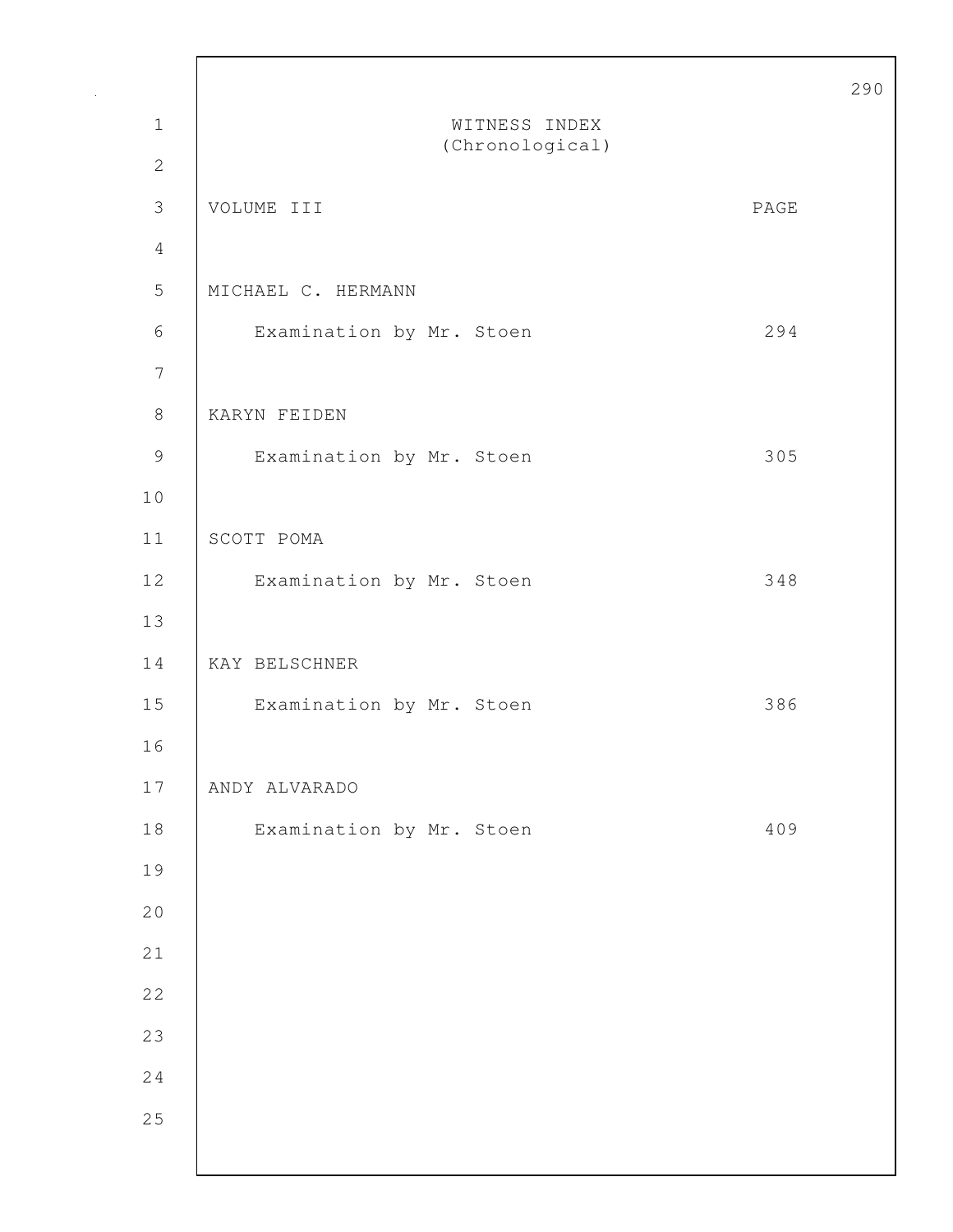|                        |            |                                                                                       |     | $\mathbf{2}$            |
|------------------------|------------|---------------------------------------------------------------------------------------|-----|-------------------------|
| $\mathbf 1$            |            | GRAND JURY EXHIBITS                                                                   |     |                         |
| 2                      |            |                                                                                       |     |                         |
| 3                      | VOLUME III |                                                                                       |     | IDENTIFICATION RECEIVED |
| 4                      | 11         | Coroner's Death Investigation<br>Report dated 3/23/11                                 | 367 | 702                     |
| 5<br>6                 | 18         | Video walk-through of 120<br>Whitmore Lane on 6/14/11                                 | 412 | 702                     |
| 7                      | 20         | E-mails between Peter Keegan &<br>Karyn Feiden 12/2010 - 1/2011                       | 313 | 702                     |
| $8\,$<br>$\mathcal{G}$ | 21         | Coroner's Certificate of Death<br>of Susan Keegan dated 1/15/10                       | 367 | 702                     |
| 10<br>11               | 23         | Coroner's Amended Death<br>Investigation Report<br>received 8/8/12                    | 369 | 702                     |
| 12                     | 25         | Photos at 120 Whitmore Lane<br>on $6/14/11$                                           | 412 | 702                     |
| 13<br>14               | 27         | AVA front page as found in<br>Peter Keegan's home on 6/14/11                          | 413 | 702                     |
| 15                     | 37         | Kay Belschner luminol photos of<br>Keegan bathroom on 6/14/11                         | 401 | 702                     |
| 16<br>17               | 38         | Kay Belschner investigative<br>photos taken in Eureka lab of<br>Department of Justice | 391 | 702                     |
| 18<br>19               | 39         | Additional Peter Keegan e-mail<br>to Karyn Feiden dated 10/6/10                       | 308 | 702                     |
| 20                     | 40         | Peter Keegan note to Karyn<br>Feiden received 3/3/11                                  | 338 | 702                     |
| 21                     |            |                                                                                       |     |                         |
| 22                     |            |                                                                                       |     |                         |
| 23                     |            |                                                                                       |     |                         |
| 24                     |            |                                                                                       |     |                         |
| 25                     |            |                                                                                       |     |                         |
|                        |            |                                                                                       |     |                         |

 $\mathsf{l}$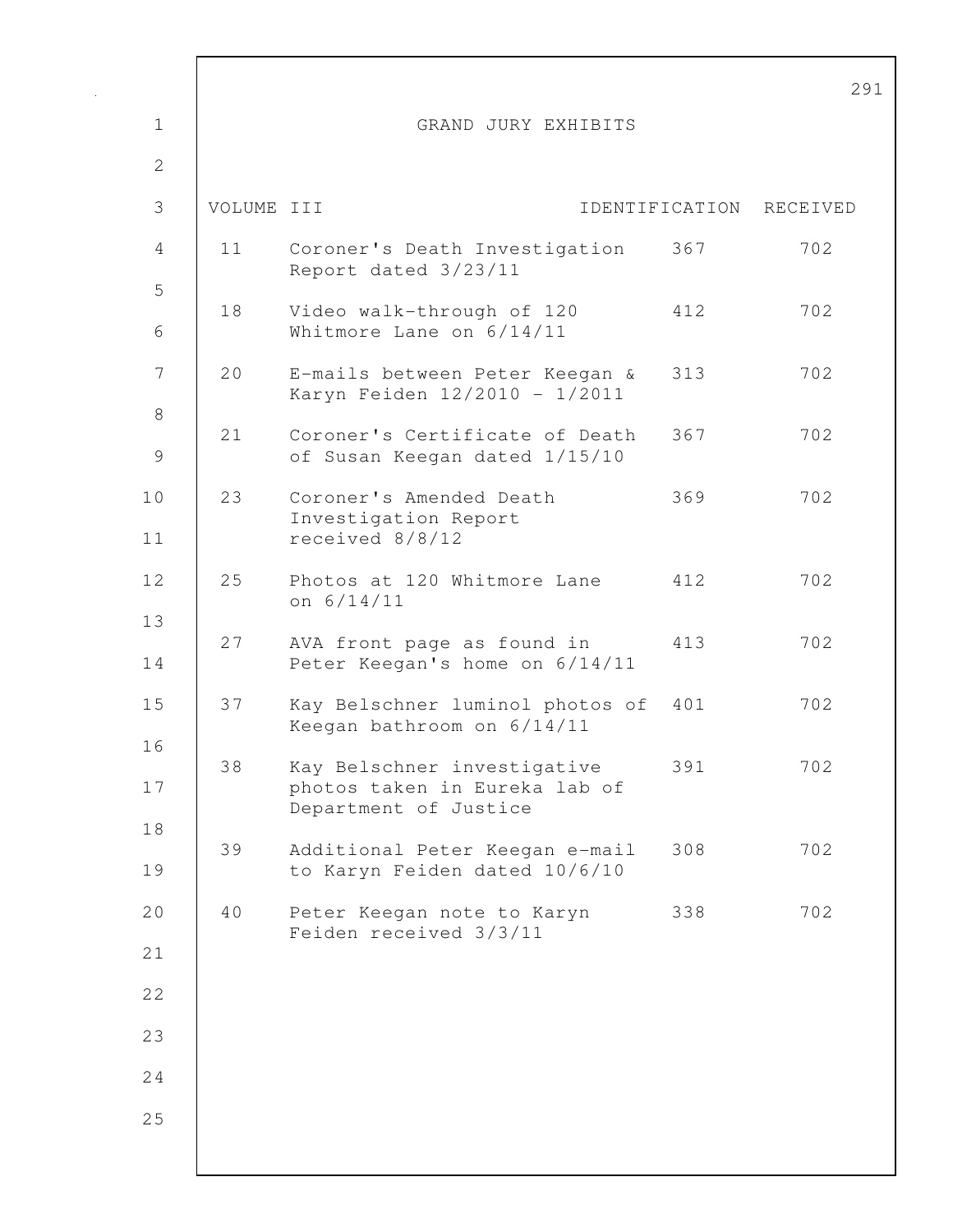292 1 (Proceedings held on Friday, August 4, 2017.) 2  $- - -$ 3 MR. STOEN: Would you please call the grand 4 jury to order. 5 JURY FOREPERSON: We are now in order, and I'm 6 going to take roll. 7 (Roll call taken; all jurors present.) 8 MR. STOEN: Can you state whether or not 9 everybody is here? 10 **JURY FOREPERSON:** We are all here and 11 accounted for, yes. 12 | MR. STOEN: Thank you, Madam Foreperson. 13 Just by way of announcement of what to expect 14 today, we expect four witnesses for sure. First will be 15 Mike Hermann, next will be Karyn Feiden, third will be 16 Scott Poma, the fourth will be Kay Belschner, and if we 17 have time, we'll bring in Andy Alvarado. 18 | So, with that, I'll get our first witness. 19 (Brief pause.) 20 MR. STOEN: Sit right there -- this is kind of 21 informal -- right in the chair, and you'll be sworn by 22 the reporter. 23 THE REPORTER: Will you raise your right hand, 24 please.  $25$  - - -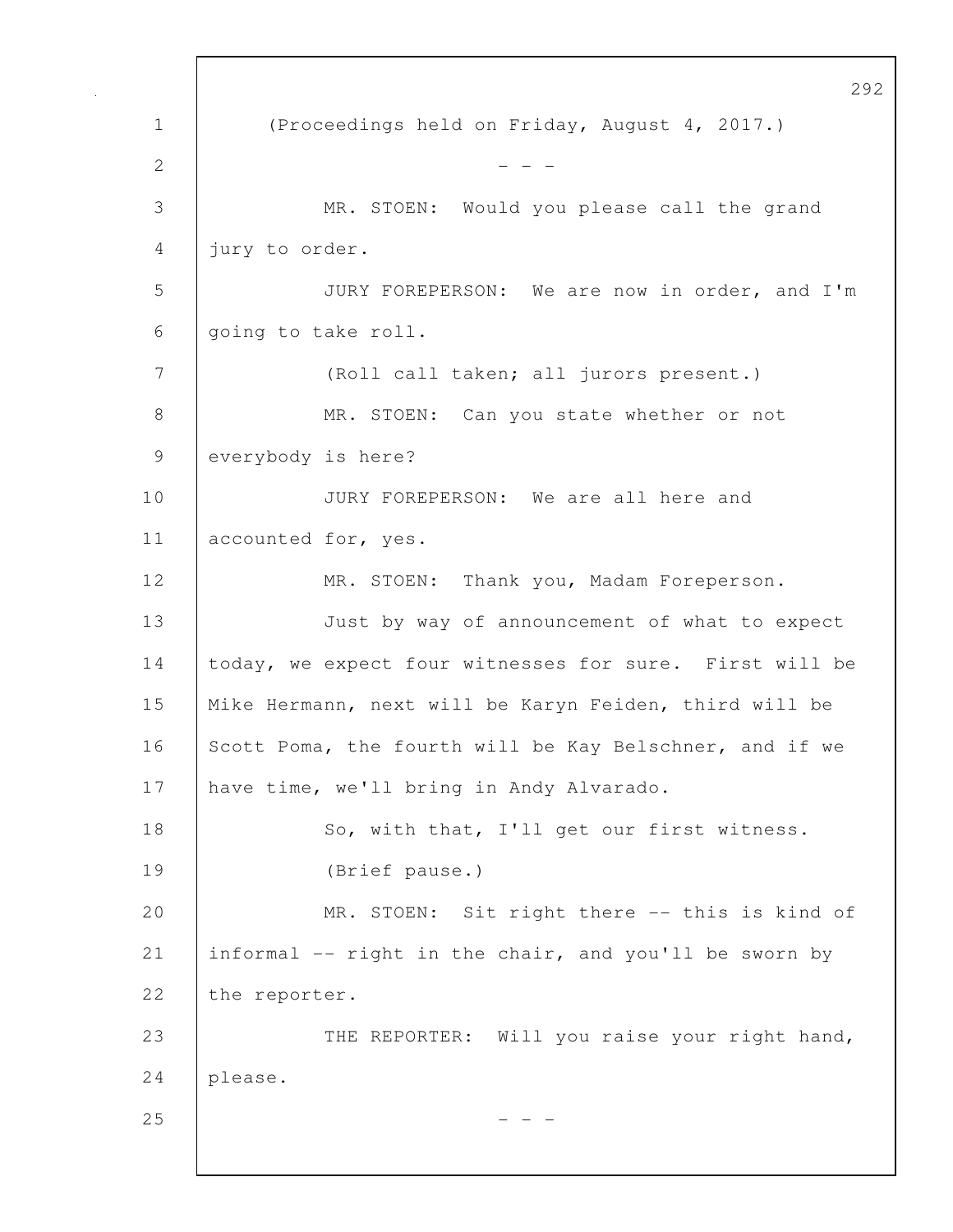|               | 293                                                      |
|---------------|----------------------------------------------------------|
| $\mathbf{1}$  | MICHAEL C. HERMANN                                       |
| 2             | Called as a witness, having been sworn, testified as     |
| 3             | follows:                                                 |
| 4             |                                                          |
| 5             | THE REPORTER: Will you please state your name            |
| 6             | and spell it.                                            |
| 7             | THE WITNESS: Michael C. Hermann,                         |
| 8             | $H-e-r-m-a-n-n$ .                                        |
| $\mathcal{G}$ | THE REPORTER: Thank you.                                 |
| 10            | JURY FOREPERSON: And I need to read to you               |
| 11            | the secrecy admonition.                                  |
| 12            | MR. STOEN: Please do so.                                 |
| 13            | JURY FOREPERSON: Grand Jury proceedings and              |
| 14            | investigations are secret. You are therefore admonished  |
| 15            | on behalf of the Mendocino County Superior Court and the |
| 16            | criminal grand jury not to disclosure your grand jury    |
| 17            | subpoena or your grand jury appearance to anyone and not |
| 18            | to reveal to any person any questions asked or any       |
| 19            | responses given in the grand jury or any other matters   |
| 20            | concerning the nature or subject of the grand jury's     |
| 21            | investigation which you learned about by your grand jury |
| 22            | subpoena or during your grand jury appearance, except to |
| 23            | your own legal counsel. This admonition continues until  |
| 24            | such time as the transcript of the grand jury proceeding |
| 25            | is made public or until disclosure is otherwise          |

Г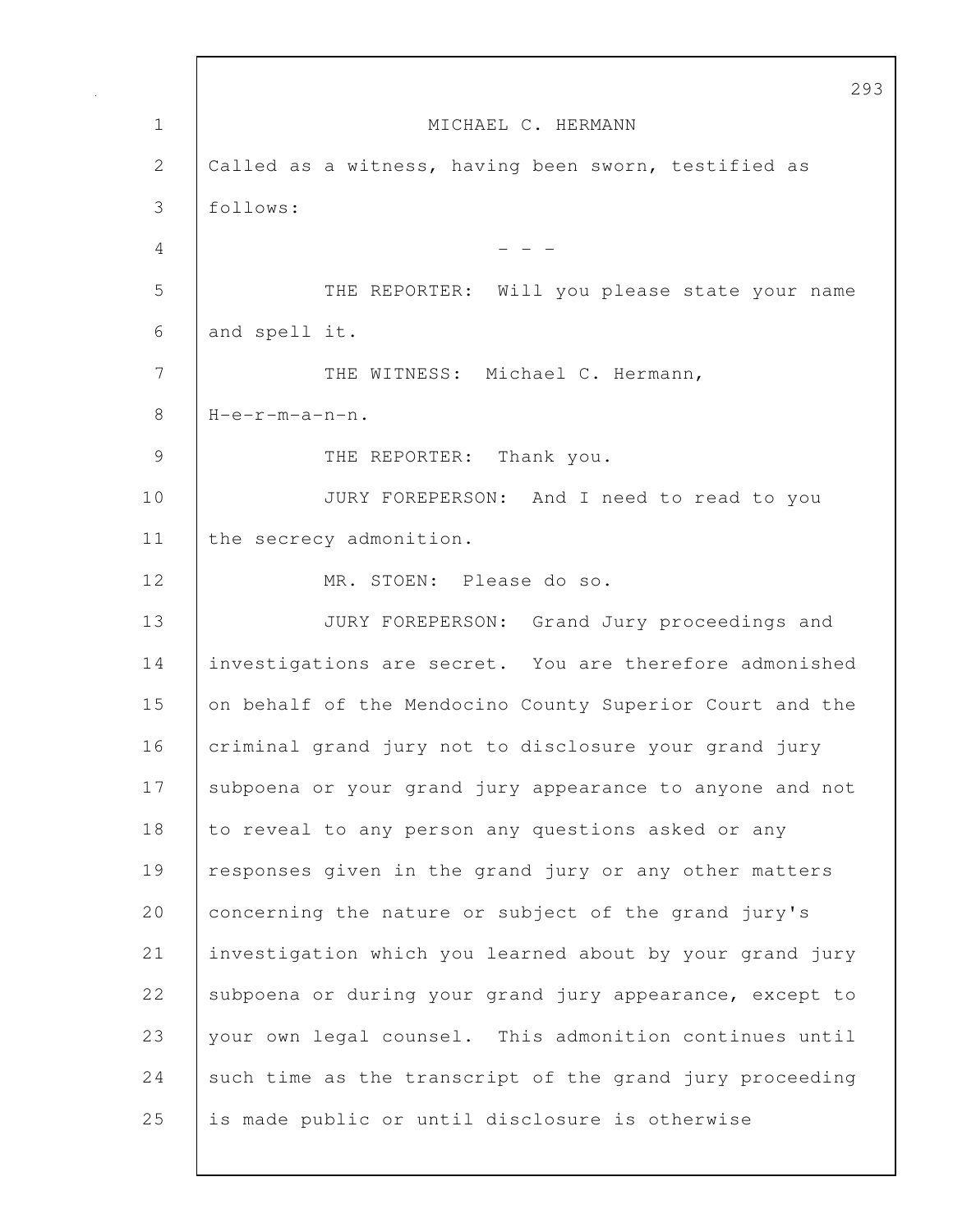|              | 294                                                    |
|--------------|--------------------------------------------------------|
| $\mathbf 1$  | authorized by the Court or by operation of law.        |
| $\mathbf{2}$ | Violation of this admonition is punishable as contempt |
| 3            | of court.                                              |
| 4            | THE WITNESS: I understand.                             |
| 5            |                                                        |
| 6            | EXAMINATION                                            |
| 7            | (BY MR. STOEN) What is your occupation,<br>Q           |
| 8            | sir?                                                   |
| 9            | I'm a licensed private investigator.<br>А              |
| 10           | And what is the name of your firm?<br>Q                |
| 11           | Mike Hermann Investigations.<br>A                      |
| 12           | Where are you located?<br>Q                            |
| 13           | I live in Sacramento; I also have an office in<br>А    |
| 14           | Lakeport.                                              |
| 15           | And how long have you been a private<br>Q              |
| 16           | investigator?                                          |
| 17           | Since the end of 2009.<br>A                            |
| 18           | And what was your occupation before that?<br>Q         |
| 19           | Former law enforcement officer; 19 years law<br>А      |
| 20           | enforcement experience.                                |
| 21           | How many years of law enforcement experience<br>Q      |
| 22           | did you have?                                          |
| 23           | Nineteen years.<br>A                                   |
| 24           | And where did you -- where were you a law<br>Q         |
| 25           | enforcement officer?                                   |
|              |                                                        |

 $\mathbf{I}$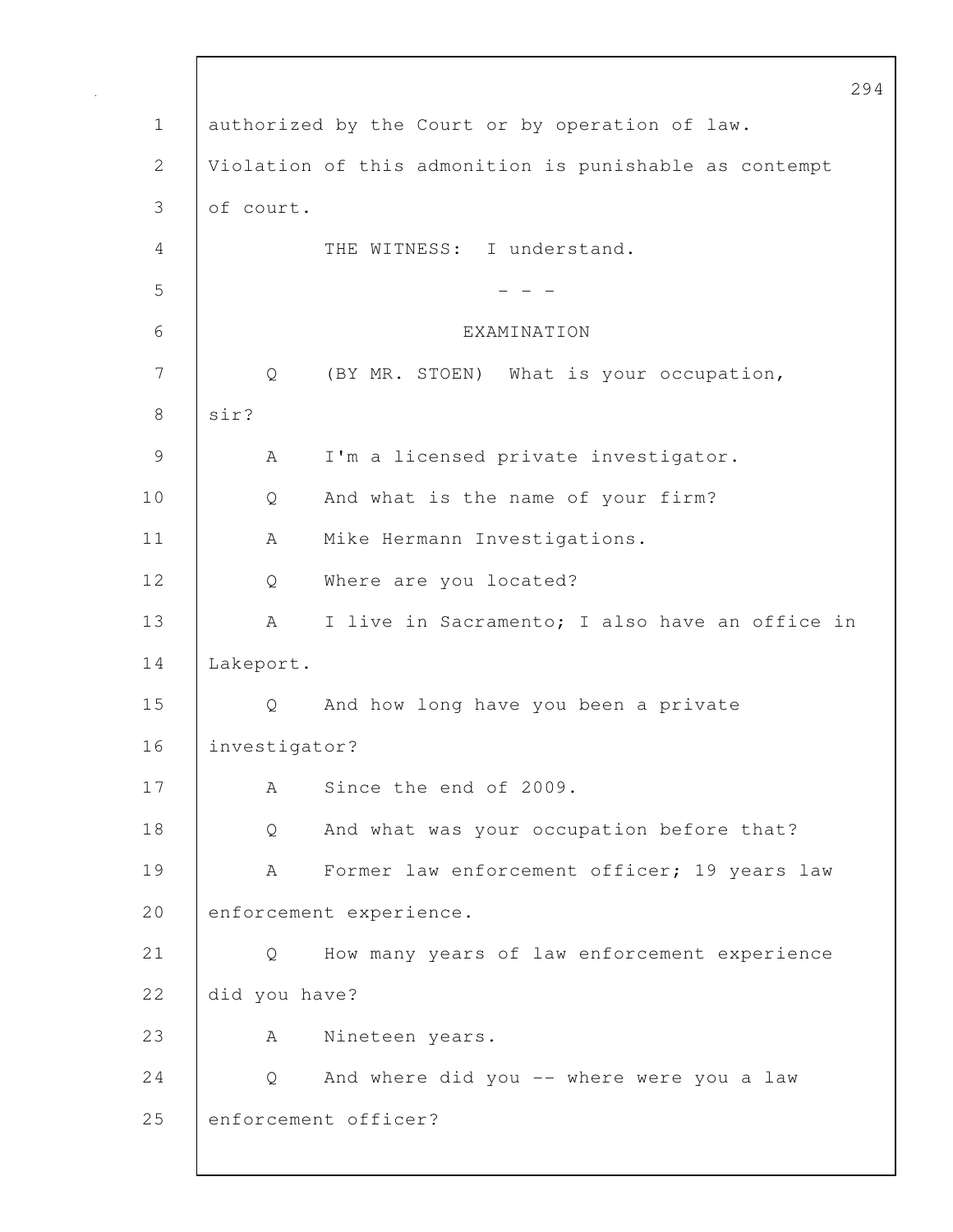|                | 295                                                    |
|----------------|--------------------------------------------------------|
| $\mathbf 1$    | I started in Mendocino County in 1990, I<br>A          |
| $\overline{2}$ | worked there until the end of 1995, and I went to      |
| 3              | Clearlake Police Department.                           |
| 4              | And what -- and what rank did you rise to?<br>Q        |
| 5              | Lieutenant.<br>A                                       |
| 6              | Thank you.<br>Q                                        |
| 7              | And as a private investigator, what type of            |
| 8              | cases were you handling around October 2010?           |
| $\mathsf 9$    | A variety. Administrative, general private<br>A        |
| 10             | investigations for companies, some for the Lake County |
| 11             | Sheriff's Office, and also private individuals.        |
| 12             | I'd like to turn your attention to October<br>Q        |
| 13             | 8th, 2010. Did you receive a request from anyone       |
| 14             | regarding investigative assistance as to a computer    |
| 15             | issue?                                                 |
| 16             | As it relates to this case, the computer issue<br>А    |
| 17             | did not come up until later in October.                |
| 18             | Okay. Did you have -- I'm going -- did you<br>Q        |
| 19             | have a con -- contact with any person who came to you  |
| 20             | during that period of time that resulted in a computer |
| 21             | issue being discussed?                                 |
| 22             | Yes.<br>А                                              |
| 23             | Who was that?<br>Q                                     |
| 24             | Mr. Keegan.<br>A                                       |
| 25             | Okay. I'm going to show you People's Exhibit<br>Q      |
|                |                                                        |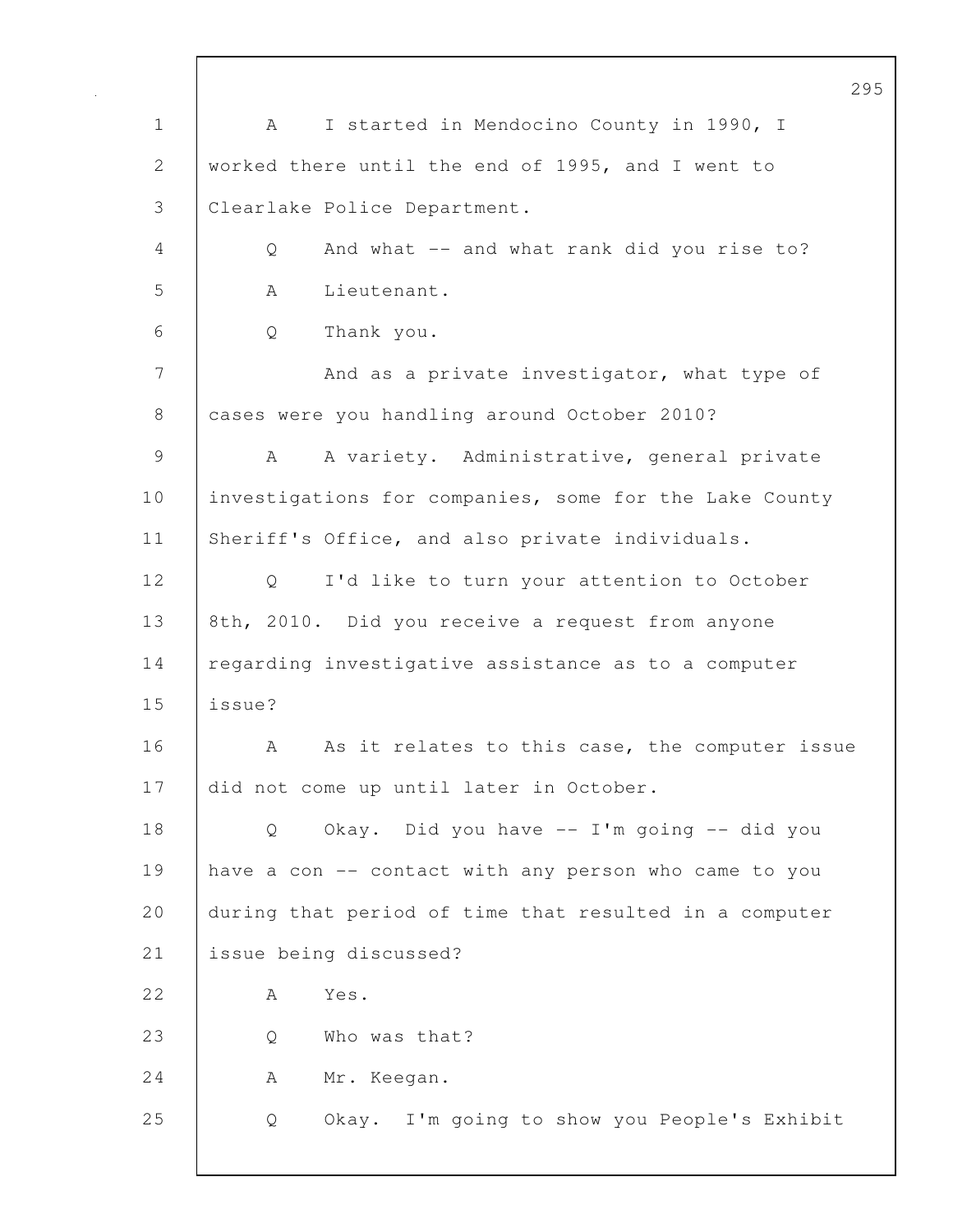|              | 296                                                      |
|--------------|----------------------------------------------------------|
| $\mathbf 1$  | Number 4. I'll represent to you this is a DMV photo of   |
| $\mathbf{2}$ | a person. I'd ask you to take a look at that and tell    |
| 3            | me if you recognize it.                                  |
| 4            | I do.<br>A                                               |
| 5            | And how do you recognize it?<br>Q                        |
| 6            | That is the individual I met at a Lakeport<br>A          |
| 7            | office.                                                  |
| 8            | And who is it?<br>Q                                      |
| 9            | Peter Richard Keegan.<br>A                               |
| 10           | Is that the same person that represented<br>Q            |
| 11           | himself to be Peter Keegan to you?                       |
| 12           | Yes.<br>Α                                                |
| 13           | Okay. And what did he first ask you to do?<br>Q          |
| 14           | Initially -- at the time I was subcontracting<br>A       |
| 15           | through LACO Investigations in Lake County. He had       |
| 16           | hired us to look into a matter with Blue Shield.<br>He   |
| 17           | claimed that there was a request for services that he    |
| 18           | did not make and he wanted us to try to find out who had |
| 19           | made those on his behalf.                                |
| 20           | And what did you do in response to that<br>Q             |
| 21           | request?                                                 |
| 22           | Initially I had him sign a medical release<br>А          |
| 23           | waiver. I contacted his Blue Shield, tried to contact    |
| 24           | the supervisor, initially tried to find out how the      |
| 25           | request came in, who made it. However, Mr. Keegan later  |
|              |                                                          |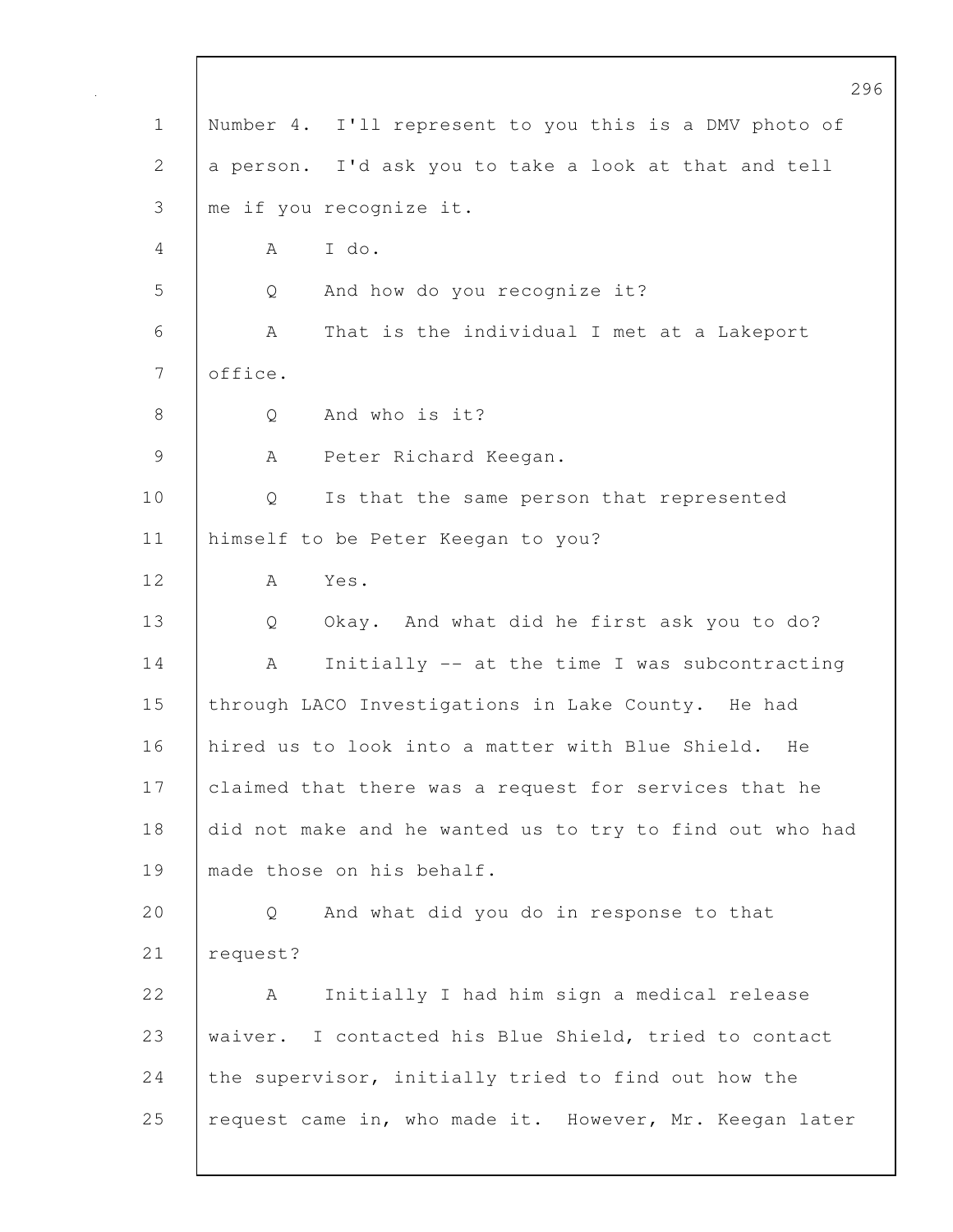297 1 recontacted me and told me he had resolved it and we did 2 not need to do anything further on it. 3 Q So do you recall when his next contact was 4 after -- what date that was when he told you he had 5 resolved the issue? 6 A According to the notes I made from that, that 7 was on October 20th, 2010. 8 Q Okay. Did you have more than one contact on 9 that day of October 20th? 10 A I did. 11 Q How many? 12 | A I believe several. 13 Q And could you tell us what those contacts 14 were? 15 A The initial was the conversation I had with 16 him explaining he had spoke to them, the issue had been 17 resolved. He later called back and asked if I would 18 check a computer laptop for him. 19 Q Okay. Did he say at that time what he wanted 20 checked? 21 A Yes. He wanted me to check it for the social 22 history, to find out if there's any way to find out if 23 his wife had been looking to move, and he also wanted me 24 to check her e-mail. 25 Q Okay. And what did you -- how did you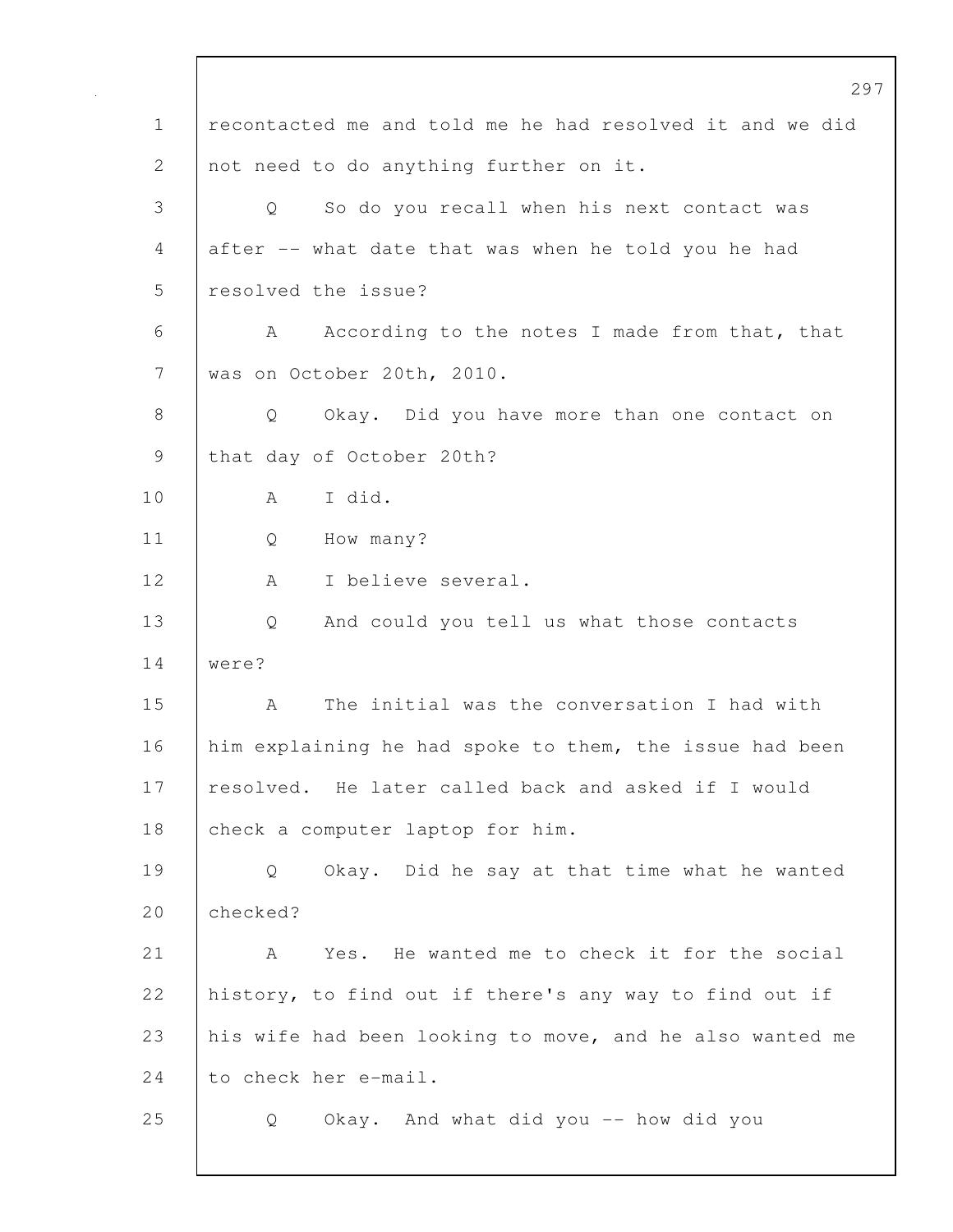298 1 respond? 2 A I told him legally I could not check her 3 e-mail and the only way I could check the laptop is if 4 it was one that they both had legal access to, they both 5 commonly used. 6 Q What was his response? 7 A He -- he stated that they both commonly used 8 the laptop, they had mutual access to it, that they 9 shared it. 10 Q So you were saying that basically you could do 11 a general search of the computer, but you couldn't hack 12 into the e-mails; correct? 13 | A Correct. If it was a laptop she solely used, 14 he could not give me permission to go into it. It would 15 be illegal to do so without her permission. 16 Q Now, turning to the next day, October 21, did 17 | you meet Peter Keegan? 18 A I did. 19 Q And where did you meet him? 20 A At the offices in Lakeport. 21 | Q And what did you do for him, if anything, on 22 that occasion? 23 A He brought a laptop computer in. I spent 24 several hours going through the general history of it, 25 looking at the search history, like to find out what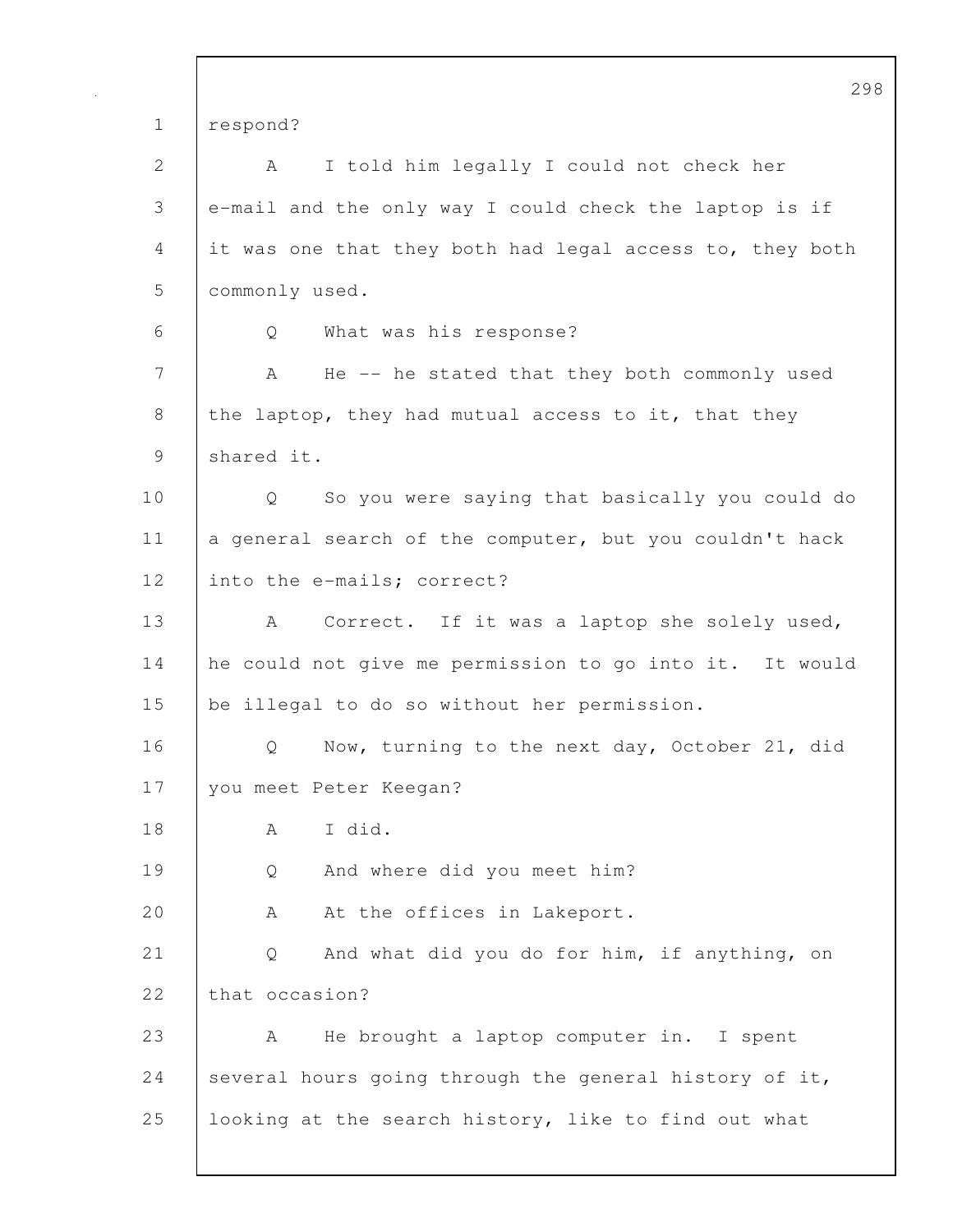299 1 sites had been accessed. 2 Q Did you encounter any deleted e-mails? 3 A There appeared to be numerous items in it that 4 were deleted in the history. 5 Q Were you able to go through any of those 6 deleted e-mails? 7 A No, I was not. 8 | Q What were you able to learn from this 9 particular search? 10 | A It appeared someone had been searching for 11 | apartments and homes. 12 Q Were you able to determine who that person 13 was?  $14$  A No. 15 Q Did Mr. Keegan make any specific requests of 16 you? 17 | A He again asked me to try to access his wife's 18 personal e-mail. 19 Q And did he say why he wanted that done? 20 A He believed she was preparing to possibly 21 leave him. 22 | O Did he say anything more about her activities 23 that prompted him to make that request? 24 A Not that I recall. 25 Q And what was your response?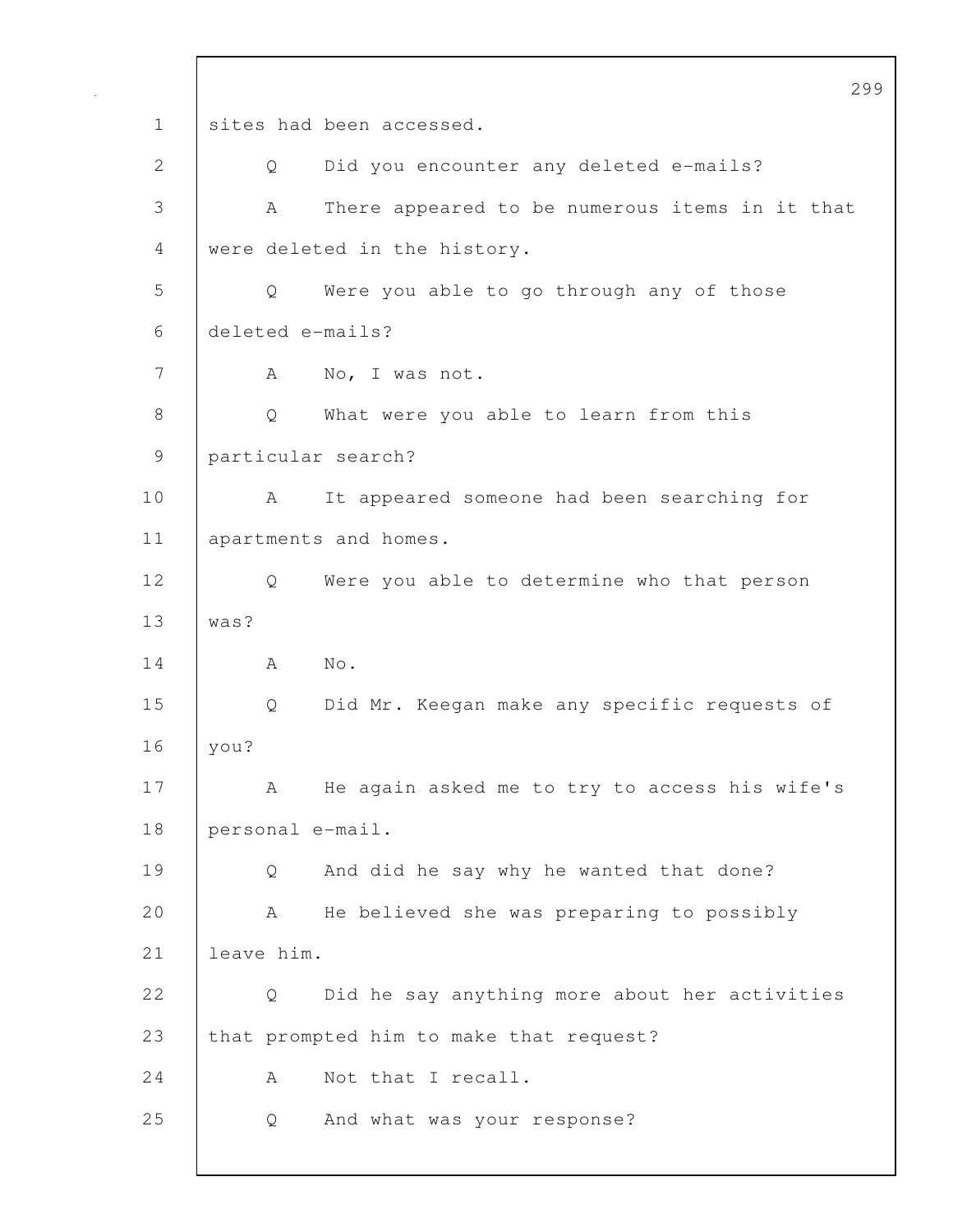300 1 A I again told him I cannot access her e-mail 2 and I would not hack it. 3 Q And how many times did he make this request? 4 A He asked me that a couple times; I had to 5 repeatedly tell him no. And then he asked me if I would 6 put spyware on her computer. 7 Q What is spyware? 8 | A Spyware is generally -- it's -- it's a program 9 you can put on computers where you can monitor what 10 people are doing. There's several different types of 11 | spyware. There's remote spyware where you can remotely 12 see what people are typing in, what they're searching 13 for. There's also spyware you can put directly on the 14 computer to where if he had access to it, he can go in 15 and it would get him through password-protected areas so 16 he could see what she was doing. 17 Q Did he give you a particular reason for asking 18 | for the spyware? 19 | A Not that I recall. 20 Q And what was your response when he made that 21 | request? 22 A I told him no, that it would be illegal. 23 Q Did he say -- did he do or say anything to try 24 to get you to change your mind? 25 A He did ask me several times. And then later,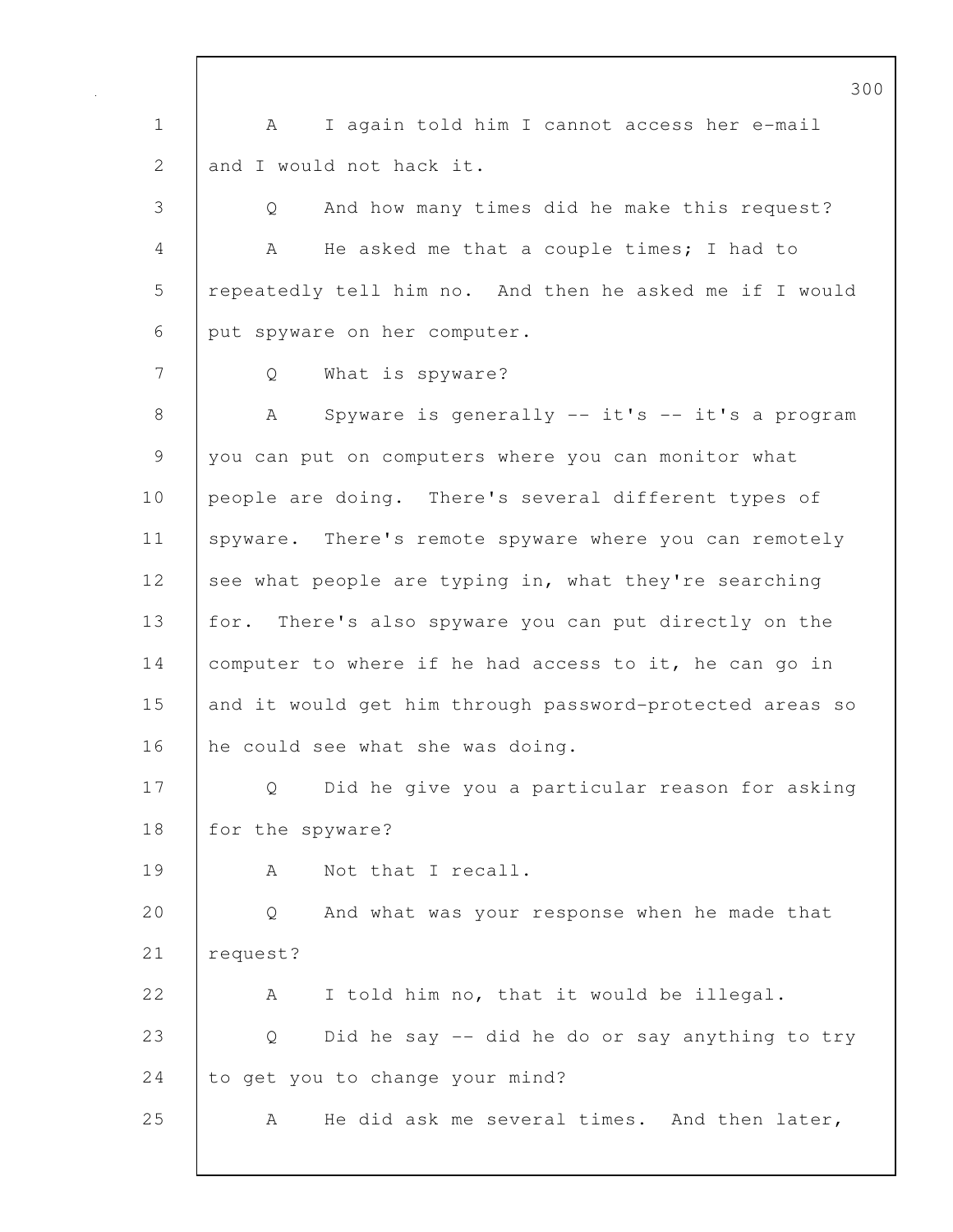|               | 301                                                        |
|---------------|------------------------------------------------------------|
| $\mathbf 1$   | after he had left, he had called me back and offered me    |
| 2             | additional money if I would rethink my position on the     |
| 3             | spyware.                                                   |
| 4             | What do you mean by additional money?<br>Q                 |
| 5             | He offered to pay me more money.<br>А                      |
| 6             | Than your standard rate?<br>Q                              |
| 7             | Yes. No, above my standard rate.<br>А                      |
| 8             | Above your standard rate.<br>Q                             |
| $\mathcal{G}$ | Yes.<br>A                                                  |
| 10            | What was your standard rate?<br>Q                          |
| 11            | At the time we were charging 65 an hour.<br>A              |
| 12            | Okay. Did he tell you anything as to what he<br>Q          |
| 13            | had told his wife prior to bringing in the computer?       |
| 14            | Not that I recall. I know he was concerned<br>А            |
| 15            | that she was doing something, but $I$ -- I didn't document |
| 16            | verbatim what was said.                                    |
| 17            | Okay. Did he -- I'd like to turn your<br>Q                 |
| 18            | attention to seven months later, particularly around May   |
| 19            | 19, 2011. Did you have occasion to provide this            |
| 20            | information to anybody in law enforcement in Mendocino     |
| 21            | County?                                                    |
| 22            | I later did, yes.<br>A                                     |
| 23            | And -- and who did you give the report to?<br>Q            |
| 24            | Well, initially I found out about this -- my<br>А          |
| 25            | ex-wife is a deputy sheriff here. We speak often. And      |
|               |                                                            |

Г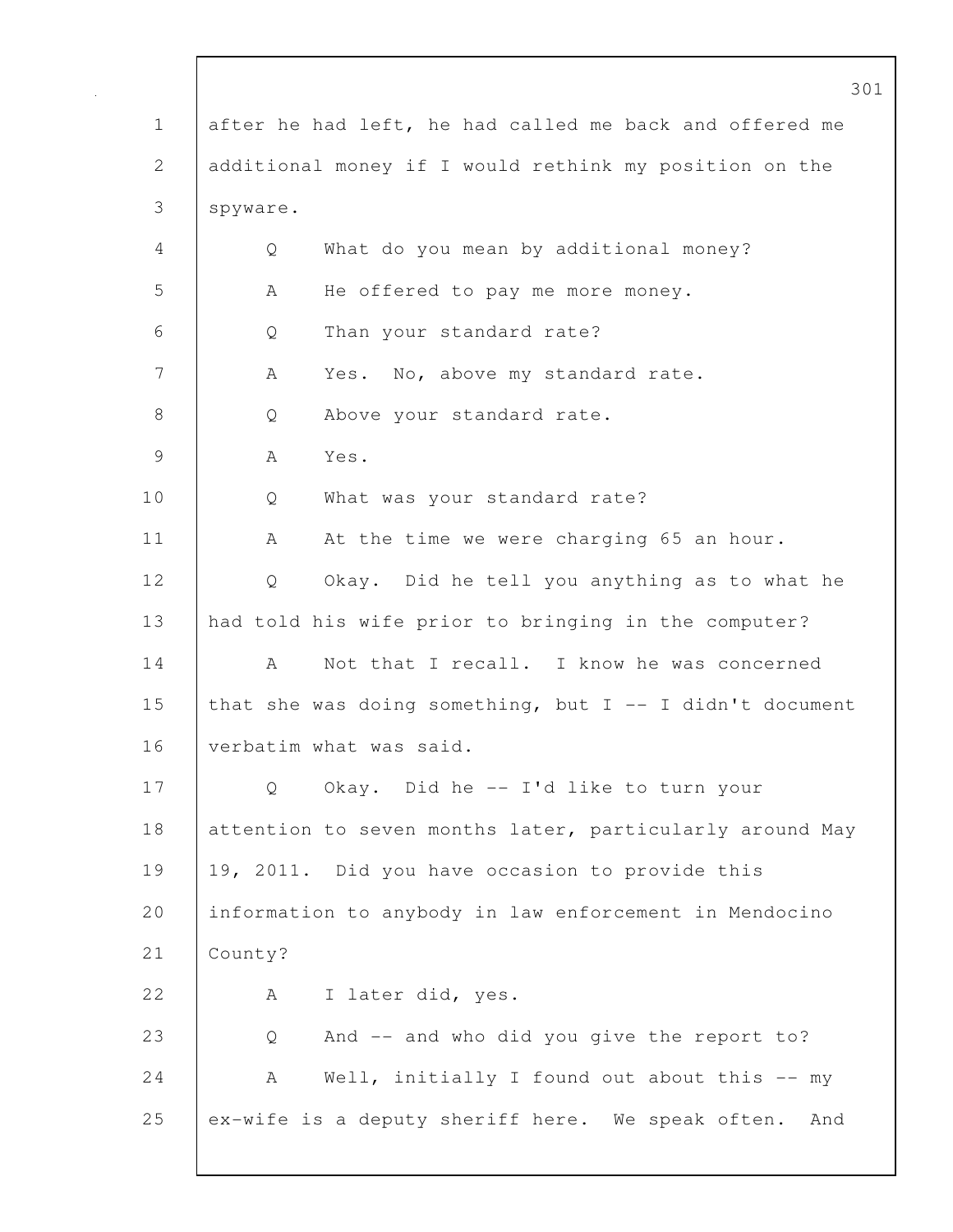|                | 302                                                      |
|----------------|----------------------------------------------------------|
| $\mathbf 1$    | in general we were talking, she was mentioning this      |
| 2              | case, and I realized who she was talking about. I        |
| 3              | informed her about my encounter with Mr. Keegan, and I   |
| 4              | later spoke with Detective Sergeant Scott Poma about it. |
| 5              | With who?<br>Q                                           |
| 6              | A<br>Scott Poma.                                         |
| $\overline{7}$ | Okay. Was he a detective or a sergeant?<br>Q             |
| 8              | I believe he was a detective sergeant.<br>A              |
| $\mathsf 9$    | Okay. And had you prior contacts with -- with<br>Q       |
| 10             | Sergeant Poma before that?                               |
| 11             | Him and I were friends, yes.<br>A                        |
| 12             | Okay.<br>Q                                               |
| 13             | I knew him.<br>A                                         |
| 14             | MR. STOEN: No further questions.                         |
| 15             | We'll take questions from the grand jurors.              |
| 16             | JURY SECRETARY: Question number 60 from juror            |
| 17             | number 610214.                                           |
| 18             | (BY MR. STOEN) Did you find evidence on the<br>Q         |
| 19             | computer to support that Mr. Keegan did share the        |
| 20             | computer with Mrs. Keegan?                               |
| 21             | No, I did not. There was no way to tell on<br>A          |
| 22             | that other than he was able to log -- he was able to log |
| 23             | into the computer and turn it on.                        |
| 24             | Thank you.<br>Q                                          |
| 25             | MR. STOEN: Any other questions?                          |
|                |                                                          |

 $\mathbf{I}$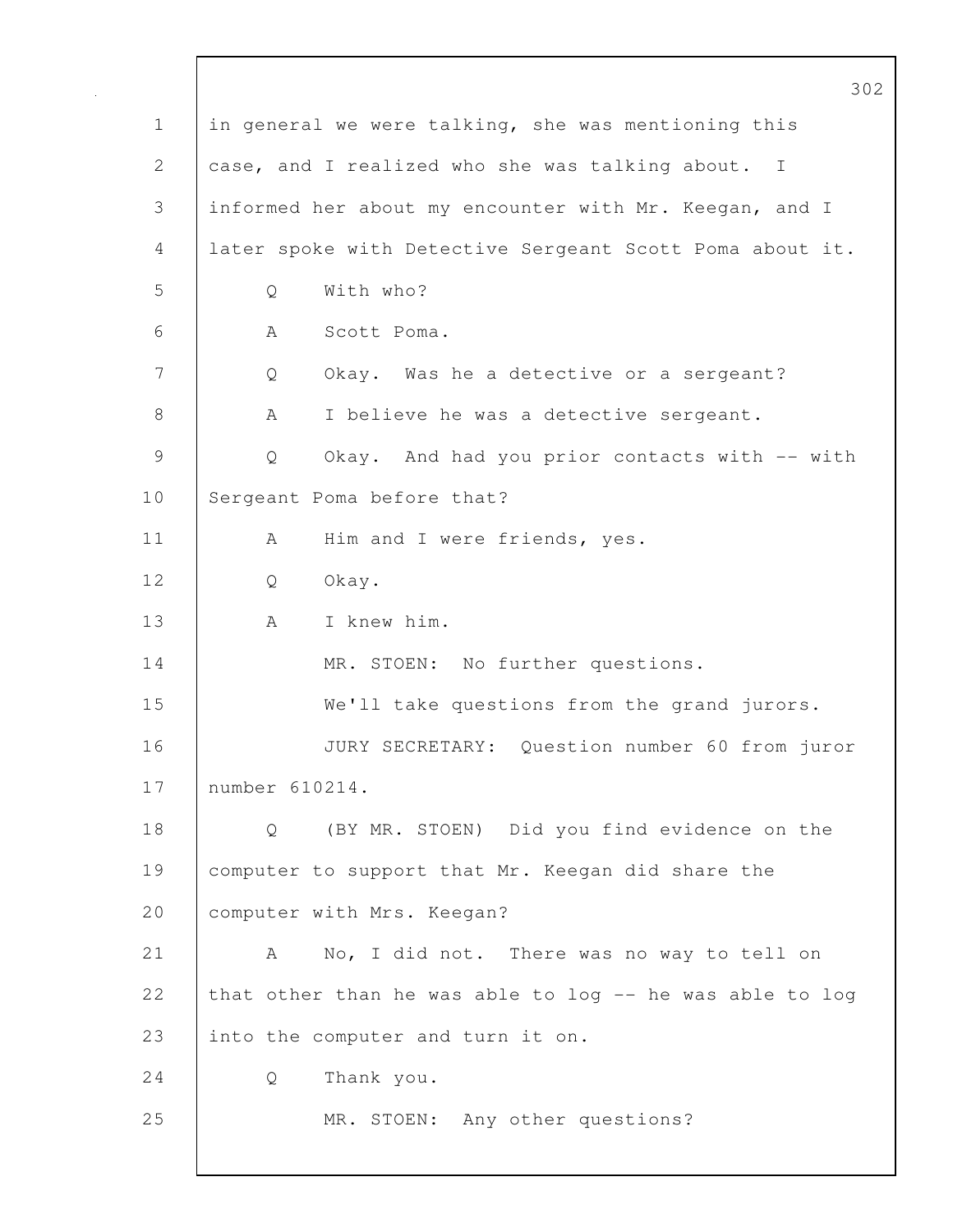1 JURY SECRETARY: Question number 61 from juror 2 616861. 3 Q (BY MR. STOEN) And, sir, what is your 4 experience with computer forensics and your schooling 5 about computers? 6 Do you have specialized software to -- well, 7 let's start with those two questions. 8 | A Experience with it, during my law enforcement 9 career I was both in investigations and I oversaw the 10 | investigations division. We did several cases that 11 involved taking laptop computers, taking those things. 12 We do -- I did not have specific forensic, but I have 13 had training both on the job and specific POST training 14 | dealing with going through initially looking for what 15 software, history browsers, things of that nature, plus 16 my own experience with my equipment. 17 | Q So when you say POST training, does that mean 18 Peace Officers Standards and Training? Is that what 19 that stands for? 20 A Yes. We covered that in homicide school, 21 covered that in child abuse investigation, which I'm a 22 certified child abuse investigator, and part of that 23 investigation is checking software, checking computers, 24 knowing how to get into them, knowing what to generally 25 look for before sending them off for forensic testing.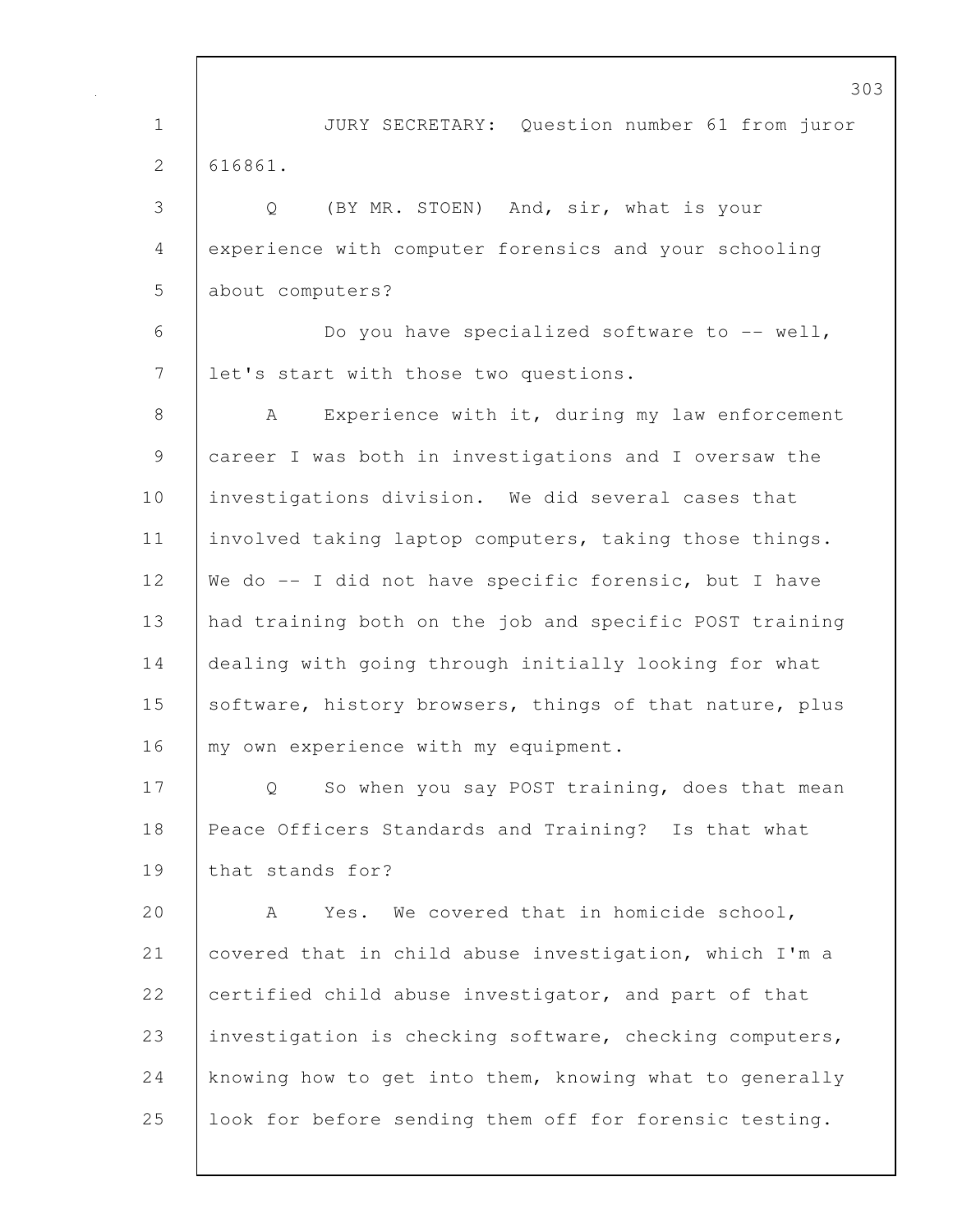304 1 Q And do you have specialized software to 2 | facilitate the requests that are made to you? 3 A I do not, not of that nature. I do not have 4 access to -- if we were to do a full -- what they call a 5 | forensic dump, where you're pulling everything off, I 6 don't have that. 7 | MR. STOEN: Any other questions? 8 JURY SECRETARY: No. 9 MR. STOEN: Mr. Hermann, thank you so much for 10 showing up. We appreciate it. 11 (Brief pause.) 12 MR. STOEN: Ms. Feiden, if you would be kind 13 enough to sit in the turquois chair. 14 THE REPORTER: Will you raise your right hand, 15 please.  $16$  - - -17 KARYN FEIDEN 18 | Called as a witness, having been sworn, testified as 19 follows:  $20$  - - -21 THE REPORTER: Would you please state your 22 name and spell it. 23 THE WITNESS: Karyn Feiden. K-a-r-y-n, last 24 is "F", as in Frank, e-i-d-e-n. 25 THE REPORTER: Thank you.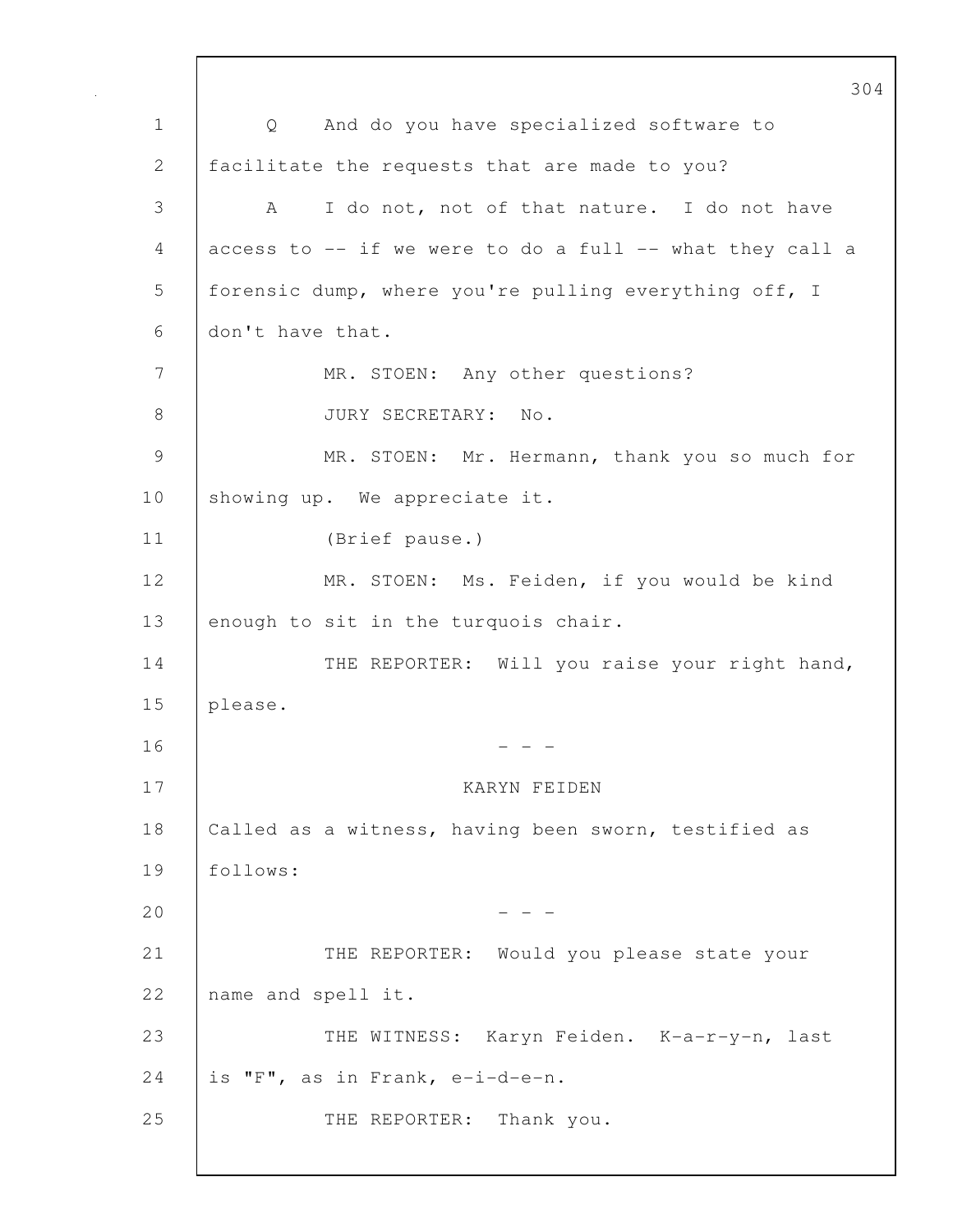1 JURY FOREPERSON: Good morning, I'm going to 2 read to you the secrecy admonition.

3 Grand jury proceedings and investigations are 4 secret. You are therefore admonished on behalf of the 5 Mendocino County Superior Court and the criminal grand 6 jury not to disclose your grand jury subpoena or your 7 grand jury appearance to anyone and not to reveal to any 8 person any questions asked or any responses given in the 9 | grand jury or any other matters concerning the nature or 10 subject of the grand jury's investigation which you 11 learned about by your grand jury subpoena or during your 12 grand jury appearance, except to your own legal counsel. 13 This admonition continues until such time as the 14 transcript of the grand jury proceeding is made public 15 or until disclosure is otherwise authorized by the Court 16 or by operation of law. Violation of this admonition is 17 | punishable as contempt of court. 18 | MR. STOEN: Thank you, Madam Foreperson.  $19$  - - -20 EXAMINATION 21 Q (BY MR. STOEN) Ms. Feiden, where do you live? 22 A I live in New York City. 23 Q And what is your occupation? 24 JURY SECRETARY: Speak up, please. 25 | THE WITNESS: I will try.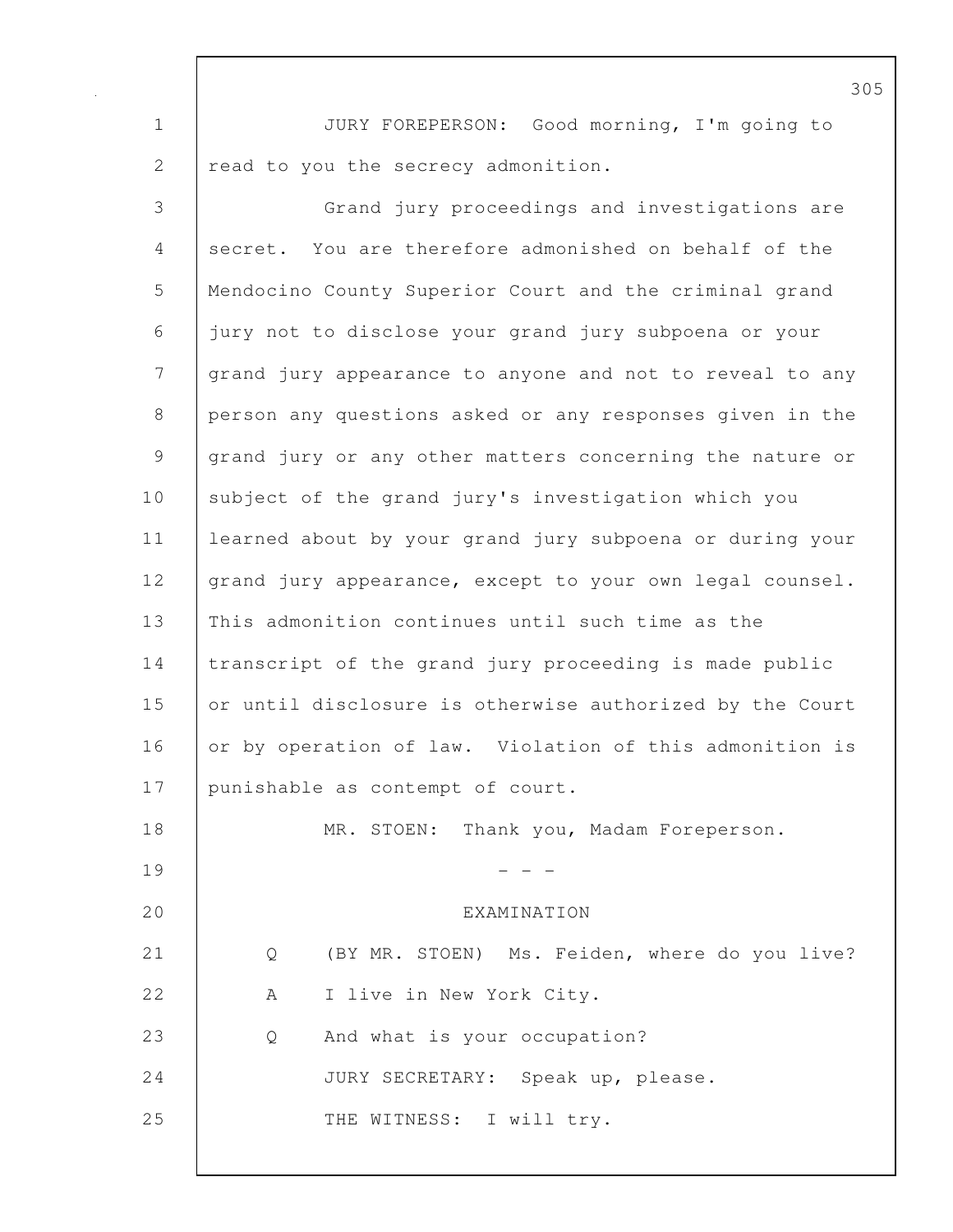306 1 | I live in New York City, and my occupation is 2 a health writer. 3 Q (BY MR. STOEN) Say that again? 4 | A I write about health care. 5 Q Okay. And what relationship, if any, did you 6 have with Susan Keegan? 7 | A She's my first cousin. 8 | O And what kind of contacts did you have with 9 Susan over the years? 10 A It goes back a long time. We went to summer 11 | camp together. I lived in San Francisco in my early 12 twenties, and we spent a lot of time. She was living 13 | here then. And over the next 40 years it was a rare 14 year that we didn't spend a week or two together either 15 in New York, in California, and the four of us, my 16 husband and I and Susan and her husband Peter, traveled 17 together. 18 Q Okay. 19 | A We traveled together. 20 Q So you knew Peter Keegan; is that correct? 21 | A Very well. He was family. 22 Q I'm going to show you People's Exhibit 23 Number 4, which is a DMV photo of somebody, and ask you 24 if you recognize this person. 25 | A That's Peter Keegan.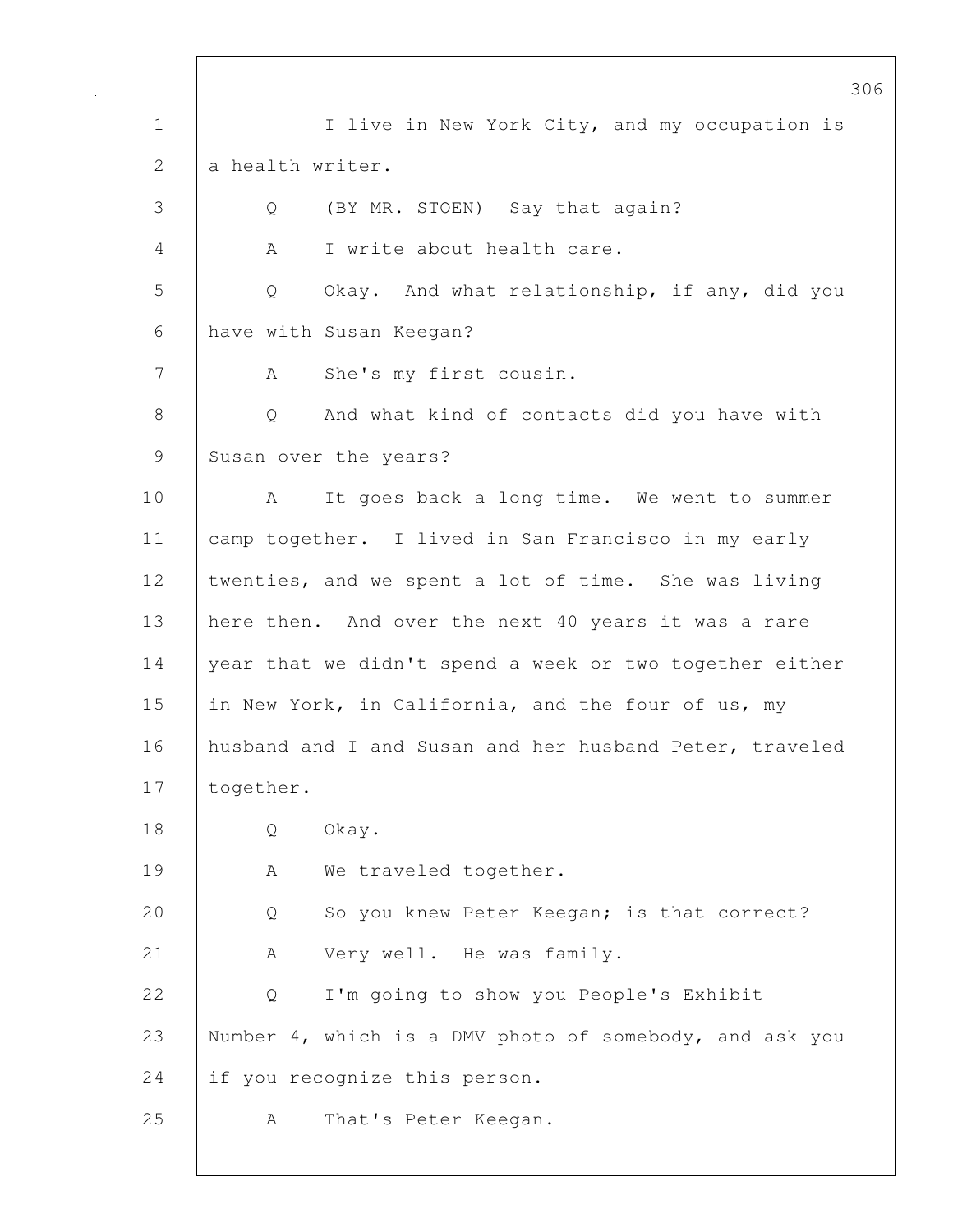|              | 30                                                                  |
|--------------|---------------------------------------------------------------------|
| $\mathbf{1}$ | Thank you.<br>Q                                                     |
| $\mathbf{2}$ | And what kind of contacts did you have with                         |
| 3            | Peter Keegan over the years?                                        |
| 4            | As I said, he was -- he was family to me.<br>A                      |
| 5            | Pardon me?<br>Q                                                     |
| 6            | A<br>He was family to me. I mean the -- they were                   |
| 7            | our closest couple friends in a way. Peter videotaped               |
| 8            | my parents' 50th wedding anniversary celebration, he                |
| 9            | taught me how to make burritos, he -- he taught me the              |
| 10           | constellations. We spent a lot of time together.                    |
| 11           | And in the course of your travels together did<br>$Q \qquad \qquad$ |
| 12           | you ever witness any behavior regarding medications?                |
| 13           | I did not.<br>A                                                     |
| 14           | Q<br>Okay. And when did you become aware of                         |
| 15           | Peter's seeking a divorce from Susan?                               |
| 16           | Susan and Peter had been with us in August of<br>A                  |
| 17           | 2010.                                                               |
| 18           | Try to speak up so people in the last row can<br>Q                  |
| 19           | hear you.                                                           |
| 20           | Okay. Susan and Peter had stayed with us in<br>A                    |
| 21           | New York in August of 2010, two months before she died,             |
| 22           | and so that was the last time I saw them. In October,               |
| 23           | early October, I got an e-mail. I'll never forget the               |
| 24           | subject line. It said, "Peter wants a divorce."                     |
| 25           | Okay.<br>Q                                                          |
|              |                                                                     |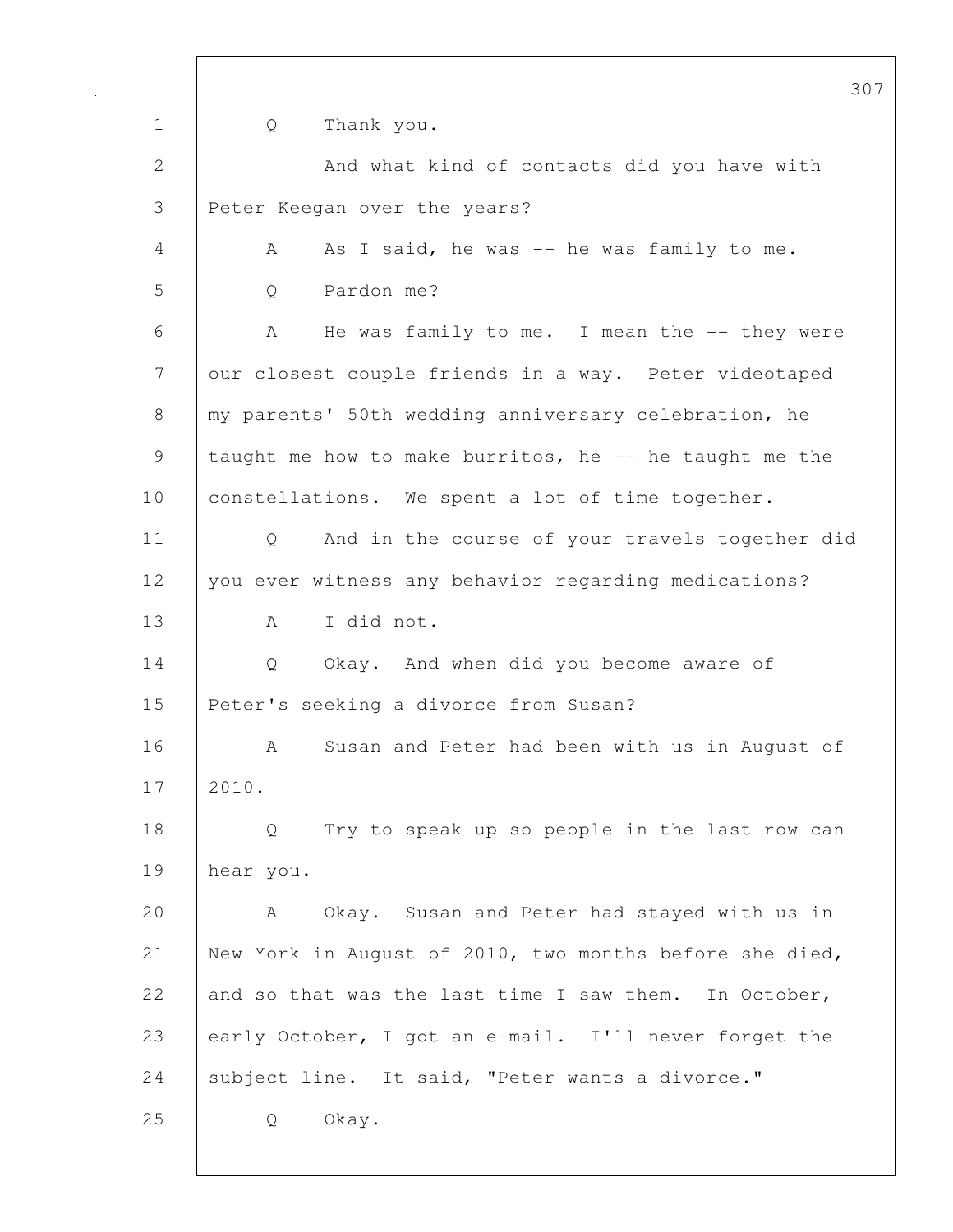|                | 308                                                      |
|----------------|----------------------------------------------------------|
| $\mathbf 1$    | So that's how I knew.<br>A                               |
| $\overline{2}$ | And did you have an occasion to get any -- to<br>Q       |
| $\mathcal{S}$  | have any e-mail exchange with Peter within a week of him |
| 4              | filing the divorce, which I'll represent to you was      |
| 5              | October 21?                                              |
| 6              | I'm going to show you People's Exhibit 39.               |
| 7              | Maybe that will make it easier. Tell me if you           |
| 8              | recognize that.                                          |
| 9              | Yeah.<br>A                                               |
| 10             | What is it?<br>Q                                         |
| 11             | It is an e-mail exchange I had with Peter.<br>А          |
| 12             | Peter called me within a couple of weeks after I had     |
| 13             | learned about the divorce. And I had, by then,           |
| 14             | understood that Peter was calling many of Susan's        |
| 15             | friends to report that she was using drugs and she was   |
| 16             | being terrible and mean to him, and so I chose not to    |
| 17             | return his phone call. I didn't want to hear Susan       |
| 18             | attacked from Peter. So, instead, I wrote him an e-mail  |
| 19             | explaining why I wasn't going to call him, and that's    |
| 20             | what this is.                                            |
| 21             | (Exhibit 39 was identified.)                             |
| 22             | (BY MR. STOEN) Let me just take one look at<br>Q         |
| 23             | it.                                                      |
| 24             | I'd like you to read into the record, as                 |
| 25             | clearly as you can, the first part of your letter to     |
|                |                                                          |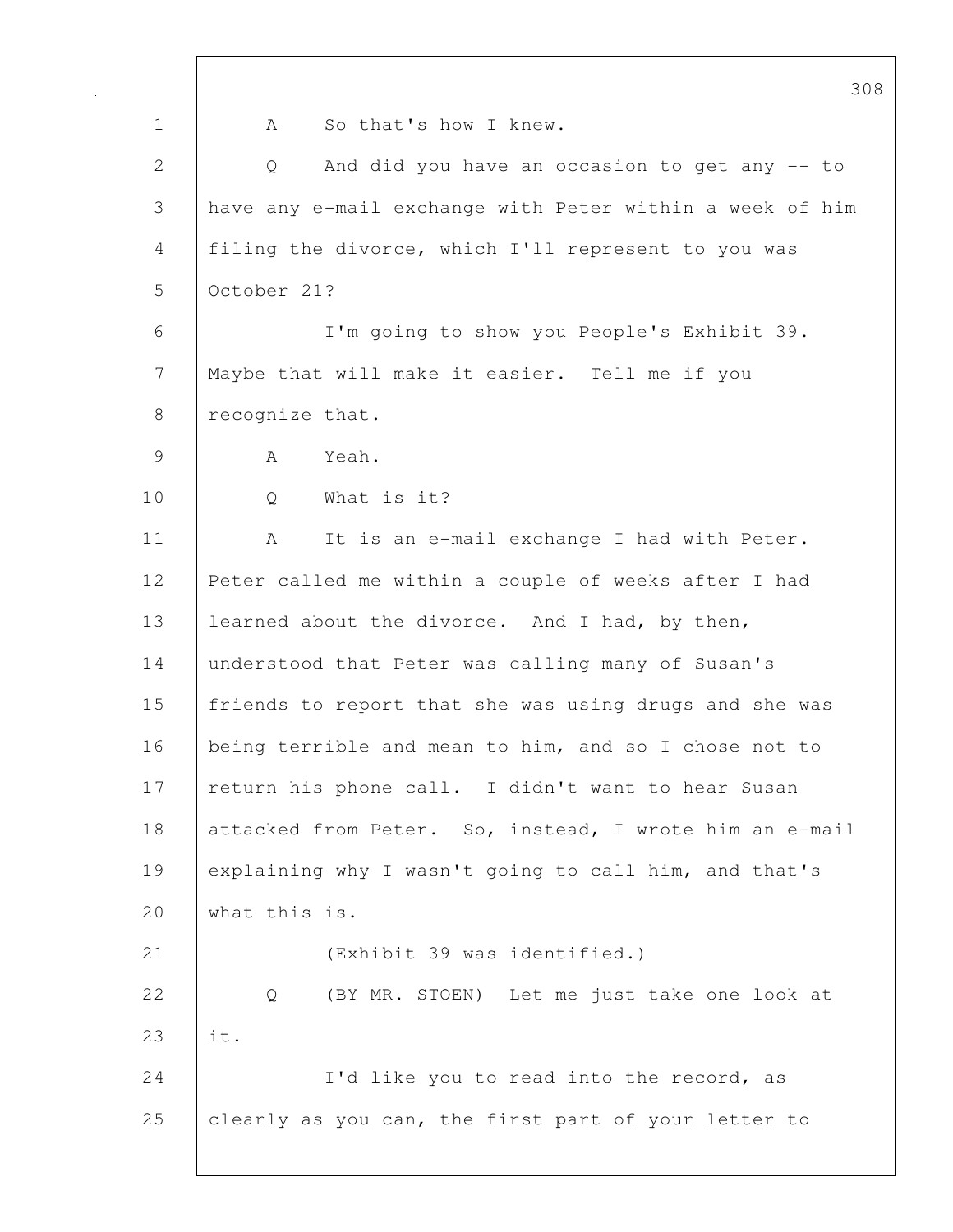309 1 Peter, and then we'll have you read what he said in 2 | response. So try -- if you want to stand up to make it 3 easier, feel free. 4 A Okay. So this is dated -- the e-mail is 5 dated, to Peter from me, October 16th, 3:15 p.m. 6 "Hi Peter. I didn't want to ignore your 7 call, but I just don't feel that it would be 8 fair or appropriate to talk to you just now. 9 Look, I've known you for more than 30 years 10 and you have been a great friend and a great 11 **c** relative. I can think of numerous acts of 12 | kindness and generosity on your part to my 13 friends and family. We have shared so many 14 adventures and activities. I deeply hope that 15 it will be possible to maintain our 16 **connection, but for the moment, it is Susan's** 17 | life that is being torn apart with a great 18 deal of speed and volume and I can't be any 19 **part of the forces allowing that to happen.** I 20 can understand and respect that people need to 21 make major changes in their life, but to my 22 core, I believe that should be done with 23 **kindness and discretion, remembering that** 24 **their actions now will remain a part of many** 25 **people's memories for years to come.** Love,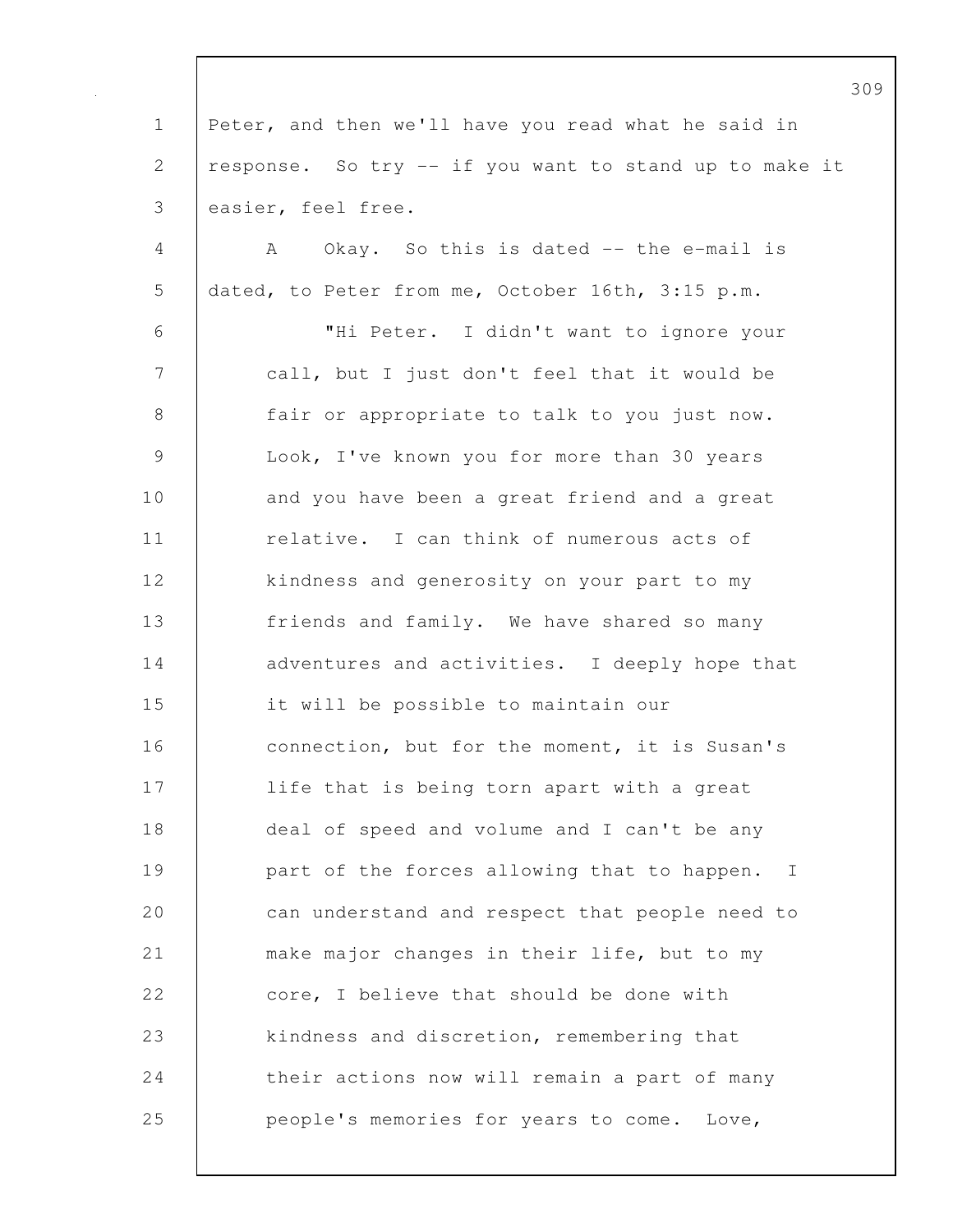| $\mathbf 1$ | feel free to e-mail, Karyn."                     |
|-------------|--------------------------------------------------|
| 2           | And did he make a response to that e-mail?<br>Q  |
| 3           | He did.<br>A                                     |
| 4           | Could you please read that into the record.<br>Q |
| 5           | Just 45 minutes later.<br>A                      |
| 6           | "Thanks for your note and I understand           |
| 7           | you desires" -- "I understand you desire just    |
| 8           | to hear Susan's side of things and support       |
| 9           | her. I doubt she's telling you what's really     |
| 10          | going on for her. I've talked to several         |
| 11          | mutual Ukiah friends after she told, quote,      |
| 12          | 'lots of people, ' unquote, about our marital    |
| 13          | distress and was surprised to hear that she      |
| 14          | was telling people I, quote, 'kicked her out     |
| 15          | of the bedroom, ' unquote, which was not true,   |
| 16          | and that she left out relevant details.          |
| 17          | "On a different subject, we had a great          |
| 18          | garden. Huge surplus. If you would like          |
| 19          | some, e-mail how much and when to FedEx it.      |
| 20          | Peter."                                          |
| 21          | Thank you. You may resume your seat,<br>Q        |
| 22          | Ms. Feiden.                                      |
| 23          | Did Peter ever tell you verbally why he was      |
| 24          | seeking a divorce?                               |
| 25          | He did not.<br>A                                 |
|             |                                                  |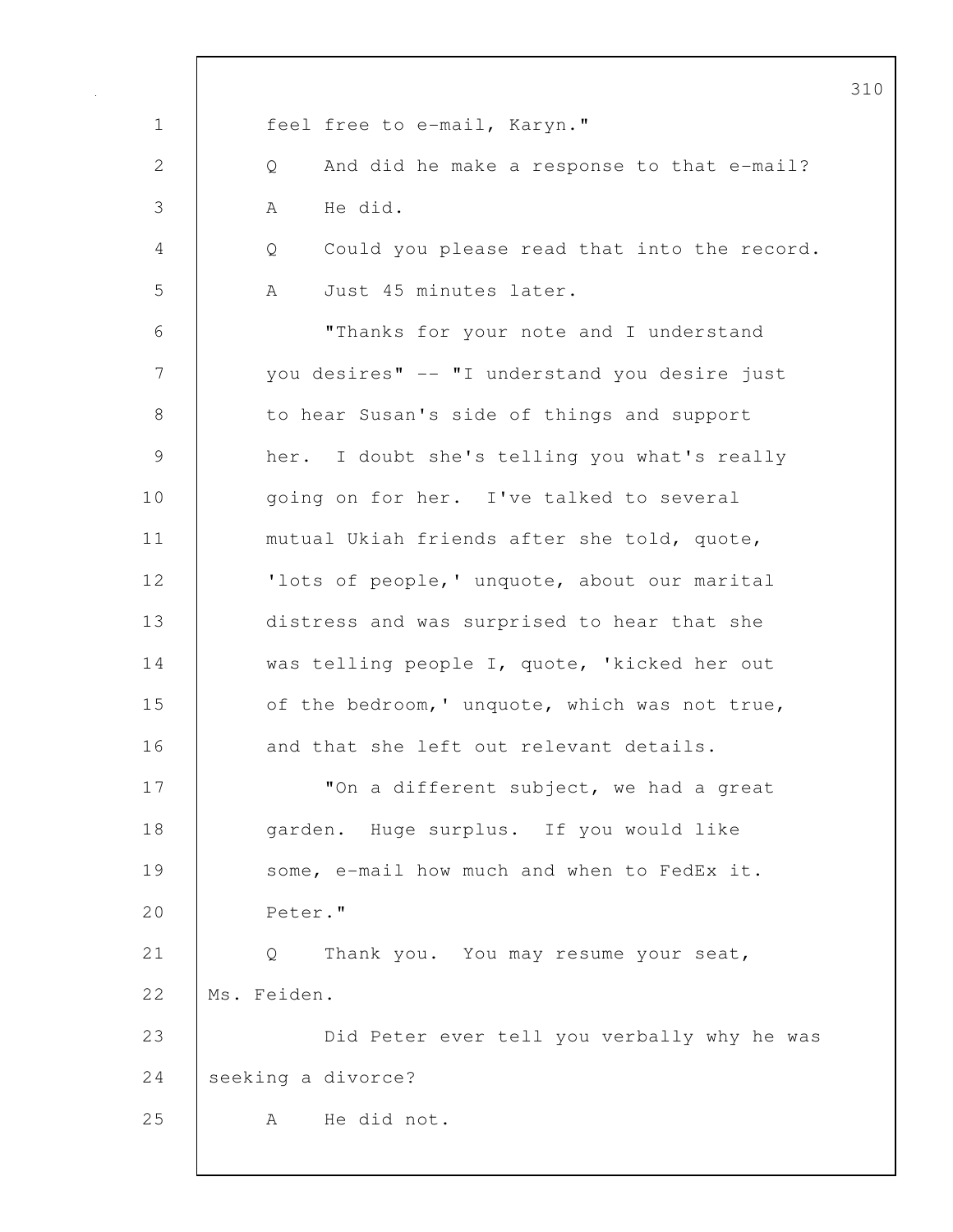311 1 Q Okay. 2 | A I never spoke to him until after Susan's 3 death. 4 Q Notwithstanding your not sharing his opinion 5 about the divorce and Susan, did you have ill will 6 towards Peter at the time you learned of Susan's death? 7 | A No, I didn't have -- I mean I was really 8 disturbed about his behavior. I was very disturbed at 9 the speed. Susan was going to lose her Thanksgiving. 10 | That was her favorite holiday. Things were proceeding 11 so, so rapidly. So I was upset on Susan's behalf. I 12 | thought it was bad behavior. 13 Q Had you seen any dramatic change in Peter's 14 behavior in 2010? 15 A You know, he'd had a heart attack -- and I 16 would not swear to the date, but I think it was within 17 the year of Susan's death -- and it had a profound 18 impact on him. He -- I think he sensed mortality. He 19 became kind of angry at the world. And when Peter's 20 angry at the world, that usually tended to mean that he 21 was angry at Susan and Susan was somehow responsible for 22 his aging. So that was a change. 23 Q That's enough on that subject. Thank you so 24 much. 25 Had you ever witnessed Susan having a serious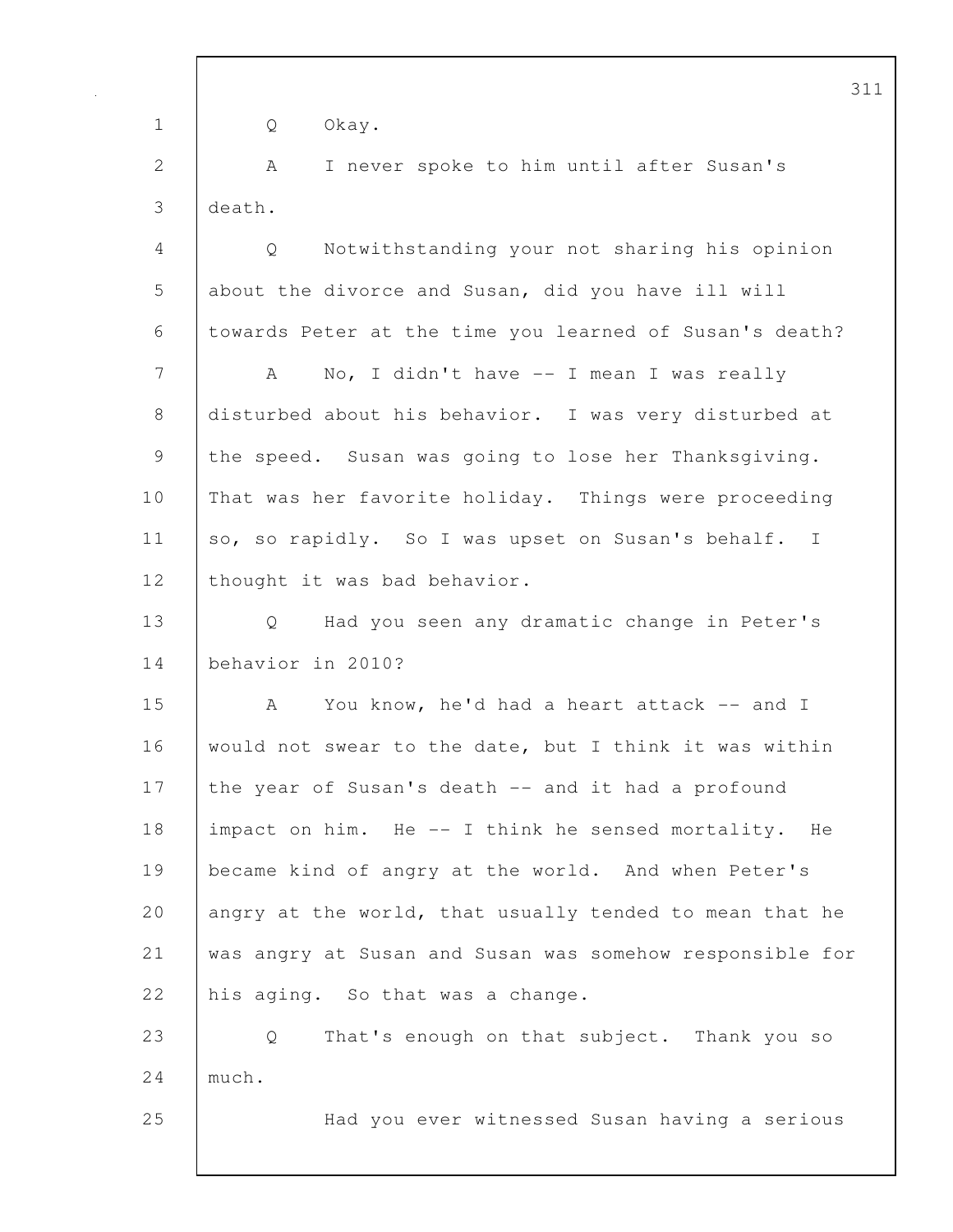1 drug and alcohol problem?

2 A Never.

3 Q Did you have an exchange of e-mails with Peter 4 that were part of like a continuing process? 5 A Yes. After Susan's death, she died November 6 11th, on November 15th I wrote to Peter -- I initiated 7 contact. I basically said, Peter, I'm looking at photos 8 of you, of us, of the four of us. We had such great 9 | times. What happened? And that triggered a cascading, 10 in my mind, remarkably inappropriate e-mail response 11 from Peter and then a series of e-mails after -- after 12 that where he went on these riffs about how mean Susan 13 was and her drug use and behavior and how she never did 14 anything right and how she deceived them for their 15 entire marriage, their entire 32-year marriage, and how 16 Susan was somebody that nobody else -- nobody really 17 knew the real Susan. She duped everybody. 18 | Q Was that -- were those comments to you new to 19 you from him? 20 A Yes. They were incredibly inappropriate to a 21 grieving cousin as to -- as to how -- how terrible a 22 person Susan was. They were amazingly inappropriate. 23 Q I'm going to show you a series of e-mails 24 between you and Peter Keegan that commenced on December 25 the 13th, 2010, and ended on January 7th, 2011, so some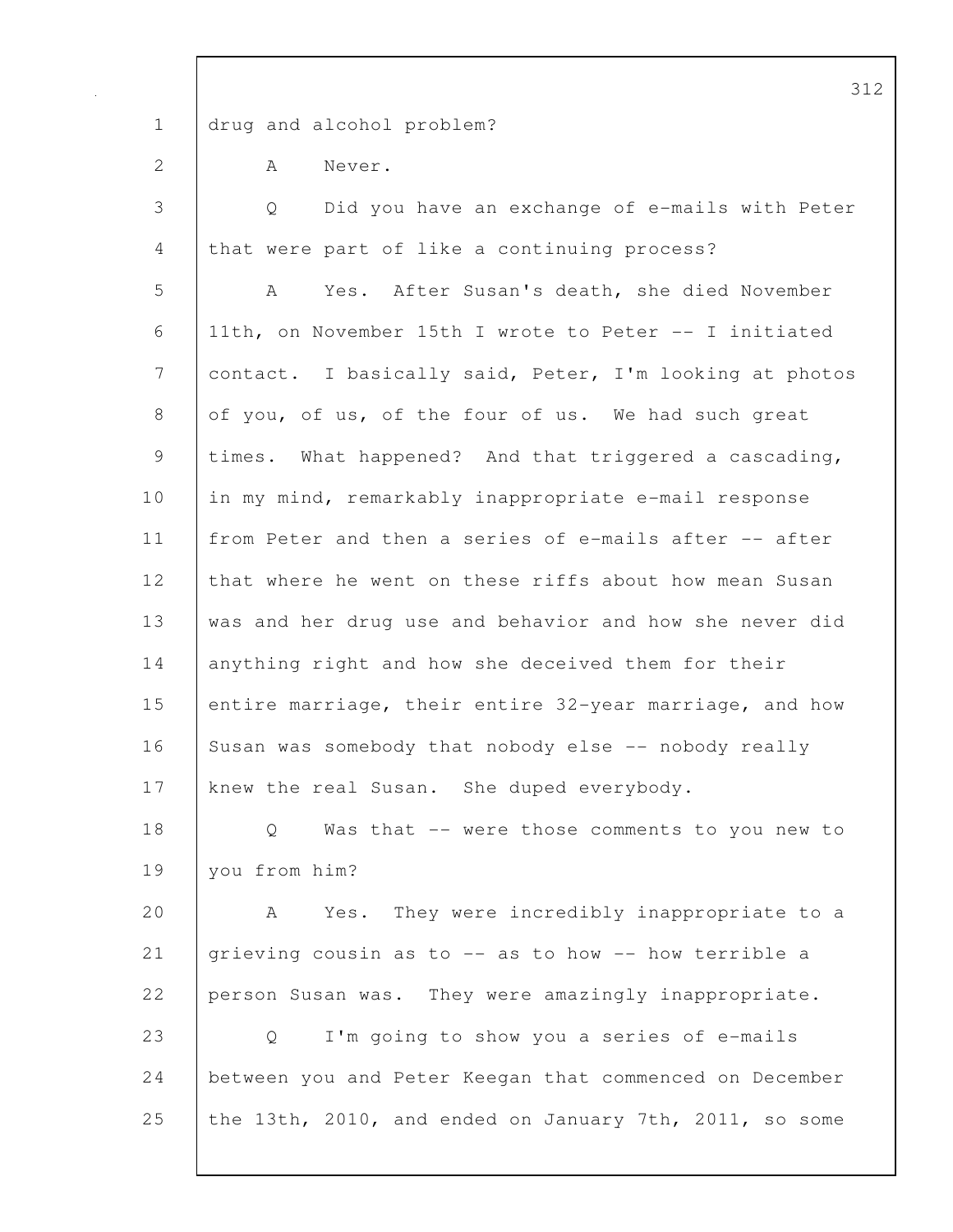|              | 313                                                       |
|--------------|-----------------------------------------------------------|
| $\mathbf 1$  | three weeks, I guess, and I'm going to ask you to just    |
| $\mathbf{2}$ | page through these and tell me whether or not -- I        |
| 3            | believe there are seven from you and seven from him --    |
| 4            | whether or not these -- you recognize those and you can   |
| 5            | identify those.                                           |
| 6            | That is Exhibit 20.                                       |
| 7            | I'm sorry, the question is -- yes, I recognize<br>A       |
| 8            | them. They were part of the e-mail exchange Peter and I   |
| 9            | had.                                                      |
| 10           | (Exhibit 20 was identified.)                              |
| 11           | (BY MR. STOEN) Okay. I'm going to ask you<br>Q            |
| 12           | some highlights from them to assist the jury, and you     |
| 13           | can refer to -- did I give you some highlighted portions  |
| 14           | to make it easier for you to respond to my questions?     |
| 15           | Did you bring those with you?                             |
| 16           | They're not highlighted, no.<br>А                         |
| 17           | Okay. So with respect to the first e-mail,<br>Q           |
| 18           | what -- what did you say to Peter just generally?         |
| 19           | We were up in Woodstock, which is a cabin my<br>A         |
| 20           | husband and I have together, and I said we were still     |
| 21           | burning the wood he had split because, I quess, earlier   |
| 22           | that summer Peter and Susan had been up at our place and  |
| 23           | Peter went on a wood-splitting binge. It was great.<br>We |
| 24           | had wood that whole winter, thanks to Peter.              |
| 25           | So I just said how much we had loved hanging              |
|              |                                                           |

 $\mathsf{I}$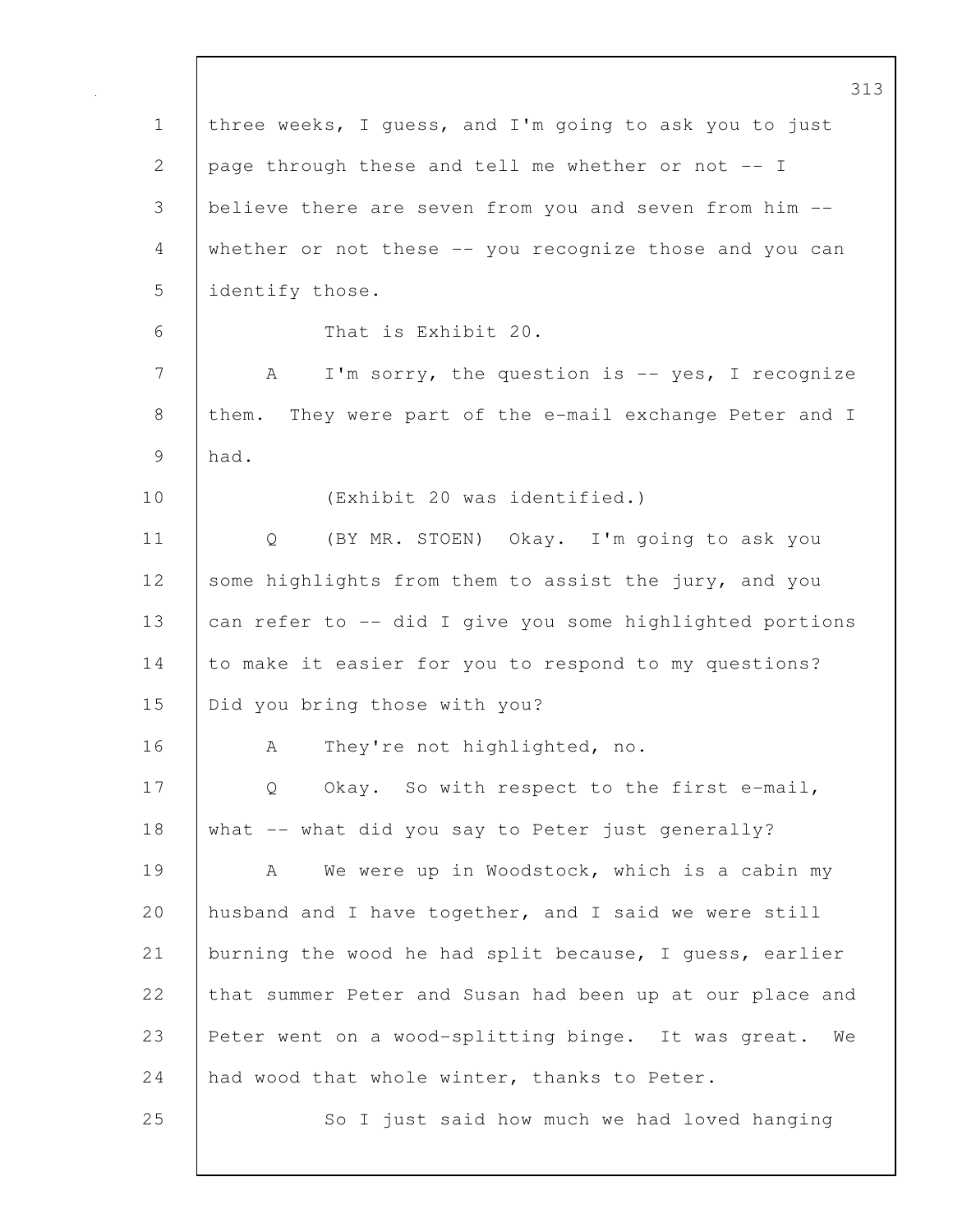|               |                                                        | 314 |
|---------------|--------------------------------------------------------|-----|
| $\mathbf 1$   | out with them. And I asked what had happened with her  |     |
| $\mathbf{2}$  | ashes and if he knew the time of her death.            |     |
| 3             | Turn to the next page. Did he respond with<br>Q        |     |
| 4             | respect to the ashes and what did he say --            |     |
| 5             | He did.<br>A                                           |     |
| 6             | -- about them just generally?<br>Q                     |     |
| 7             | He had split them into several portions,<br>А          |     |
| 8             | handed them out to about seven people.                 |     |
| $\mathcal{G}$ | If I can interject, I think I was being                |     |
| 10            | punished because I did not get any ashes. And two      |     |
| 11            | family members offered to give me a piece of theirs.   |     |
| 12            | Let me just go on to what he said about Susan<br>Q     |     |
| 13            | on that second paragraph with respect to what happened |     |
| 14            | on the night before she passed away. That would be the |     |
| 15            | second -- just read the second paragraph into the      |     |
| 16            | record.                                                |     |
| 17            | Okay.<br>A                                             |     |
| 18            | "It's not likely to have happened on your              |     |
| 19            | birthday." Which my birthday is November               |     |
| 20            | "Susan was visiting Will and Mary that<br>10th.        |     |
| 21            | night and probably wouldn't have gotten home           |     |
| 22            | until after 11:00 p.m. She liked to stay up            |     |
| 23            | late, often 1:00 to 2:00 a.m., and sleep till          |     |
| 24            | 9:00 or 10:00. She was drinking lots of                |     |
| 25            | whiskey every night, but I'm guessing it would         |     |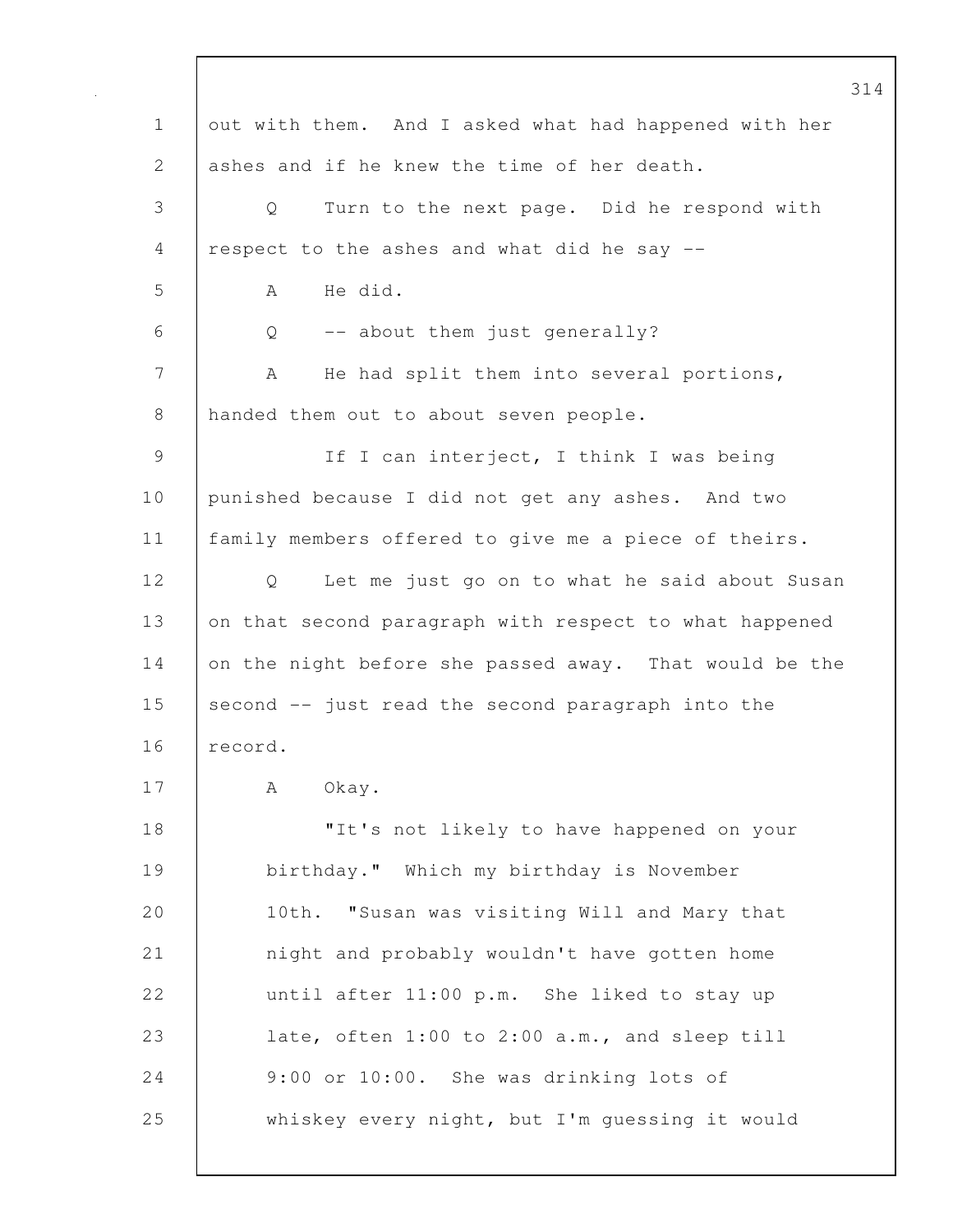|               | 315                                                 |
|---------------|-----------------------------------------------------|
| $\mathbf 1$   | be after midnight before she was fall-down          |
| 2             | The 'under investigation' death<br>drunk.           |
| 3             | certificate lists the time she was found as         |
| 4             | 7:45 a.m.                                           |
| 5             | And could you read the next paragraph, please,<br>Q |
| 6             | the full paragraph.                                 |
| 7             | Yes.<br>A                                           |
| 8             | "I was originally told by the mortuary              |
| $\mathcal{G}$ | that it would take three to four weeks for          |
| 10            | toxicology results to come back. When a month       |
| 11            | went by, I called the coroner's office. They        |
| 12            | said that's true only for simple toxicologies.      |
| 13            | If it's complicated, it could be eight weeks        |
| 14            | or more. Since Susan was using cannabis             |
| 15            | (detectable for weeks), opiates (detectable         |
| 16            | for several days), and had whiskey at her           |
| 17            | bedside, I don't think that qualifies as a          |
| 18            | simple toxicology."                                 |
| 19            | Continue?                                           |
| 20            | Yeah, just continue.<br>Q                           |
| 21            | All right.<br>A                                     |
| 22            | "Moreover, while I was told to sit in a             |
| 23            | chair, the police searched the house and found      |
| 24            | three legitimate prescription bottles in her        |
| 25            | name for" -- these are technical --                 |
|               |                                                     |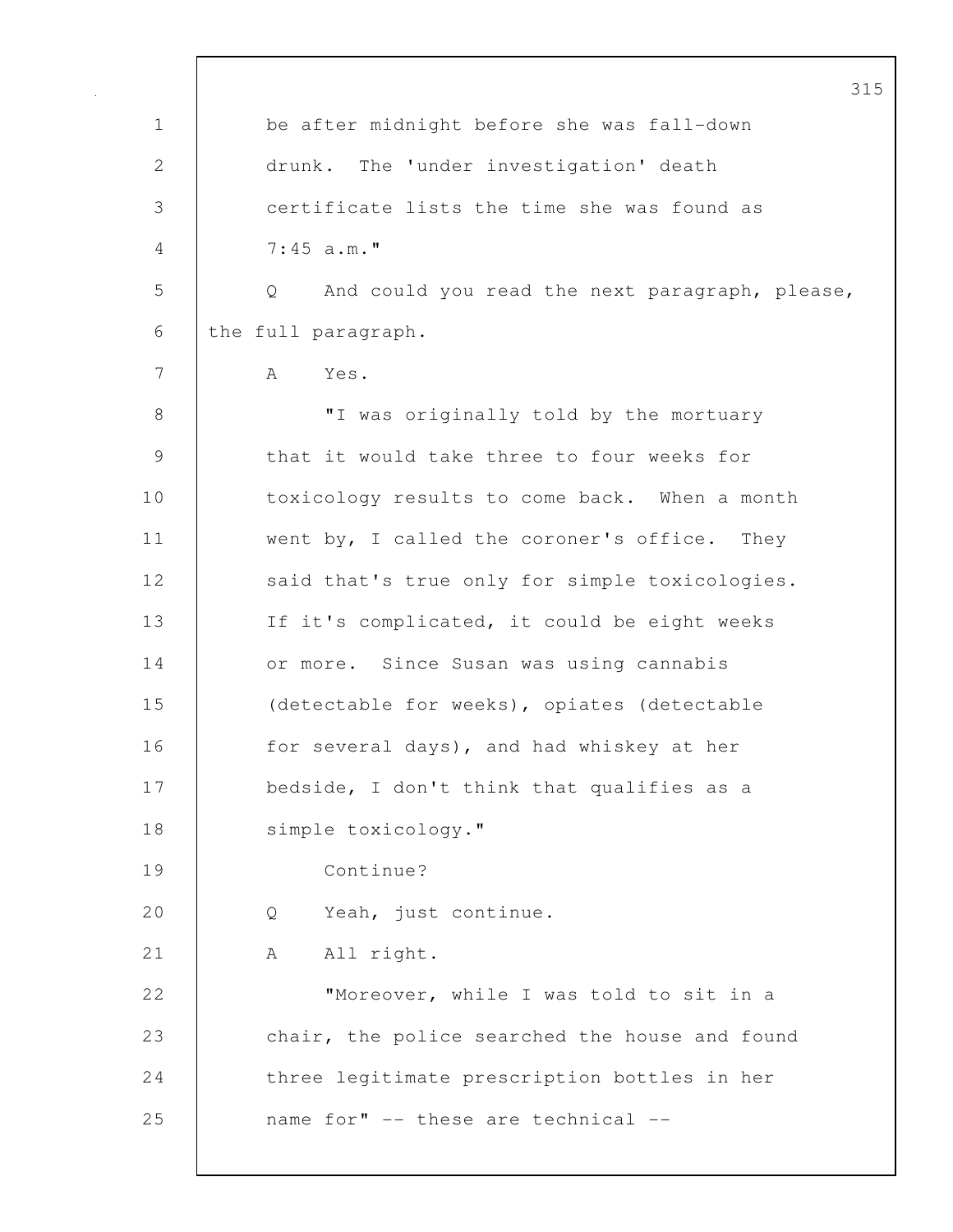|             | 3                                                     |
|-------------|-------------------------------------------------------|
| $\mathbf 1$ | "Escitalopram (antidepressant), Buspirone             |
| 2           | (anxiolytic), and Zolpidem (sleeping). They           |
| 3           | showed me all the stuff they were                     |
| 4           | confiscating, including her prescription meds,        |
| 5           | marijuana, and an unlabeled bottle of pills,          |
| 6           | (probably hydrocodones) they found in her             |
| 7           | nightstand. So it's probably a very                   |
| 8           | complicated toxicology."                              |
| 9           | Go on to the next page. Basically he asked<br>Q       |
| 10          | you a question at the end. What did he ask you?       |
| 11          | He did.<br>A                                          |
| 12          | "Did Susan tell you about her opiate use, you         |
| 13          | were one of her closest friends, or did you hear that |
| 14          | first from me?"                                       |
| 15          | And did you respond to that?<br>Q                     |
| 16          | I did.<br>A                                           |
| 17          | And what did you say in the next letter and<br>Q.     |
| 18          | what is the date of it?                               |
| 19          | The date of it is December 16th.<br>Α                 |
| 20          | And how did you respond?<br>Q                         |
| 21          | It's the same day. I responded:<br>A                  |
| 22          | "The honest answer is that we didn't                  |
| 23          | discuss it much. I knew that painkillers and          |
| 24          | antidepressants were not unfamiliar items in          |
| 25          | your household, but I never thought much about        |

 $\mathsf{l}$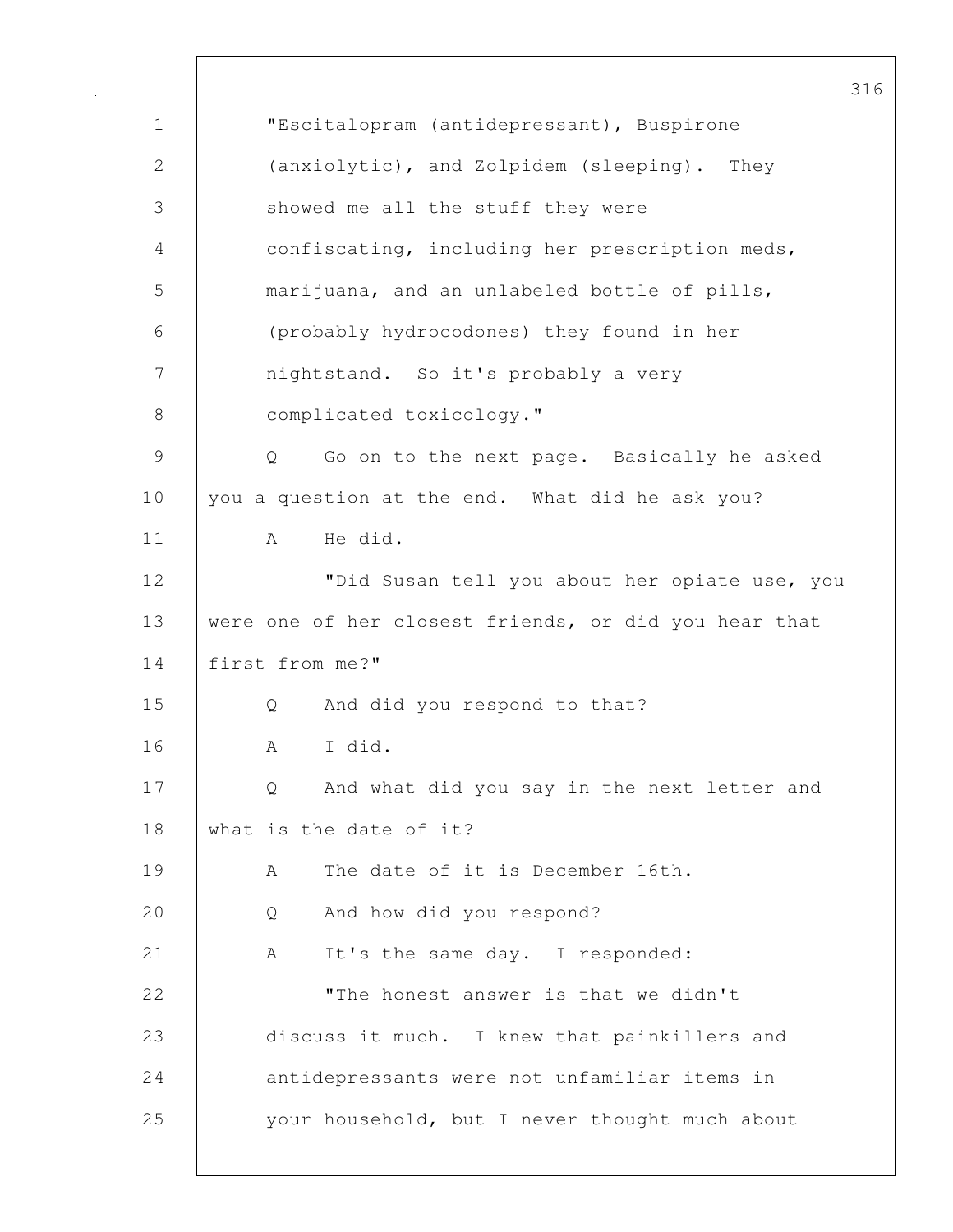317 1 | how they got there, nor who was using what. 2 Once in reference to a vaguely related 3 discussion, Susan said something like, 'I 4 think our drug use is about the same as it has 5 always been.' 6 "The obvious question back to you, given 7 your concerns, why didn't you mention them to 8 me previously?" 9 Q Did you get a response to your e-mail of that 10 particular question? 11 A Yes. 12 Q And could you read that e-mail -- what is the 13 date of it and what did he write in it? 14 A That's December 16th at 11:50 p.m. So the 15 second paragraph  $--$  the first paragraph  $--$ 16 | O Yeah, the first paragraph you can ignore. All 17 | this will go into the jury. 18 | A Okay. 19 | "You seem to have forgotten that I did 20 **c** reach out and phone you wanting to tell you 21 what was going on, and you were clear that you 22 didn't want to hear what I had to say. I 23 **Property** reached out to all her friends (that were also 24 Friends of mine), half wouldn't listen, the 25 **other half didn't believe me.** Jeanne got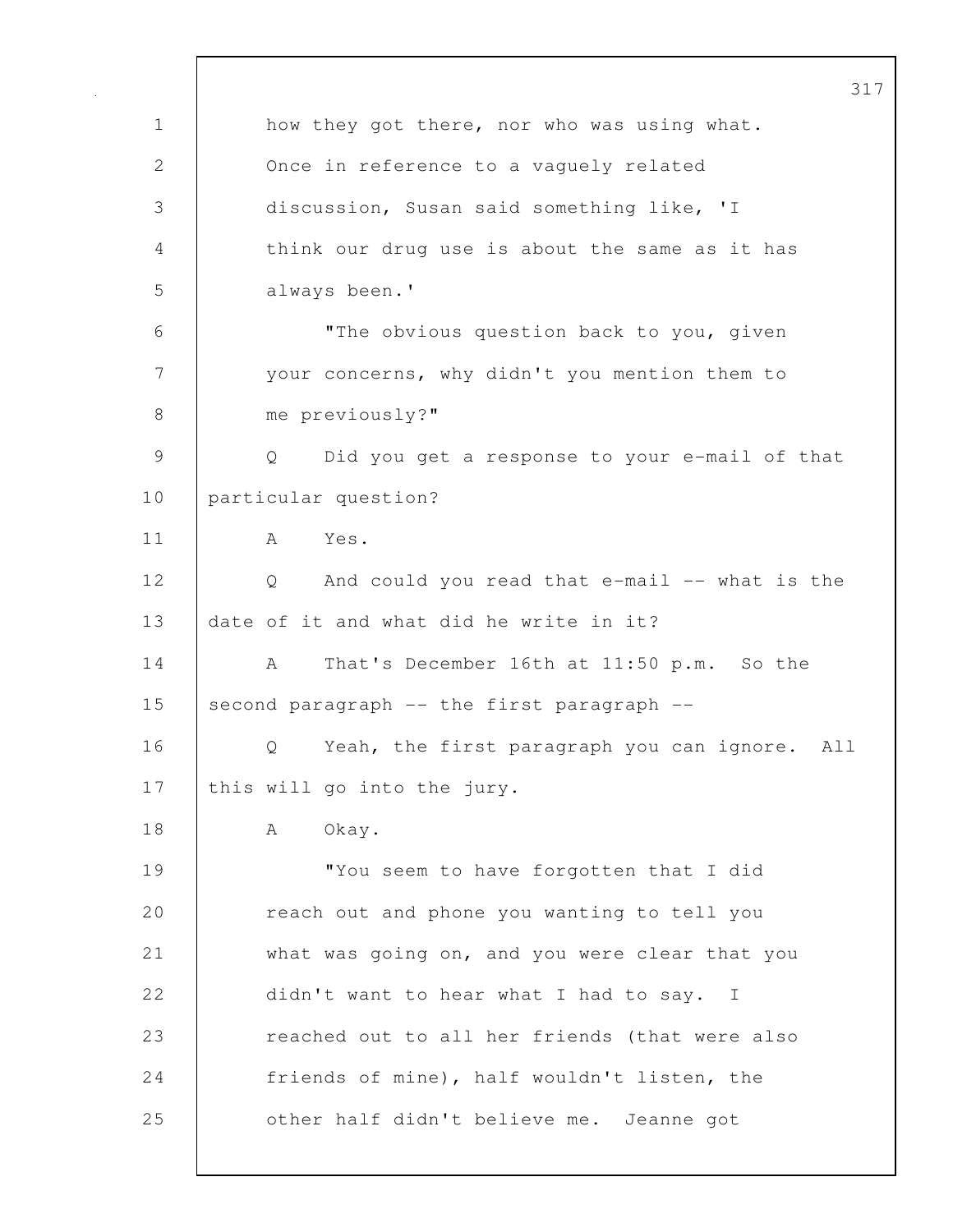1 every single detail and obviously didn't 2 believe me. Susan sweet-talked her. Even if 3 you knew sooner, it wouldn't have changed 4 anything. Susan did exactly what she wanted 5 and used words to make it seem right. It has 6 become apparent to me that she duped everyone, 7 me most of all." 8 Q Read the last paragraph. 9 | A Okay. 10 | **"Another question.** Please don't take it 11 | the wrong way. Remember, we're trying to 12 | figure out the enigma called Susan. You knew 13 **her much longer than me, and still seem** 14 interested in pursuing this. So here goes: 15 **Did she ever discuss self-loathing with you?"** 16 | O And did you respond to that? 17 | A I did. 18 | O And what date? 19 A December 17th. 20 Q Please respond -- please read into the record 21 your response. 22 A All right. 23 "Hi Peter. I don't at all mind your 24 questions, and I am interested in 25 understanding your perspective, as well as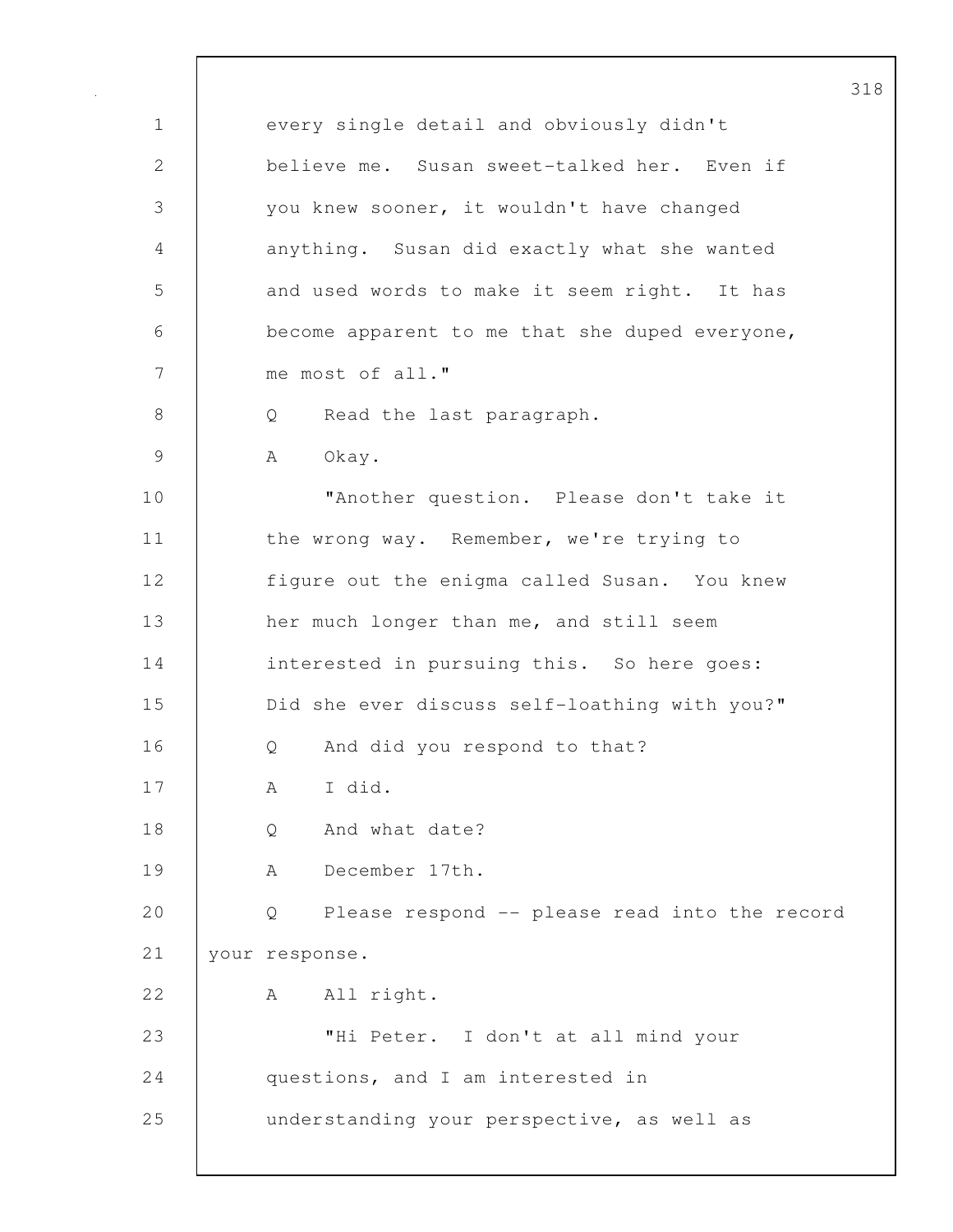1 Susan's.

| 2              | "In terms of her drug use, I wasn't           |
|----------------|-----------------------------------------------|
| $\mathfrak{Z}$ | referring to the few weeks before her death,  |
| $\overline{4}$ | when you did try to raise it with me, but     |
| 5              | given the apparent extent and duration of the |
| 6              | problem, did you consider saying something    |
| 7              | earlier, or when you were in New York in      |
| $8\,$          | August? Did you feel as if the problem had    |
| $\mathcal{G}$  | grown in intensity much more recently?        |
| 10             | "I'm not entirely sure about the meaning      |
| 11             | of the two phrases you use. Say more about    |
| 12             | your sense that Susan was duping people? As   |
| 13             | to self-loathing, Susan could be hard on      |
| 14             | herself, but I think you are suggesting       |
| 15             | something of a higher order of magnitude, and |
| 16             | again, I think there is an idea here that I'm |
| 17             | not really clear about. No, we didn't really  |
| 18             | discuss the issue of self-loathing."          |
| 19             | Continue?                                     |
| 20             | Yeah, let me just take a look.<br>Q           |
| 21             | Read the last paragraph, please.              |
| 22             | Okay.<br>A                                    |
| 23             | "So I'm giving you more questions than        |
| 24             | answers, which isn't entirely fair. Susan and |
| 25             | I were of course close, and I thought I       |
|                |                                               |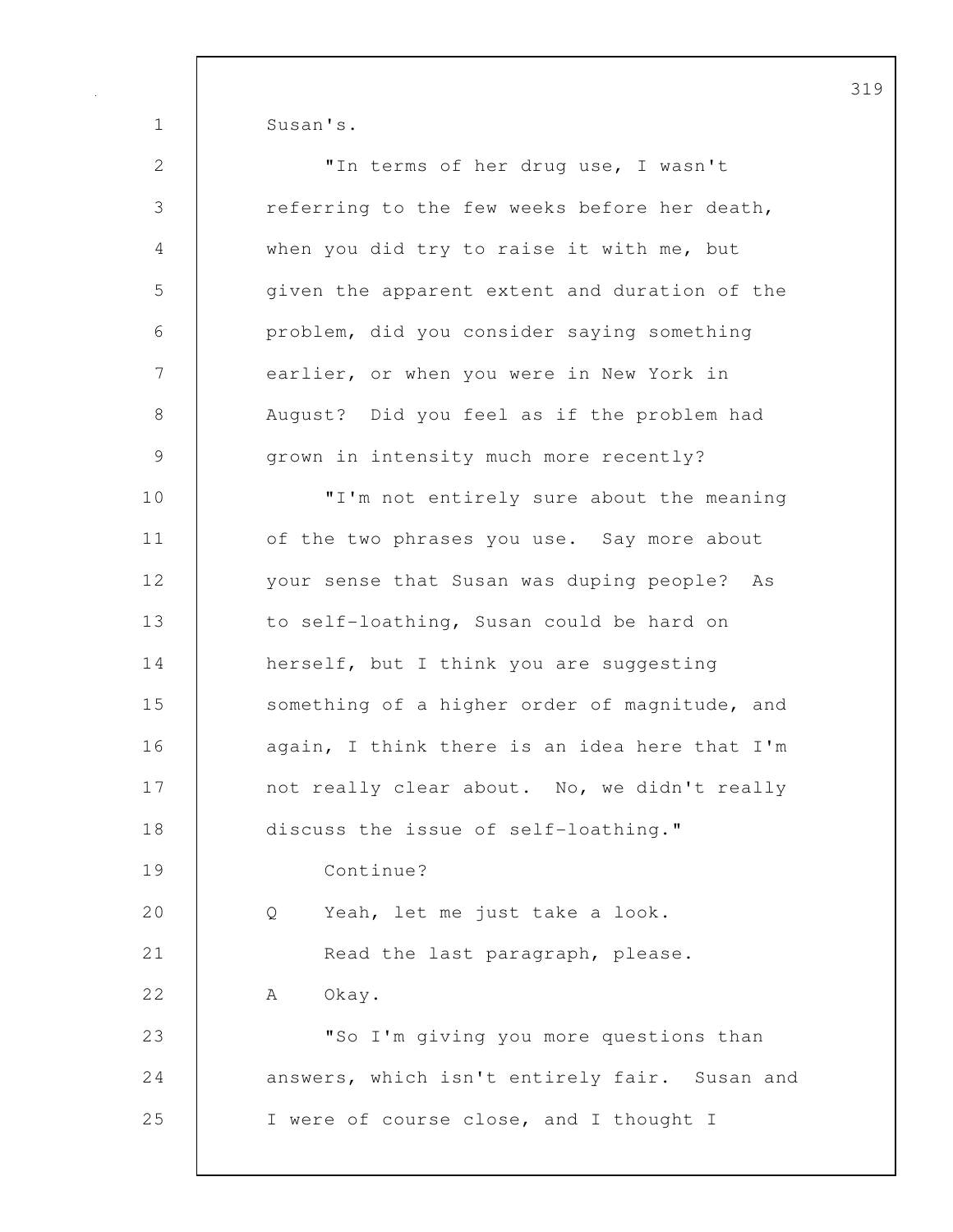| $\mathbf 1$  |     | understood her core personality, but I did not   |
|--------------|-----|--------------------------------------------------|
| $\mathbf{2}$ |     | see her day-to-day reality. So perhaps I am      |
| 3            |     | not the best source here. What is troubling      |
| 4            |     | is your conclusion that she was someone          |
| 5            |     | entirely different from what others saw.         |
| 6            |     | Could that be true?"                             |
| 7            |     | And did Peter Keegan write back on December<br>Q |
| $8\,$        | 21? |                                                  |
| $\mathsf 9$  |     | A<br>Yes.                                        |
| 10           |     | "Sorry to be slow responding. Big party          |
| 11           |     | weekend for Karen Keegan celebrating her 60th    |
| 12           |     | birthday in San Francisco. So the answer to      |
| 13           |     | your last question is yes. She kept diaries      |
| 14           |     | that were hidden in several places in our        |
| 15           |     | house that I have found. Very dark. They         |
| 16           |     | make very clear that she was a liar with         |
| 17           |     | everyone, including the people that she loved.   |
| 18           |     | Things really did deteriorate starting in the    |
| 19           |     | spring when I finally forcefully confronted      |
| 20           |     | her about her opiate addiction. That summer      |
| 21           |     | was horrible. She was vicious to me with a       |
| 22           |     | newfound intensity. I didn't bring it up to      |
| 23           |     | you because I considered it a private issue      |
| 24           |     | between the two of us. I hoped, that as her      |
| 25           |     | confidante, she would share it with you of her   |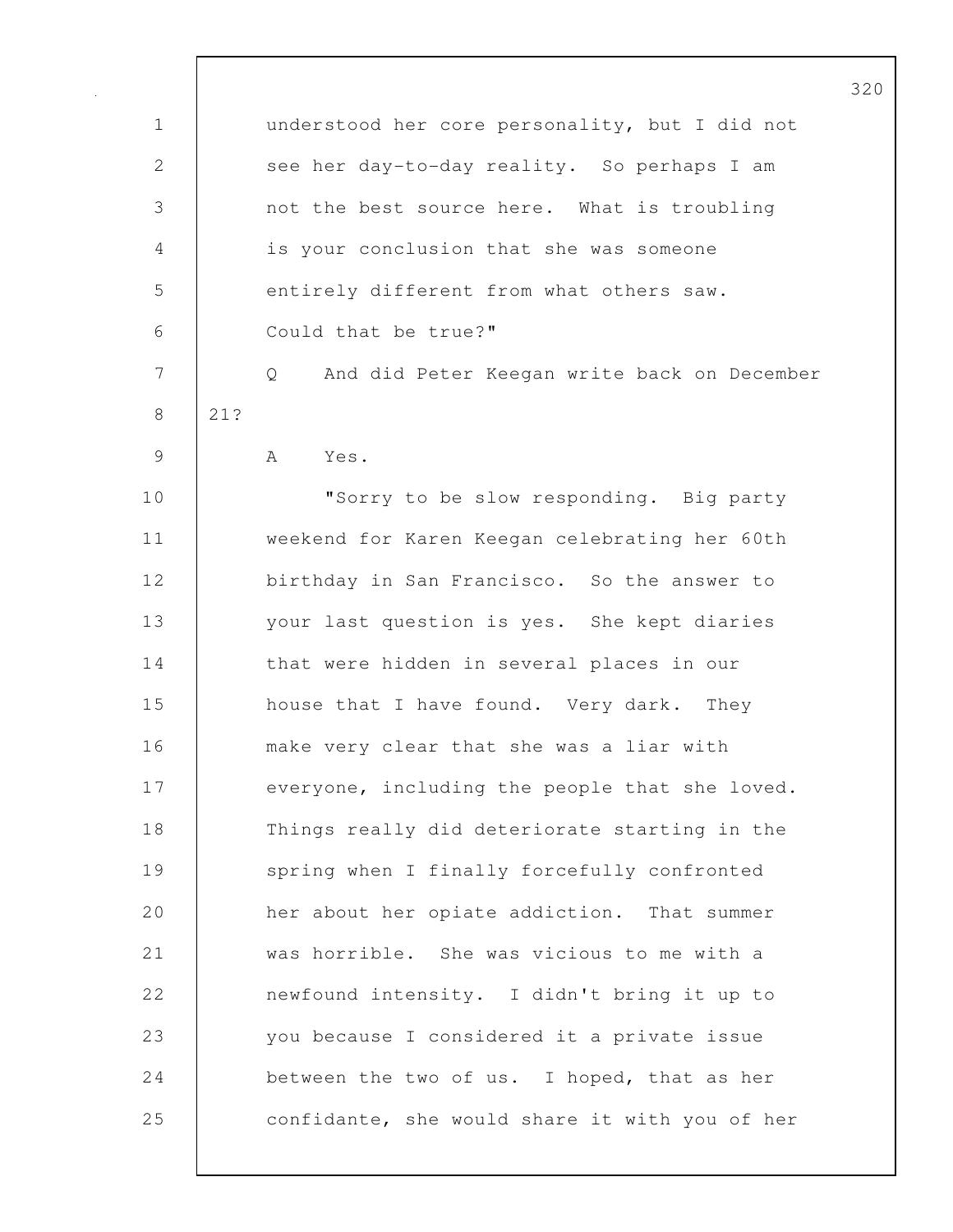1 | own volition. I spoke up only after it became 2 apparent that Susan was spreading terrible 3 untruths about me to our friends. When I 4 reached out to Mary, Susan was furious because 5 she hadn't shared with Mary yet and I got to 6 her first and revealed what was really going 7 | on. Much of what I would like to share with 8 you is very dark and deeply disturbing. I 9 need your assurance that what I tell you 10 **c** remains confidential except for David and that 11 you both promise not to say anything about 12 what is in her diaries and letters to anyone 13 else and certainly not Stan, Jeanne, Simon, 14 | Luke, Bobby, Barry, your siblings. I want 15 | people to keep it in their heads the image of 16 | Susan as, quote, 'the angel of Ukiah' as one 17 **person put it or, quote, 'to remember the good** 18 | stuff' as you put it. Do I have your 19 assurance of confidentiality so I can 20 continue?" 21 Q Okay. And did Peter Keegan write you a letter 22 on December 22nd? 23 A He did. 24 Q C And does he discuss the diaries in that 25 letter?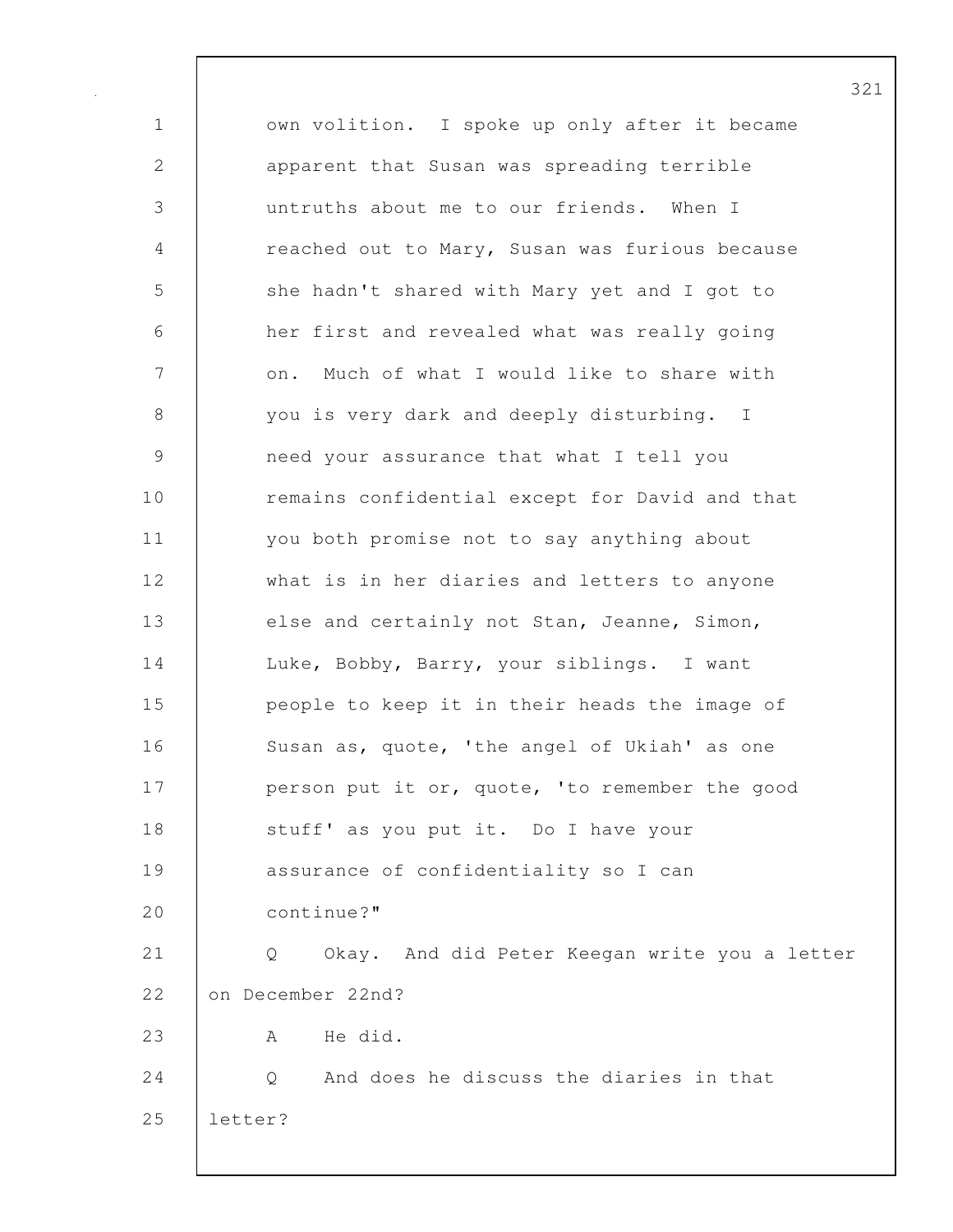1 | A He does. 2 Q Can you just read the -- the first two main 3 paragraphs, please. 4 A Yes. 5 "Duping people, as you know, means 6 deceiving them. Susan was willing to say 7 whatever was necessary to present the image 8 she desired, regardless of what the truth was. 9 She lied easily and often. For example, I 10 moved out of the bedroom for my physical 11 | health because she insisted on opening the 12 windows, even when the temperature was in the 13 fifties at night, and she came to bed drunk 14 and hogged the bed and the covers. After many 15 discussions where she clearly communicated 16 that she didn't care about my discomfort, I 17 chose to move to another room, but she told 18 | her friends I, quote, 'kicked her out of the 19 bedroom.' Another: Jeanne got all the 20 details of Susan's drug and alcohol problems 21 from me, but was so deceived that she urged me 22 to get a scan of my head to check for a brain 23 tumor. Or yourself, certain that she never 24 **had affairs when there's no way you could** 25 really know this. You weren't her chaperone,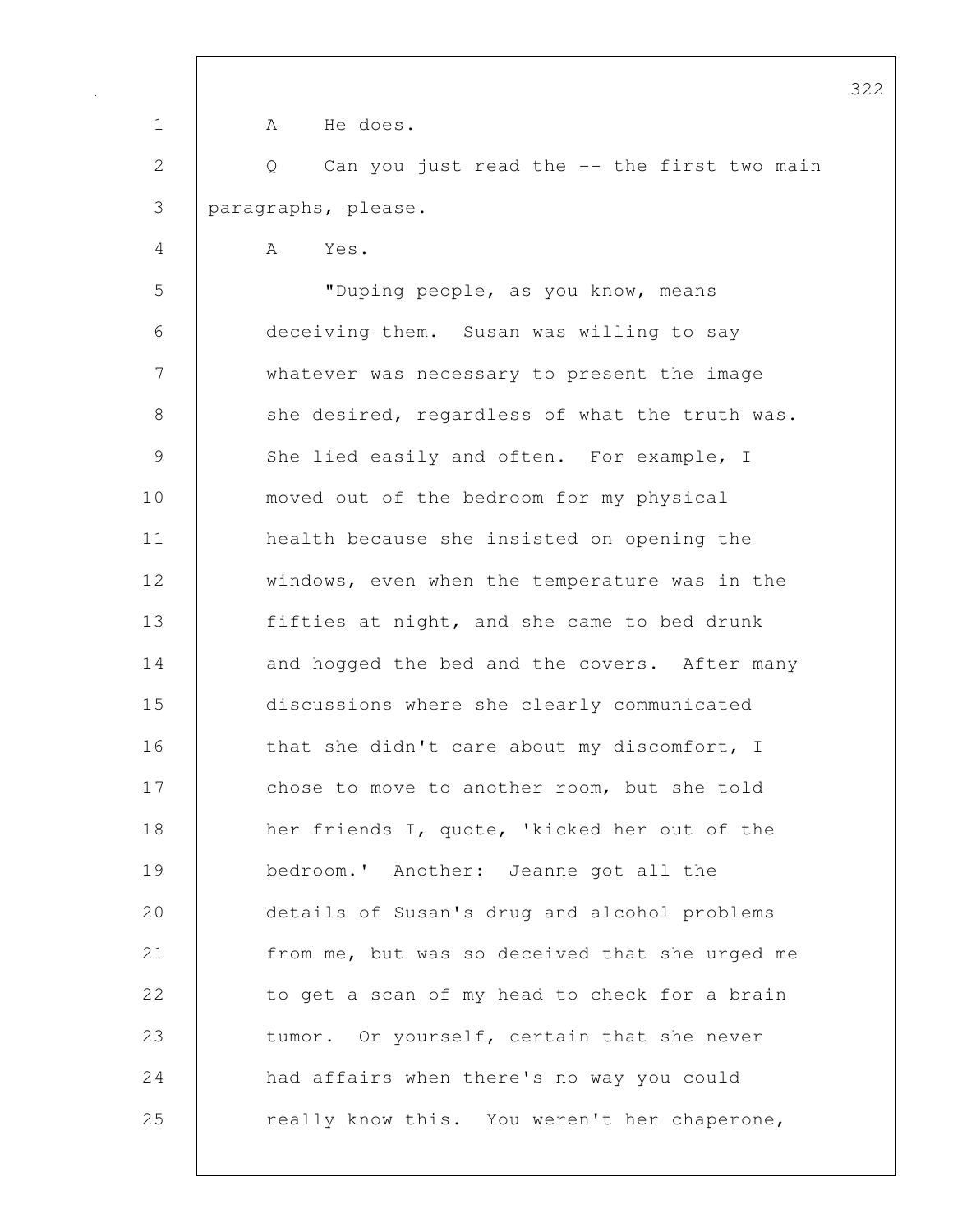| $\mathbf 1$ | you knew only what she told you, and it was       |
|-------------|---------------------------------------------------|
| 2           | important for Susan to present herself to you     |
| 3           | as a virtuous woman."                             |
| 4           | Read the next paragraph, please.<br>Q             |
| 5           | Okay.<br>A                                        |
| 6           | "I found three volumes of her diaries             |
| 7           | initially after her death that cover the          |
| 8           | period from 1978 to 1995. She wrote about         |
| $\mathsf 9$ | many daily things, but also her sexuality and     |
| 10          | feelings about me. Volume 1 was hidden in the     |
| 11          | far back of a desk drawer and I call it           |
| 12          | '(Married Woman) Seeking satisfactory sexual      |
| 13          | relationship (unsuccessfully)'. Two months        |
| 14          | after our marriage, all caps, (TWO MONTHS!)       |
| 15          | exclamation point, she wrote that she had lost    |
| 16          | sexual interest in me and was searching for an    |
| 17          | erotic relationship. (There is a reference to     |
| 18          | Karen in that diary entry, but she knew           |
| 19          | several Karens. Were you in San Francisco in      |
| 20          | April 1978?)"                                     |
| 21          | That's enough on that one.<br>Q                   |
| 22          | What were the dates that he said the diaries      |
| 23          | were from?                                        |
| 24          | 1978 to 1995. There's three volumes.<br>A         |
| 25          | Did he ever -- the next page did he write to<br>Q |
|             |                                                   |

 $\mathbf l$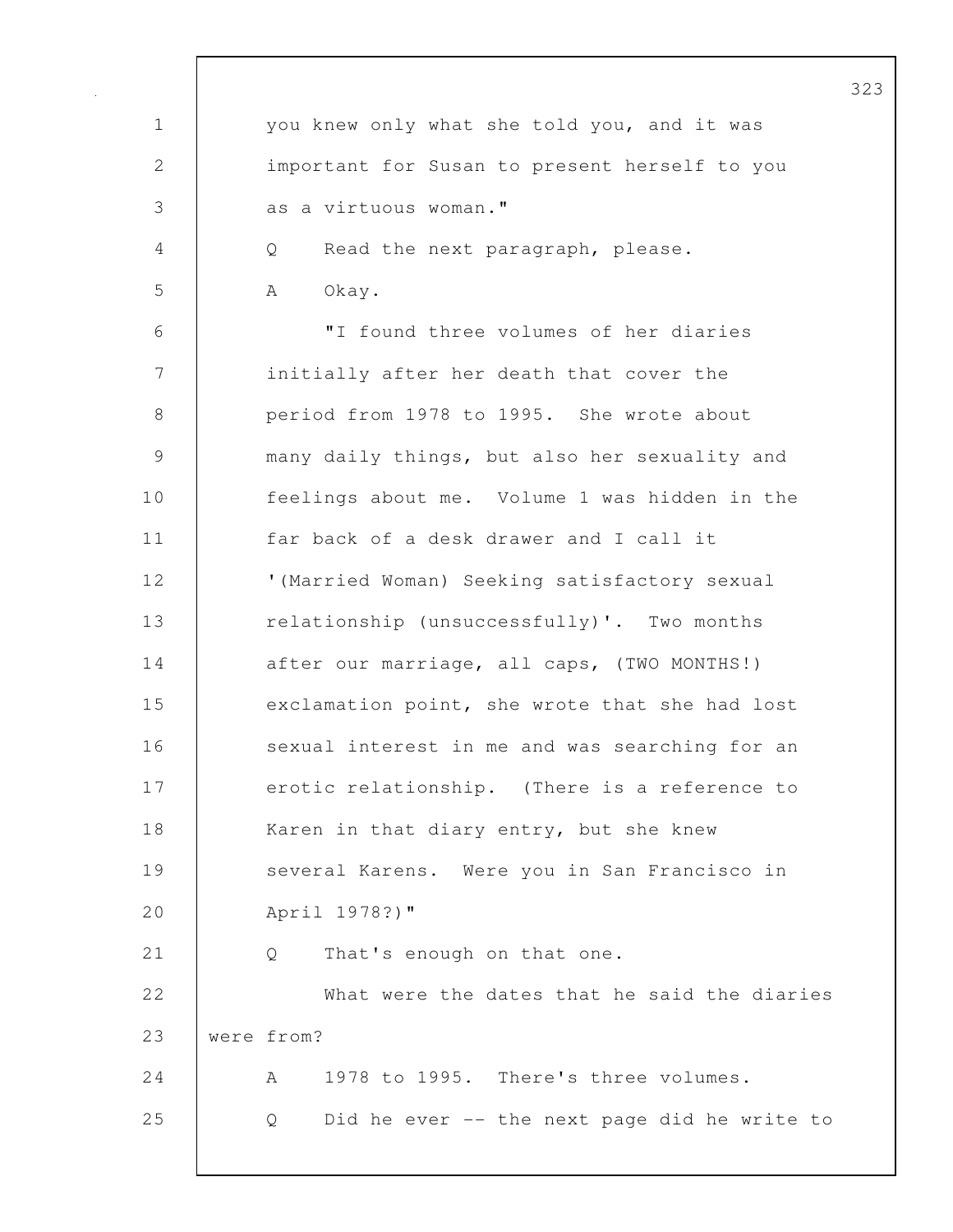1 you something about a poem that was written in 2001? 2 A Yes. 3 Q And I won't have you read the words in that 4 poem because it will go to the jury. 5 And what's the last paragraph there in that 6  $\ell$  e-mail? 7 | A The reference to the, quote, 8 "dysfunctional" -- 9 Q "In one of your e-mails you wrote" ... 10 | A Oh, okay. 11 | Theone of the e-mails you wrote that 12 Susan said that Linda came by her neurosis 13 | honestly, but she's a troubled woman. Seems 14 **like that was true for Susan, too.** I'd 15 | appreciate any analysis you might want to 16 **decision** offer, but please no more platitudes." 17 Q Thank you. 18 Did you respond to his e-mail about Susan's 19 diaries? 20 A I did. 21 | Q And what did -- what's the date that you 22 responded and what did you say? 23 A That's December 23rd, and I asked him if he 24 would share the diaries with me. He was quoting from 25 | them selectively.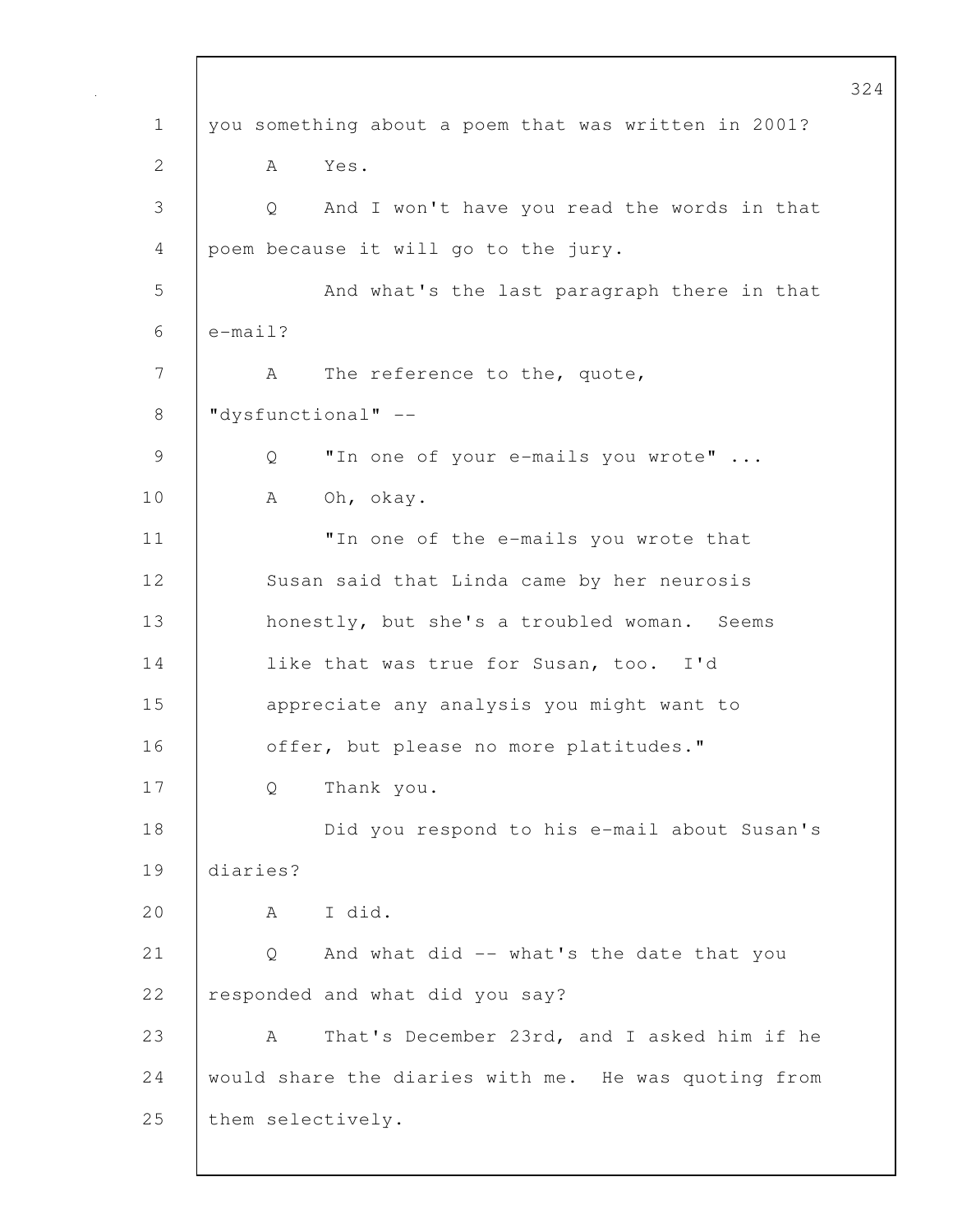1 Q And what was his response about your request 2 to share the diaries and what date was his response? 3 A Also December 23rd, and he said they had had a 4 cleansing burning of the diaries. 5 |  $\qquad$  0 What's the first words in that? 6 A "Too late. Already had the cleansing burning 7 that Linda and I agreed was needed. I saved only the 8 complete entry from April 1978, a few choice individual 9 | pages, and the three-page poem of self-loathing." 10 | Q That's enough on that one to get the gist. 11 What was your response in your next order and 12 what was the date of your letter? 13 A The date was December 27th -- I assume I was 14 | out of town for the holiday  $--$  and I said that I was  $--$ 15  $\vert$  T said: 16 **WOW.** Well, I admit this took me aback. 17 | I assume you discussed burning the diaries 18 with the boys, and obviously" -- her sons --19 Tand obviously their vote is the most 20 important one. But why in the world should 21 Linda have a voice here in the decision, 22 **Theory is a contract Common Stan, or me?** We were all 23 So much more involved in her life. Why 24 **consult Linda and not us?"** 25 Continue?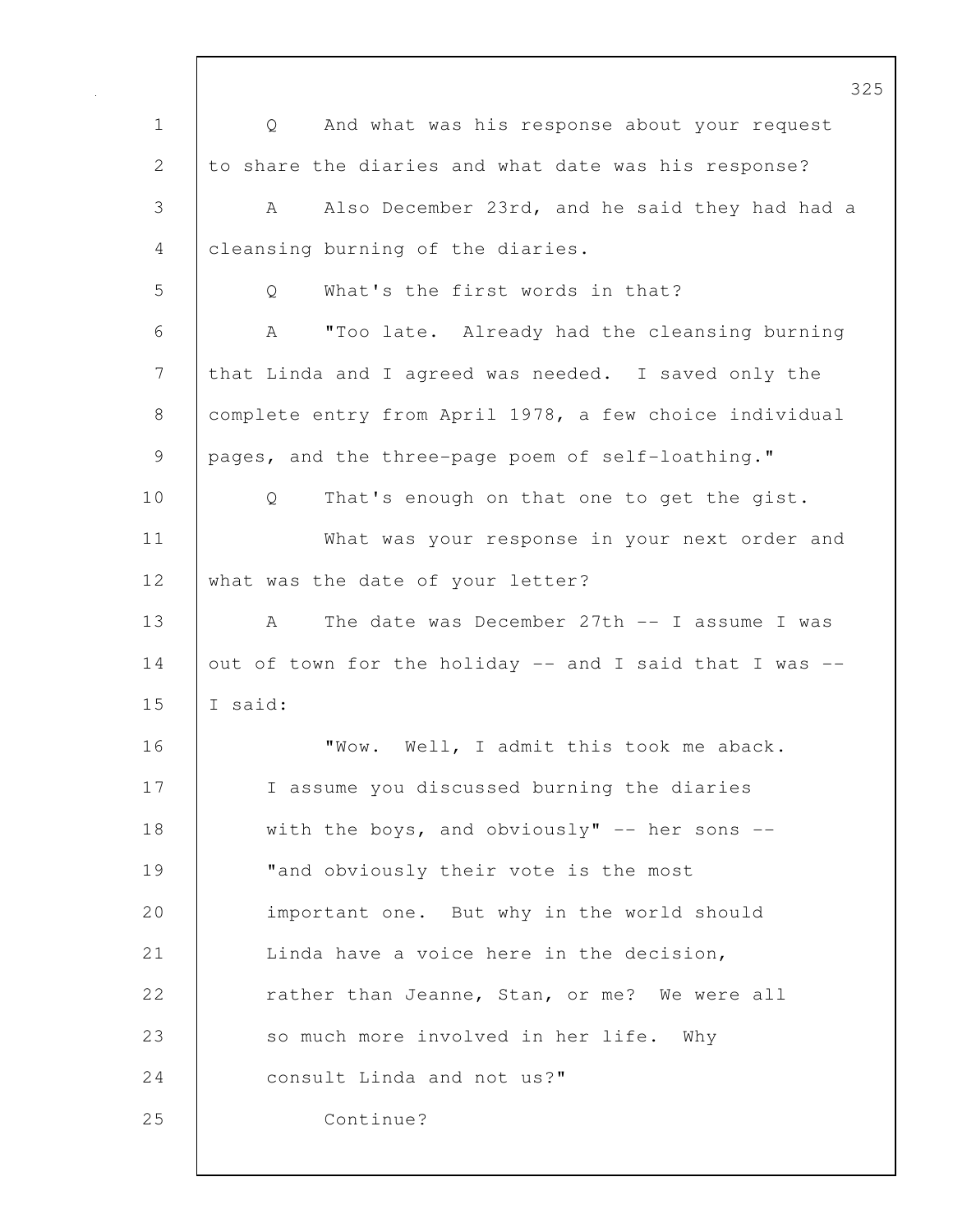1 Q Keep going. 2 | A Okay. 3 "I have to respect that there were things 4 in the diaries that were deeply painful to 5 you, but it just feels like another loss. I 6 can't have my cousin back, but can't I have a 7 little bit of her past? Wearing her jacket is 8 one thing, and it's nice, but knowing what she 9 thought and felt matters even more." 10 Q Next paragraph. 11 | A "Peter, I know you stopped loving Susan, but 12 if the boys don't want this material, can't you throw 13 | anything that is left in cartons and ship it to me? Or 14 Jeanne, if she wants it. Can you understand how this 15 could have real meaning to us?" 16 | O Who is Jeanne? 17 | A Jeanne was Susan's biological mother. 18 Q Thank you. 19 | A Susan was adopted. 20 Q And did you get a response from Peter Keegan 21 on December 31?  $22$   $A$  I did. 23 Q And could you just -- could you read -- go to 24 the fourth paragraph, because all of this other will 25 come in. What did he say with respect to money?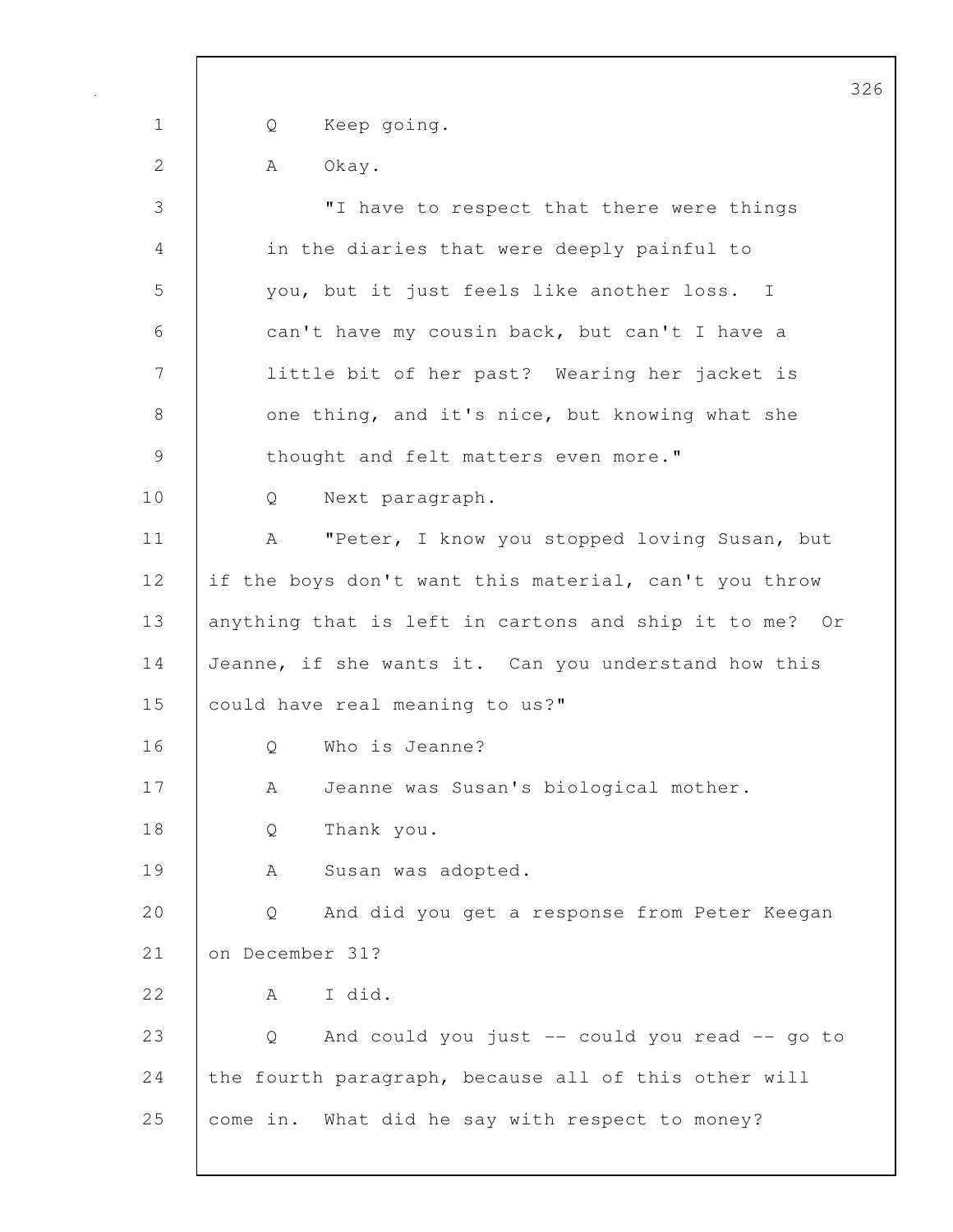1 | A "I don't think Susan kept everything hidden 2 from you. I think you knew that Susan was not happy in 3 our relationship, wanted to get out, but didn't want to 4 lose her money bag." 5 Q Go on with the rest of it. 6 | A Okay. 7 "She may have hid her infidelities and 8 | other stuff from you so she could appear 9 | perfect, as she wanted to appear with 10 everybody, but I bet she shared her feeling of 11 | stuckness in our marriage. But that was quite 12 an impassioned plea from you to send 'anything 13 | that is left.' Would you like her three-page 14 | 'Poem of self-loathing'? I warn you, it made 15 me physically ill." 16 | O Did he put something in parentheses after 17 | "self-loathing"? 18 | A Yes, I'm sorry. 19 "Would you like her three-page 'Poem of 20 self-loathing,' parentheses, (my title)? I 21 warn you, it made me physically ill." 22 | Q Had he -- did he ever send you anything that 23 you asked for with respect to the diaries? Did he ever 24 send you anything? 25 | A He had in the past.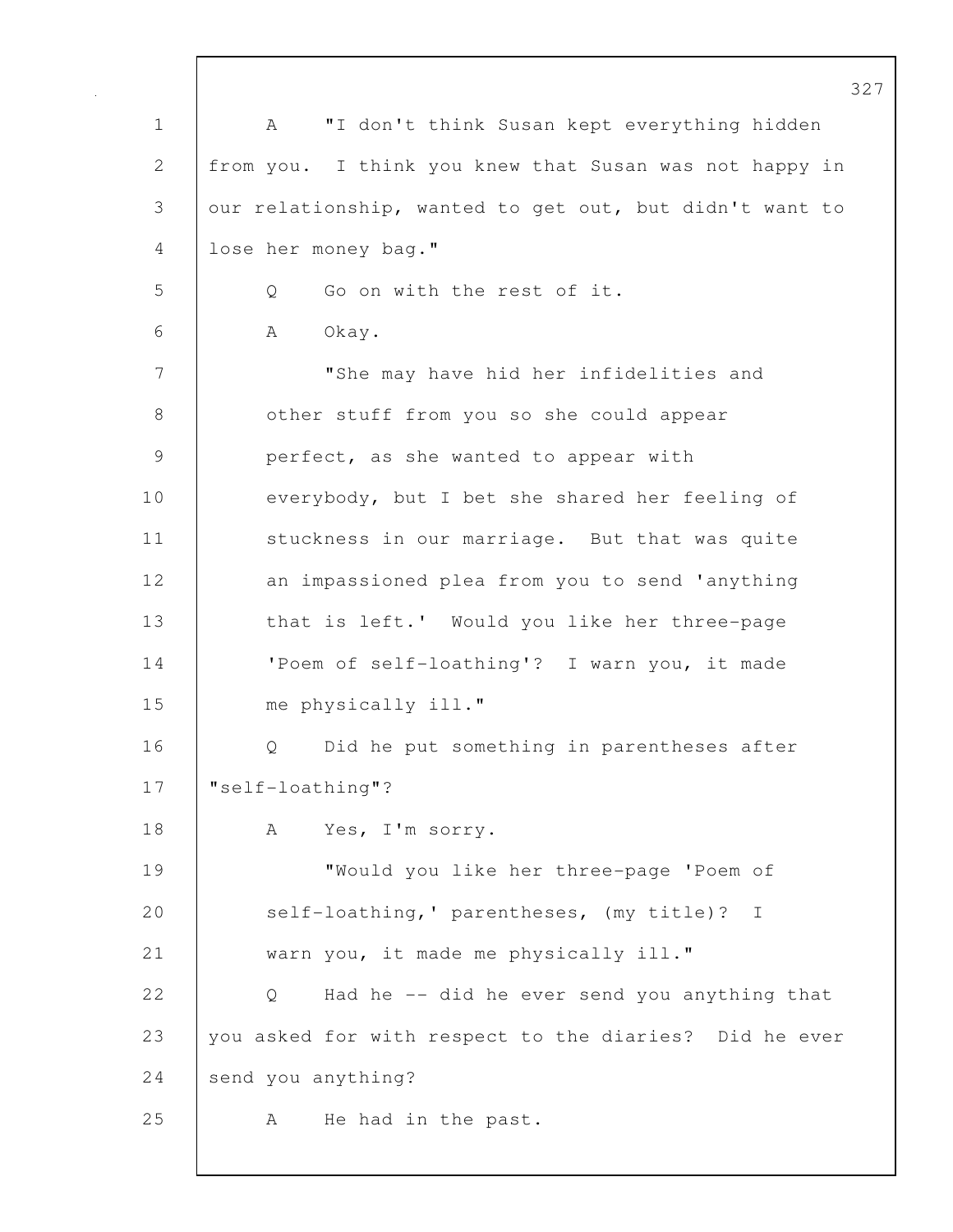328 1 Q Pardon me? 2 A He had in the past. 3 Q Okay. But any of this new stuff, --4 A No. 5 Q -- had he sent it to you even though you 6 requested it? 7 | A I did not request it. I didn't want anything 8 | from Peter at that point. 9 From the garden? 10 | I'm sorry, you're asking about the diaries? 11 Q Yeah. 12 | A No -- I'm sorry, my apologies -- he never sent 13 me anything from the diaries. 14 Q Okay. Thank you. 15 | And on the 7th of January he wrote a two-page 16 e-mail to you; is that correct? 17 | A That's correct. 18 | Q And in that did he say anything about -- let's 19 go down to the third paragraph -- as when the 20 relationship became changed? 21 Why don't you just read that third paragraph. 22 A All right. 23 "Meanwhile, I had our computers searched. 24 There was no Volume 5 of her diary. There was 25 extensive correspondence which took me over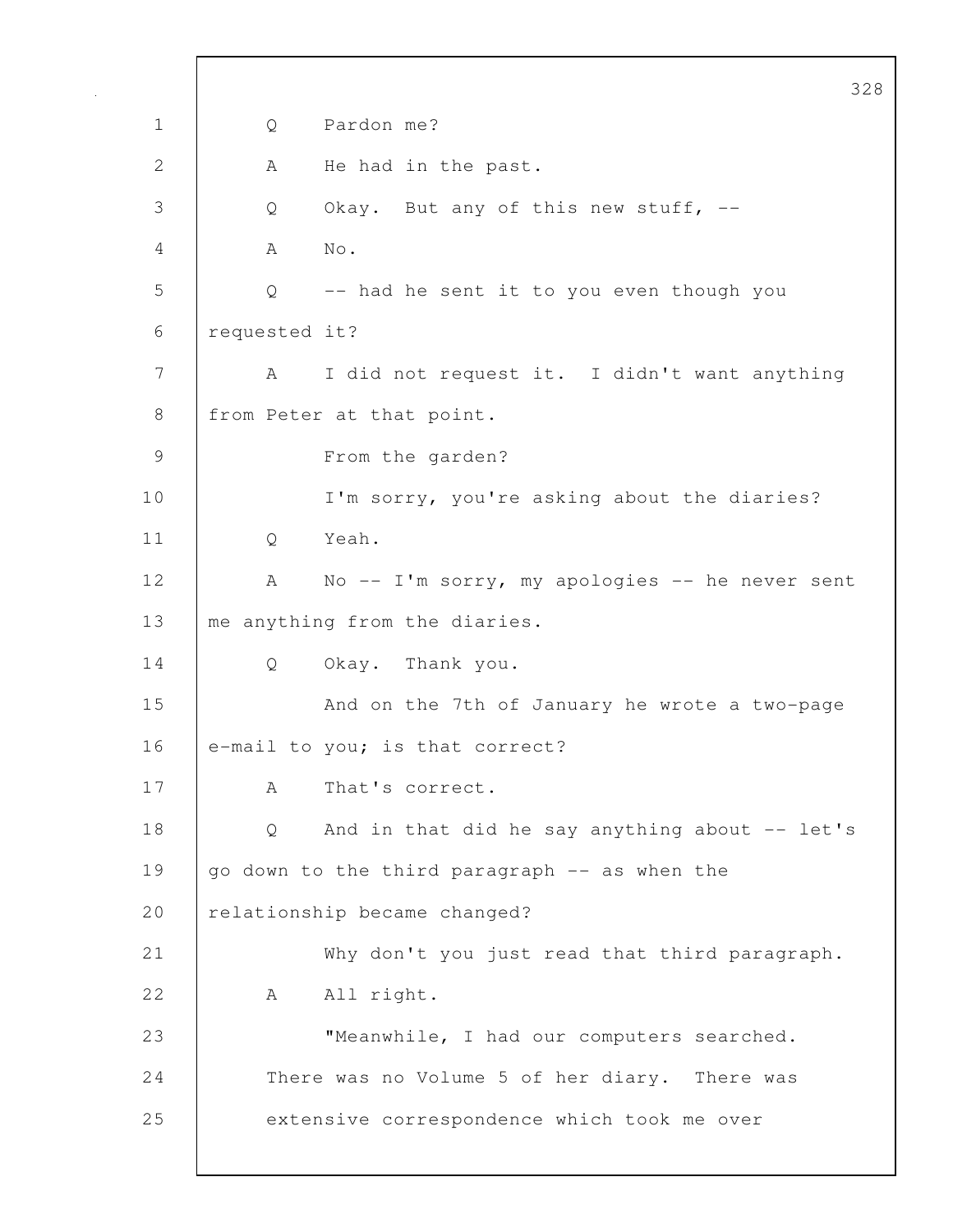329 1 six hours to read. I realize now, from what 2 you said in your last e-mail, and what I read, 3 that you were not a confidante of Susan's. 4 You knew very little of what was really going 5 on. Susan and my relationship had been 6 absolutely horrendous from early summer when I 7 confronted her about her drug and alcohol 8 abuse. That she indicated to you that our 9 | relationship was good and the divorce was a 10 surprise was totally bogus." 11 Q That's good. 12 Okay. Did he -- turning to the next page, did 13 he indicate anything about Susan's attitude towards 14 full-time employment? 15 The top paragraph. 16 A Yes. 17 Q What did he say? Just the third line. 18 | A "Susan was pleased that she would get large 19 Spousal monthly support from me, but was despairing that 20 it also required that she engage in full-time 21 employment." 22 | O Let me back up here. Knowing Susan as you 23 did, what was Susan's attitude towards full-time 24 employment? Was she afraid to be employed, to be a 25 worker?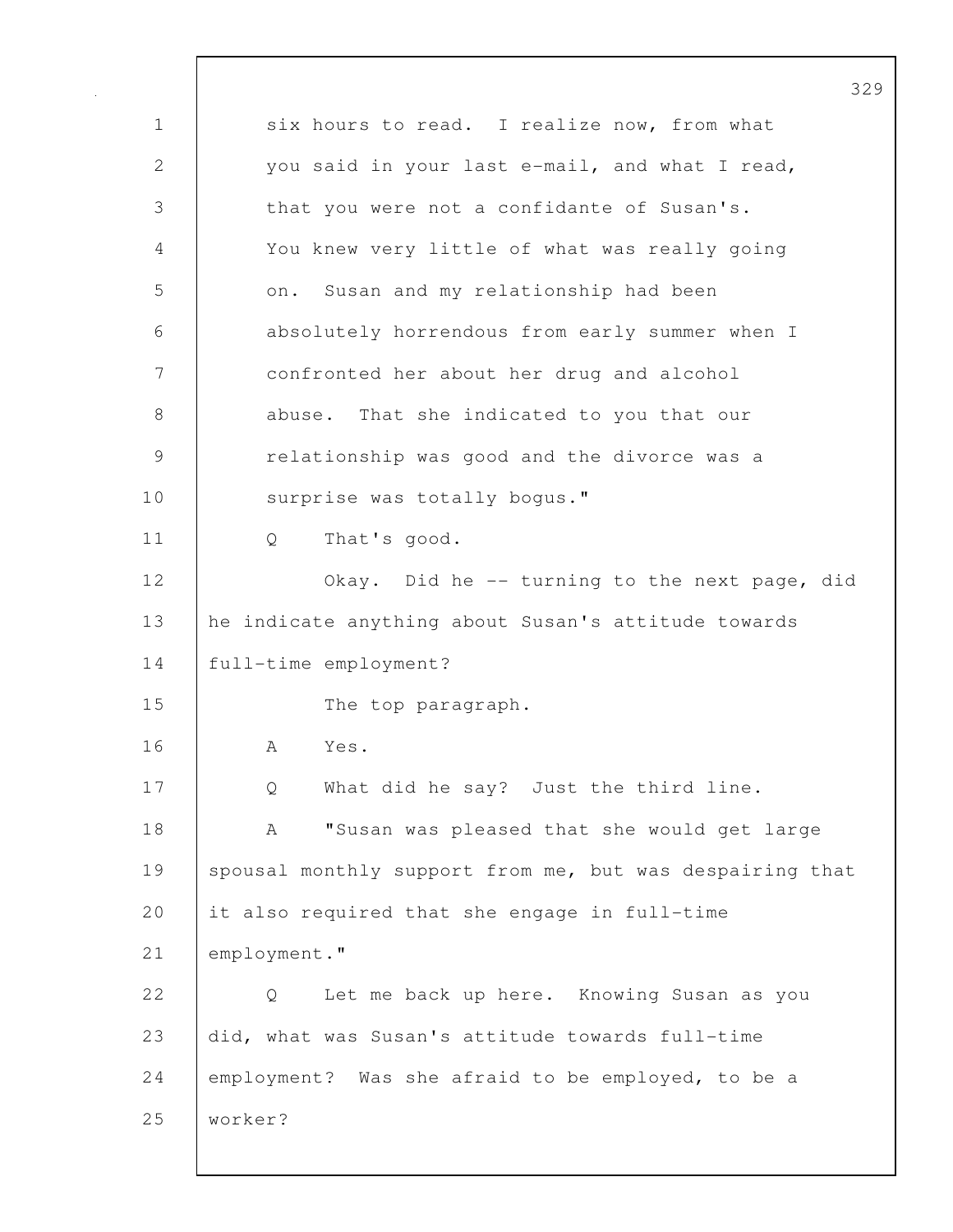1 | A No. She had always worked; sometimes 2 full-time, sometimes -- sometimes part-time. I mean she 3 was raising her boys. She worked -- she managed Peter's 4 office at a time. She worked for the Mendocino County 5 Public Health Department. She worked for the American 6 Cancer Society, you know, different -- different times 7 in her career. There were -- there were certainly gaps, 8 but she always worked. 9 And certainly when the divorce was in the 10 offing, I was helping her with her resume. She had done 11 | a lot of health writing, which is my field, so I had a 12 | couple of potential freelance contacts for her. 13 Q Okay. 14 A So we were working on her resume. And I had 15 already reached out to one of my clients to ask if she 16 | might be interested in some additional help. 17 | Q And she responded affirmatively to that? 18 | A Yeah. She sent me her resume, I edited it, 19 she sent it back. We had a back and forth. When I told 20 | her my client had some interest, she said, you know, 21 great or double great with a bunch of exclamation 22 points. 23 Q Okay. Let's go on to the same -- last 24 sentence. Did he make any accusations about Susan in 25 the first line there?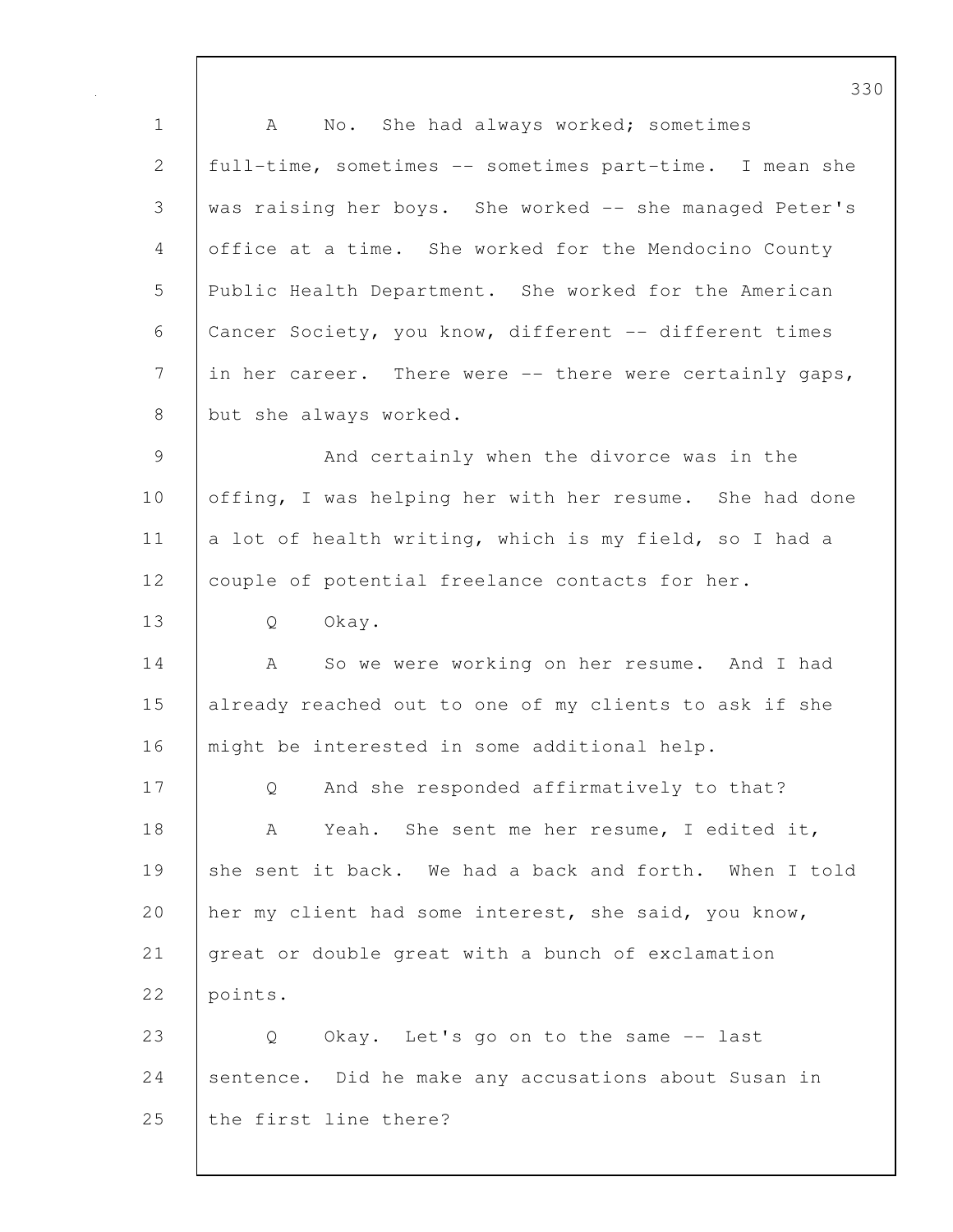|                                                           | 3 <sup>5</sup>                                                     |
|-----------------------------------------------------------|--------------------------------------------------------------------|
| $\mathbf 1$                                               | This third paragraph?<br>А                                         |
| 2                                                         | Where it says, "To that end".<br>Q                                 |
| 3                                                         | To that end.<br>A                                                  |
| $\overline{4}$                                            | "To that end, let me also clarify that                             |
| 5                                                         | Susan was a thief. She tried to steal \$5,000,                     |
| 6                                                         | but got caught."                                                   |
| 7                                                         | Okay. Now, I just want to summarize, what was<br>$Q \qquad \qquad$ |
| 8                                                         | your reaction to the totality of all these e-mails from            |
| $\mathcal{G}% _{M_{1},M_{2}}^{\alpha,\beta}(\mathcal{A})$ | Peter about Susan?                                                 |
| 10                                                        | It seemed very self-serving. I mean he was<br>A                    |
| 11                                                        | creating this -- this portrait of the Susan nobody knew,           |
| 12                                                        | which would, you know, redound to his benefit. If Susan            |
| 13                                                        | was that much of a drug user, if Susan was that bad to             |
| 14                                                        | him, if Susan was this hidden person that none of us had           |
| 15                                                        | ever seen before, then surely her death made good sense.           |
| 16                                                        | So it seemed very self-serving and it seemed                       |
| 17                                                        | manic, I mean just this free-flowing dialogue he was               |
| 18                                                        | engaging in, and it seemed utterly self-absorbed because           |
| 19                                                        | clearly he had never given much thought about how a                |
| 20                                                        | grieving cousin might feel hearing Susan attacked                  |
| 21                                                        | like -- like that. And also the bits and pieces                    |
| 22                                                        | throughout these e-mails about what a great time he was            |
| 23                                                        | having, "Great party up in Tahoe," he said. So it                  |
| 24                                                        | seemed odd.                                                        |
| 25                                                        | Let me just go on. Did you attend a memorial<br>Q                  |

 $\overline{\phantom{a}}$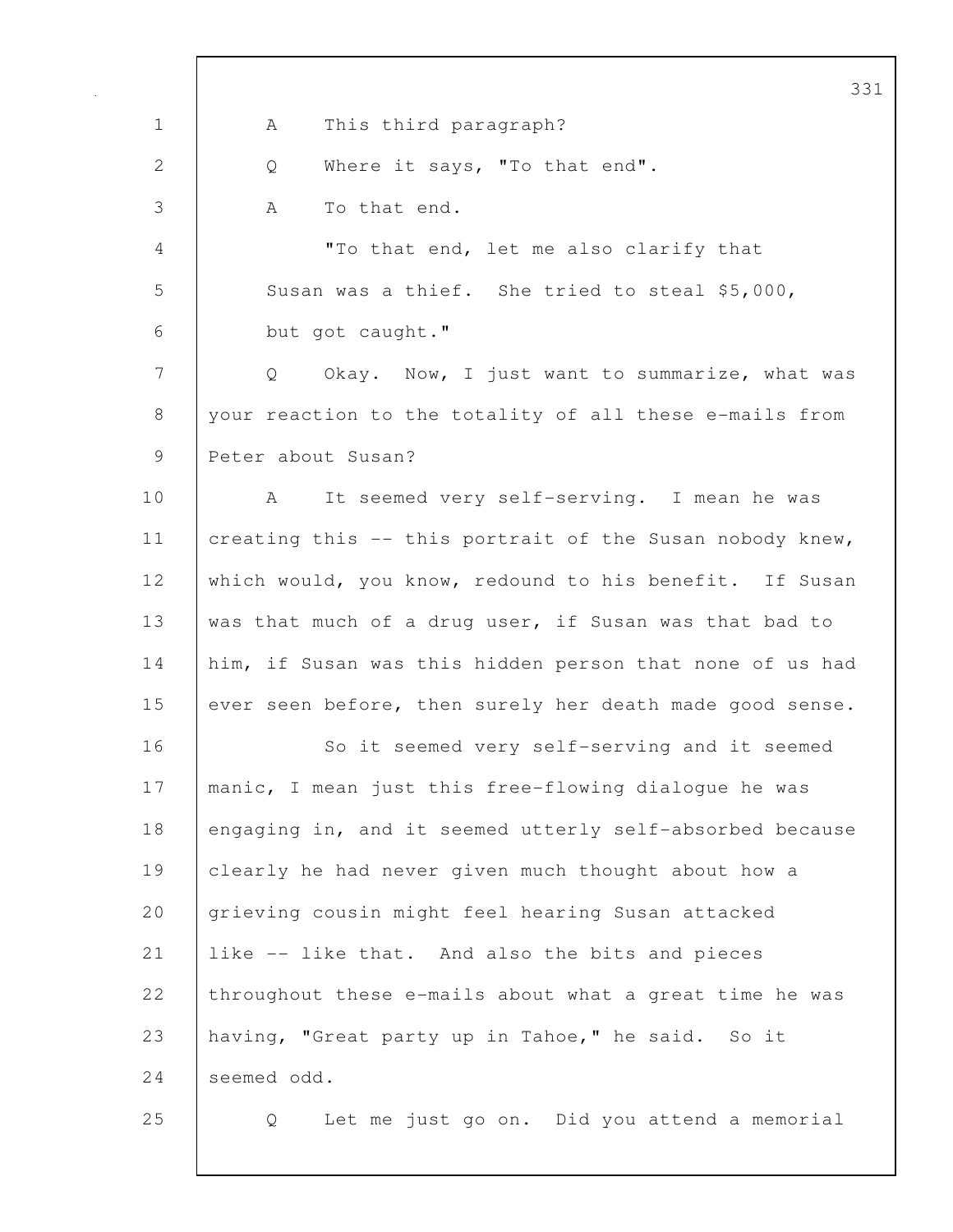332 1 service for Susan?  $2$   $A$   $I$  did. 3 Q And did you speak at that service? 4 A I did. 5 Q Given your knowledge of Susan, if she had 6 written something that could in any way be called a dark 7 diary in the 1990s, do you know why she would have 8 | written something like that? 9 | A Well, first of all, Susan was very analytical. 10 You know, she looked at problems and moods and ideas 11 | from a thousand different angles. So she was a -- sort 12 of an intellectual explorer about both herself and the 13 world around her. So I could see that she would be 14 | working out some thoughts. 15 The nineties, I think that she was -- being 16 adopted was no small emotional thing for Susan, and she 17 was looking for a way to find peace with it. She wanted 18 a relationship with her biological mother. She felt 19 like she had parents. You know, the adopted parents 20 were her parents, I was her family, her sister Linda was 21 her family, so she wasn't -- but it was a complicated -- 22 it was a complicated emotional process. 23 Q Okay. Let me ask you this: Given your 24 knowledge of Susan, what activities with Susan in 2010 25 were you aware of that were inconsistent with dark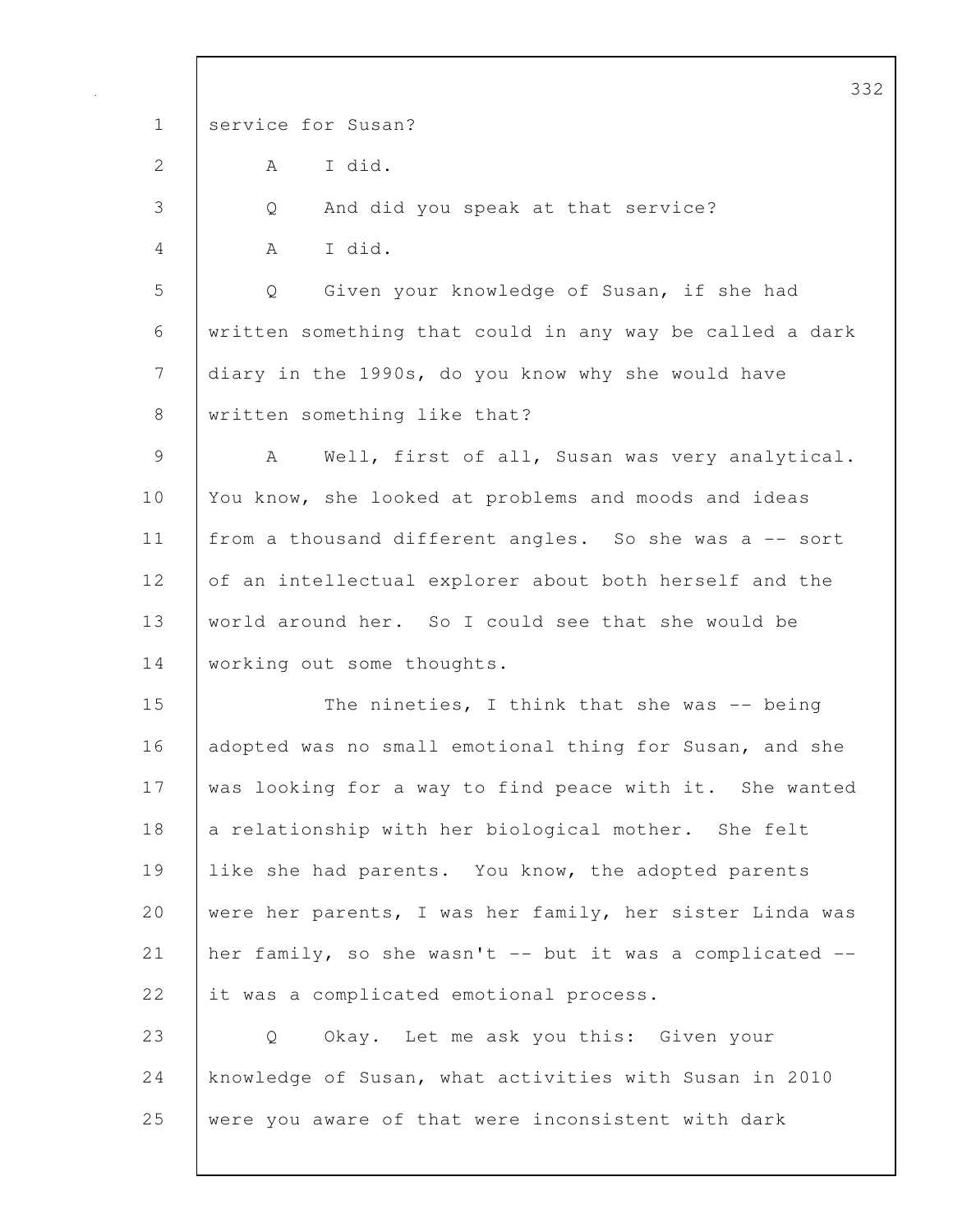1 things she might have written about herself in the 2 1990s?

3 A I don't know where to start. I don't think 4 the Ukiah public library had a book left that Susan 5 hadn't -- hadn't read, but fortunately she had Amazon, 6 so she could order the universe of books. She was an 7 incredible reader. She was really exploring the 8 artistic side. She was part of this music group. She 9 acted in Hamlet. She was about to start an acting 10 course because she had loved Hamlet so much. She made 11 these tiles in her backyard. She took a creative 12 book-making course, and my husband is a poet and she 13 asked for a batch of his poems. So she made a book 14 from -- in her book-making class of his poems. So all 15 this artistic stuff, all this -- all this reading. And 16 travel, she loved to travel. 17 | Q Was she ever a teacher, a college teacher? 18 | A She was. She taught at Santa Rosa Junior 19 College maybe earlier in -- 20 Q Do you know what her subject matter was? 21 | A Communications and -- and English Literature, 22 I believe. 23 Q Okay.  $24$  A But  $-$ 25 Q If you don't know, --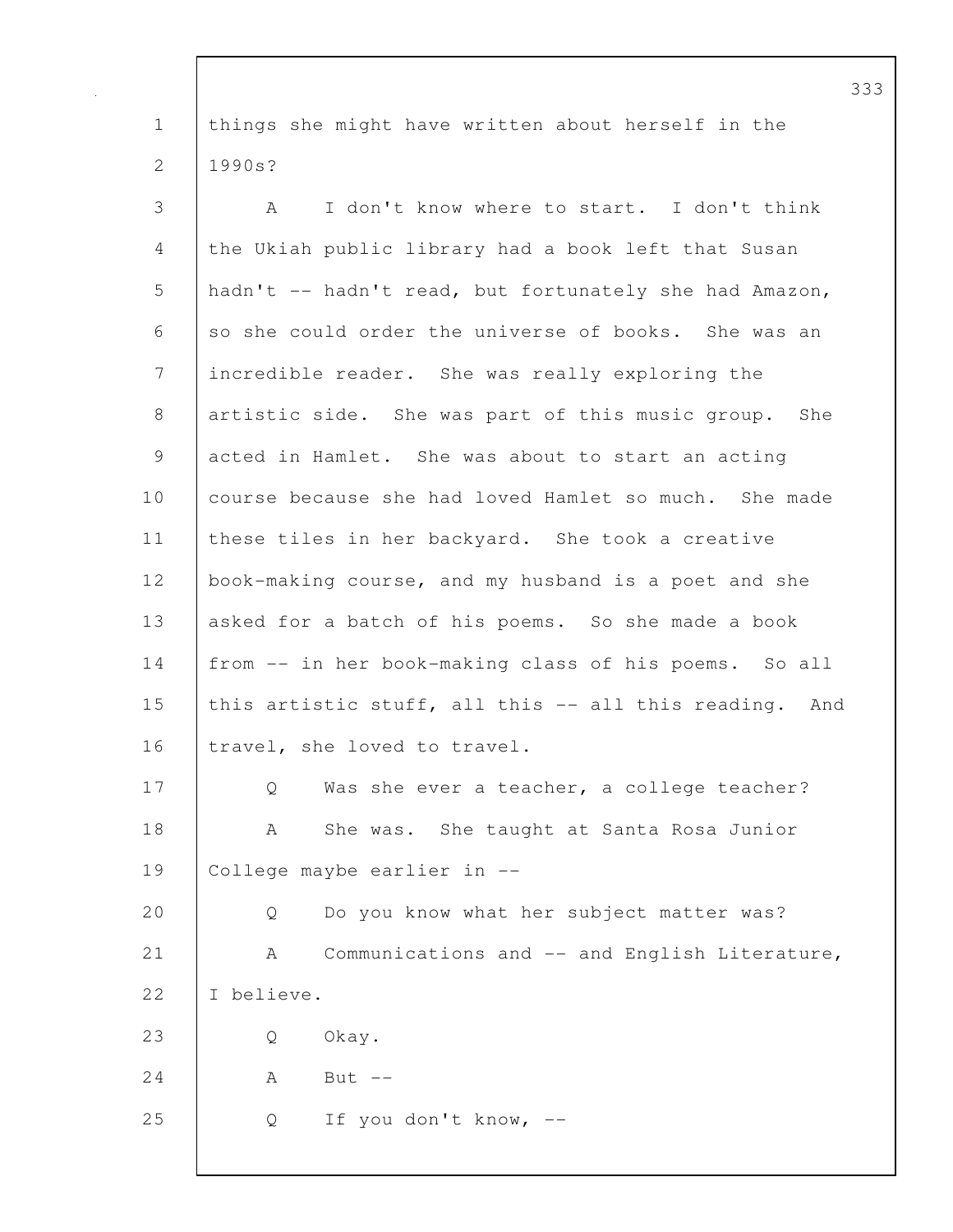|              | 334                                                      |
|--------------|----------------------------------------------------------|
| $\mathbf 1$  | Yeah.<br>A                                               |
| $\mathbf{2}$ | -- don't say or speculate.<br>Q                          |
| 3            | I believe that's true.<br>A                              |
| 4            | Based on your personal experiences with Susan,<br>Q      |
| 5            | did you ever believe her, even in the 1990s, to be       |
| 6            | suicidal?                                                |
| 7            | Absolutely not.<br>A                                     |
| 8            | When you came out for the memorial service did<br>Q      |
| 9            | you have conversations with Peter about Susan's passing? |
| 10           | Yeah.<br>A                                               |
| 11           | What did he say?<br>Q                                    |
| 12           | Well, he had -- his -- he explained his story<br>А       |
| 13           | of what had happened and what happened when the cops     |
| 14           | came. He said that he didn't know where she was that     |
| 15           | night and hadn't seen her when she got home and walked   |
| 16           | into -- at that point they were in separate bedrooms.    |
| 17           | And when he got up in the morning, he found her lying    |
| 18           | with -- as I recall, with her feet in the bedroom and    |
| 19           | the rest of her body in the bathroom.                    |
| 20           | Did you have any suspicions as to his<br>Q               |
| 21           | explanations at that time?                               |
| 22           | I did.<br>А                                              |
| 23           | Okay.<br>Q                                               |
| 24           | I had -- you know, from the moment I heard<br>А          |
| 25           | about Susan's death, I had suspicions, I had questions.  |
|              |                                                          |

 $\mathsf{I}$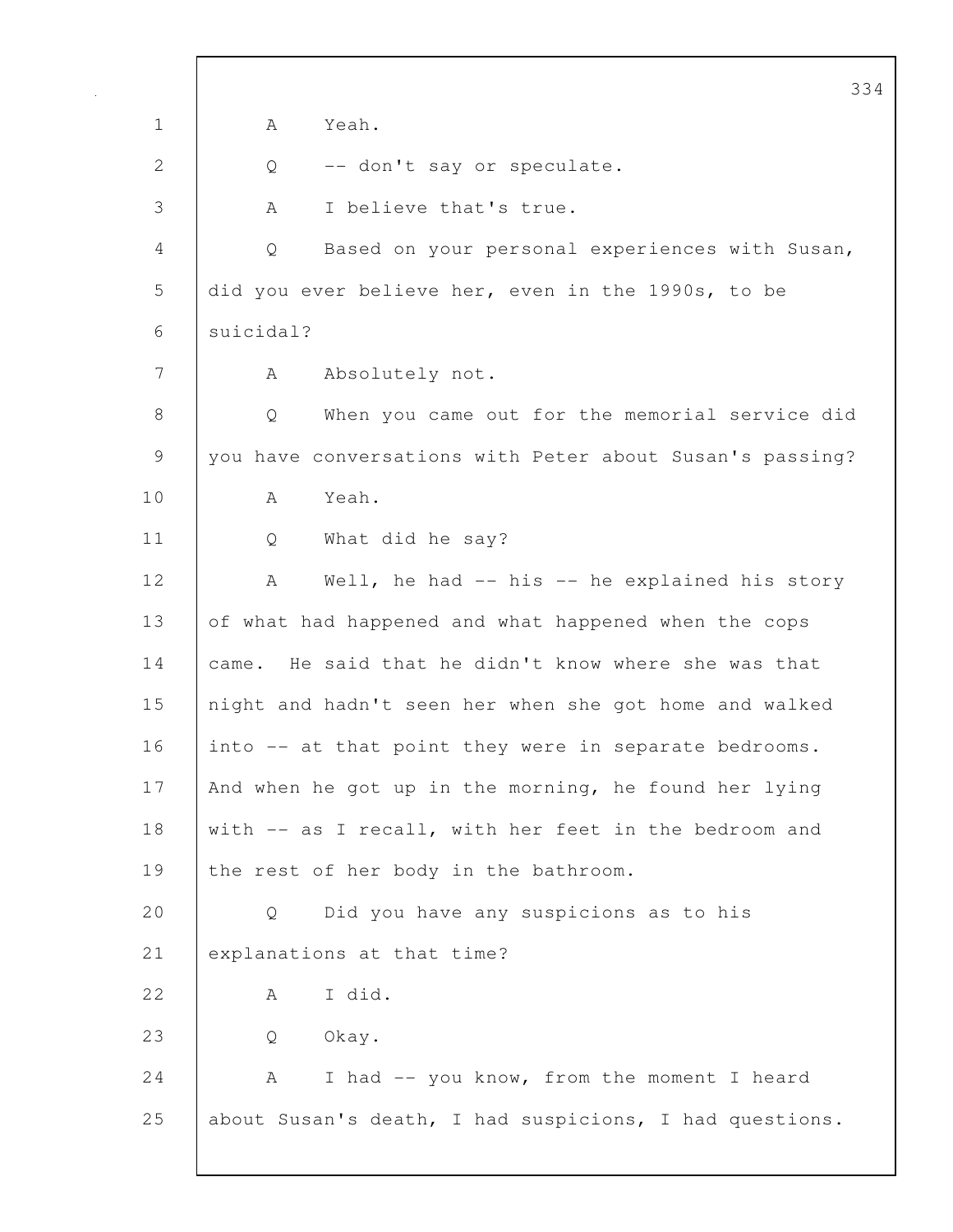1 Q Did you take any action towards investigation 2 of the death of Susan Keegan? 3 A Well, you know, from the moment that I -- I 4 heard about it -- I was actually out of the country. I 5 was in Berlin. So I heard about it functionally a day 6 late because of the time difference. But when I did 7 hear about it, the first thing I did was pick up the 8 phone and figure out who to call in the sheriff's 9 office, find out what was going on, find out what was 10 going to happen with her body, and almost immediately, 11 essentially, pleaded with them to take a very close 12 look, please take this seriously. I can still hear my 13 | voice, "just take this seriously." 14 | One of them in the office said, "What do you 15 want me to do?" I said, "Just take it seriously." 16 I didn't know what had happened. I needed 17 them to find out. 18 Q Okay. And then did you get any response from 19 the law enforcement community in response to your 20 | plea? 21 | A Not a very satisfactory -- I mean I began to 22 make a pest of myself. I figured out the system. I 23 figured out who the people were. I wrote -- I mean the 24 immediate concern obviously was -- was the -- was 25 investigating the house and -- and an appropriate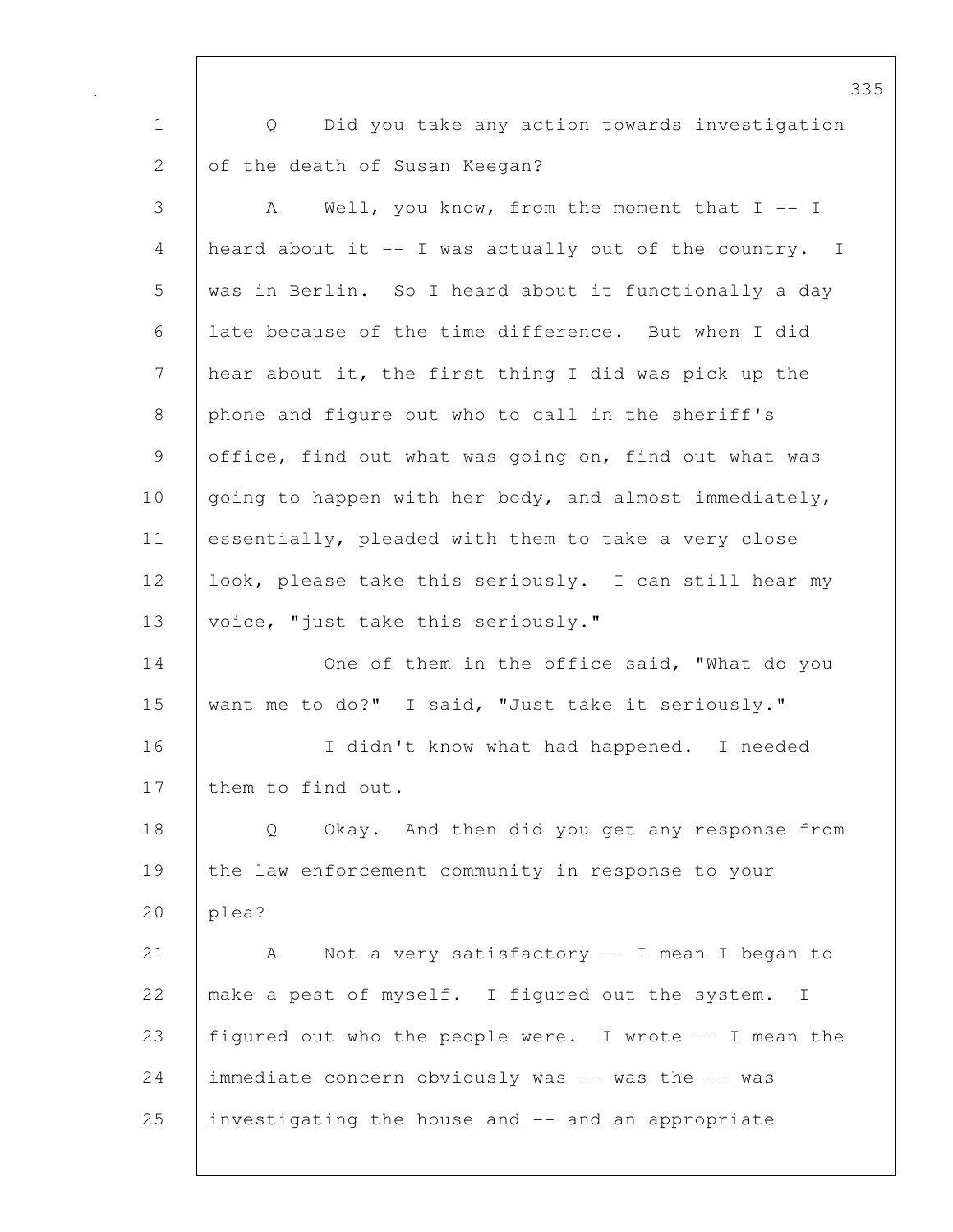|                | 33                                                       |
|----------------|----------------------------------------------------------|
| $\mathbf 1$    | autopsy. So the first couple of days I didn't really     |
| $\mathbf{2}$   | know what they were doing. I had made my phone calls.    |
| 3              | Did you hire anybody to assist you in the<br>Q           |
| 4              | investigation?                                           |
| 5              | Yeah. That was six weeks later. I mean I had<br>A        |
| 6              | continued to -- to call and I was -- you know, I was     |
| $\overline{7}$ | getting these e-mails from Peter, so I was -- I was      |
| $8\,$          | concerned that there was -- you know, there certainly    |
| $\mathsf 9$    | wasn't an arrest. There was no apparent quick            |
| 10             | investigation.                                           |
| 11             | I mean I had by then written letters to                  |
| 12             | everyone I could figure out to write to in the sheriff's |
| 13             | department, including the Sheriff and his Captain, all   |
| 14             | sorts of people. And, you know, you don't know how this  |
| 15             | stuff works; I haven't actually dealt with a lot of      |
| 16             | homicides in my past. So at a certain point I and Mary   |
| 17             | Pierce had gotten the name of a private investigator who |
| 18             | knew all the players and met with him and asked for his  |
| 19             | help.                                                    |
| 20             | And who was that?<br>Q                                   |
| 21             | Gary Hill.<br>Α                                          |
| 22             | Okay. And what did he do for you?<br>Q                   |
| 23             | We -- we had some e-mail exchanges that was<br>A         |
| 24             | really -- and he was -- he was asking questions for us.  |
| 25             | He was asking questions for us and he was asking both    |
|                |                                                          |

 $\mathbf I$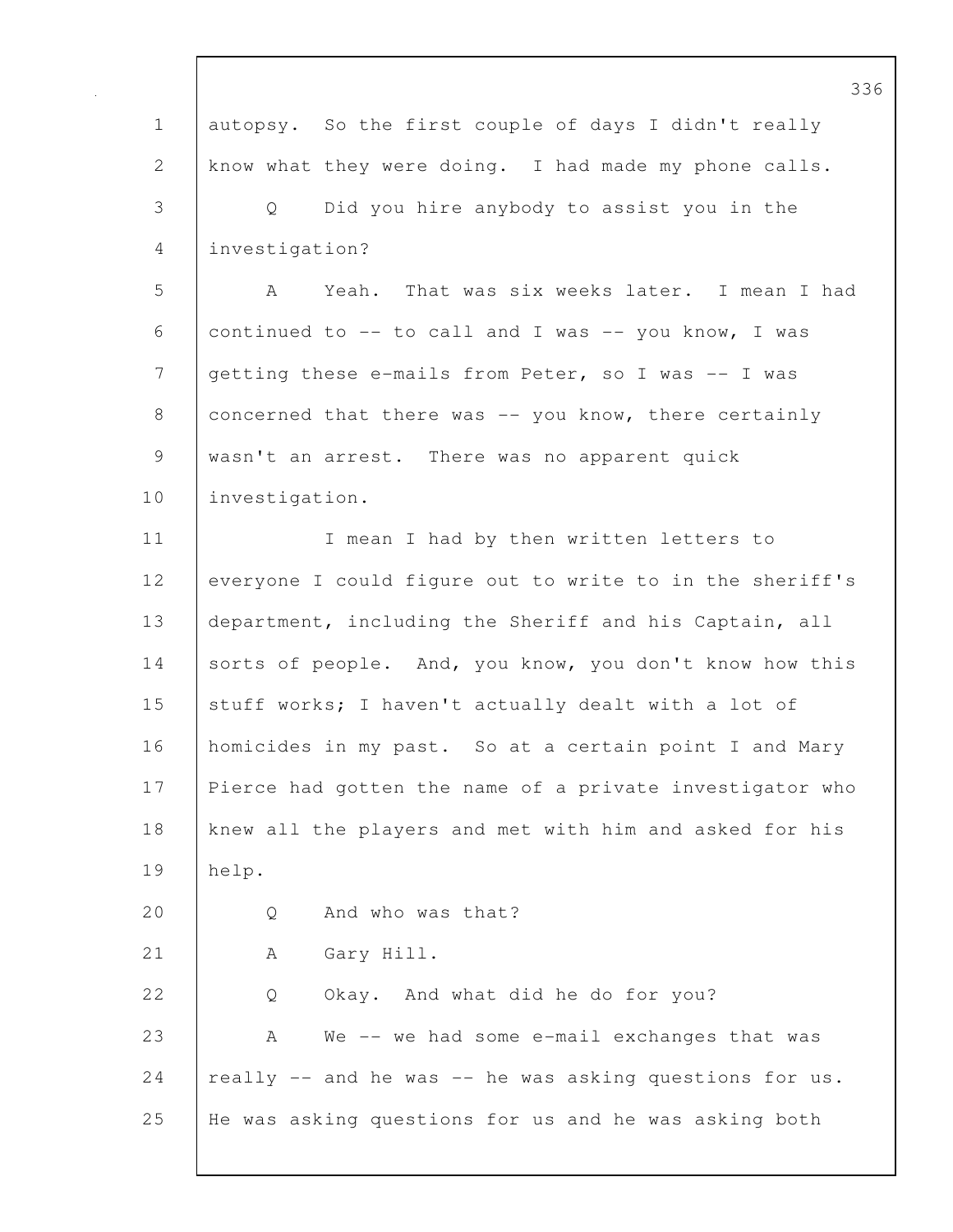337 1 the sheriff's department and by then it was a new DA. 2 He was, you know, putting the piece of paper at a higher 3 place on what, I'm sure, was a big pile. He was 4 bringing it to their attention. 5 Q Did he take any money from you? 6 A He did not. 7 | Q Did you offer him a retainer? 8 A We did. He said, "Let me see if there is 9 really that much I can do for you." 10 Q Okay. And did you contact any newspapers 11 | regarding Susan's death? 12 | A Yeah. Let's see, the first -- the first 13 contact -- I mean I had -- I talked to every reporter I 14 could find, and I tried to talk to other reporters. 15 Q Did you get a response at some time from Peter 16 | regarding his opinion as to your contacting newspapers? 17 | A Oh, yes, right. So the Anderson Valley 18 Advertiser did a big piece on the open questions of 19 Susan's death. 20 Q I want to -- I want to show you People's 21 Exhibit Number 40, and I'm asking if you recognize this 22 document and, if so, what is it. 23 A I do recognize it. This was not an e-mail, 24 this was a typed letter that he mailed to me with a copy 25 of the Anderson Valley Advertiser enclosed.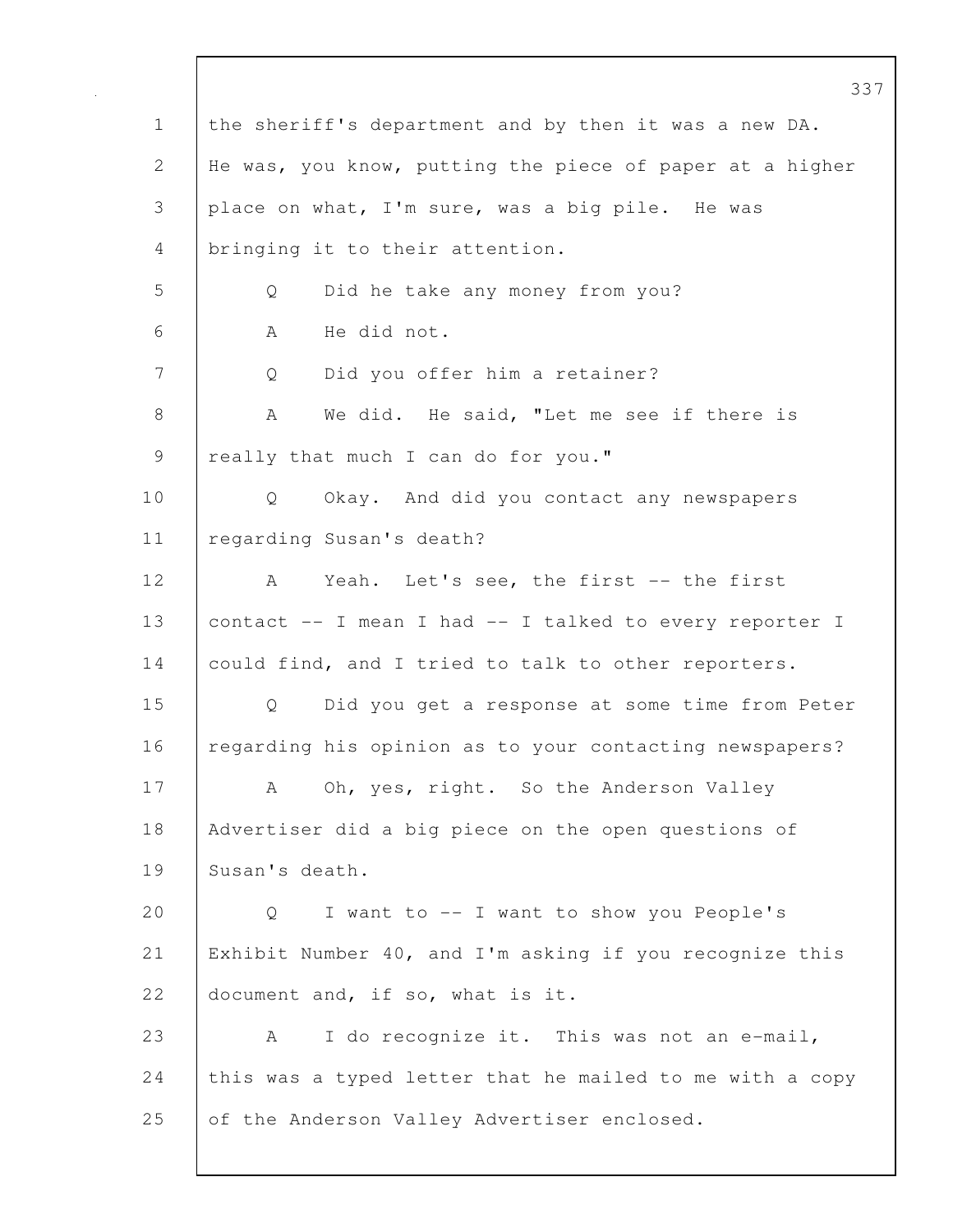|               |                                                               | 338 |
|---------------|---------------------------------------------------------------|-----|
| $\mathbf 1$   | (Exhibit 40 was identified.)                                  |     |
| 2             | Q (BY MR. STOEN) And what date did you receive                |     |
| 3             | that?                                                         |     |
| 4             | March 3rd, 2011.<br>A                                         |     |
| 5             | And what does it say? Read it loud and clear<br>Q             |     |
| 6             | to the jury.                                                  |     |
| 7             | Loud and clear.<br>A                                          |     |
| 8             | "Greetings. Wanted to be sure you didn't                      |     |
| $\mathcal{G}$ | miss the scandalous AVA article that you                      |     |
| 10            | contributed to. Bruce got it wrong. Not                       |     |
| 11            | unusual. The toxicology report is back and                    |     |
| 12            | showed high levels of opiates, alcohol,                       |     |
| 13            | cannabis, antidepressants, tranquilizers, and                 |     |
| 14            | other very weird stuff. Susan kept secret                     |     |
| 15            | journals that I found after her death. Very                   |     |
| 16            | disturbing. She had a hard time verbalizing                   |     |
| 17            | the truth. Duped all her friends and                          |     |
| 18            | obviously thought that writing about her weird                |     |
| 19            | psyche was satisfactory when really she needed                |     |
| 20            | professional help. Initially I thought her                    |     |
| 21            | death was accidental overdose. Now it's                       |     |
| 22            | apparent it was suicide. 'P'."                                |     |
| 23            | So, in other words, Peter Keegan had two<br>$Q \qquad \qquad$ |     |
| 24            | explanations for Susan's death; is that correct?              |     |
| 25            | That seems to be correct, yes.<br>A                           |     |
|               |                                                               |     |

 $\mathsf{l}$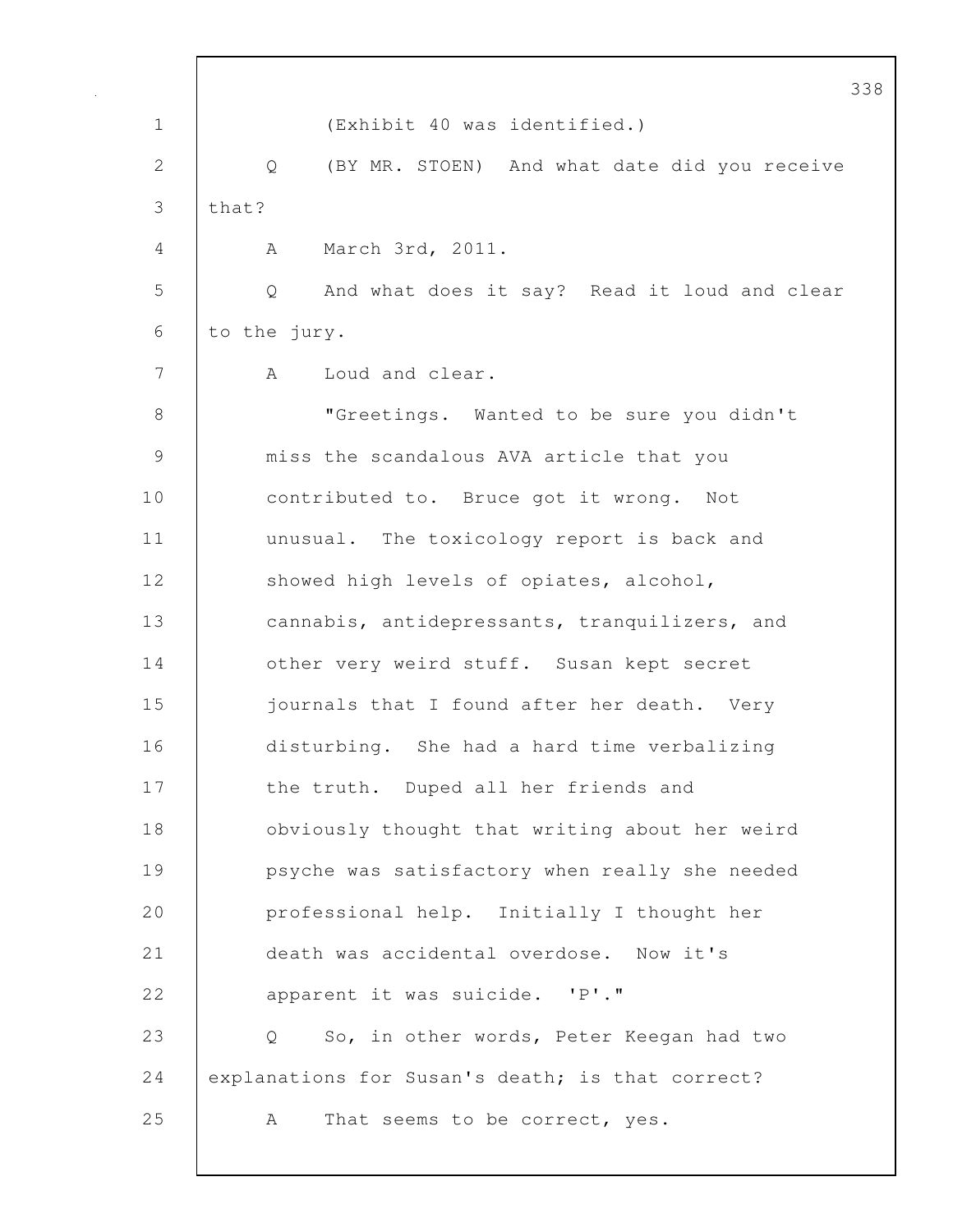|             | 33                                                       |
|-------------|----------------------------------------------------------|
| $\mathbf 1$ | Now, did you come -- did there come a time<br>Q          |
| 2           | when you learned that law enforcement had                |
| 3           | recharacterized Susan's cause of death?                  |
| 4           | Yes.<br>A                                                |
| 5           | And what -- what did you learn and when did<br>Q         |
| 6           | you learn it?                                            |
| 7           | I mean I learned that it had been<br>A                   |
| 8           | recharacterized as a homicide. Exactly when I learned    |
| 9           | it, I don't -- I don't know. I'm sure within a few days  |
| 10          | of it happening. By then I had made a pest of myself to  |
| 11          | everybody, so somebody would have told me.               |
| 12          | Let me ask you this: Did you then do any<br>Q            |
| 13          | further action besides contacting newspapers and         |
| 14          | reporters and besides hiring a private -- or asking a    |
| 15          | private investigator to assist you? Did you take         |
| 16          | further steps with respect to the death of Susan Keegan? |
| 17          | And besides contacting every elected official<br>А       |
| 18          | I could come up with, I also started, with Mary Pierce,  |
| 19          | a blog, a website on Susan Keegan.                       |
| 20          | And what's the name of that?<br>Q                        |
| 21          | Justice4Susan.com. That would be with the<br>A           |
| 22          | number "4".                                              |
| 23          | Who contributes to that website?<br>Q                    |
| 24          | Mary and I. I write it; she does the design.<br>A        |
| 25          | Is it still in existence?<br>Q                           |
|             |                                                          |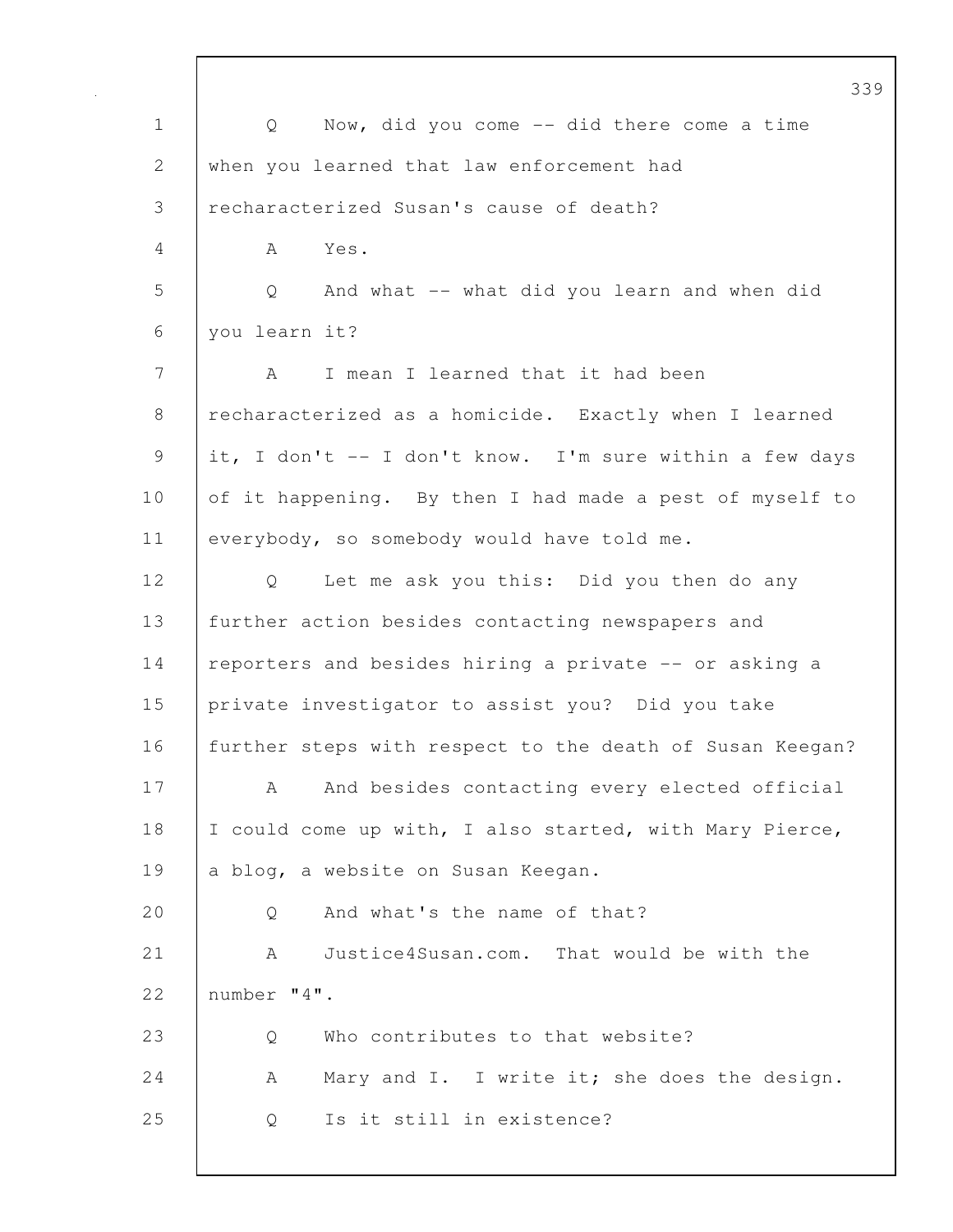340 1 A It is. 2 | Q So you have strong feelings about this case, 3 don't you? 4 A I have strong feelings about this case, yes. 5 I have come to believe that Susan was murdered, and I 6 don't believe a civilized society wants to allow that to 7 happen unpunished. 8 | Q Okay. Now, did you -- and you really loved 9 Susan, didn't you? 10 | A Sure. She was great. 11 | MR. STOEN: No further questions. 12 | THE WITNESS: I called her my cuz. "Hi, cuz." 13 | "How are you doing, cuz?" 14 MR. STOEN: We'll take questions from the 15 grand jury, please. 16 JURY SECRETARY: Number 62 from juror 17 number 609424. 18 Q (BY MR. STOEN) At what point after Susan's 19 death did you begin to alter your opinion on the cause 20 of her death and Peter's possible involvement? 21 | A I had questions immediately. It was too 22 convenient that Susan had just dropped dead in the 23 | middle of this acrimonious divorce proceeding, thereby 24 Solving all of Peter's problems for him and giving him 25 the full household assets. So I had immediate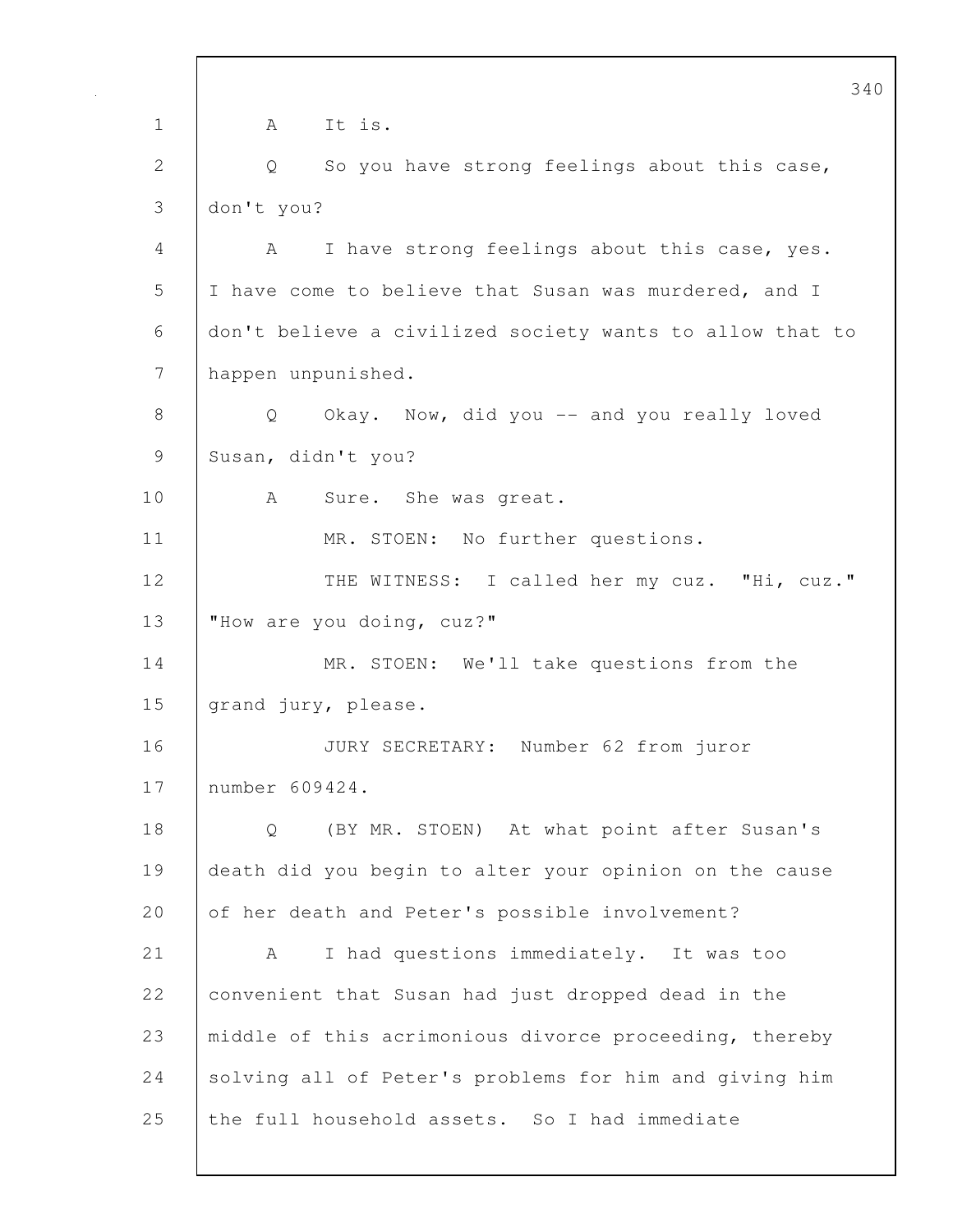341 1 questions. I became more convinced with that e-mail 2 exchange, with his bizarre manic behavior at the 3 memorial. 4 Q Explain -- what was his bizarre behavior at 5 the memorial? 6 A Well, he -- he was kind of hosting a party. 7 So I mean there was -- there was no surprise. There was 8 certainly no regret. There -- there was no --9 Q Was there any remorse or sorrow expressed? 10 A There was no sorrow. There was no sorrow. I 11 | mean, okay, they were having an acrimonious divorce, but 12 32 years and two kids and a lifetime together, he was --13 he was not surprised and there was no kind of grief. 14 | Q Okay. And what -- this probably has already 15 been answered, but a follow-up question with what 16 precipitated that change, was there anything specific or 17 was it just sort of a course of events kind of thing? 18 | A It was -- it was -- it was a course of events. 19 I mean, you know, if Peter had called me up and said, 20 "Karyn, I really need to talk to you about this," you 21 know, "let's go through this because I understand you." 22 | I mean we had a very personal relationship. 23 He -- he sort of -- besides the angry e-mails, 24  $\vert$  he just so completely  $-$  he was very suspicious of me. 25 He knew I was asking a lot of questions. He could have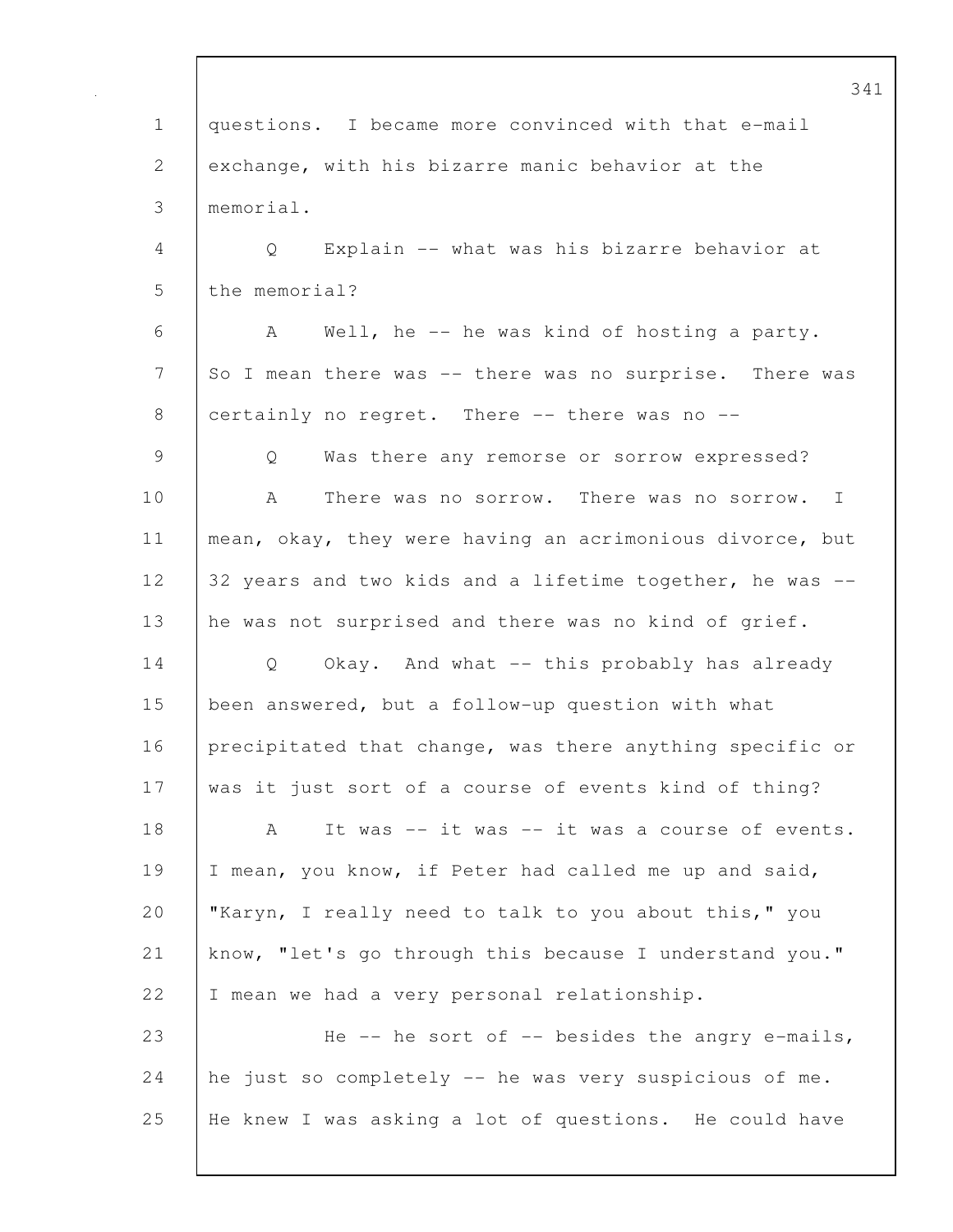342 1 opened up a -- a more direct dialogue so we could 2 | really -- I could really have been convinced that I was 3 just wrong on this. 4 MR. STOEN: Next question. 5 JURY SECRETARY: Question number 63 from juror 6 619185. 7 Q (BY MR. STOEN) Did Peter ever indicate to you 8 that he found any diaries written by Susan anytime 9 between 1996 and 2010? 10 | A No. I knew Susan kept diaries, but Peter had 11 never indicated that. 12 JURY SECRETARY: Number 64 from juror 616861. 13 | MR. STOEN: This is the multiple questioner. 14 JURY SECRETARY: Yeah. 15 Q (BY MR. STOEN) Did Mr. Keegan confide in you? 16 | A Over time? 17 Q At any time. Or if he did, when did it start 18 and stop, etcetera. 19 | A I mean the -- the most personal, most 20 confiding was in -- was in these e-mails. You know, I 21 would not say that I was privy to his deep emotional 22 thoughts. We talked a lot about his work life and he 23 was tired of working. He didn't tell me that he had 24 grown terrified of death after his heart attack. 25 I'd -- I'd appreciate a little elaboration on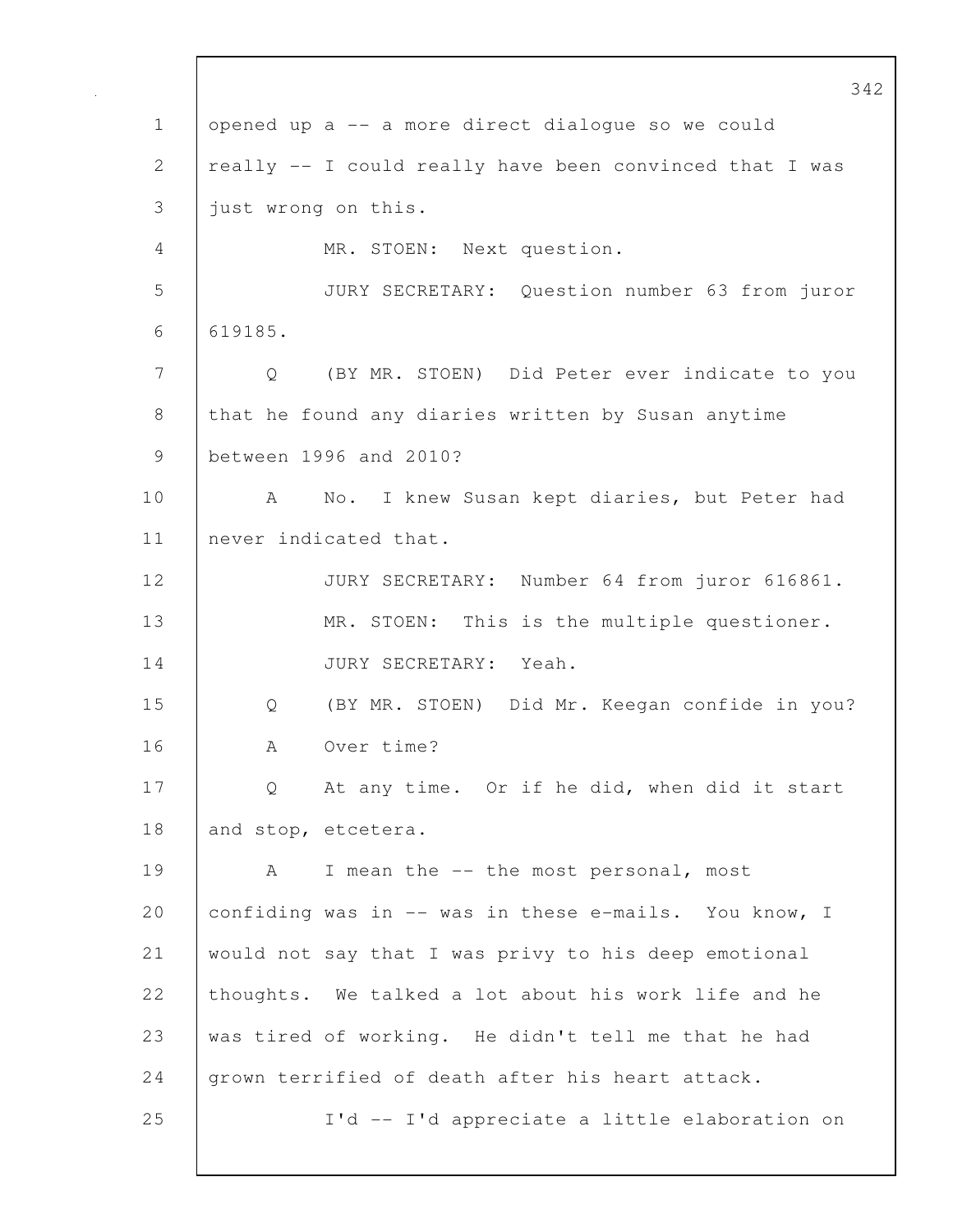343 1 this. You know, we were not -- we didn't reveal our 2 souls to each other, but we talked quite a lot about --3 about life and things. 4 Q Okay. While traveling or during visits, did 5 you ever witness Mrs. Keegan abuse alcohol or drugs? 6 A I did not witness her abuse alcohol or drugs. 7 She smoked a lot of pot. She was a recreational pot 8 smoker. 9 | Q Do you feel -- well, this is speculative, so 10 lit's inadmissible. 11 | Was Mr. Keegan supportive of Mrs. Keegan 12 wanting to connect with her biological mother? 13 | A Oh, that's an interesting question. You know, 14 it was a long time ago. Her biological mother surfaced 15 when Susan was 18. So she and Peter knew each other, 16 but they weren't involved. But over many years, yeah, I 17 think he was. 18 Q Okay. Needless to say, you are unhappy how 19 | this case was being investigated; yes or no? 20 A Needless -- I want to make sure I say this 21 | right. I am unhappy about how this case had been 22 investigated. 23 Q Was there a life insurance policy on 24 Mrs. Keegan? 25 | A I'm not aware of one.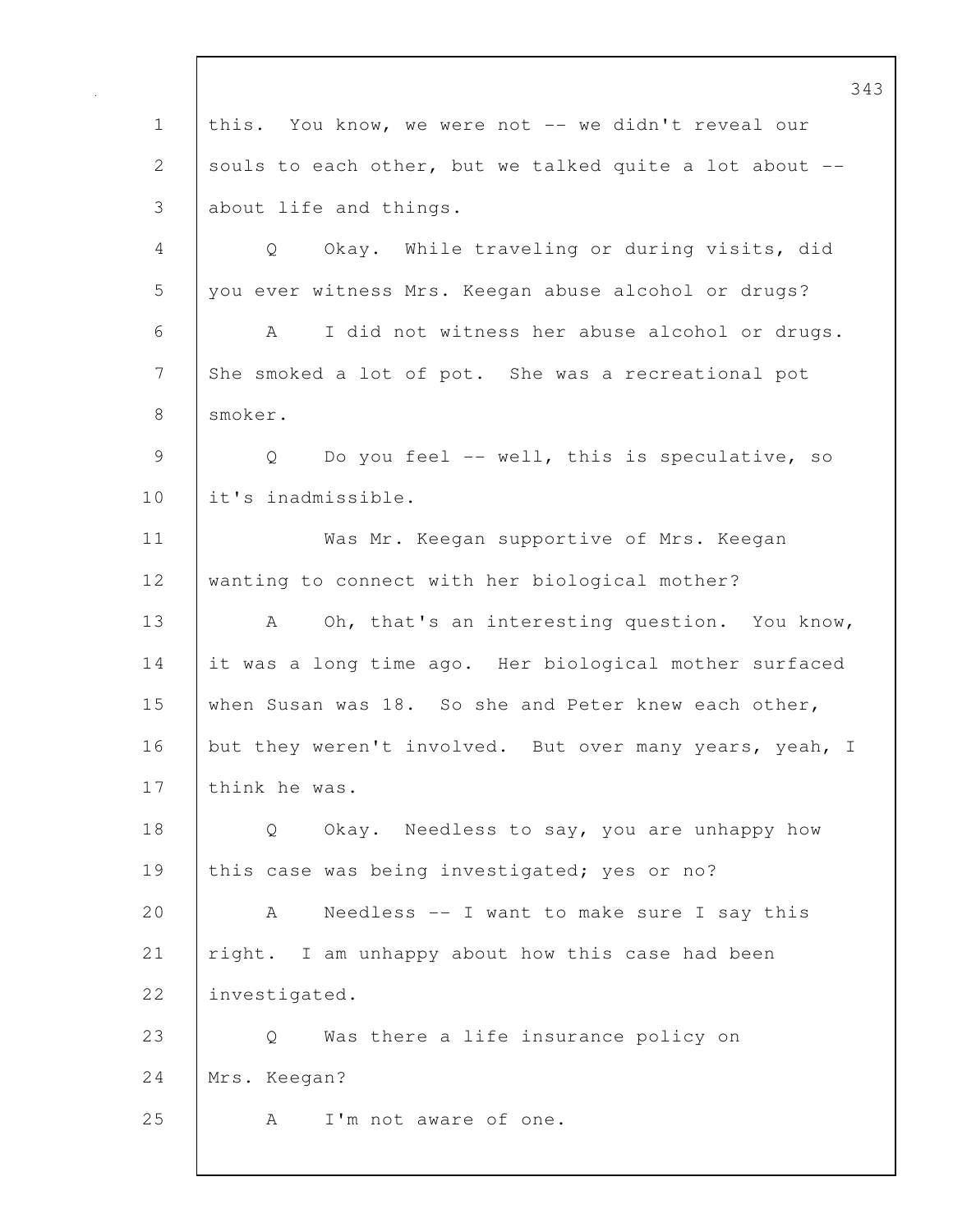344 1 Q Thank you. 2 JURY SECRETARY: Question number 65 from juror 3 636055. 4 Q (BY MR. STOEN) Do you think it possible that 5 Susan Keegan could have had a drinking and drug problem 6 that she kept well hidden? 7 | A I do not think that's possible. 8 | Q Thank you. 9 JURY SECRETARY: Number 66, juror 10 | number 641677. 11 Q (BY MR. STOEN) Did Mr. Keegan tell you that 12 he had moved out of the bedroom? 13 | A Only after Susan's death. 14 Oh, yeah. So the e-mails said he had moved 15 out; the fact was that Susan had moved out. 16 | O And do you know anything that would explain 17 | that inconsistency? 18 A No. I noticed that, too. No. 19 Q How did Susan and Peter relate to each other 20 during their visits with you in New York the August 21 before her death? 22 A That -- that specific visit Peter was very 23 removed. He was very not engaged. Unlike most visits 24 where the four of us did all sorts of things together 25 and then in different combinations, Peter would get up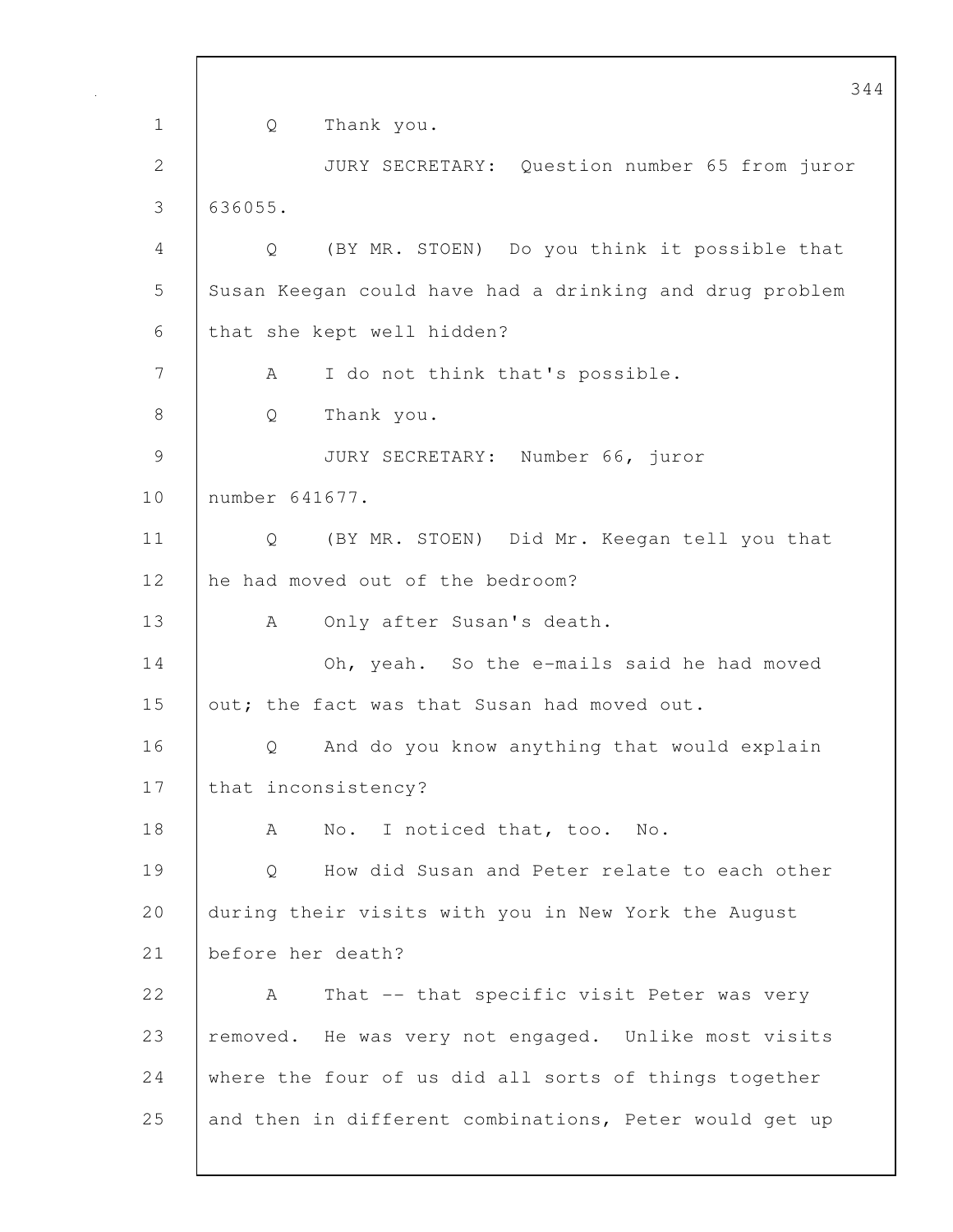345 1 in the morning and come back to our apartment early 2 evening. I'd say, "Peter, what have you been up to 3 today?" "I took a walk." "Where did you go?" "I went 4 down to Battery Park City." Well, that's a ten-mile 5 walk.  $6$  So he -- he was kind of off on -- I mean he --7 he joined us. They went to a Yankees game. We met up 8 with their son several times. So he was part of some 9 activities, but he was much more withdrawn than he had 10 been in the past. 11 | 0 So there was a difference --12 | A There was a real difference. 13 Q -- from the previous years; is that correct? 14 A There was a major difference. We all talked 15 about it. 16 JURY SECRETARY: Question number 67 from juror 17 610214. 18 Q (BY MR. STOEN) When Mr. Keegan offered to 19 FedEx things from the garden, was he not talking about 20 produce? 21 A He was not talking -- well, he was talking 22 about marijuana which he grew and which over the years 23 he had sent to me. 24 Q And how do you know that? Had he ever 25 discussed that with you?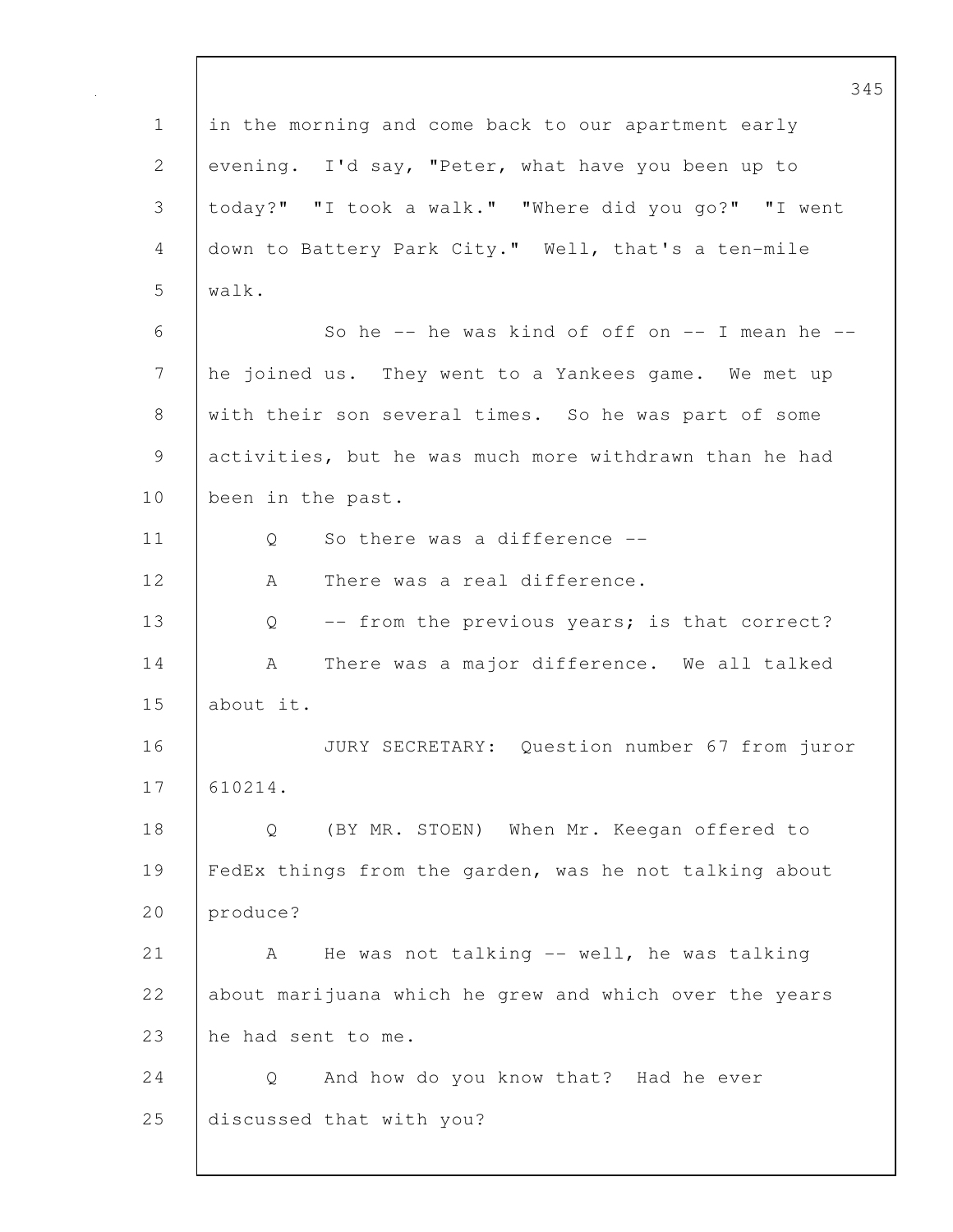346 1 A He sent it to me. 2 Q So he had discussed growing marijuana with 3 you? 4 A Yes. I saw it in the garden; I saw it hanging 5 in the garage; I saw it show up in my apartment in a 6 FedEx box. 7 | MR. STOEN: Anything else? 8 JURY SECRETARY: Nothing. 9 MR. STOEN: Thank you for showing up. We 10 | deeply appreciate it. 11 | Let's take a break. 12 JURY FOREPERSON: Please do not form any 13 opinions or talk about this case when you exit the 14 | courtroom, please. 15 | MR. STOEN: The admonition. 16 JURY FOREPERSON: Before you leave. 17 MR. STOEN: I think you gave the admonition at 18 the beginning. 19 JURY FOREPERSON: Yes. 20 MR. STOEN: This is the jurors' admonition. 21 JURY FOREPERSON: Grand jurors are admonished 22 that they're not to form or express any opinion about 23 the case or discuss it among themselves until the grand 24 jury receives the case for deliberation. In addition, 25 no investigation or inspection of any evidence should be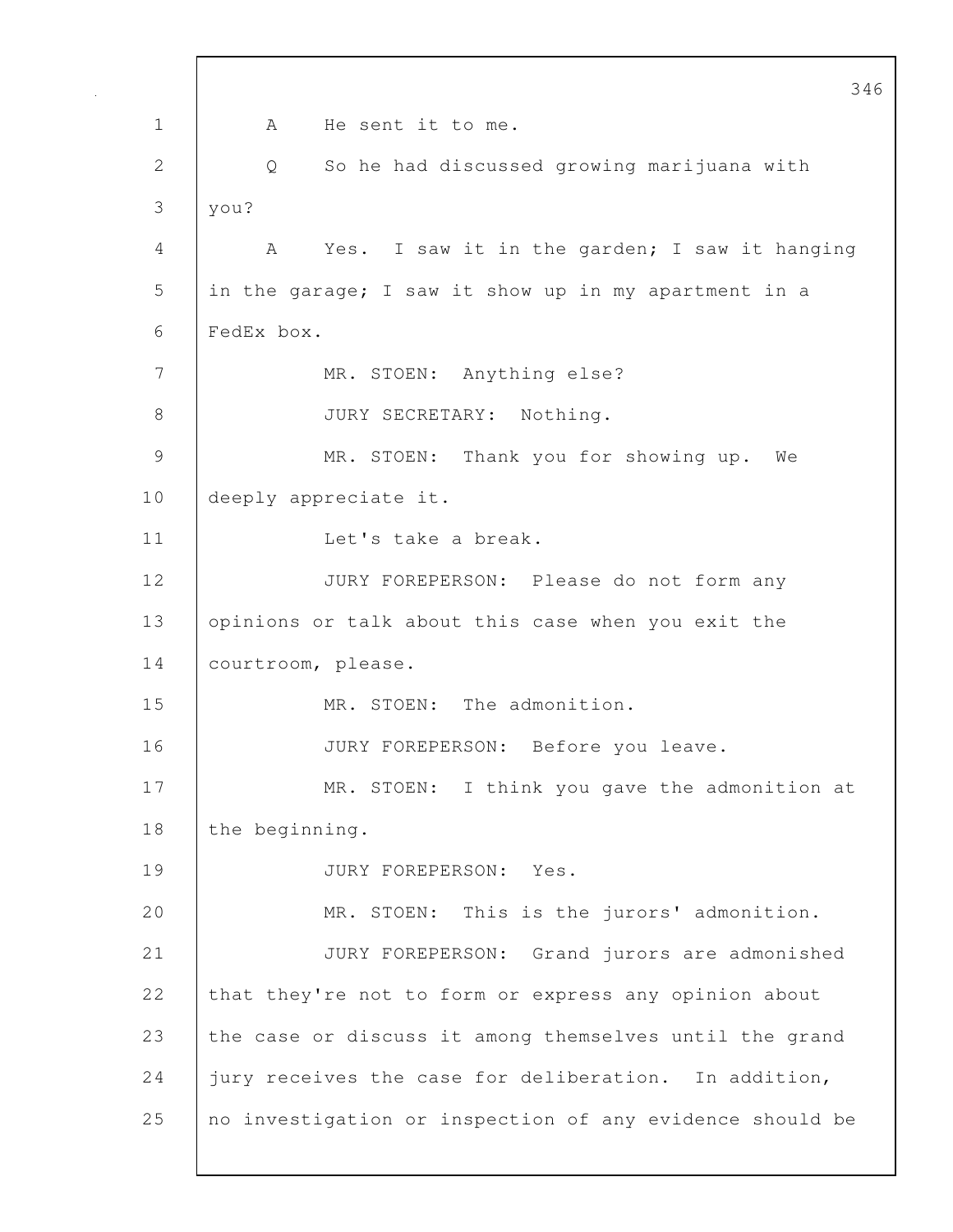347 1 conducted without the permission of the foreperson and 2 on advice of the deputy district attorney. A violation 3 of this could result in a charge of contempt against a 4 grand juror who investigates or views any matters with 5 | regard to this case without the entire body of the grand 6 jury and in violation of this admonition. 7 So ten minutes. Come back at 10:55. 8 (Recess taken.) 9 MR. STOEN: Take the roll, Madam Foreperson. 10 (Roll call taken; all jurors present.) 11 | MR. STOEN: If you would be kind enough to 12 take the seat there in the witness chair.  $13$  - - -14 SCOTT POMA 15 Called as a witness, having been sworn, testified as 16 follows:  $17$  - - -18 **THE REPORTER:** Please state your name and 19 | spell your last name. 20 THE WITNESS: Scott Poma, P-o-m-a. 21 | THE REPORTER: Thank you. 22 JURY FOREPERSON: So I'm going to read the 23 Secrecy admonition to you. 24 The grand jury proceedings and investigations 25 are secret. You are therefore admonished on behalf of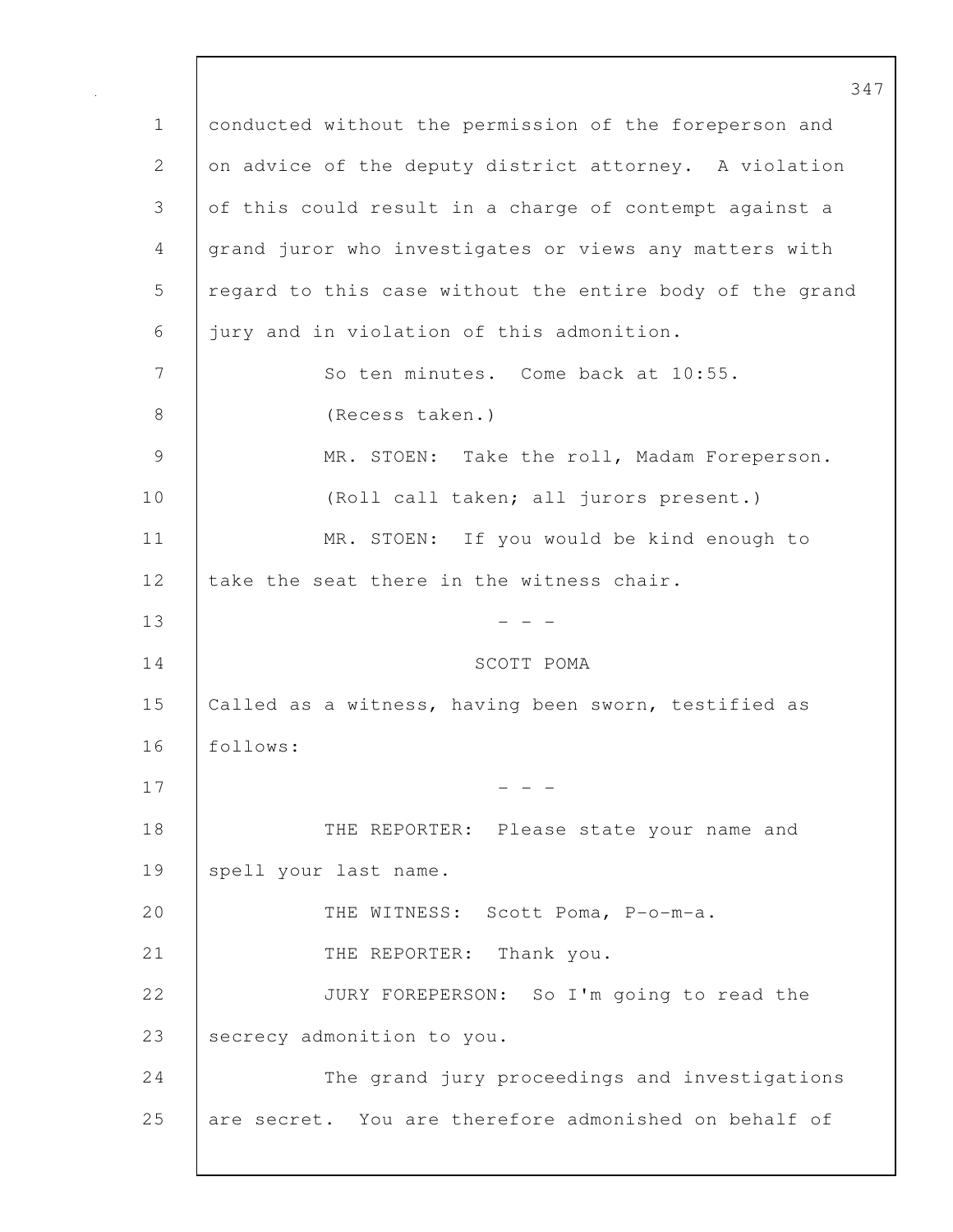| $\mathbf 1$  | the Mendocino County Superior Court and the criminal     |
|--------------|----------------------------------------------------------|
| $\mathbf{2}$ | grand jury not to disclose your grand jury subpoena or   |
| 3            | your grand jury appearance to anyone and not to reveal   |
| 4            | to any person any questions asked or any responses given |
| 5            | in the grand jury or any other matters concerning the    |
| 6            | nature or subject of the grand jury's investigation      |
| 7            | which you are -- which you learned about by your grand   |
| $8\,$        | jury subpoena or during your grand jury appearance,      |
| 9            | except to your own legal counsel. This admonition        |
| 10           | continues until such time as the transcript of the grand |
| 11           | jury proceeding is made public or until disclosure is    |
| 12           | otherwise authorized by the Court or by operation of     |
| 13           | law. Violation of this admonition is punishable as       |
| 14           | contempt of court.                                       |
| 15           |                                                          |
| 16           | EXAMINATION                                              |
| 17           | Scott, if you could speak up<br>(BY MR. STOEN)<br>Q      |
| 18           | to the last row, please. We don't have a microphone      |
| 19           | here.                                                    |
| 20           | No problem.<br>A                                         |
| 21           | Kind of informal.<br>Q                                   |
| 22           | What is your occupation, sir?                            |
| 23           | I work for the Mendocino County Sheriff's<br>A           |
| 24           | Office.                                                  |
| 25           | As what?<br>Q                                            |
|              |                                                          |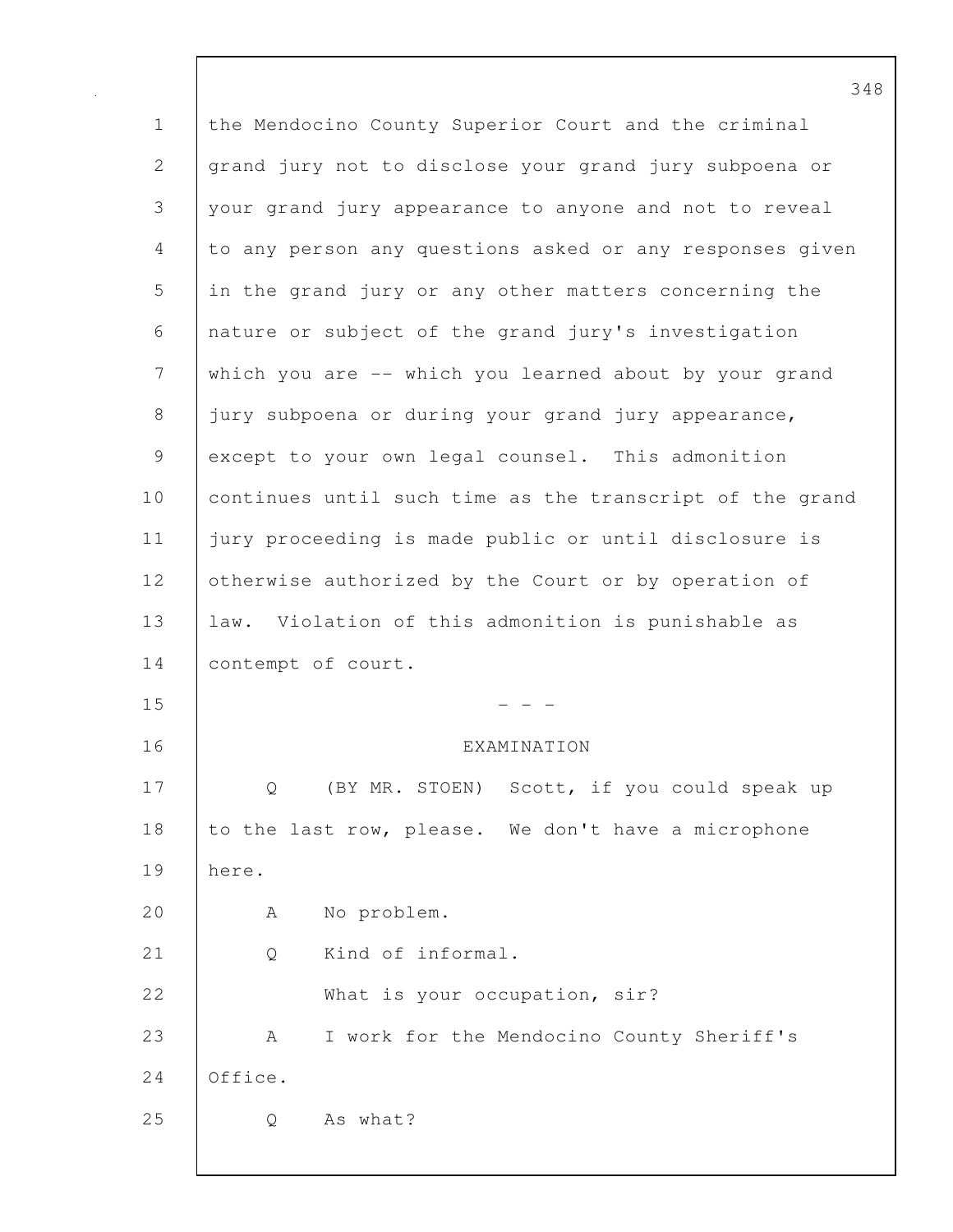349 1 | A Sergeant, sergeant of patrol right now. 2 Q Do you have -- and how long have you worked --3 how many years of law enforcement experience do you 4 have? 5 A Twenty-five out on patrol. 6 Q And I'd like to turn your attention to 7 November 2010. Did you have special duties at that time 8 Within law enforcement? 9 A Yes. I was the assistant chief deputy 10 coroner, or the deputy chief deputy coroner at the time. 11 | Q Okay. And you were the chief deputy coroner; 12 is that correct? 13 A I was the assistant or the deputy chief deputy 14 coroner. Rusty Noe, the lieutenant, was the chief 15 deputy coroner. 16 | O Did you have responsibilities in investigation 17 of crimes, as well as coroner activities at the same 18 time or did you specialize on one versus the other? 19 A Actually, at the time I was also in charge of 20 animal control for our patrol division. 21 Q Okay. 22 A JUROR: Can you speak up a little bit more? 23 THE WITNESS: I also was part of the Animal 24 Control Division, supervising them. 25 MR. STOEN: I wonder if could have you move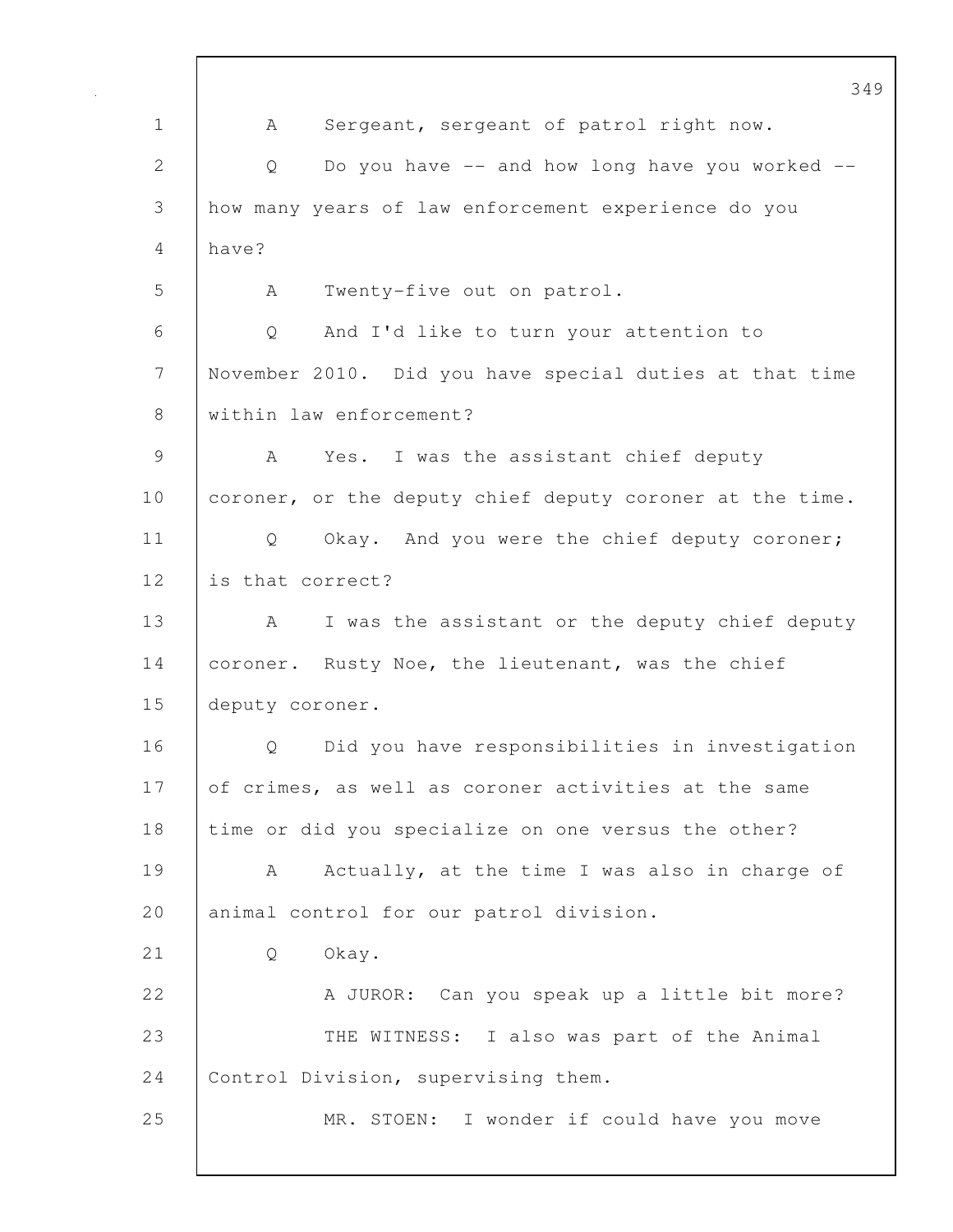|              | 350                                                      |
|--------------|----------------------------------------------------------|
| $\mathbf 1$  | your chair forward a little bit into the space there and |
| $\mathbf{2}$ | everybody might hear you better.                         |
| 3            | (BY MR. STOEN) Now, did you obtain any<br>Q              |
| 4            | information from any deputy coroner on November 11th,    |
| 5            | 2010, as to a suspicious death?                          |
| 6            | Yes, I did.<br>A                                         |
| 7            | And who was the deputy coroner that reported<br>Q        |
| $8\,$        | that?                                                    |
| 9            | Deputy Jackie Rainwater.<br>A                            |
| 10           | And who was identified as the person whose<br>Q          |
| 11           | death was suspicious?                                    |
| 12           | Susan Keegan.<br>A                                       |
| 13           | And what did Deputy Rainwater say to you as to<br>Q      |
| 14           | what she thought was suspicious about the death?         |
| 15           | Her injuries, injuries to her head, lack of<br>А         |
| 16           | blood, injuries to her hands, and just the scene.        |
| 17           | And did you attend the autopsy conducted by<br>Q         |
| 18           | Dr. Trent the next day?                                  |
| 19           | No, I did not.<br>A                                      |
| 20           | Did you, prior to the autopsy, ask Dr. Trent<br>Q        |
| 21           | to do anything specific during the autopsy?              |
| 22           | Yes. I had gone down to the autopsy, but<br>A            |
| 23           | there was a detective there, Detective Andy Porter,      |
| 24           | there was Jackie Rainwater, Sergeant Scott, who was on   |
| 25           | the scene at the time, so there was really no room for   |
|              |                                                          |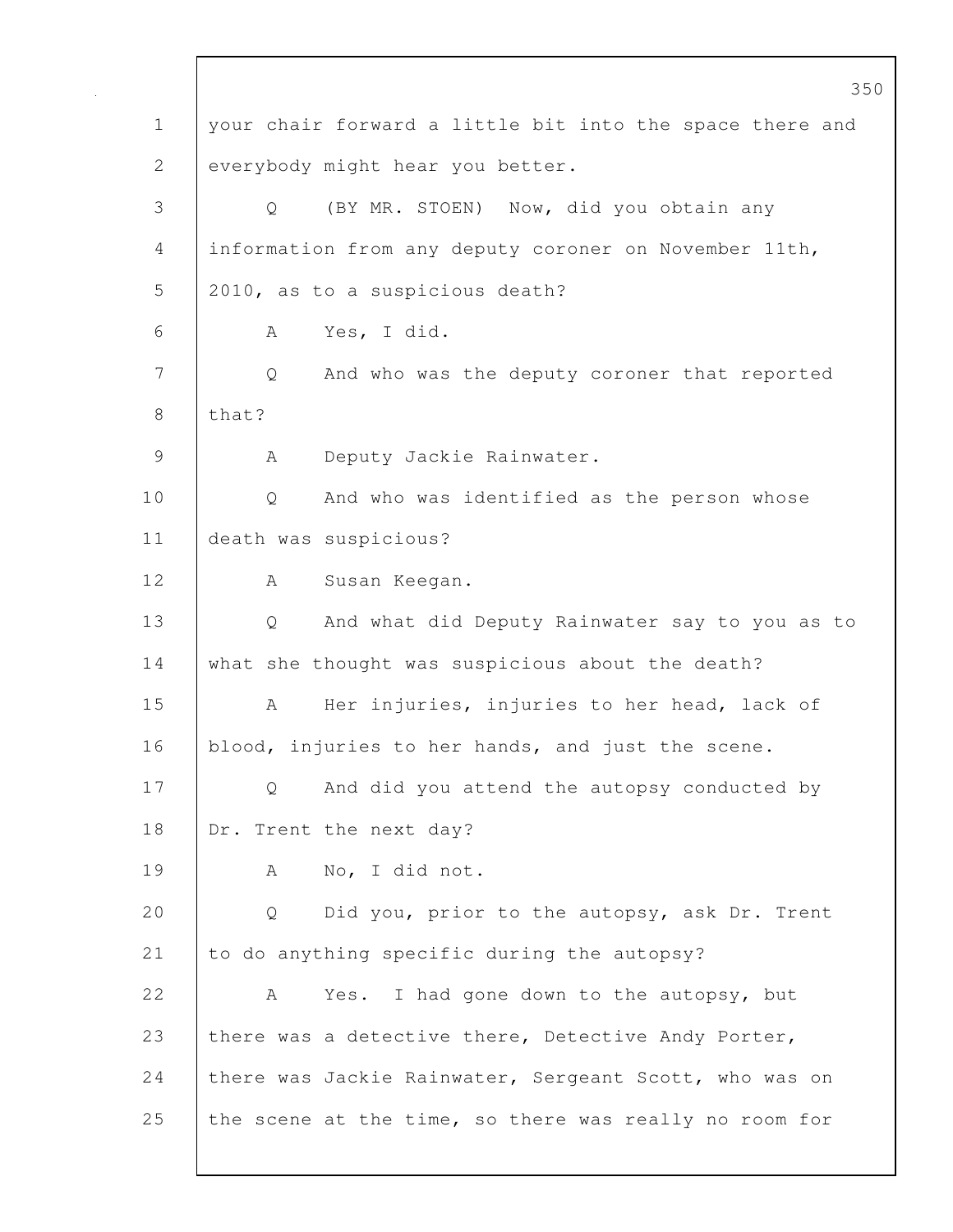351 1 | me. But her hands were swollen in the pictures, and I 2 wanted to know what had happened to her hands. 3 Q And did you bring that to the attention of 4 Dr. Trent personally, that concern? 5 A Yes. Yes, I did. 6 Q And had you seen photos taken by Jackie 7 | Rainwater of Susan Keegan as found? 8 | A Yes. 9 | Q I'm going to show you Exhibit 7, which has 10 | many subsections, individual photographs 7-A through 11 7-S. Just take a look at them and tell me if you have 12 seen those before and, if so, please identify them. 13 A Yes, I have. 14 Q And what was it about the hands that concerned 15 you particularly? 16 A The discoloration, the puffiness, and mainly 17  $\vert$  just the  $\vert$ -18 Q How about the position of the hands, was that 19 of concern to you? 20 A Well, the position would basically be -- if 21 that was lividity, her hands were upside down. The 22 blood would pool on the bottom. Her hands were 23 positioned on her lap, so they were up. So there should 24 be no lividity. So that discoloration would most likely 25 be bruising or something.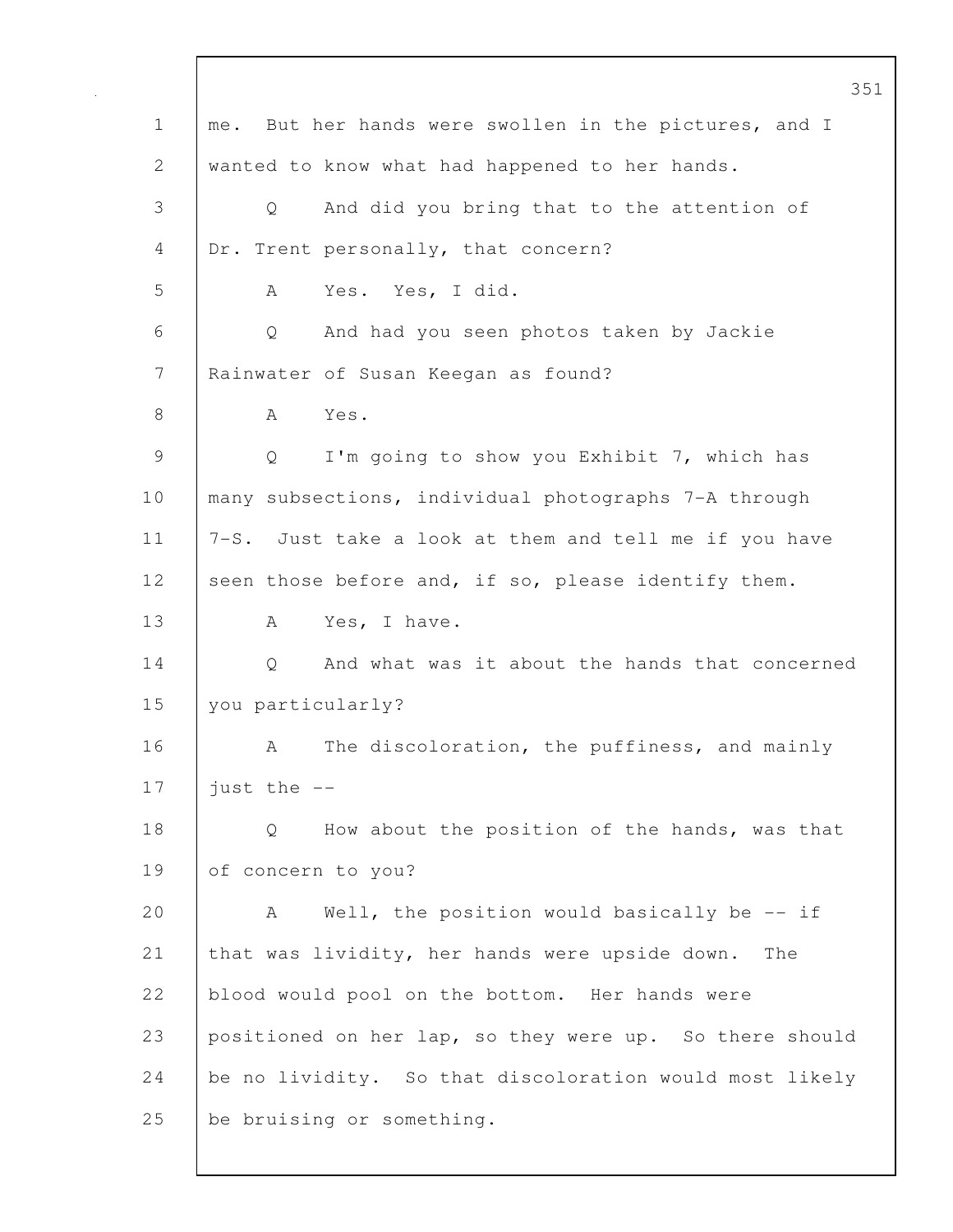352 1 | Q Okay. Now, did you ask Dr. Trent to do 2 anything specific with respect to the hands and arms? 3 A Tell me whether -- if he needed x-rays, we'd 4 make x-rays available for him. 5 Q Okay. Did you later talk to Dr. Trent to ask 6 him if he took the x-rays? 7 A Yes. 8 Q And what did he say? 9 A No. 10 Q I'll take those off your hands. 11 | What was it about the -- the lacerations to 12 the head that concerned you, if anything? 13 | A Severity, their position on top of the head. 14 With the injuries, the contact on the counter, you know, 15 the blood there. 16 | O How many death investigations had you made 17 | prior to November 11th, 2010? 18 | A In excess of 40 death investigations and 19 probably co-lead or the lead investigator on probably 20 20 to 25. 21 Q Thank you. 22 Now, in early January 2011 did you have a 23 conversation with Dr. Trent about your concerns? 24 A Yes, I did. 25 Q And what specific concerns did you bring to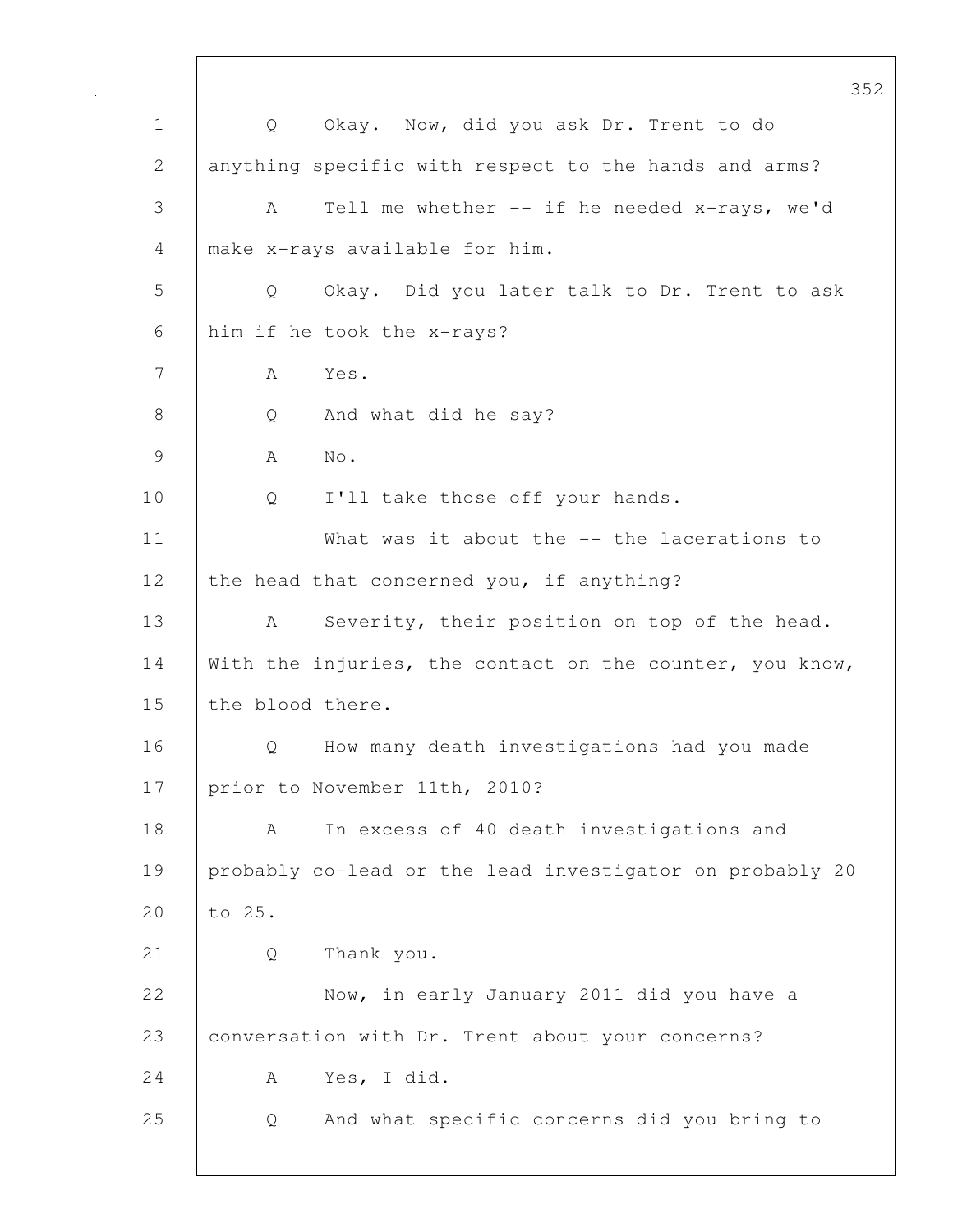353 1 his attention? 2 A The injuries, the hands. Basically everything 3 that we've gone through. 4 Q Did you ask him how the hands were a certain 5 way or words to that effect or -- 6 A Well, I asked him if -- you know, how -- 7 what -- still what occurred to the hands, and he could 8 not explain them. So ... 9 Q What was his response when you brought that 10 | concern up about the hands? 11 | A Well, I asked if there was another --12 Q Was he able to make an explanation to you? 13 | A No, he could not. 14 | Q Did he say that he could not or did he just 15 not make an explanation? 16 A He said he could not explain it. 17 | Q Okay. What did he say at that time he was 18 going to give as the cause of death in his necropsy 19 report? 20 A Blunt force -- or trauma due to fall. 21 Q Okay. And what was your response when he told 22 you that he was going to attribute the death to a fall? 23  $A \tI \ddot{d}n't --$ 24 | Q Did you ask him for anything -- for follow-up? 25 A I asked if there was another pathologist we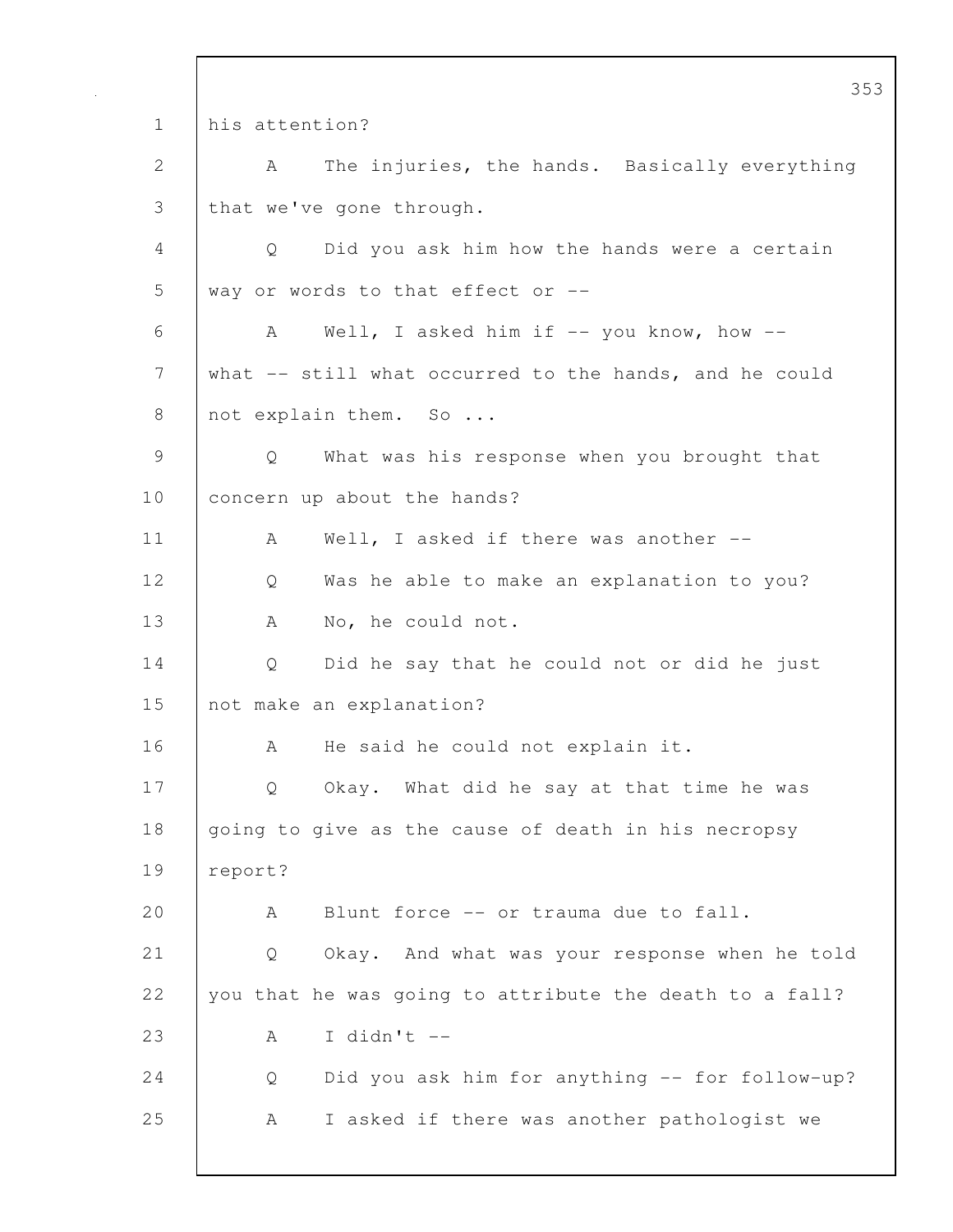1 could talk to. 2 Q And what was his response? 3 A We were going to contact a guy that used to 4 fill in for him, Dr. Ferenc. 5 Q The guy that used to what? 6 A Fill in for him when he was on vacation. 7 Q Okay. And did he name that person? 8 | A Dr. Michael Ferenc. 9 Q And did he say where that person, Dr. Mike 10 Ferenc, was working? 11 | A At that time he was working in Maine. 12 Q And what did Dr. Trent ask you to send to 13 Dr. Ferenc? 14 | A My case file. To include blood results, 15 pictures, initial investigative reports. 16 Q Including all the photographs -- 17 A Yes. 18  $\bigcup$  Q -- at the scene, as well as the autopsy 19 photographs? 20 A Both, yes. 21 Q And did you send all those items to 22 Dr. Ferenc? 23 A Yes, I did. 24 Q And turning to February 28, 2011, did you 25 speak by phone with Dr. Ferenc regarding his findings?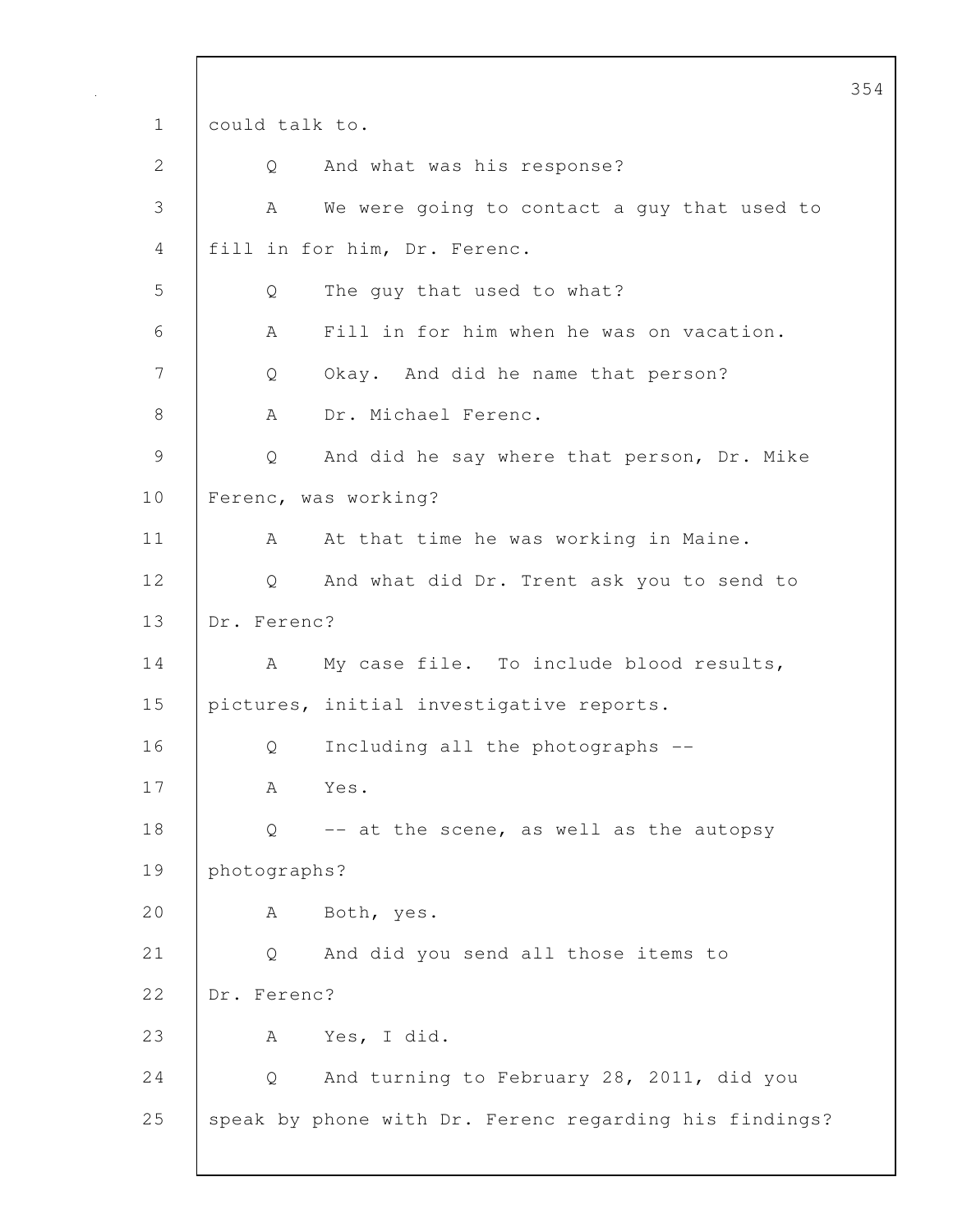355 1 A Yes, I did. 2 Q And did he make any verbal comments about his 3 findings as to how quickly he thought Susan died? 4 A He thought it had been quickly. 5 Q And what did he say about the bruising and 6 discoloration of the hands and arms? 7 | A He could not explain it. 8 Q Did he suggest any possibility? 9 | A Trauma, blunt force trauma. 10 Q And what is blunt force trauma? 11 | A It means having your hands struck by another 12 object. 13 Q Did he also ask you anything about the 14 decedent's activities that might have --15 A Oh, he asked if she could have received those 16 injuries by walking around the house bumping into things 17 | because there were also injuries to her feet, small 18 lacerations to -- her hands had small lacerations. 19 Q What was your response to that? 20 A Well, I told him I didn't think that, there 21 was nothing really in the house that would cause that, 22 and if she had blood injuries, that they would be  $-$  it 23 would cause blood drops throughout the house. 24 | Q And was there any indication based -- based on 25 Deputy Rainwater or anybody else to suggest that there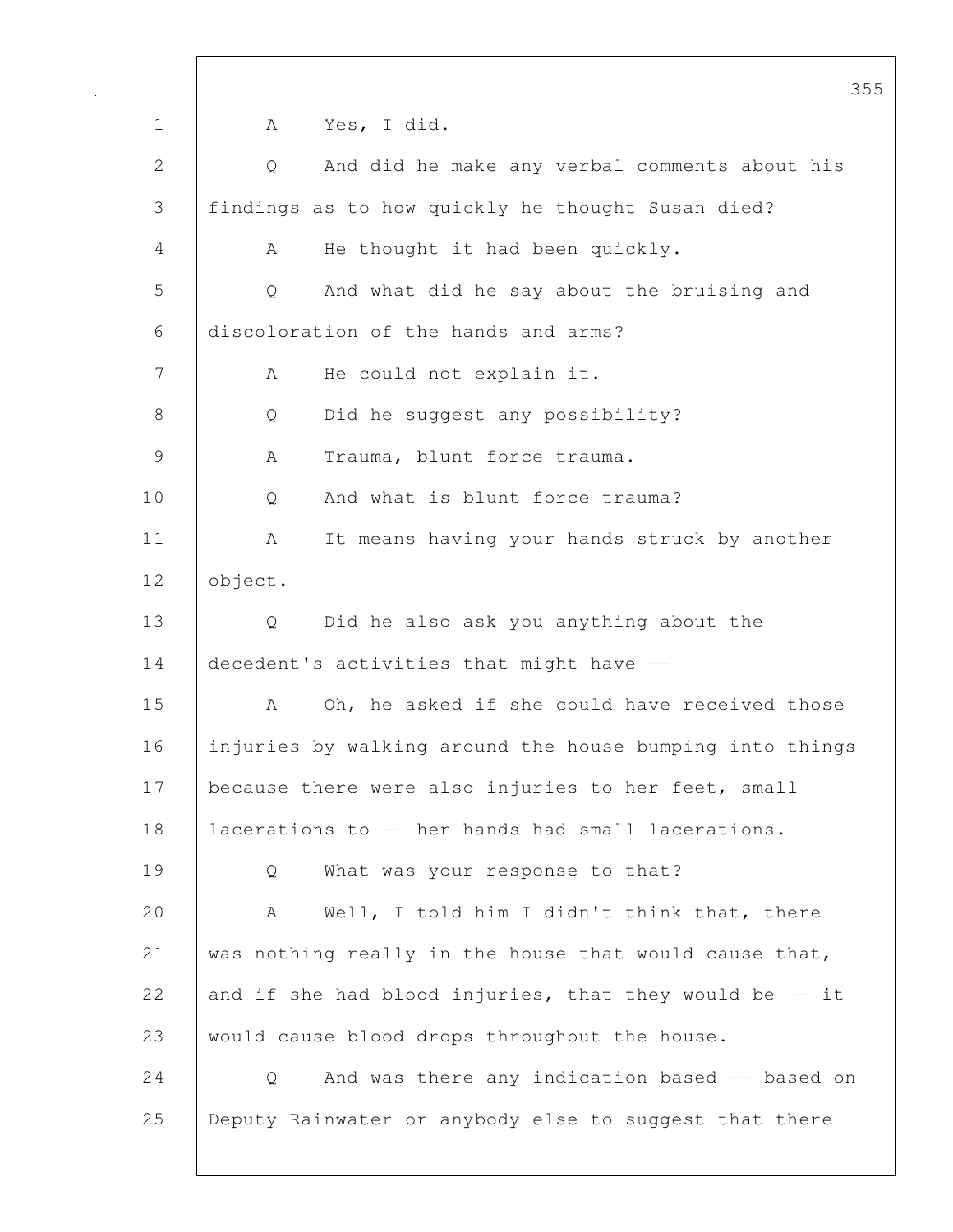356 1 was blood in the house? 2 | A Not that they observed, no. 3 Q Okay. Other than the bathroom. 4 Did he make any statements as to the pattern 5 of the wound on the hands? 6 A There was no pattern. It was -- you couldn't 7 tell what kind of a weapon was used or anything. 8 Q Did he offer an explanation for the injuries 9 to the arms and hands? 10 | A No, he could not. 11 Q Did he say whether or not he had an 12 explanation? 13 | A Like I said, just he thought she might have 14 bumped into something. 15 Q But did you ask him specifically: Do you have 16 an explanation for the condition of the hands and arms? 17 | A I don't remember, but he never had any 18 explanation. 19 Q Okay. I'd like to turn your attention to 20 April 20th, 2011. Did you have a meeting with any 21 pathologist that was knew to the case? 22 A Yes, Dr. Jay Chapman. 23 Q And who is Dr. Chapman? 24 | A He's a contract pathologist with Sonoma 25 County.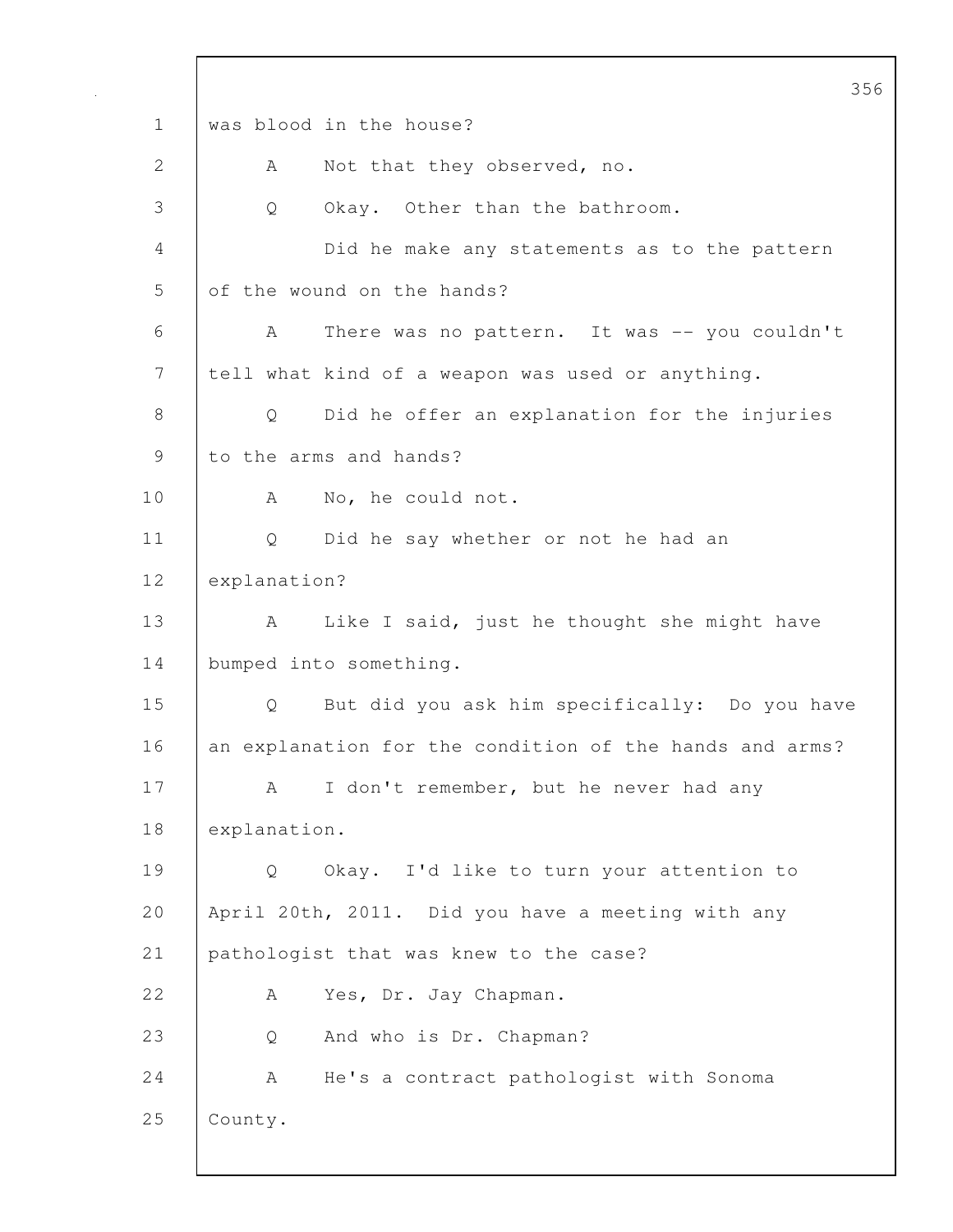357 1 | Q And where was this meeting held? 2 A At the sheriff's office. 3 | 0 And who attended it? 4 A Dr. Chapman, Dr. Jason Trent, Deputy 5 Rainwater, I believe Kevin DeVries from the DA's office, 6 and Andy Alvarado from the DA's office. 7 Q And you were there, too? 8 | A Yes. 9 Q And do you know why Dr. Chapman was there? 10 | A Well, originally he was there to speak to 11 | Dr. Trent regarding his findings on Dr. Trent's case. 12 Q Had you seen any document from Dr. Chapman 13 prior to that meeting whereby he rendered an opinion 14 about the cause of death to Susan Keegan? 15 A Yes, he did. 16 Q Did you see that letter? 17 | A Yes, I did. It should just be a single page. 18 Q Here, I'm going to show you People's Exhibit 19 Number 13. Take a look at it and tell me if you 20 recognize it and, if so, please identify it. 21 A Yes, this is a letter that he sent to the 22 district attorney. 23 Q That's the letter you saw Dr. Chapman in 24 possession of or discussing at that meeting? 25 | A Yes.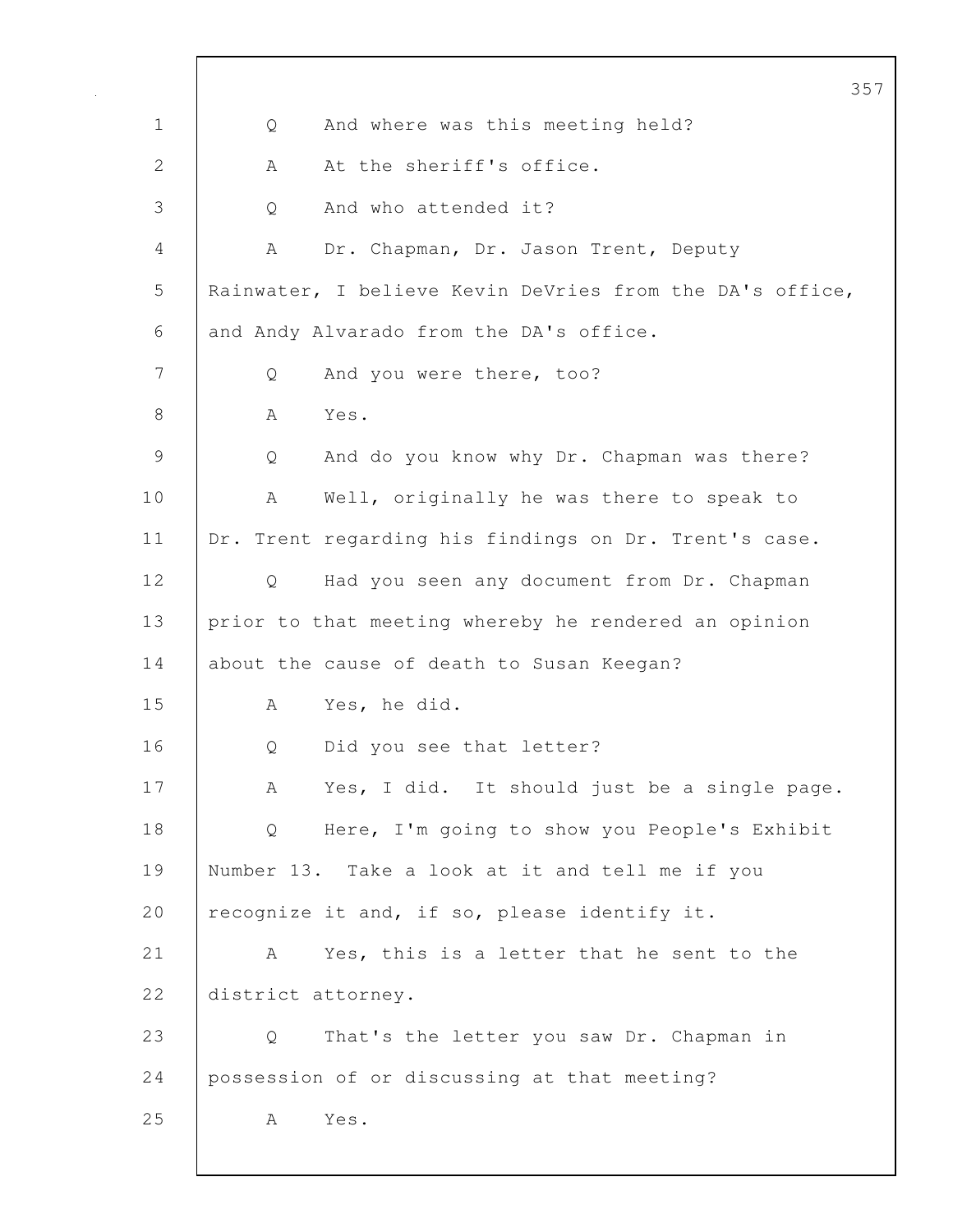|               | 358                                                    |
|---------------|--------------------------------------------------------|
| $\mathbf 1$   | And could you just -- let me take a look.<br>Q         |
| $\mathbf{2}$  | Could you just read the first sentence in the          |
| 3             | second paragraph beginning with the word "based" real  |
| 4             | loud.                                                  |
| 5             | "Based upon this review, it is my opinion that<br>A    |
| 6             | the injuries observed on the body are assaultive in    |
| 7             | nature and were not reasonably produced by accidental  |
| 8             | means."                                                |
| $\mathcal{G}$ | Q<br>Now, what impact did this meeting with            |
| 10            | Dr. Chapman and Deputy Rainwater have on Dr. Trent?    |
| 11            | He changed his opinion.<br>Α                           |
| 12            | And how did he change his opinion?<br>Q                |
| 13            | He sent an amendment to his original report.<br>Α      |
| 14            | And what was the new amendment? Did you see<br>Q       |
| 15            | it?                                                    |
| 16            | I'll show you the supplemental report on               |
| 17            | necropsy, People's Exhibit number 14. Do you recognize |
| 18            | that?                                                  |
| 19            | Yes, I do.<br>A                                        |
| 20            | And what does he say is the cause of death to<br>Q     |
| 21            | Susan Keegan?                                          |
| 22            | The cause of death is aspiration of vomitus,<br>А      |
| 23            | but due to blunt force -- blunt force trauma to head.  |
| 24            | And how does blunt force trauma to head relate<br>Q    |
| 25            | to the word "assault"?                                 |
|               |                                                        |

 $\mathbf l$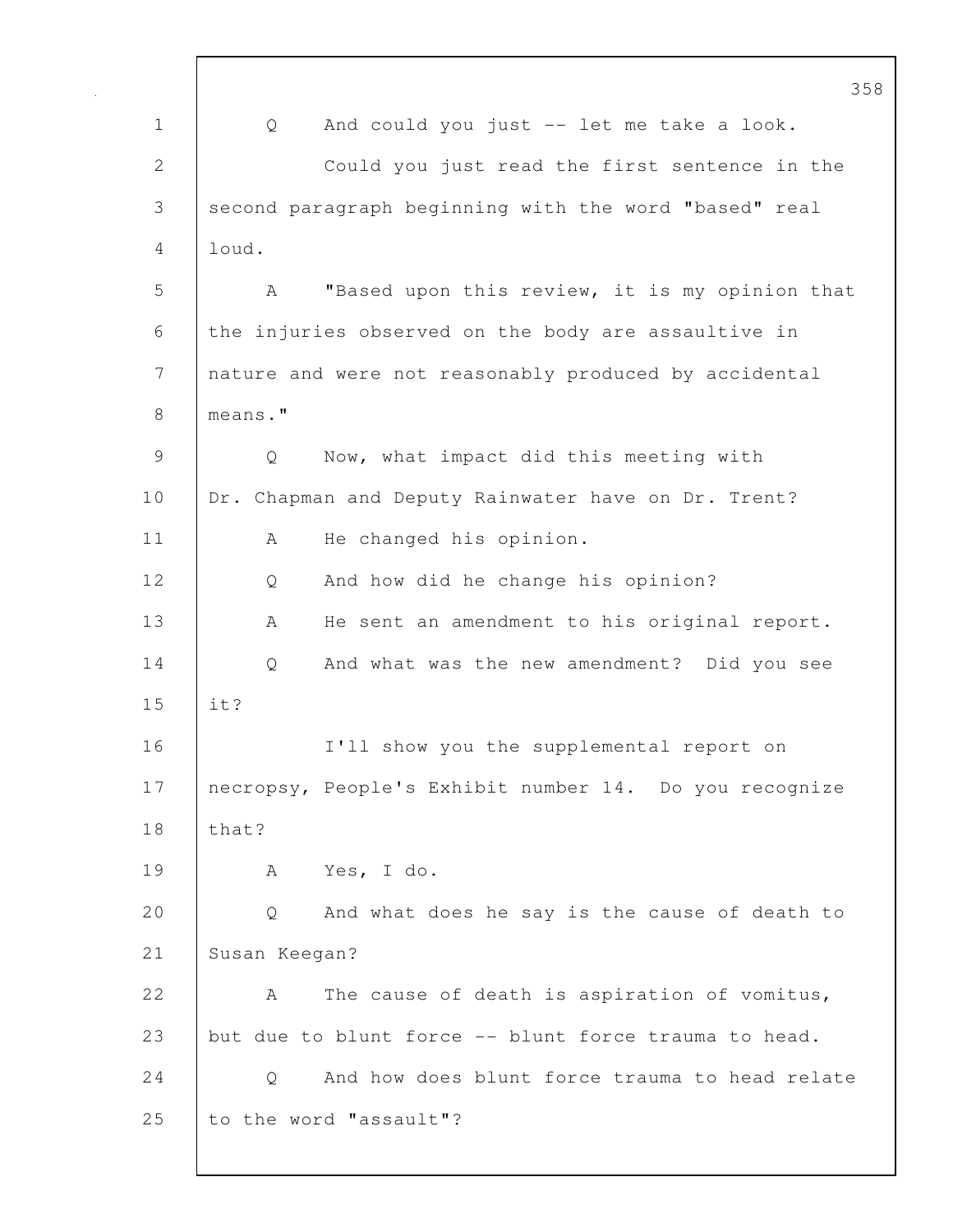| 359                                                    |
|--------------------------------------------------------|
| Well, if it's an assault and the cause of<br>A         |
| death, it's usually a homicide.                        |
| So is there a relationship between those words<br>Q    |
| and the word "assault"?                                |
| Yes.<br>A                                              |
| Thanks.<br>Q                                           |
| In the sheriff's office are coroner duties --          |
| at that time were they separated from criminal         |
| investigation duties?                                  |
| Yes.<br>A                                              |
| And in what way were they separated?<br>Q              |
| Coroners were to determine manner and cause of<br>A    |
| death, usually natural, or all types of deaths and the |
| manners, and detectives usually do assaults and        |
| homicides.                                             |
| So that's where detectives come in as<br>Q             |
| distinguished from coroners?                           |
| Yes.<br>Α                                              |
| And who were the specific people in the<br>Q           |
| Mendocino County Sheriff's Office in charge of         |
| conducting criminal investigations when there was a    |
| death deemed suspicious as criminal assault?           |
| Well, there's Lieutenant Noe, who was in<br>А          |
| charge of investigations, but also Sergeant Van Patten |
| at the time of detectives.                             |
|                                                        |

 $\mathsf{I}$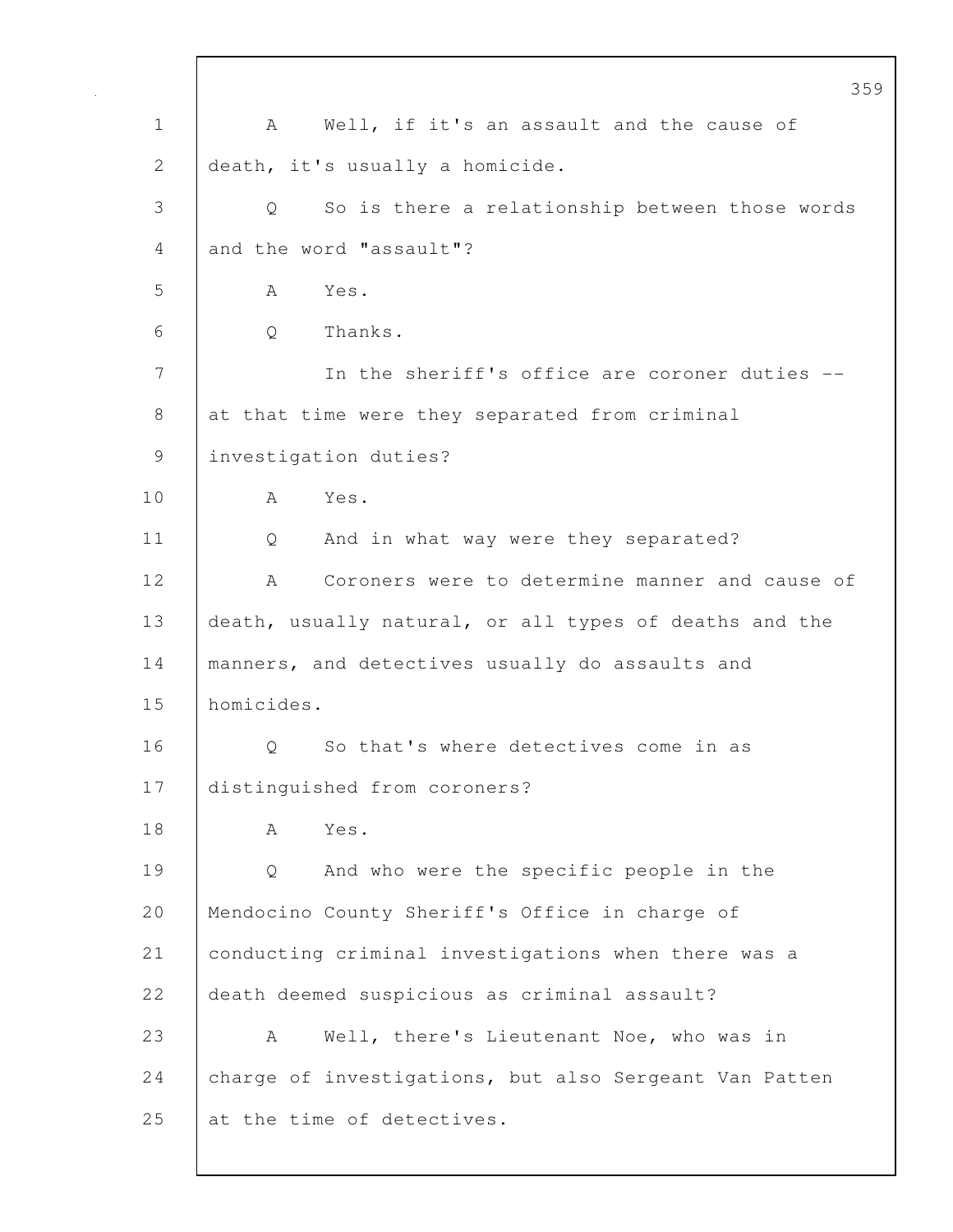360 1 | Q Now, what was the protocol -- after a deputy 2 coroner investigates a body, determines there's 3 something suspicious about it, what's the protocol for 4 getting the criminal investigation people involved? 5 A Well, usually when we're on the scene, if it's  $6$  a suspicious death, we would call the detectives at that 7 | point. 8 | Q Okay. Now, was there something going on on 9 November 11th, 2010, in the morning that may have been a 10 diversion? 11 | A Yes, they were investigating an 12 | officer-involved shooting on the coast. 13 | Q And that diversion, would that have -- how 14 | long would that diversion have lasted? 15 A Most of that day and into probably the next 16 day. 17 Q Okay. Now, based on your training and 18 experience, what should have been done at the outset 19 from a criminal investigation perspective based on 20 Deputy Rainwater's report as to a blood sample from 21 Dr. Keegan? 22 A Well, due to the suspicious nature of the 23 investigation, due to his statements that he made on 24 scene, you would have obtained a blood sample. 25 Q Would you have to get a search warrant for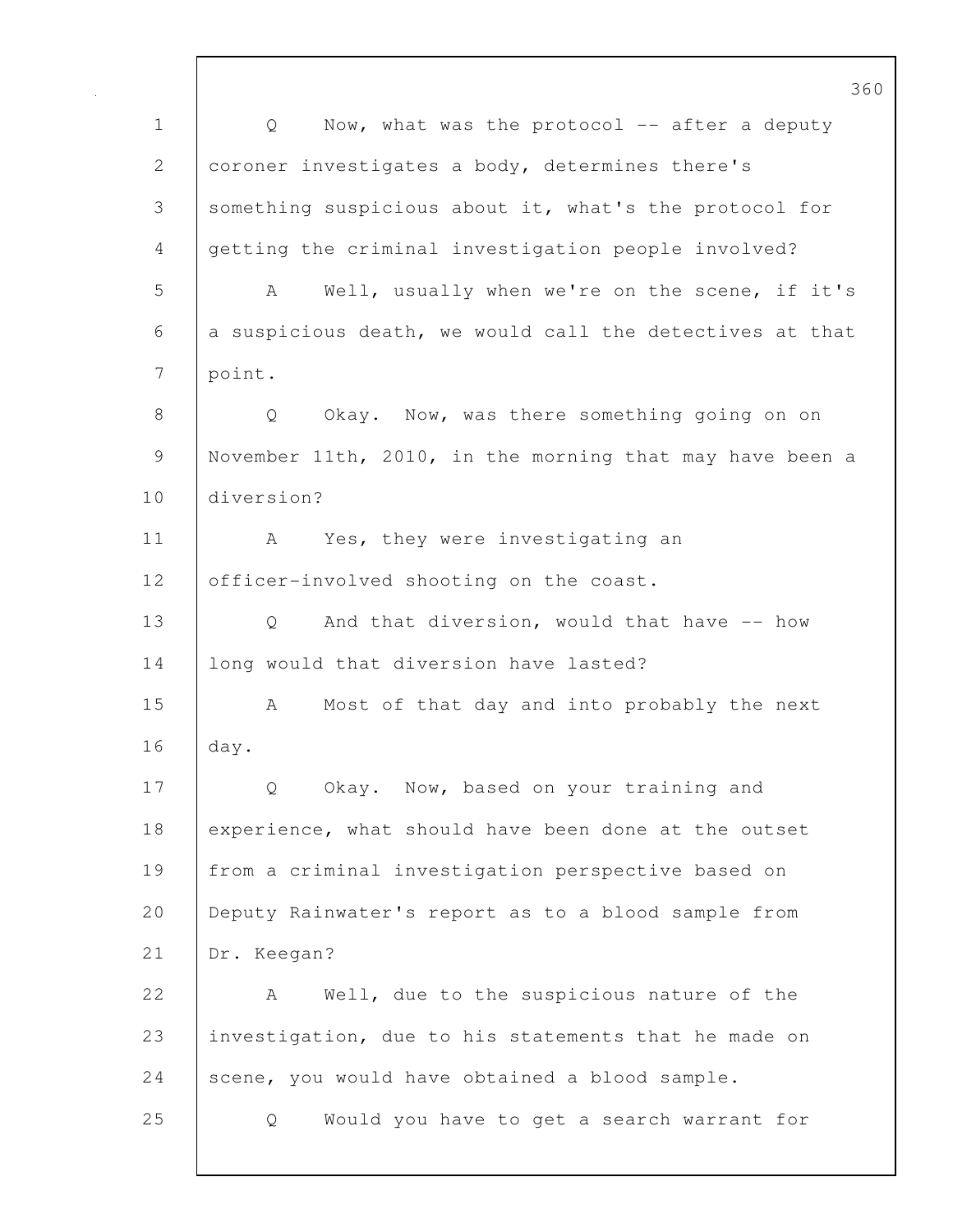|             | 361                                                      |
|-------------|----------------------------------------------------------|
| $\mathbf 1$ | that?                                                    |
| 2           | I would first go with the thing that we're<br>A          |
| 3           | investigating this death. Since you think that you're    |
| 4           | going to be a suspect, I would like, you know,           |
| 5           | voluntarily. But if he wouldn't voluntarily, then I      |
| 6           | would get a search warrant, yes.                         |
| 7           | And would it take very long to get a search<br>Q         |
| 8           | warrant?                                                 |
| 9           | Not at all.<br>A                                         |
| 10          | How long would it take?<br>Q                             |
| 11          | An hour.<br>A                                            |
| 12          | Thank you.<br>Q                                          |
| 13          | Depending on judges and stuff, yeah.<br>Α                |
| 14          | Now, based on Deputy Rainwater's concerns,<br>Q          |
| 15          | what should have been done as to looking for evidence of |
| 16          | drugs that may have been taken by Dr. Keegan?            |
| 17          | Well, the whole -- at the point where there's<br>A       |
| 18          | no detectives, then basically you would have to start    |
| 19          | your own investigation into a suspicious death; looking  |
| 20          | for items of -- maybe looking for drugs that he may have |
| 21          | taken, looking for drugs that she had taken.             |
| 22          | So there would be a search for like a safe or<br>Q       |
| 23          | other container that may have had drugs in the house?    |
| 24          | Would that be considered protocol?                       |
| 25          | Yeah. At some point, yes.<br>A                           |
|             |                                                          |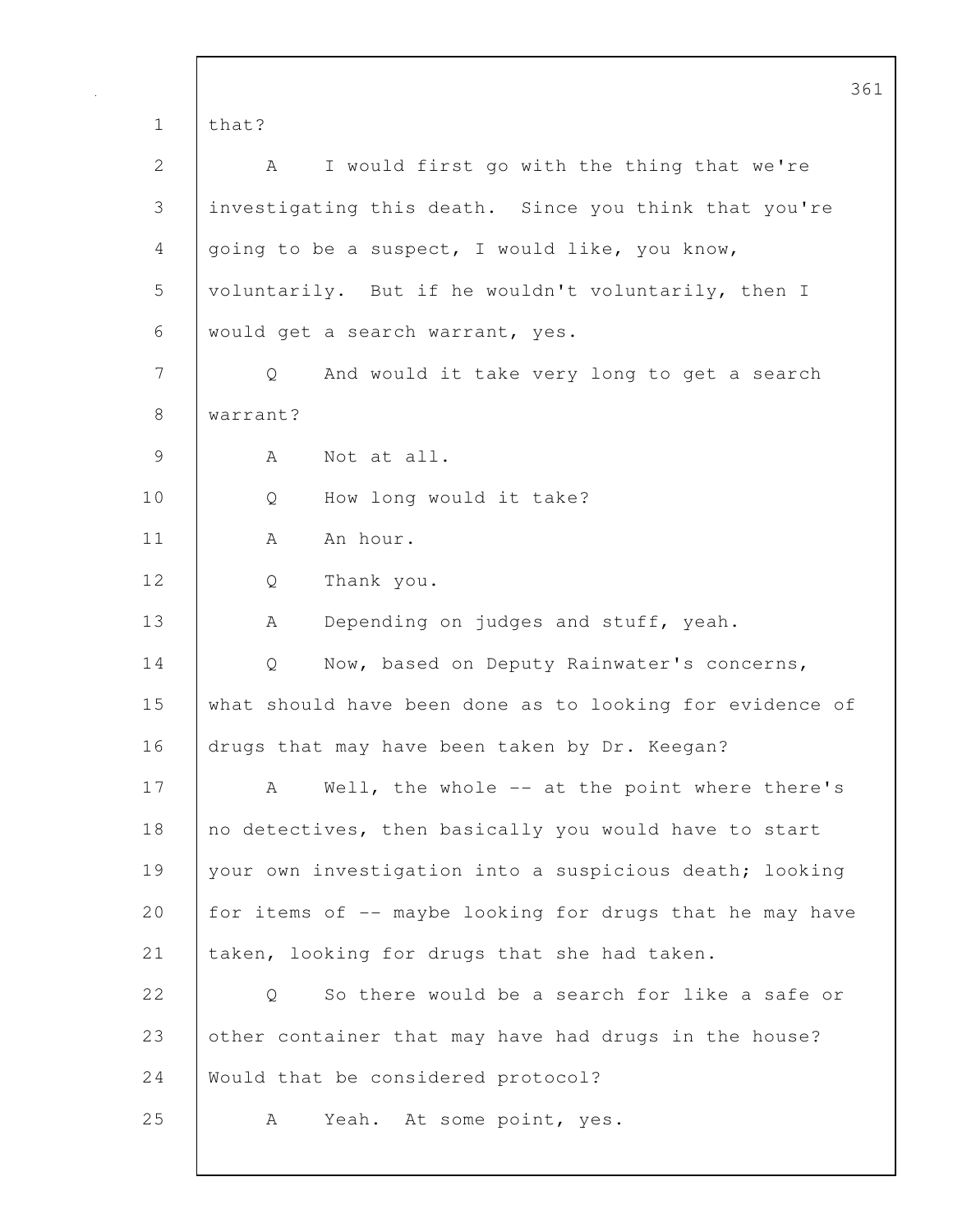362 1 Q Now, I'm going to show you People's Exhibit 2 Number 8. I'll represent to you that this is a photo 3 taken by Jacquelyn Rainwater of Peter Keegan at the 4 scene. 5 A Uh-huh. 6 Q Do you see anything about that face that is 7 suspicious to you? 8 | A Droopy eyes and basically cottonmouth at the 9 corners. 10 | Q What does that indicate to you based on your 11 training and experience? 12 | A It's just part of it, but it's basically under 13 the influence of a narcotic. 14 Q Okay. Did you listen to any of the 9-1-1 15 calls that Peter Keegan made? 16 A Yes, I did. 17 Q Was there anything about those 9-1-1 calls 18 that was of significance to you as to the tone of voice, 19 for example? 20 A Yeah. He sounded like he was out of it, 21 sounded -- I mean unemotional. 22 | 0 Did that seem typical or unusual? 23 | A Unusual. 24 | O And what would have been done about a search 25 for, say, a weapon? Would that have been done had there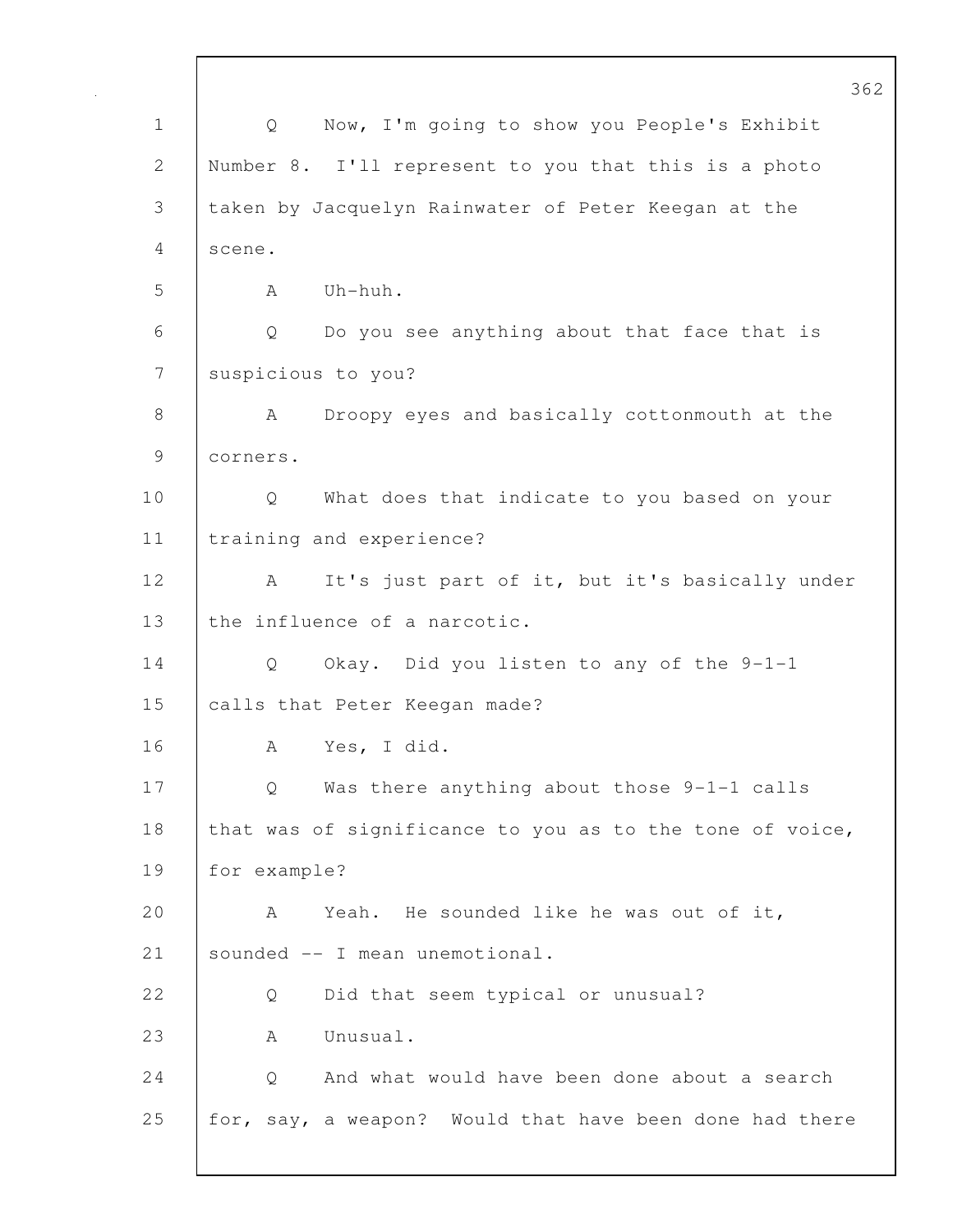363 1 been an immediate law enforcement criminal 2 investigation -- 3 A Yes. 4 Q -- of the house and the grounds? 5 A Yes. We would have secured the residence and 6 done a -- I mean we actually did a horrible job at the 7 onset of the investigation. 8 | O Let me ask you this: Assuming that the 9 lacerations on the head of Susan Keegan were large 10 enough to leave blood, would there -- would it have been 11 typical or not typical for blood to have been found in 12 the bathroom with her on the floor? 13 A Well, you think there would be -- from the 14 injuries, even from the little injuries, that there 15 would be blood around and about the floor, yes. 16 | O And so if there was going to be an immediate 17 | investigation criminally, would it be wise to look for 18 | rags that cleaned up the blood? 19 A You would look for anything. Like I said, you 20 would look for the rags, you would look for cleaning 21 Solutions, you would have looked for -- in the garbage 22 cans to see, you know. 23 Q And how about computers, what would have been 24 done about computers had there been an active immediate 25 **criminal investigation?**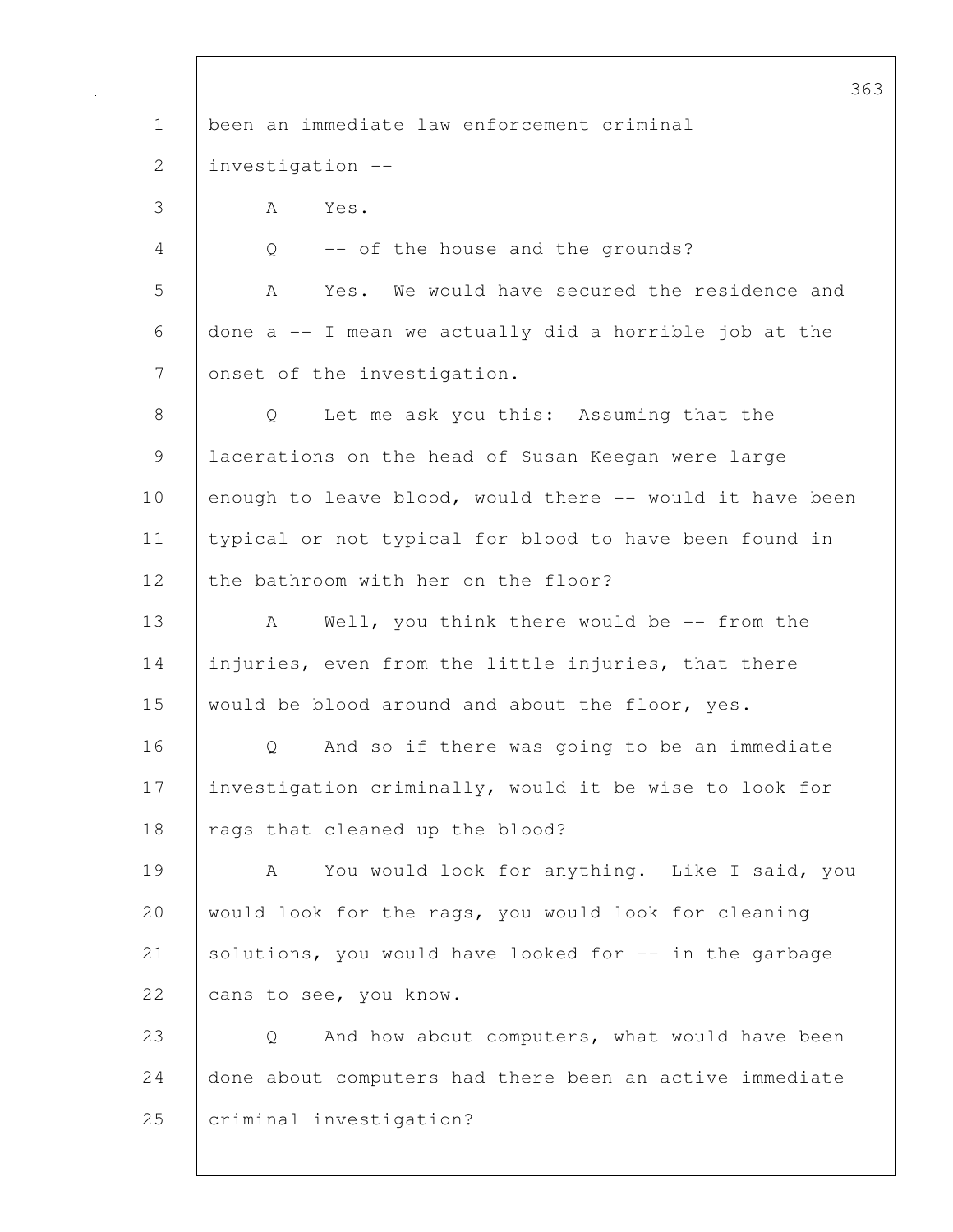364 1 A They would have been seized to go through. 2 Q Okay. Were any of those things done at the 3 outset of this case? 4 A No. They treated it as a coroner's case, 5 which I mean on a coroner's case you're feeling sorry 6 for the family, trying to do your job and not  $-$  but at 7 a point where a coroner's case is no longer a coroner's 8 case, then basically you have to step -- step up. 9 | Q Now, what steps did you or Deputy Rainwater 10 take to bring Susan Keegan's suspicious death to the 11 attention of the persons in charge of criminal 12 investigations? 13 | A I went to Sergeant Van Patten, told him that 14 this death was -- looked like an assault and it looked 15 like a homicide, and he told me that he was not 16 interested. 17 Q Okay. Did he give a reason? 18 A Basically because there's now been -- we have 19 lost all of the evidence at the house that would -- 20 | O Do you know who had been contacted with 21 authority for criminal investigations off the bat after 22 the finding of Susan's body? 23 A Well, the detectives would have been. 24 | O Who would that be? 25 | A Sergeant Van Patten.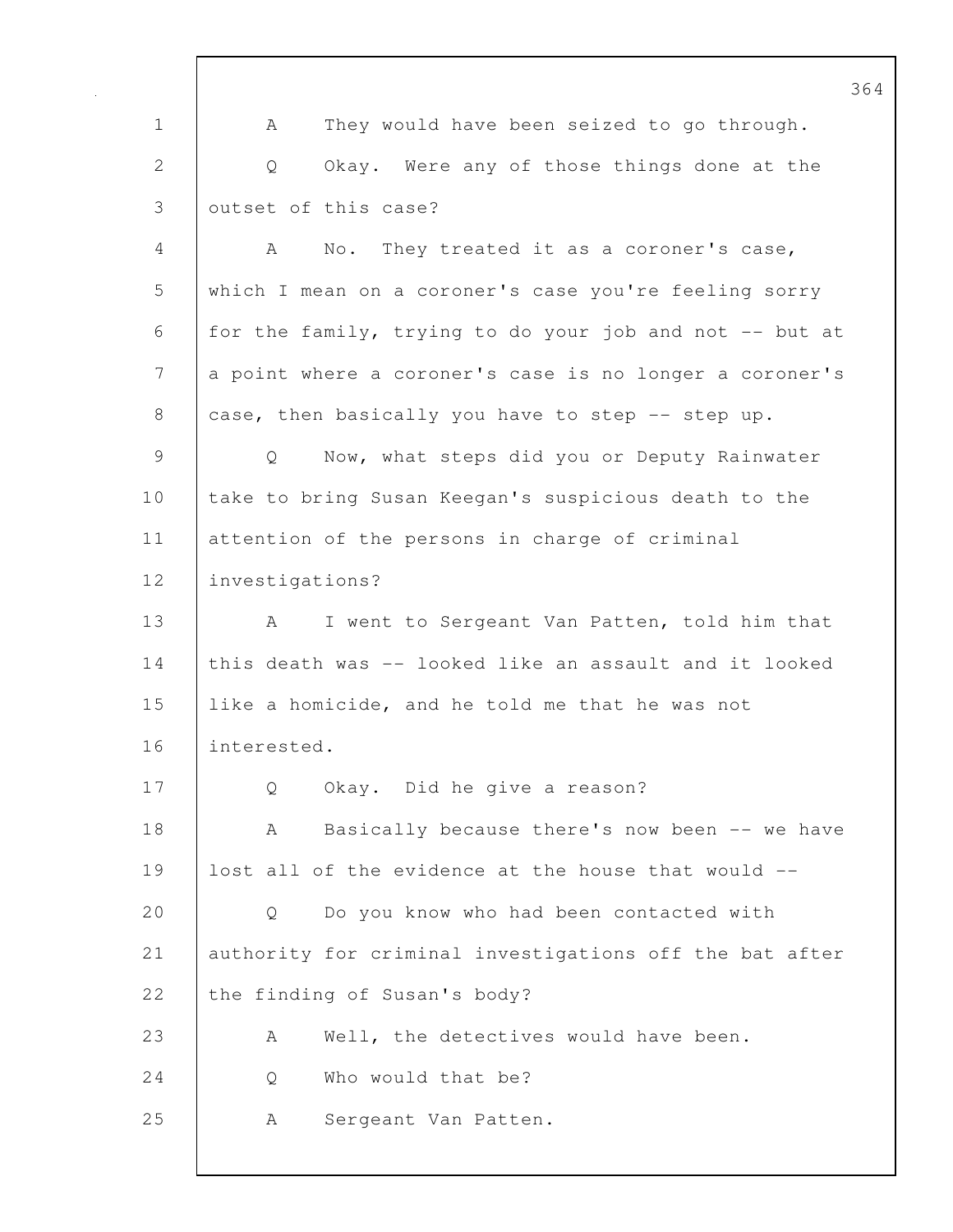365 1 Q Okay. Did Susan Keegan's death take place 2 within the County rather than the City of Ukiah? 3 A Yes, it did. 4 Q So if it had happened within the city limits 5 of Ukiah, would it have been the City of Ukiah police 6 force that had the lead agency responsibility for 7 investigating? 8 | A Yes. 9 | Q But because this was in the southern part of 10 Ukiah that was not part of the city limits, it was the 11 | sheriff's obligation to investigate? 12 A Yes. 13 Q I'd like to turn your attention to May 19th, 14 2011. Were you contacted by anyone concerning Susan 15 Keegan's death? 16 | A I believe at that time I was contacted by Mike 17 Hermann. 18 | Q How did you know Mike Hermann? 19 A Mike Hermann used to be employed with the 20 Sheriff's office. 21 Q And what -- and did he give you a reason why 22 he was contacting you? 23 A He knew the investigation through the media 24 and basically knew they were investigating Peter Keegan. 25 Q Okay. And what did he tell you, just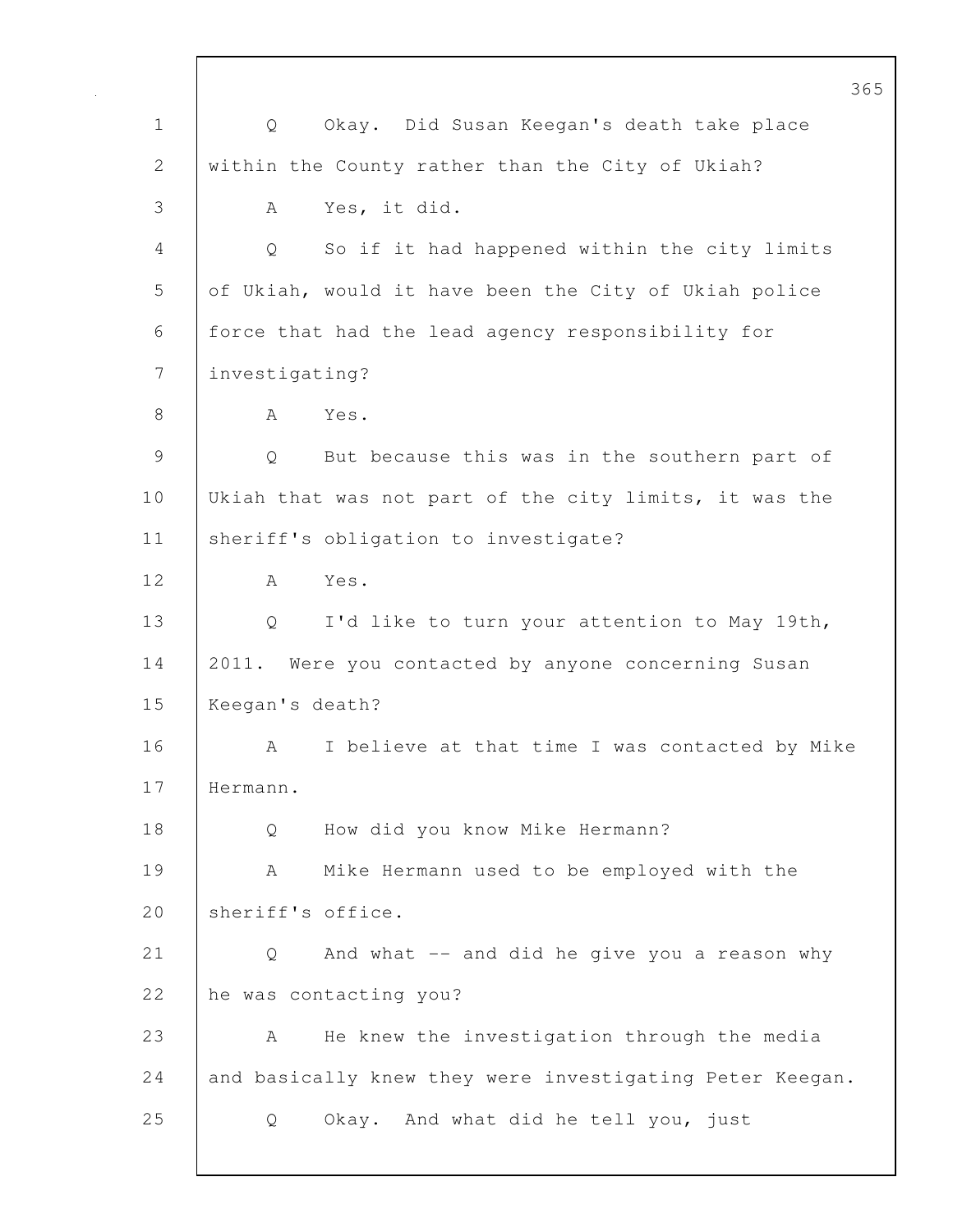366 1 generally? 2 | A That Peter Keegan had contacted him to go 3 through his computer. 4 Q Did he say what Peter Keegan had asked Mike 5 Hermann to do in his search of that computer? 6 A He asked him to actually at one point go 7 through his wife's e-mails, and Deputy Hermann -- or 8 | Mike said that he couldn't do it. 9 Q Did he also ask Mike Hermann for anything in 10 addition to that that you recall? 11 | A Install spyware. 12 | Q Okay. Now, what did you do with this new 13 information from Mike Hermann? 14 A Basically, it's just another piece of the 15 puzzle I mean. 16 | Q Now, was the coroner's office responsible for 17 issuing official documents regarding Susan Keegan's 18 death? 19 | A Yes. We fill out the death certificate. 20 That's our job. 21 Q Okay. I'm going to show you Exhibit Number 22 21, which is entitled "Certificate of Death," ask you to 23  $\vert$  take a look at it and tell me if you recognize it, 24 please. 25 A Yes, I do.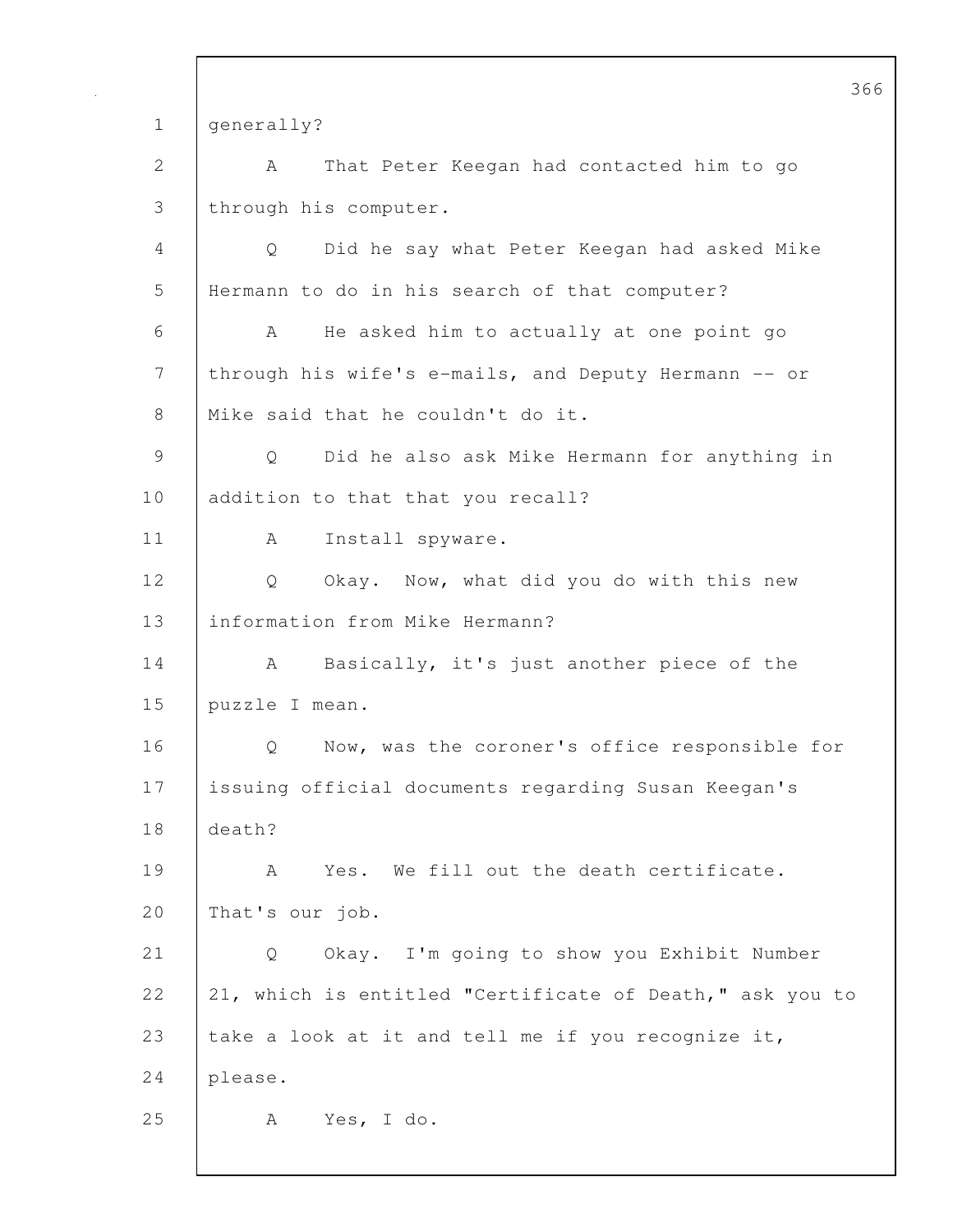367 1 Q What is it? 2 A A certificate of death. 3 (Exhibit 21 was identified.) 4 Q (BY MR. STOEN) When is it signed? 5 A Well, usually for filing purposes, on any 6 death if it takes over a couple days, we'll mark it 7 pending. And this one was signed on 11/15. 8 Q So that's only four days after the discovery 9 of the body. So it's basically a pending account of 10 what happened, pending investigation? 11 | A Pending investigation, yes. 12 Q Okay. Now, I'm going to show you Exhibit 11. 13 Sergeant, I'll take that back. This is entitled "Death 14 Investigation Report." I'd like you to take a look at 15 it, it's Exhibit Number 11, and tell me if you recognize 16 it and please identify it. 17 A Yes, I do. This is our face sheet of our 18 death investigation reports. 19 (Exhibit 11 was identified.) 20 Q (BY MR. STOEN) Okay. What's the purpose of 21 that report? 22 A It's our records. 23 Q And who prepared that report? 24 A Jackie started the first part and then the 25 Secretary at the time would have done this.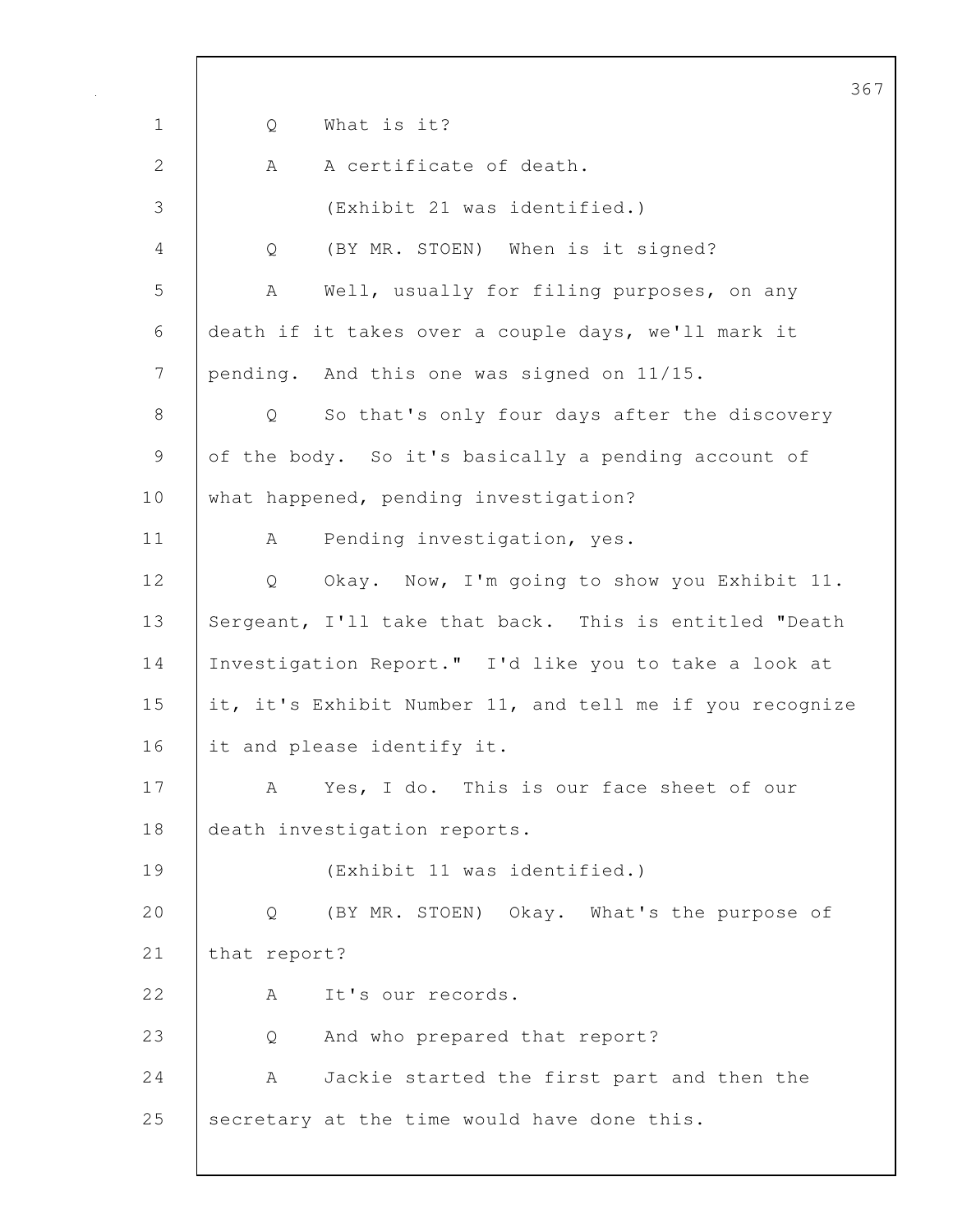368 1 Q Okay. Did you sign it? 2 A Yes, I did. 3 Q What is the meaning on item 119 with the words 4 "could not be determined"? What does that refer to? 5 A You're thinking of the face -- this is our 6 face page. 7 Q Yes. 8 A You're thinking of the amendment of the --9 Q Right. I just wanted to see what was amended. 10 Is that the document that was amended later? 11 | A This doesn't have a 119, no. This one we 12 would find -- 13 | Q Okay. What was the purpose of that being 14 prepared? That's my issue. 15 A Well, this is basically our records for -- I 16 mean this is our records. 17 Q Was that filed with the state? 18 | A No, this is not. 19 Q Okay. 20 | A You're thinking of the death certificate. 21 This is our death investigation report. 22 Q Okay. Well, let's get to that. 23 Now, I'd like to show you People's Exhibit 24 Number 23, and I believe it's two pages. Could you just 25 | look at both pages and, first of all, look at the first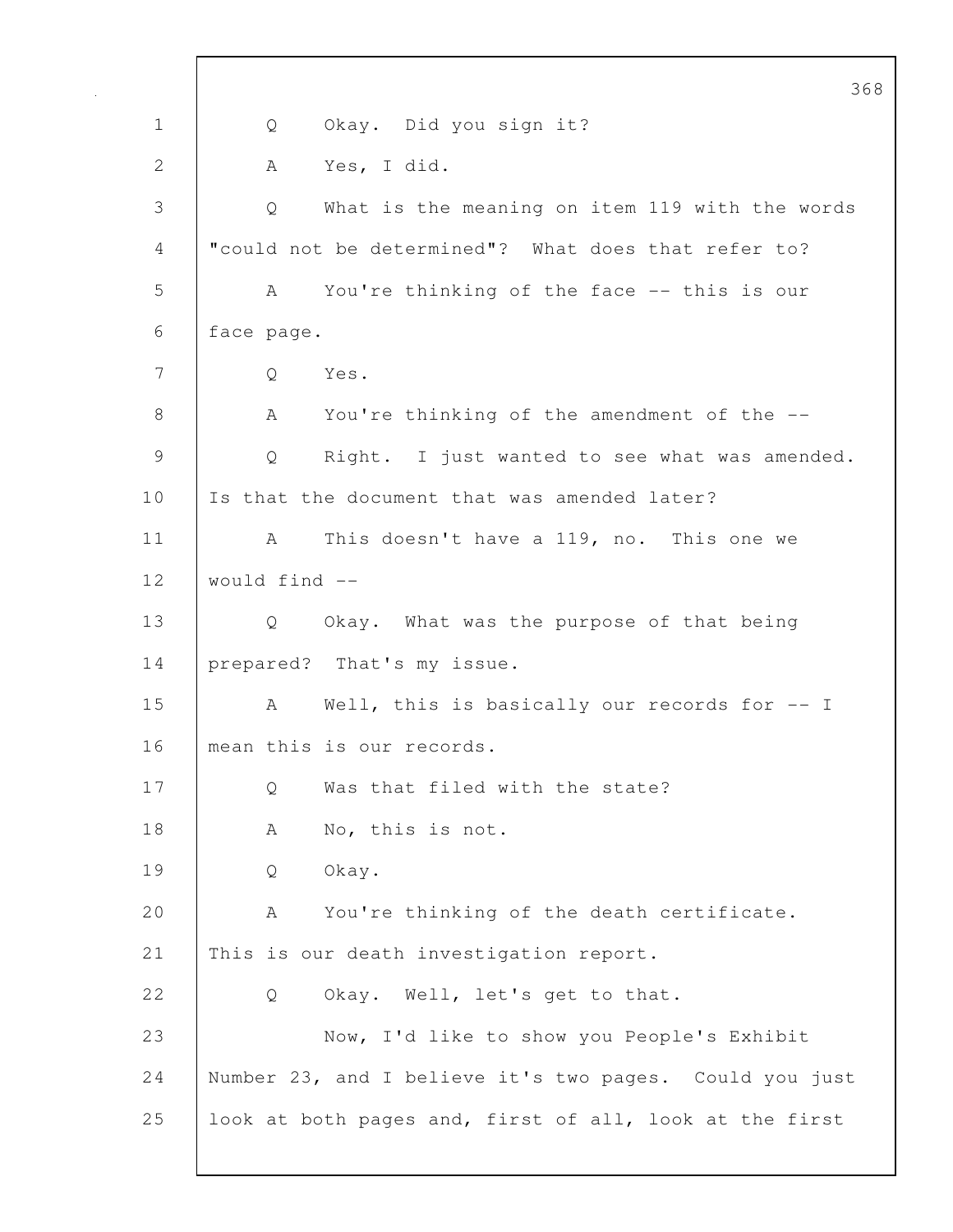369 1 page and tell me what it is and if you recognize it and 2 then look at the second page and do the same. 3 A Well, these are certified -- there's actually 4 three pages. 5 Q Three pages. 6 A This is a certified copy of what -- basically 7 the information that we give. We don't ever have these. 8 These are filed by the county. 9 Q Okay. 10 (Exhibit 23 was identified.) 11 | Q (BY MR. STOEN) Now, do you see in that 12 exhibit any reference to Susan Keegan having fallen 13 under item 107(B)? 14 A Yes, I do. 15 Q And do you know how the word "fall" got in 16 there? 17 | A Because at that time I was notified by 18 | Lieutenant Noe saying that we had to sign this out, it 19 could no longer be filed as a pending investigation due 20 to the time limit. 21 Q So on what basis was the word "fall" put into 22 that document? 23 A Because at the time I signed it as could not 24 be determined -- 25 Q Okay.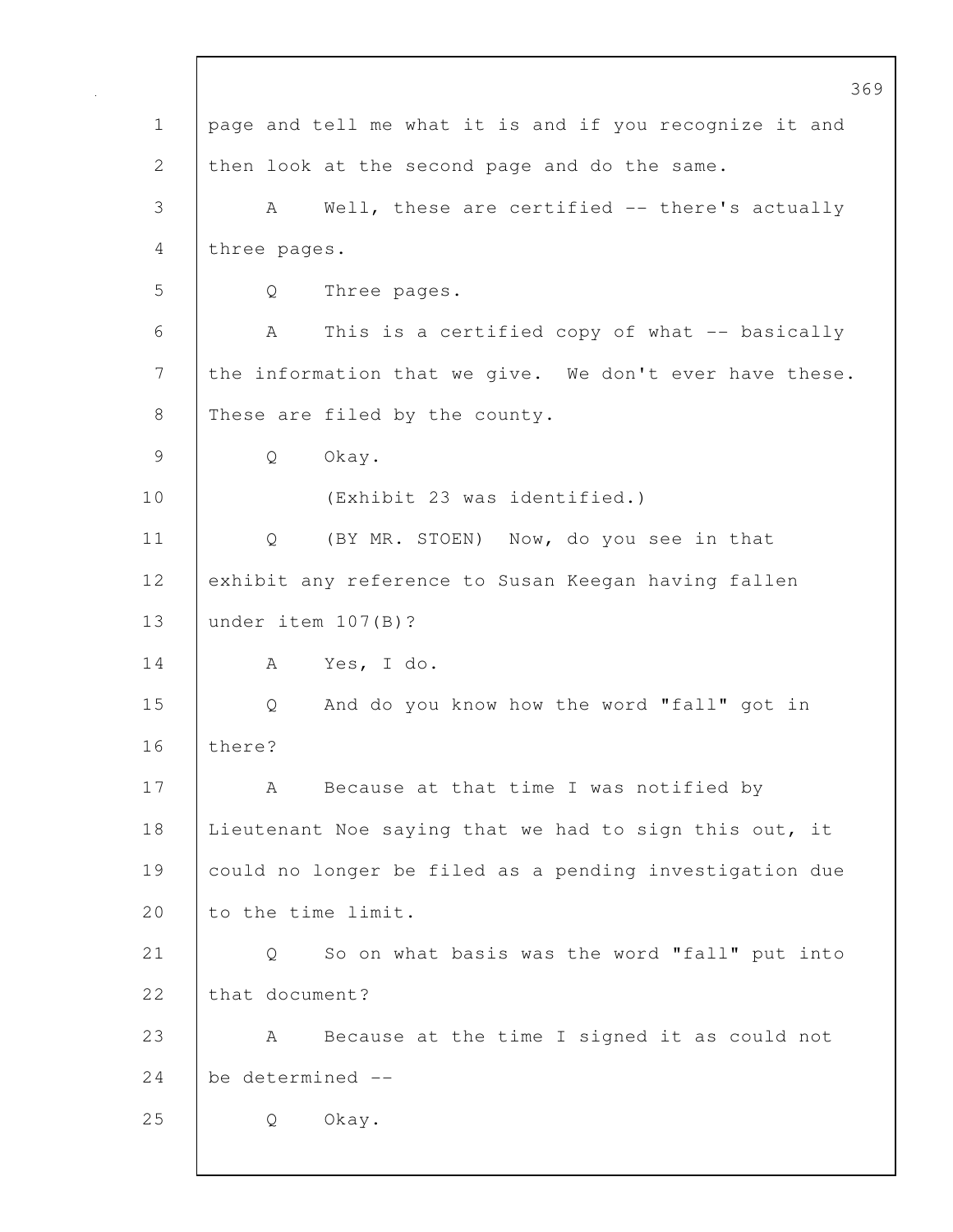|              | 370                                                            |
|--------------|----------------------------------------------------------------|
| $\mathbf 1$  | -- even though I was investigating it still as<br>$\mathbf{A}$ |
| $\mathbf{2}$ | an assault or a homicide. So                                   |
| 3            | So was Dr. Trent's report or first necropsy<br>Q               |
| 4            | report instrumental in that conclusion as to fall, in          |
| 5            | your opinion?                                                  |
| 6            | His first one, not his -- no, not his second<br>A              |
| 7            | one.                                                           |
| 8            | But his first one was.<br>Q                                    |
| 9            | Yes.<br>A                                                      |
| 10           | So that would have been part of the mindset on<br>Q            |
| 11           | the preparation of that particular document; is that           |
| 12           | correct?                                                       |
| 13           | Yes.<br>A                                                      |
| 14           | Now, I'm going to show you -- on that same<br>Q                |
| 15           | exhibit do you see one that's called "Coroner's Amended        |
| 16           | Death Investigation Report"?                                   |
| 17           | See, that's where you're -- you're confused.<br>A              |
| 18           | That's our thing. This is the court clerk's for the            |
| 19           | county. That has nothing to do with us. We just give           |
| 20           | them the causes.                                               |
| 21           | Okay. Even though you didn't -- it's not your<br>Q             |
| 22           | baby $--$                                                      |
| 23           | Well, no, but it is. That's how they get $-$ -<br>A            |
| 24           | my baby gives them these findings.                             |
| 25           | Is that the second or third page of the<br>Q                   |
|              |                                                                |

 $\mathbf I$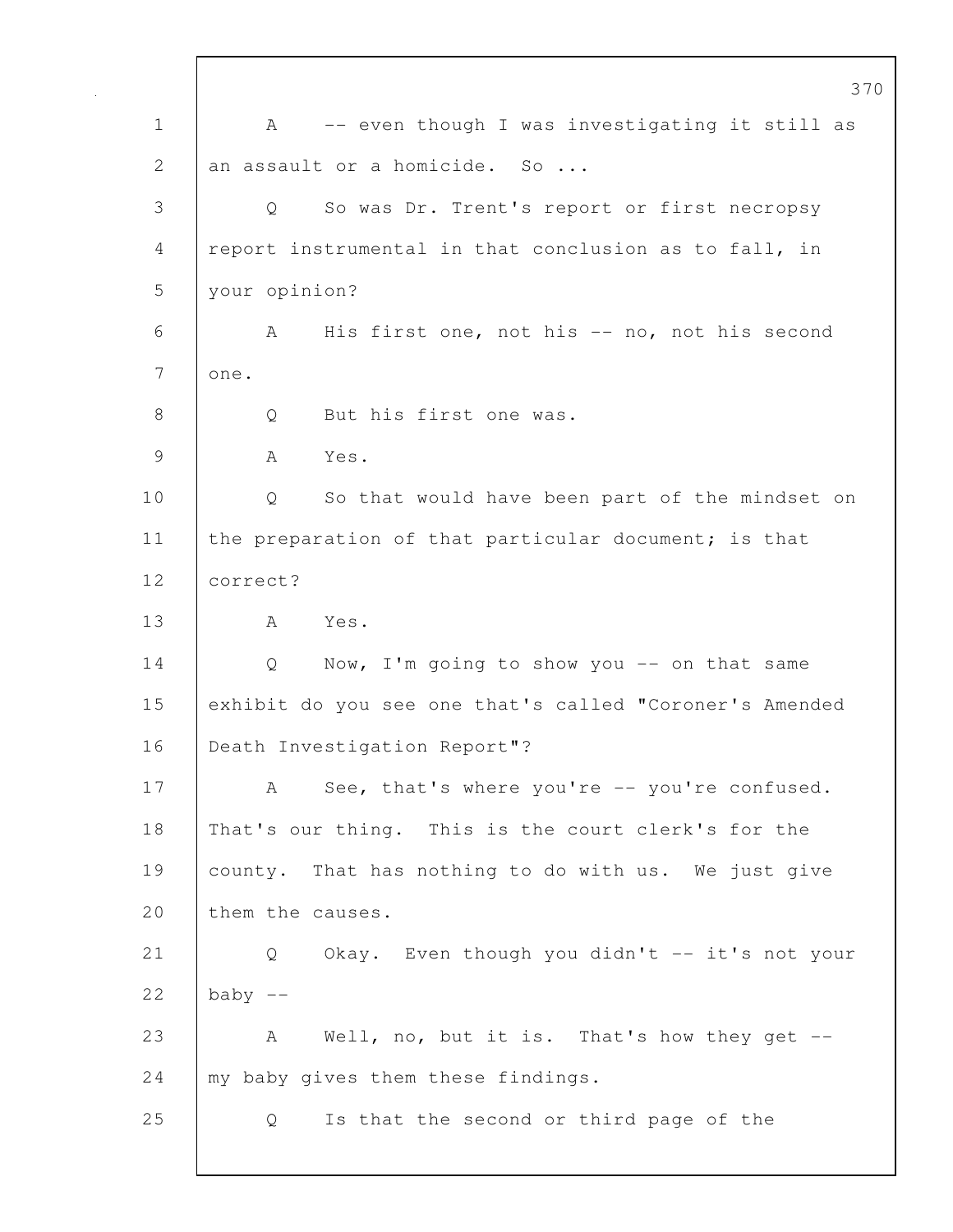|               | 371                                                    |
|---------------|--------------------------------------------------------|
| $\mathbf 1$   | exhibit?                                               |
| $\mathbf{2}$  | That's the third page.<br>Α                            |
| 3             | On the third page of the exhibit, is this<br>Q         |
| 4             | something you had played a role in preparing?          |
| 5             | Yes.<br>Α                                              |
| 6             | And what is -- and what's the title on it?<br>Q        |
| 7             | "State of California, Certification of Vital<br>A      |
| 8             | Record."                                               |
| $\mathcal{G}$ | Q<br>Does it indicate whether it's an amended or an    |
| 10            | original report?                                       |
| 11            | This is an amendment.<br>A                             |
| 12            | Okay. And is there anything in this amended<br>Q       |
| 13            | report that's different from the one previous with the |
| 14            | word "fall" in it?                                     |
| 15            | Yeah, we don't -- because it's not an<br>A             |
| 16            | accidental, we changed that area to blunt force trauma |
| 17            | to head.                                               |
| 18            | Okay. And did you go further and put another<br>Q      |
| 19            | word in there besides blunt force trauma?              |
| 20            | Yeah, we changed the manner of death to<br>A           |
| 21            | homicide.                                              |
| 22            | Okay. And did you -- was that your personal<br>Q       |
| 23            | opinion at the time that that was prepared, that this  |
| 24            | was a homicide?                                        |
| 25            | That was my opinion the whole time, through<br>A       |
|               |                                                        |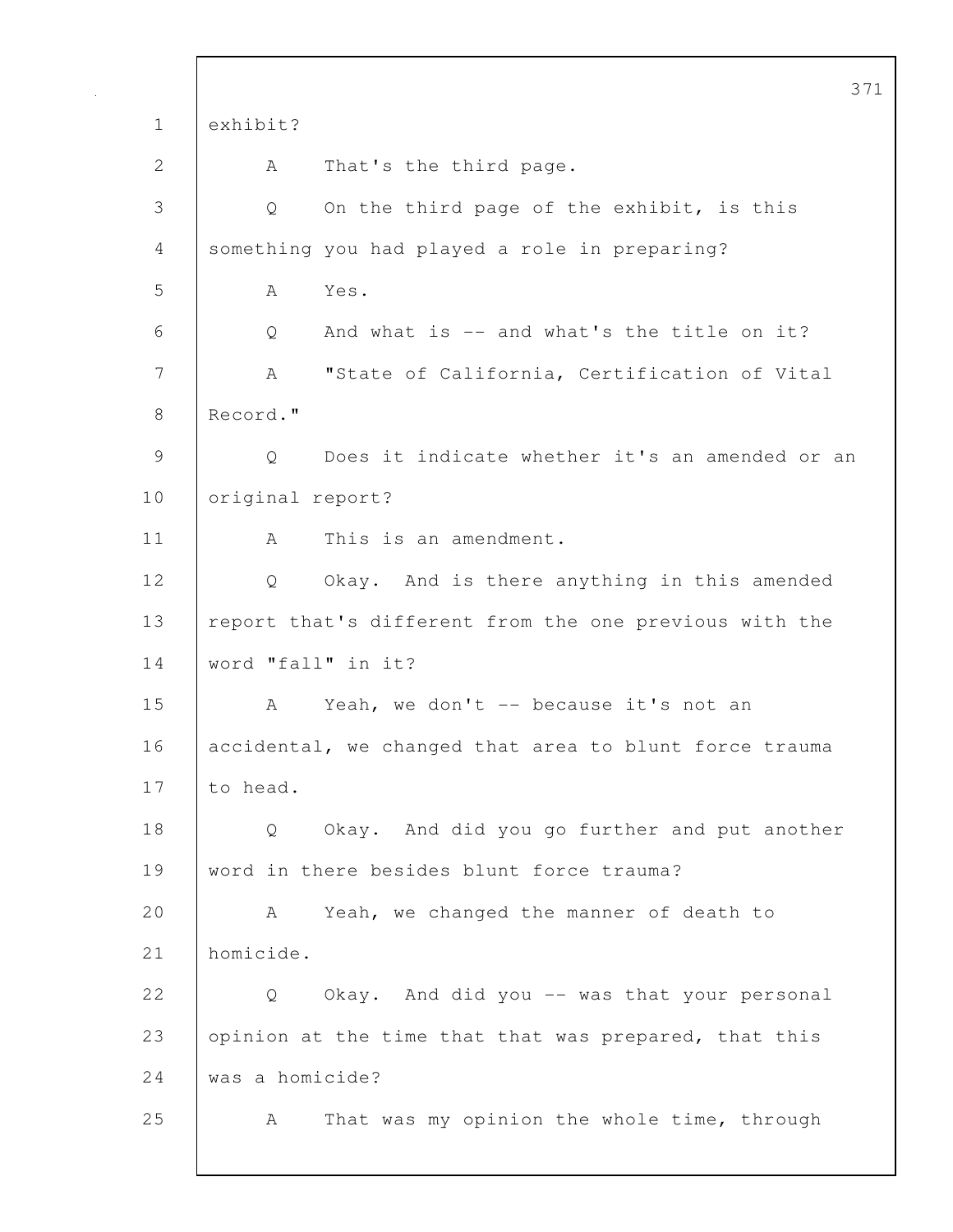372 1 this whole investigation. 2 Q Okay. And so you were instrumental in the 3 preparation of that amended report to add the word 4 | "homicide" in August of 2012; is that correct? 5 A Correct. 6 Q Thank you. 7 Do you know why or what accounted for the time 8 difference between Dr. Trent's supplemental necropsy 9 | report dated April 27, 2011 and that report which is 10 dated in August of 2012? That's like a 15-month 11 difference. Do you know what the cause for that delay 12 was? 13 | A Further investigation. 14 | O Was this amendment to homicide then sent to 15 the state office of vital records? 16 A Yes, that's -- 17 | Q And is it filed there to this day as an 18 | official record with the State of California? 19 | A Yes, that's what this whole packet is. 20 Q After Susan's death was declared to be a 21 homicide in August 2012, was it brought to the attention 22 of the criminal investigations unit of the sheriff's 23 **office?** 24 A Yeah. They knew the whole time, too. 25 Q And what actions were thereafter taken by the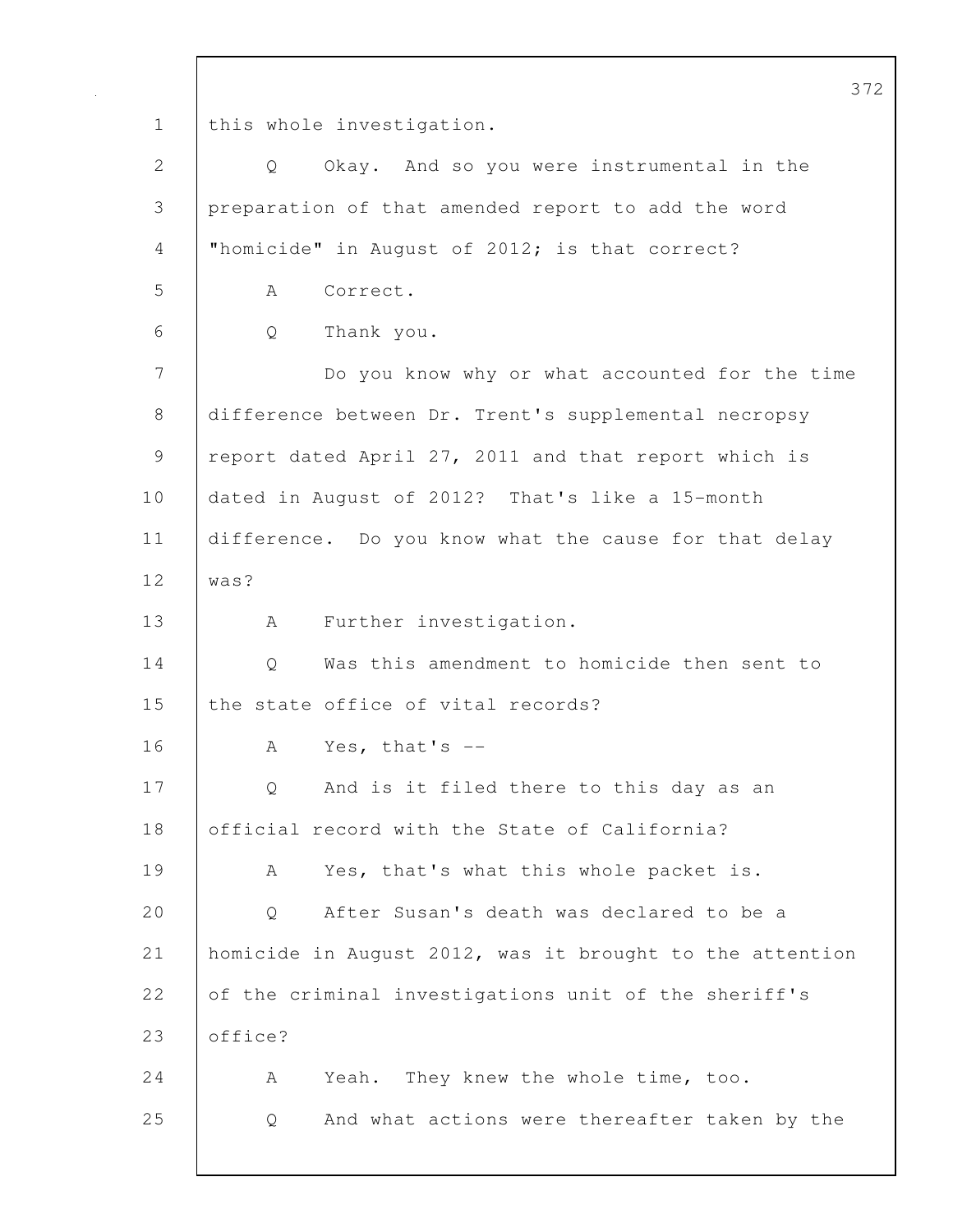|                | 373                                                      |  |
|----------------|----------------------------------------------------------|--|
| $\mathbf 1$    | criminal investigations unit of the sheriff's office, if |  |
| 2              | you know?                                                |  |
| 3              | None.<br>A                                               |  |
| 4              | Do you know why no further action was taken?<br>Q        |  |
| 5              | Well, at this point we had asked for<br>A                |  |
| 6              | assistance from the deputy investigators from the DA's   |  |
| $\overline{7}$ | office.                                                  |  |
| 8              | MR. STOEN: Okay. No further questions.                   |  |
| $\mathcal{G}$  | We have some from the grand jury.                        |  |
| 10             | JURY SECRETARY: Question number 68 from juror            |  |
| 11             | number 624323.                                           |  |
| 12             | (BY MR. STOEN) Do you like to be called<br>Q             |  |
| 13             | Sergeant Scott or how do you like to be addressed?       |  |
| 14             | Scott's fine.<br>A                                       |  |
| 15             | Scott's fine?<br>Q                                       |  |
| 16             | Scott's fine.<br>А                                       |  |
| 17             | Good.<br>Q                                               |  |
| 18             | Do you know if Susan Keegan had a will?                  |  |
| 19             | No, I do not. And that's something that we<br>A          |  |
| 20             | would have -- when we're on death investigations, we     |  |
| 21             | usually look for wills or -- so they're actually in safe |  |
| 22             | hands instead of the other party.                        |  |
| 23             | Do you know if it was Susan's desire -- do you<br>Q      |  |
| 24             | know whether Susan's body was cremated?                  |  |
| 25             | Yes, the day after our autopsy.<br>A                     |  |
|                |                                                          |  |

Г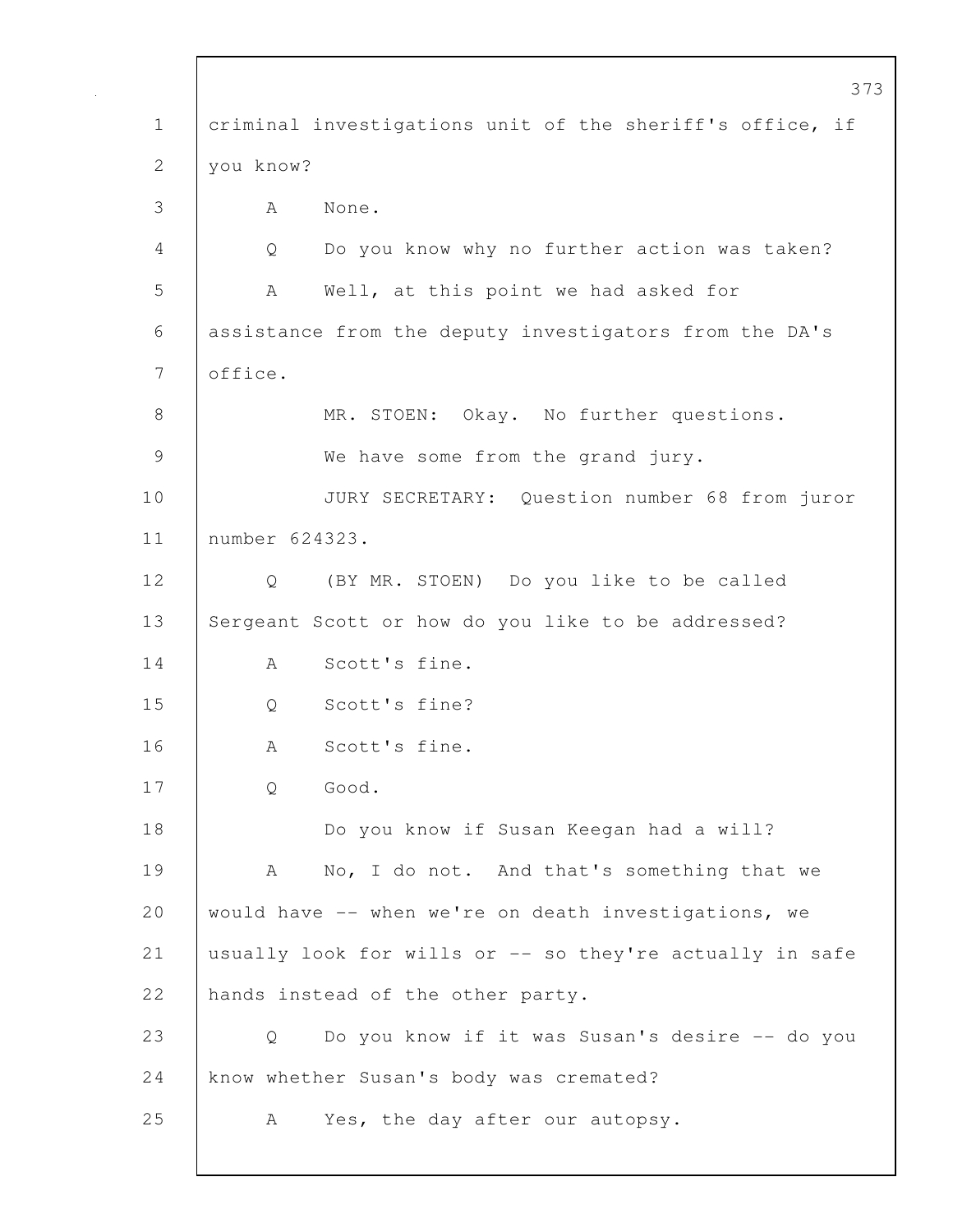374 1 Q Okay. You don't know if she had a desire to 2 be cremated, do you? 3 A No, I do not. 4 JURY SECRETARY: Question number 69 from juror 5 number 609424. 6 Q (BY MR. STOEN) What police or law enforcement 7 officer should have escalated this case to a criminal 8 | investigation during the initial response? 9 A At what point or --10 Q I believe it pertains to Jacquelyn Rainwater 11 being the deputy on scene and who should she have 12 | reported this to. 13 | A Well, it would have been the detectives, but 14 they were -- they were busy on an officer-involved 15 | shooting. 16 | O Was anybody contacted by her, to your 17 knowledge, in the detective unit or above? 18 | A I think Captain Smallcomb at the time was, 19 yes. 20 Q Okay. In your opinion, was the initial death 21 Scene investigation handled inappropriately? 22 A Yes. One, we don't have any -- what she was 23 wearing that night. I mean the house is -- or her room 24 was in very clean condition. I mean there's no clothes 25 | from that night that she wore that were  $-$ - I mean they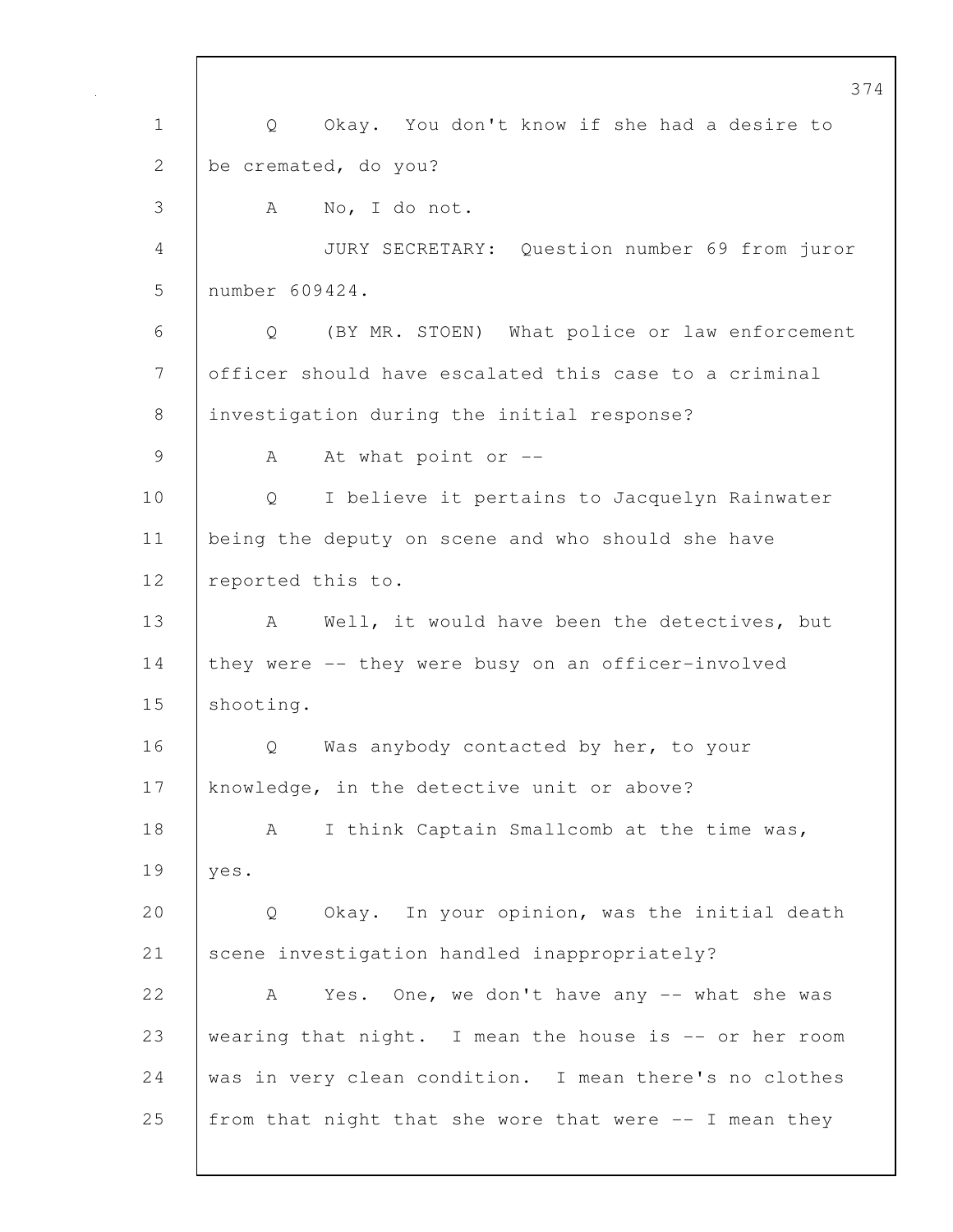375 1 could have been in the hamper or it could have been -- 2 but most times when you come home in the night they're 3 laying on the bed or they're laying on the floor, and 4 everything was squared away. 5 So yeah, I mean that's all the stuff we lost 6 because of not doing the first initial investigation and 7 treating it like a coroner's case instead of a homicide. 8 MR. STOEN: Next question. 9 JURY SECRETARY: Question number 70 from juror 10 616861. Questions. 11 MR. STOEN: Multiple. 12 Q (BY MR. STOEN) At what point does suspicion 13 | warrant further investigation? 14 | A Right away. 15 Q Would you agree that two different officers 16 thought it was odd and that there should have been 17 | multiple -- and that there were multiple 18 inconsistencies? 19 | A Multiple inconsistencies. What --20 | Q Do you believe -- well, is it true -- I'm just 21 | quoting the question here. 22 A Okay. 23 Q Did two different officers think there were 24 multiple inconsistencies? 25 | A Yes. I mean I talked to Sergeant Scott, who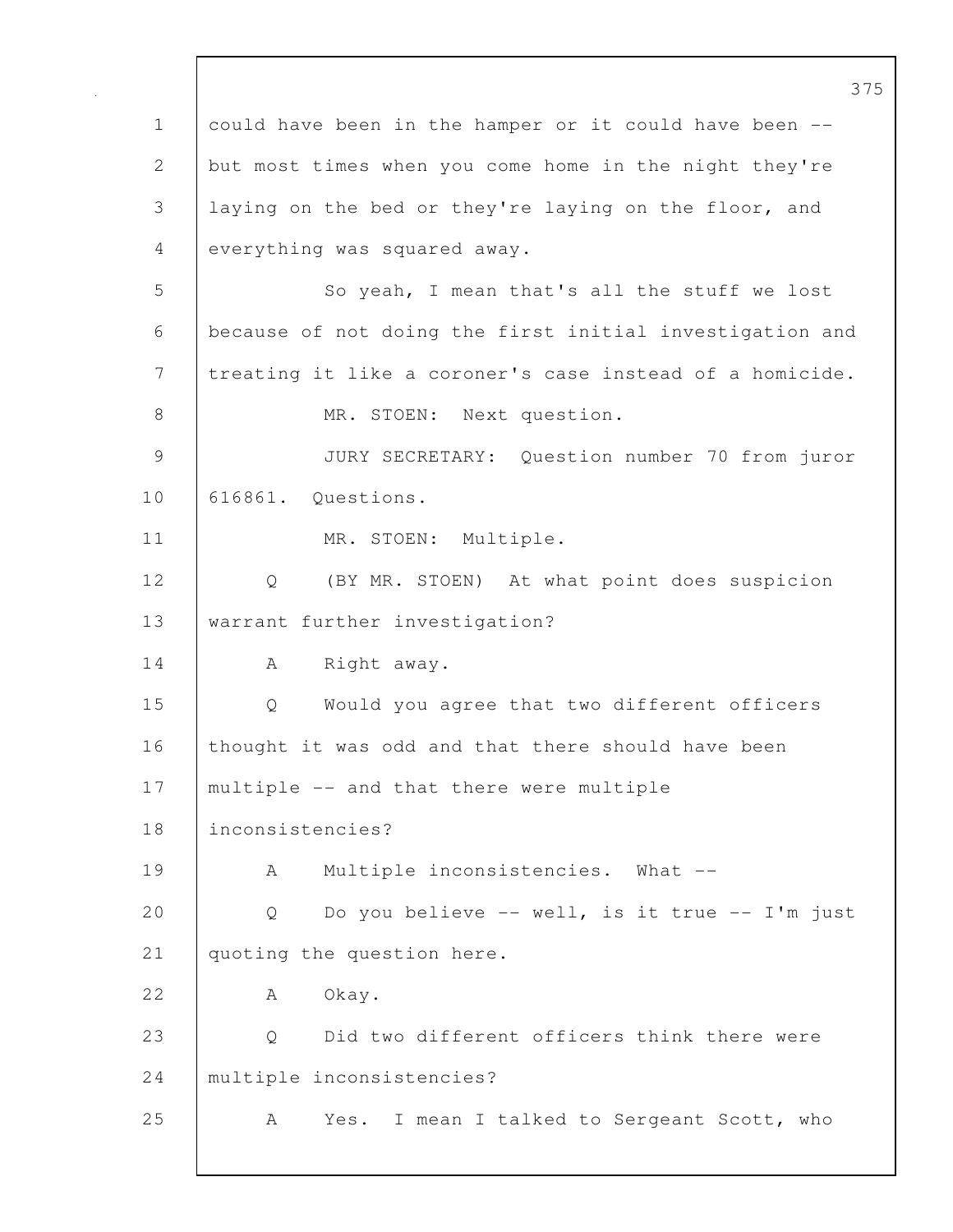|              | 376                                                      |
|--------------|----------------------------------------------------------|
| $\mathbf 1$  | used to be a detective with me, Deputy Dan Lockart was   |
| $\mathbf{2}$ | there, all of them had questions. I mean, like I said,   |
| 3            | when I came in the next day my question was: Why didn't  |
| 4            | you call me?                                             |
| 5            | But there were so many things that $-$ I mean            |
| 6            | she had marks on her -- on her wrists that were          |
| 7            | discolorations, inconsistent with the swelling of the    |
| $8\,$        | hands. I mean there were so many things that should      |
| 9            | have sent up markers, that it's a tragedy.               |
| 10           | Are you aware if the prescription meds were<br>Q         |
| 11           | taken as they should have been, meaning the number of    |
| 12           | pills in the bottle with respect to daily normal use?    |
| 13           | Are you aware if the prescription meds were taken as     |
| 14           | they should be?                                          |
| 15           | That's probably speculation or probably --               |
| 16           | Well, usually when we go to a coroner's<br>A             |
| 17           | investigation we'll take the pills and the pills will    |
| 18           | have a count; and if they were just given out on the     |
| 19           | 10th and it's ten days later and she was supposed to     |
| 20           | take one pill a day and there's no pills left or there's |
| 21           | 50 pills left and they started her off with 50 pills,    |
| 22           | then that's how you can kind of determine if she's been  |
| 23           | abusing the pills or --                                  |
| 24           | Was there any attempt made to make that<br>Q             |
| 25           | determination in this case?                              |

 $\mathbf l$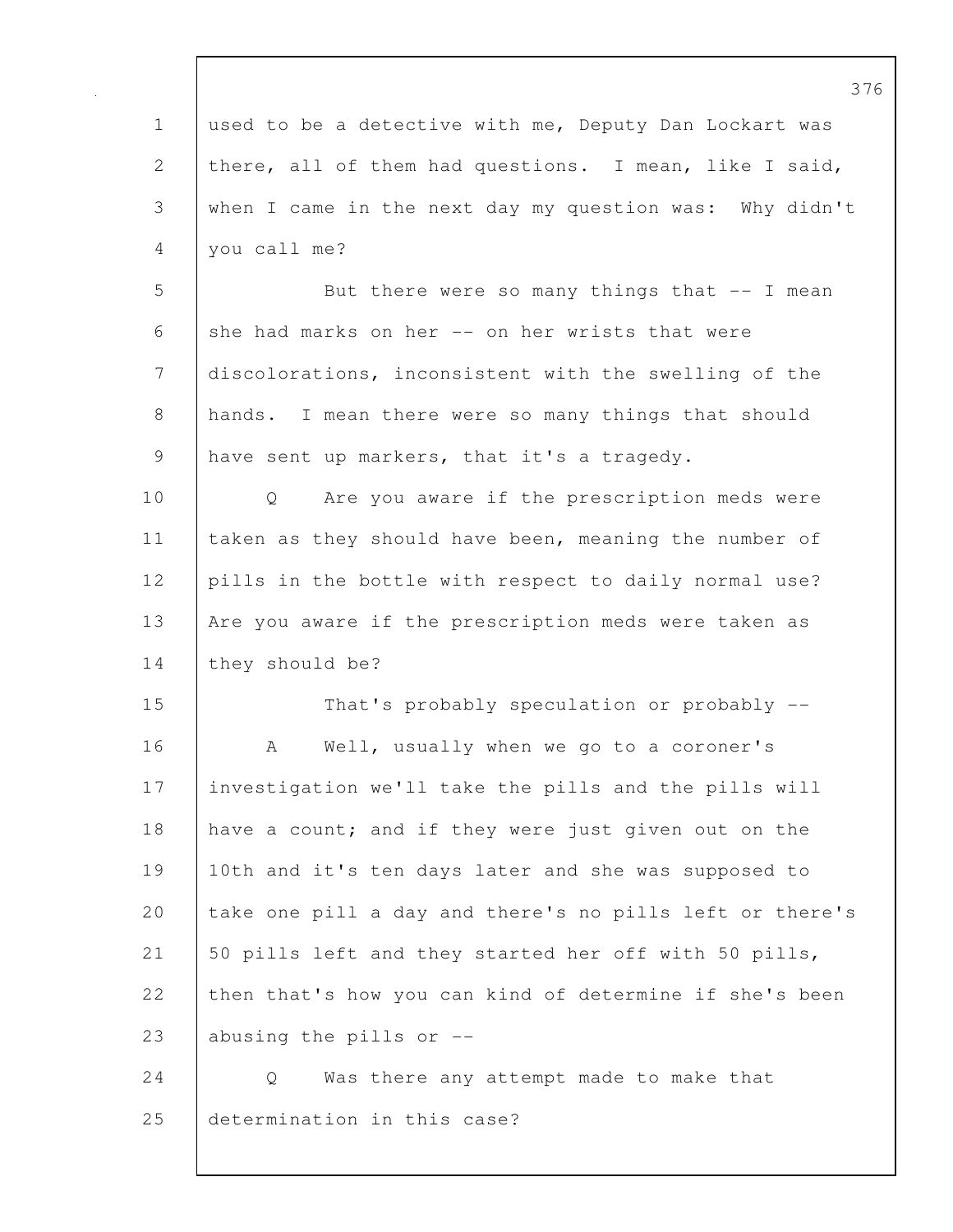|                                                           | 37                                                         |
|-----------------------------------------------------------|------------------------------------------------------------|
| $\mathbf 1$                                               | I believe we did the pill counts and<br>A                  |
| 2                                                         | everything. That never came --                             |
| 3                                                         | I'm sorry?<br>Q                                            |
| 4                                                         | I don't know if we took the medication at all.<br>A        |
| 5                                                         | What kind of item would cause head trauma like<br>Q        |
| 6                                                         | observed in Mrs. Keegan, what kind of weapon?              |
| 7                                                         | I don't know because they are actually a<br>A              |
| 8                                                         | sharp -- the tears on them are not like a tear from a      |
| $\mathcal{G}% _{M_{1},M_{2}}^{\alpha,\beta}(\mathcal{A})$ | blunt -- something that could be sharp. But the hands      |
| 10                                                        | are something that's -- and the only thing I was           |
| 11                                                        | thinking of was maybe like a book or something that        |
| 12                                                        | you -- basically would not leave a mark, but would         |
| 13                                                        | basically cause the swelling. So if you're protecting      |
| 14                                                        | yourself like this, you were --                            |
| 15                                                        | Could the type of laceration on Susan Keegan's<br>Q        |
| 16                                                        | head have been caused by something being swung at her?     |
| 17                                                        | Α<br>Oh, yes.                                              |
| 18                                                        | Okay. How heavy is a pathologist's<br>$\mathsf{Q}$         |
| 19                                                        | recommendation or opinion as to death considered?<br>Is it |
| 20                                                        | considered very important in the scheme of things?         |
| 21                                                        | Very important.<br>Α                                       |
| 22                                                        | So does it affect the ability of law<br>Q                  |
| 23                                                        | enforcement or the willingness of law enforcement to       |
| 24                                                        | pursue the matter?                                         |
| 25                                                        | I guess not at this point because I went to --<br>А        |
|                                                           |                                                            |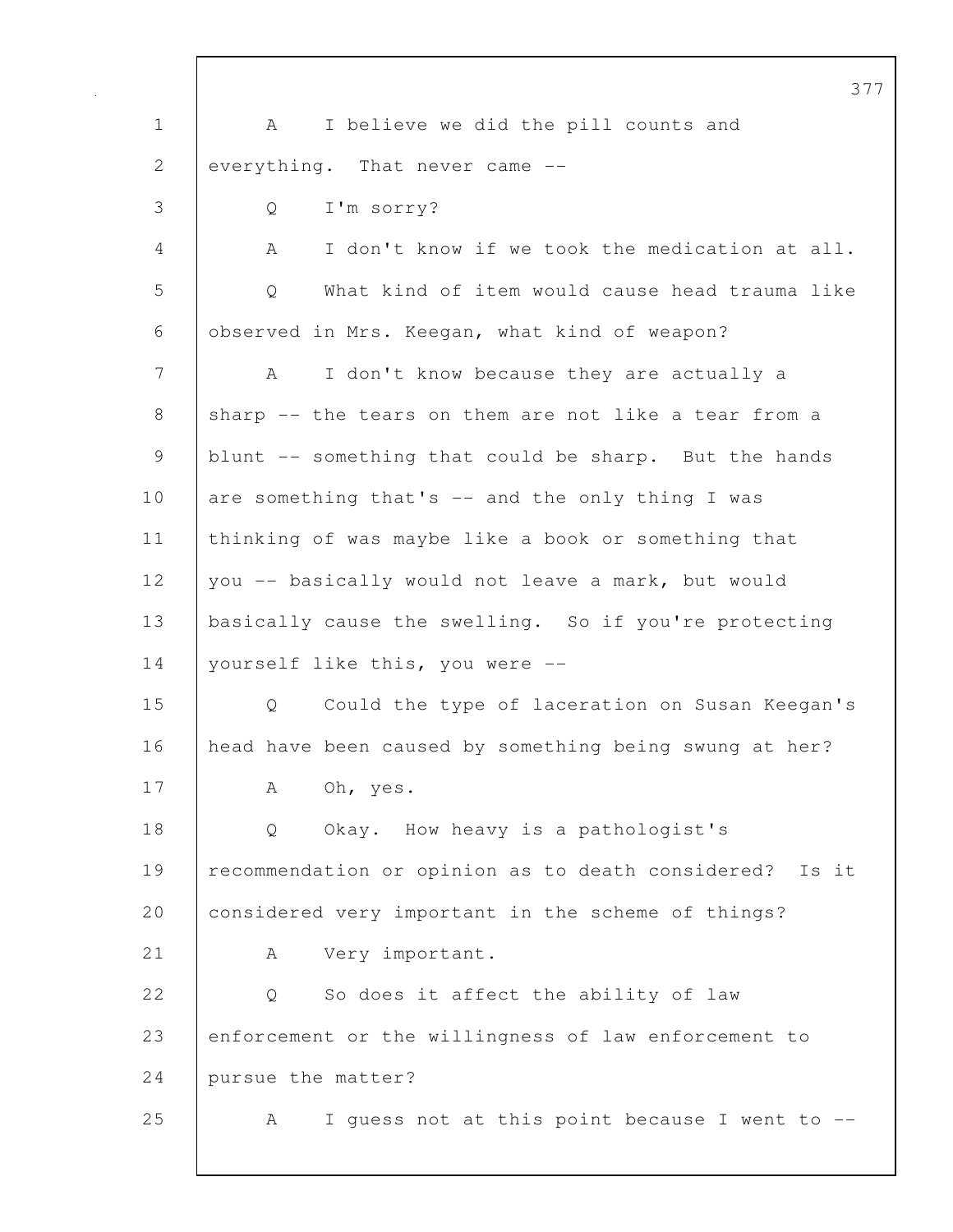378 1 we actually went to two other investigators or 2 pathologists. 3 Q In your experience, do people normally call 4 9-1-1 multiple times to report in? 5 A No, it's usually only one. 6 Q In this case was it appropriate or 7 inappropriate for the four telephone calls to have been 8 | made by Peter Keegan? 9 | A I mean he could have done everything in one 10 call, I believe, but --11 Q I mean isn't there a difference between a call 12 for a medical response as distinguished from a call for 13 a patrol response? 14 A Well, we have -- they have office lines there. 15 So, basically, you wouldn't tie up the  $9-1-1$  lines. 16 Q Are you aware of how many 9-1-1 calls were 17 | made by Mr. Keegan on November 11th, 2010? 18 A I don't know the exact count, but it was more 19 | than three. 20 Q Okay. In your opinion was due diligence 21 followed in this case in terms of crime scene 22 investigation? 23 A No. And that's our -- that's the sheriff's 24 | office's fault, no one else's. 25 MR. STOEN: Next question.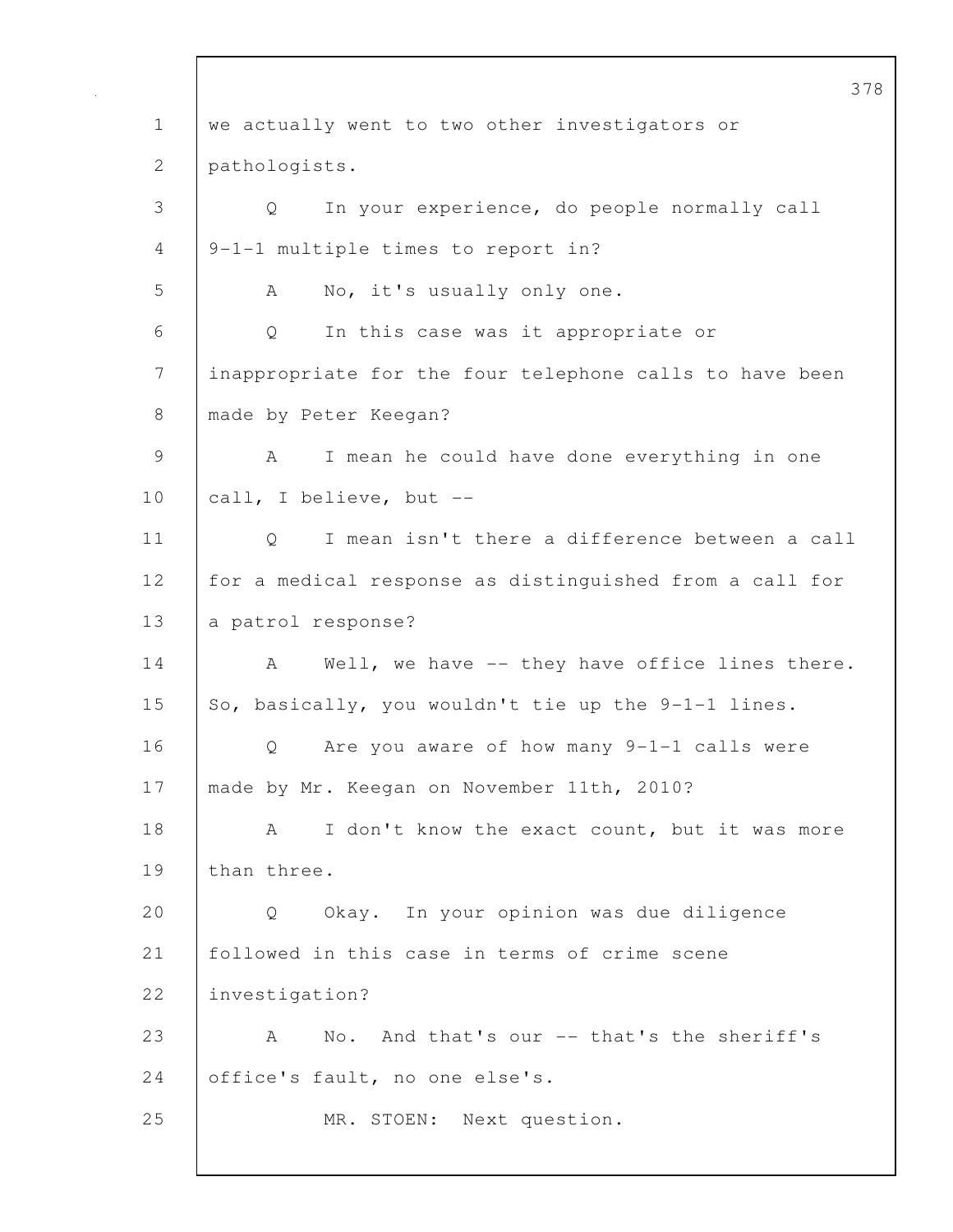379 1 JURY SECRETARY: Question 71 from juror 2 641677. 3 Q (BY MR. STOEN) Is it unusual to have 4 secondary review of autopsies conducted by a forensic 5 pathologist on the other side of the country? A 6 California case sent to Maine, was that unusual? 7 | A I just asked for another pathologist he knew, 8 and I knew Michael Ferenc because he did fill in for 9 Dr. Trent. 10 Q So that wasn't unusual for you? 11 | A No. That was just a pathologist that I was 12 | familiar with. 13 Q Did you help make that selection or did -- was 14 it totally Dr. Trent's? 15 | A It was Dr. Trent, but I was okay with it since 16 it was -- yeah, Michael Ferenc is a really sharp 17 pathologist. 18 Q Well, if you haven't already done so, how do 19 you explain the quote, "terrible job," unquote, done by 20 the sheriff's department at the initial response to the 21 Keegan home? 22 A Only thing I can explain is they kept it kind 23 of like as a coroner's investigation and didn't take it 24 to the next step where it would have been a criminal 25 investigation.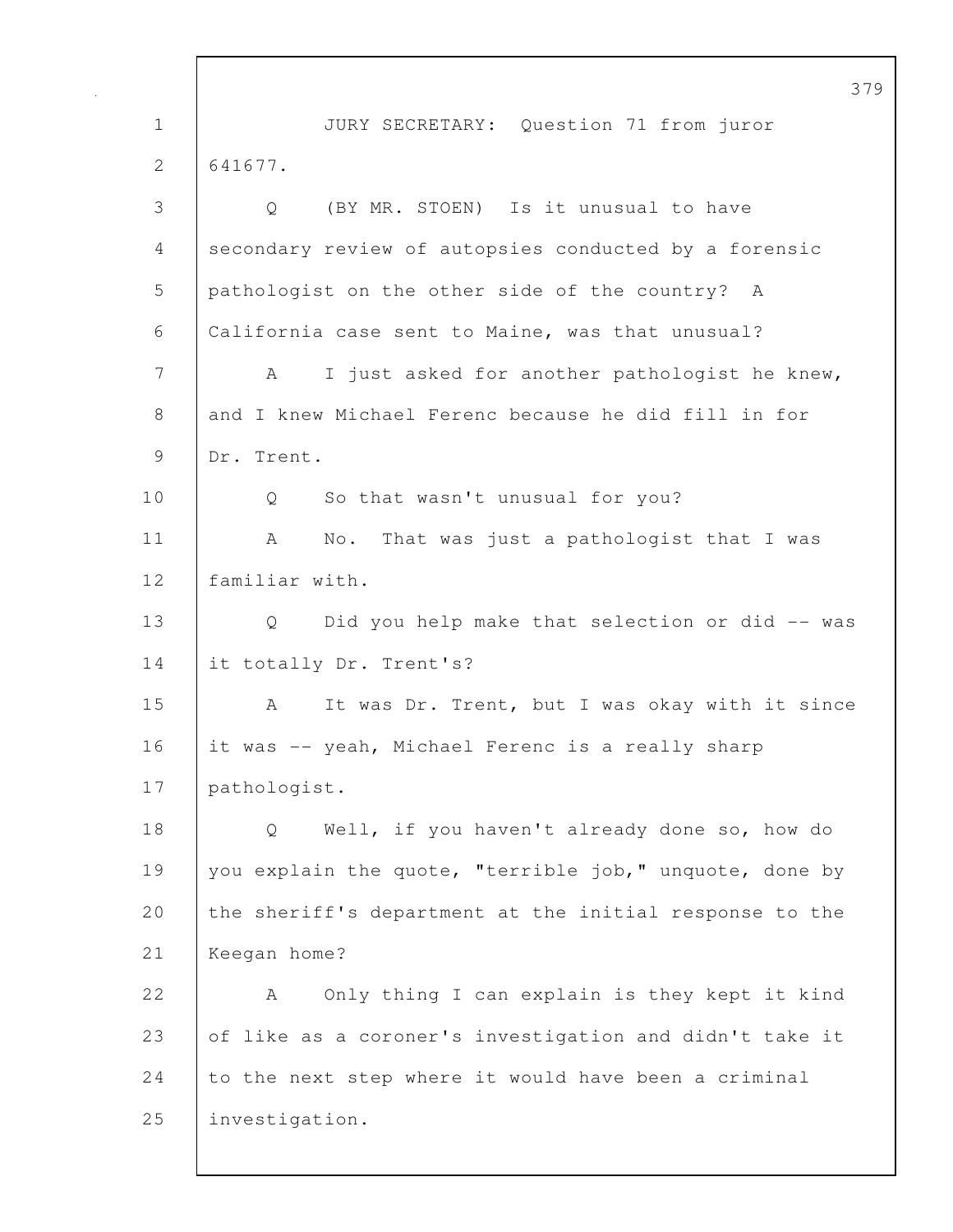380 1 MR. STOEN: Next question. 2 JURY SECRETARY: Question number 72 from juror 3 number 610214. 4 Q (BY MR. STOEN) Were fingerprints taken of the 5 non-prescription bottles found in Mrs. Keegan's dresser? 6 A Non-prescribed pills? 7 Q Non-prescription, yeah. If you have knowledge 8 of this. 9 | A Well, we would never take non-prescription 10 | bottles; but no, we did not. 11 Q Were Mrs. Keegan's clothing or clothing that 12 she may have been wearing that prior evening visible in 13 or around her room? 14 A No. 15 Q Was blood found on Mrs. Keegan's robe? 16 A I don't believe there was a robe. 17 Q Pardon me? 18 A I don't believe there was a robe. 19 Q Okay. As you stated "we did a lousy 20 investigation," what led to searching Mrs. Keegan's  $21$  car? 22 A Just for anything that -- that would be based 23 on the coroner's investigation part, too. We would do 24 that to see if there was any drugs or alcohol bottles, 25 anything like that.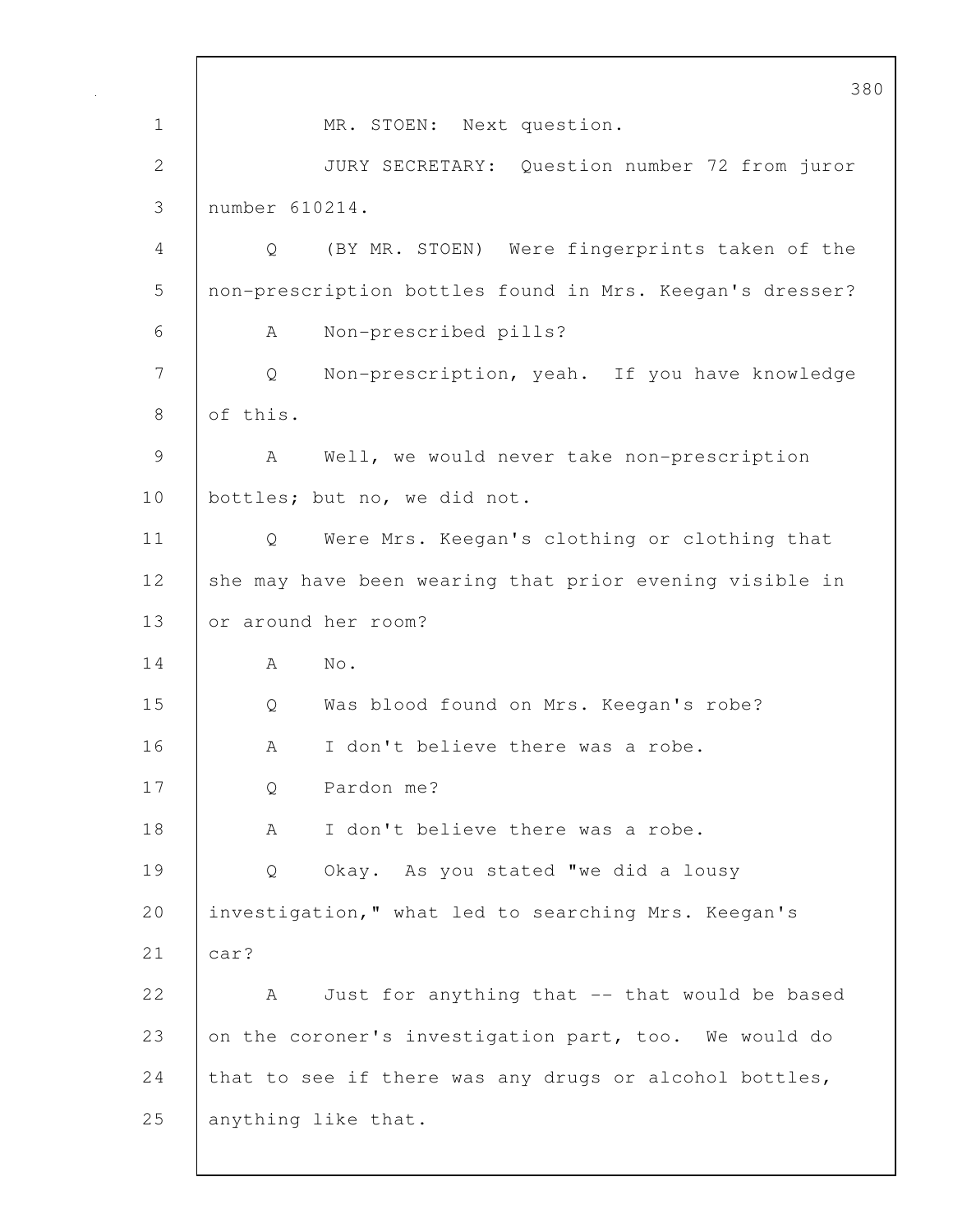|              | 381                                                     |
|--------------|---------------------------------------------------------|
| $\mathbf 1$  | Okay. How was it -- how was it determined or<br>Q       |
| $\mathbf{2}$ | was it determined that the marijuana brownies belonged  |
| 3            | to Mrs. Keegan and not placed there by Mr. Keegan?      |
| 4            | By his statements.<br>A                                 |
| 5            | Pardon me?<br>Q                                         |
| 6            | By his statements.<br>A                                 |
| 7            | MR. STOEN: Okay. Thank you.                             |
| 8            | JURY SECRETARY: Question number 73 from juror           |
| 9            | 620342.                                                 |
| 10           | (BY MR. STOEN) Approximately how much alcohol<br>Q      |
| 11           | would a .16 blood alcohol finding require?              |
| 12           | I don't know. Everyone's body metabolizes<br>A          |
| 13           | differently, and I don't have an answer for that.       |
| 14           | Do you have any idea like, if there was like<br>Q       |
| 15           | whiskey on the nightstand and assuming that that might  |
| 16           | have been ingested by Mrs. Keegan, how much whiskey     |
| 17           | would it have taken, in your opinion, if you know, to   |
| 18           | create a .16 blood alcohol concentration?               |
| 19           | I figure maybe that whole coffee cup, but not<br>A      |
| 20           | half the coffee cup.                                    |
| 21           | A full coffee cup as distinguished from a half<br>Q     |
| 22           | of coffee cup. So a half of a coffee cup might be a .08 |
| 23           | and a full one .16?                                     |
| 24           | Possibly, yes.<br>A                                     |
| 25           | JURY SECRETARY: Question number 74 from juror           |
|              |                                                         |

 $\overline{\phantom{a}}$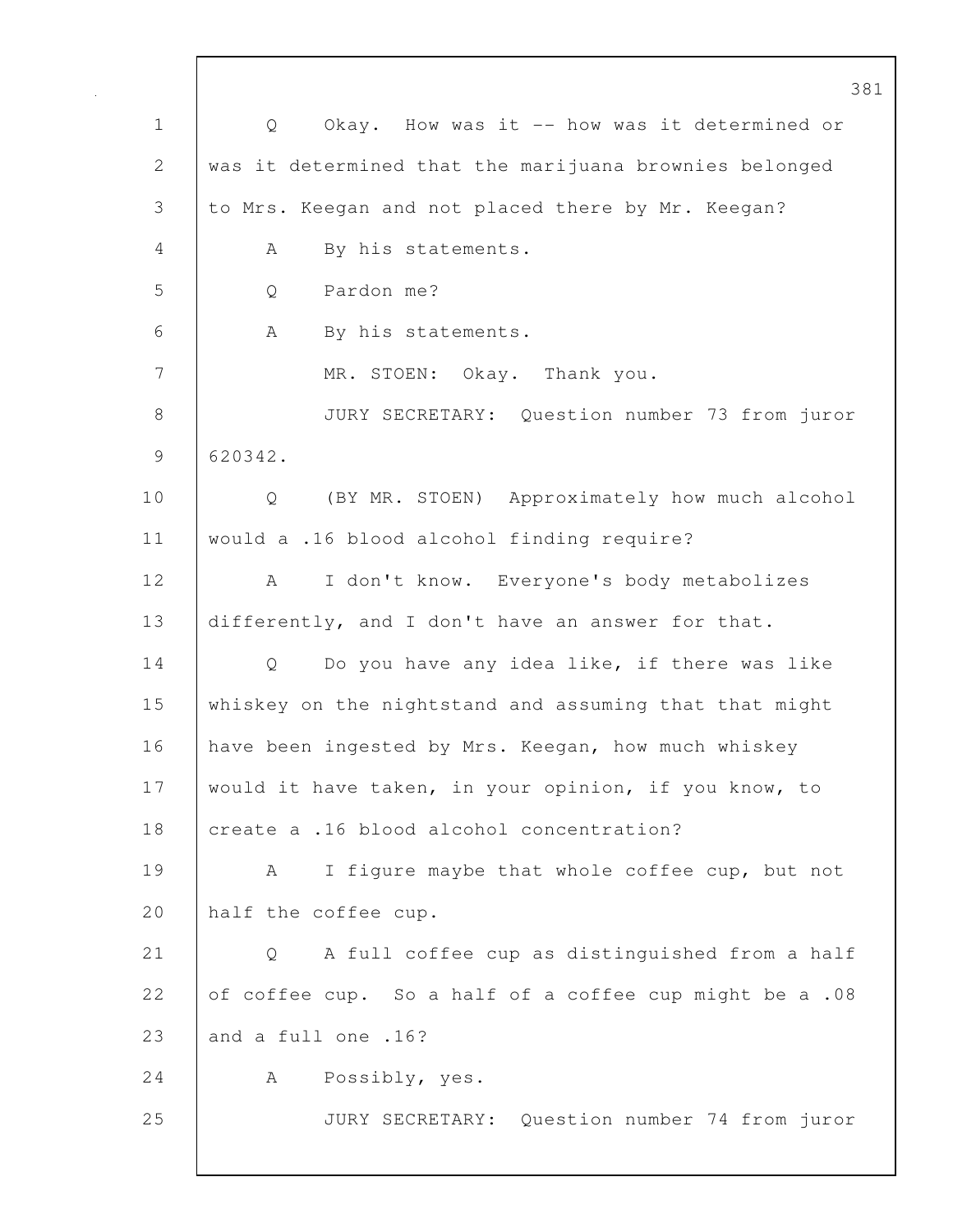382 1 616861. 2 Q (BY MR. STOEN) Was everything, meaning the 3 inconsistencies, presented to Sergeant Van Patten? 4 A The whole case was explained to Sergeant Van 5 Patten, and he just didn't want to get involved because 6 basically the evidence that we would have needed was 7 most likely already disposed of when I talked to him. 8 Q Did it seemed to you like he was bothered by 9 having to deal with your questions? Did it seem to you 10 that Sergeant Van Patten was bothered by having to deal 11 | with your questions? 12 | A I don't believe he was bothered, but still 13 | gave me the same answer. 14 JURY SECRETARY: Question number 75 from juror 15 640779. 16 | O (BY MR. STOEN) Are you aware of what 17 | narcotics Peter Keegan might have been taking based on 18 his behavior and appearance? 19 A No, no. I mean basically we deal with people 20 that take like meth or crank, but I'm sure he would be 21 under prescription type, you know, probably pills. So I 22 would have no idea. 23 Q Is it reasonable to surmise that Peter Keegan 24 | may have assaulted his wife while under the influence? 25 A I don't -- I -- I don't believe -- I don't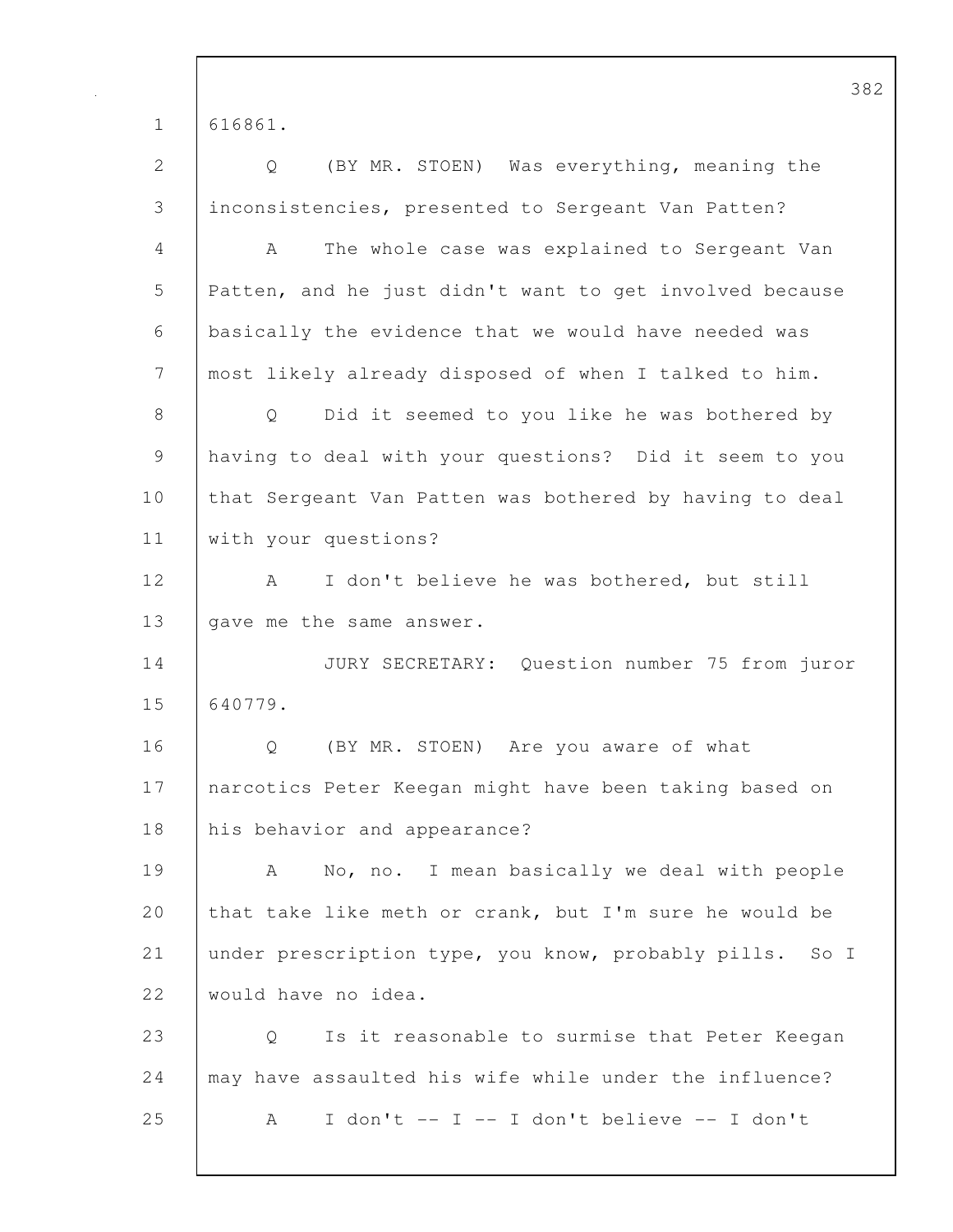383 1 know. 2 MR. STOEN: Next question. 3 JURY SECRETARY: That's it. 4 MR. STOEN: Thank you, Sergeant Scott Poma. 5 And I appreciate you coming over. 6 THE WITNESS: I think we have one more. 7 JURY SECRETARY: Wait. Sorry, there's one 8 more. 9 Question number 76 from juror 610214. 10 | Q (BY MR. STOEN) This says: It has been said 11 | that Mrs. Keegan was wearing a bath robe when found by 12 | the first responders. 13 That's the question regarding blood and the 14 possibility that there may have been blood on it, I 15 | quess. 16 A JUROR: [Juror 610214] Or part of the 17 | staging. 18 | MR. STOEN: Part of staging. 19 THE WITNESS: She had pajamas on, not a bath 20 robe. She had a two-piece pajama set. 21 | MR. STOEN: Okay. Anything else? 22 JURY SECRETARY: That's it. 23 | MR. STOEN: Sergeant, thank you for coming. 24 We appreciate it. 25 THE WITNESS: Thank you.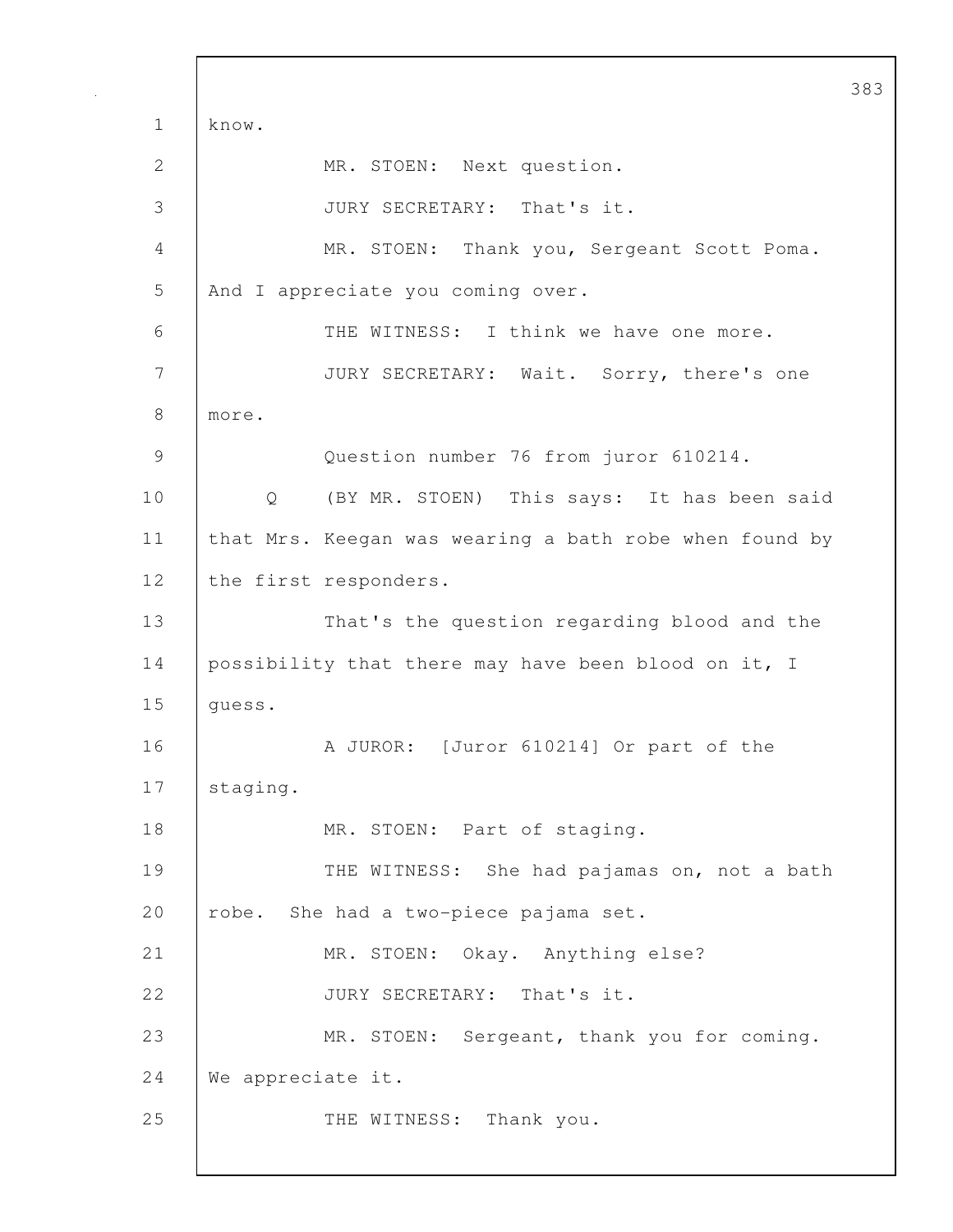384 1 MR. STOEN: Madam Foreperson, did you want to 2 call a lunch hour now? 3 JURY FOREPERSON: Sure. 4 MR. STOEN: It's ten to 12:00. 5 JURY FOREPERSON: Perfect. 6 MR. STOEN: It's up to you. 7 JURY FOREPERSON: That's great. So 1 o'clock, 8 does that sound good? That's one hour and ten minutes, 9 about. Is that good? 10 MR. STOEN: Thank you. Give the instruction 11 no forming opinions, no talking, no investigation. 12 JURY FOREPERSON: Yes. No talking, no forming 13 **opinions, and no investigations.** 14 Thank you. 15 (Lunch recess taken.) 16 MR. STOEN: Ready when you are. 17 JURY FOREPERSON: Okay. 18 (Roll call taken; all jurors present.) 19 THE REPORTER: Will you raise your right hand, 20 please.  $21$  - - -22 KAY BELSCHNER 23 Called as a witness, having been sworn, testified as 24 follows:  $25$  - - -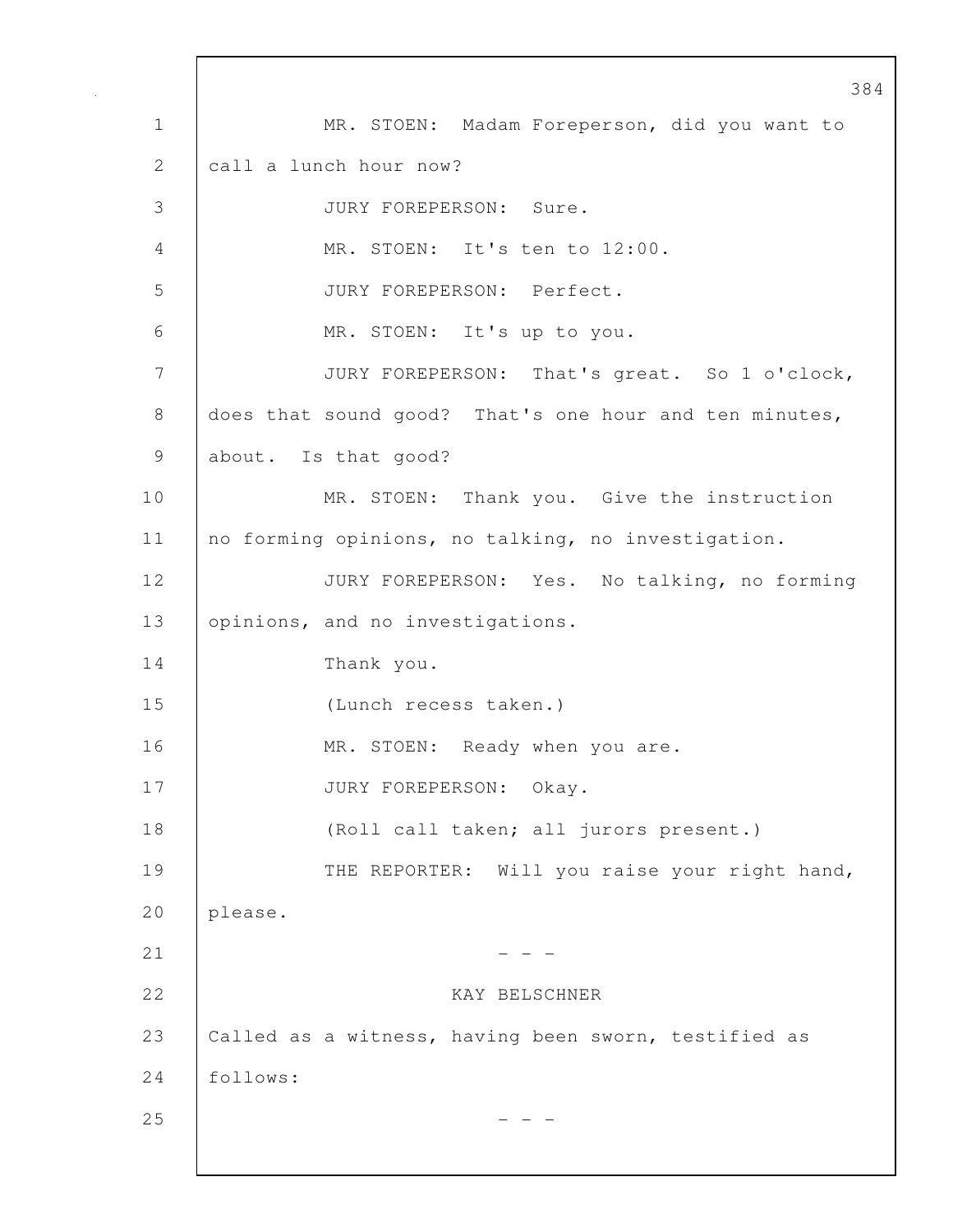1 THE REPORTER: Will you please state your name 2 and spell it. 3 THE WITNESS: My name is Kay Belschner. My 4 first name is K-a-y. My last name is spelled  $5$  B-e-l-s-c-h-n-e-r. 6 MR. STOEN: And you know how to speak loud, 7 too. 8 THE WITNESS: Yeah, that's not usually been a 9 problem. 10 JURY FOREPERSON: I'm going to read the 11 | secrecy admonition to you. 12 Grand Jury proceedings and investigations 13 are secret. You are therefore admonished on behalf of 14 the Mendocino County Superior Court and the criminal 15 | grand jury not to disclose your grand jury subpoena or 16 | your grand jury appearance to anyone and not to reveal 17 to any persons any questions asked or any responses 18 given in the grand jury or any other matters concerning 19 the nature or subject of the grand jury's investigation 20 which you learned about by the grand jury subpoena or 21 during your grand jury appearance, except to your own 22 | legal counsel. This admonition continues until such 23 time as the transcript of the grand jury proceedings 24 is made public or until disclosure is otherwise 25 authorized by the Court or by operation of law.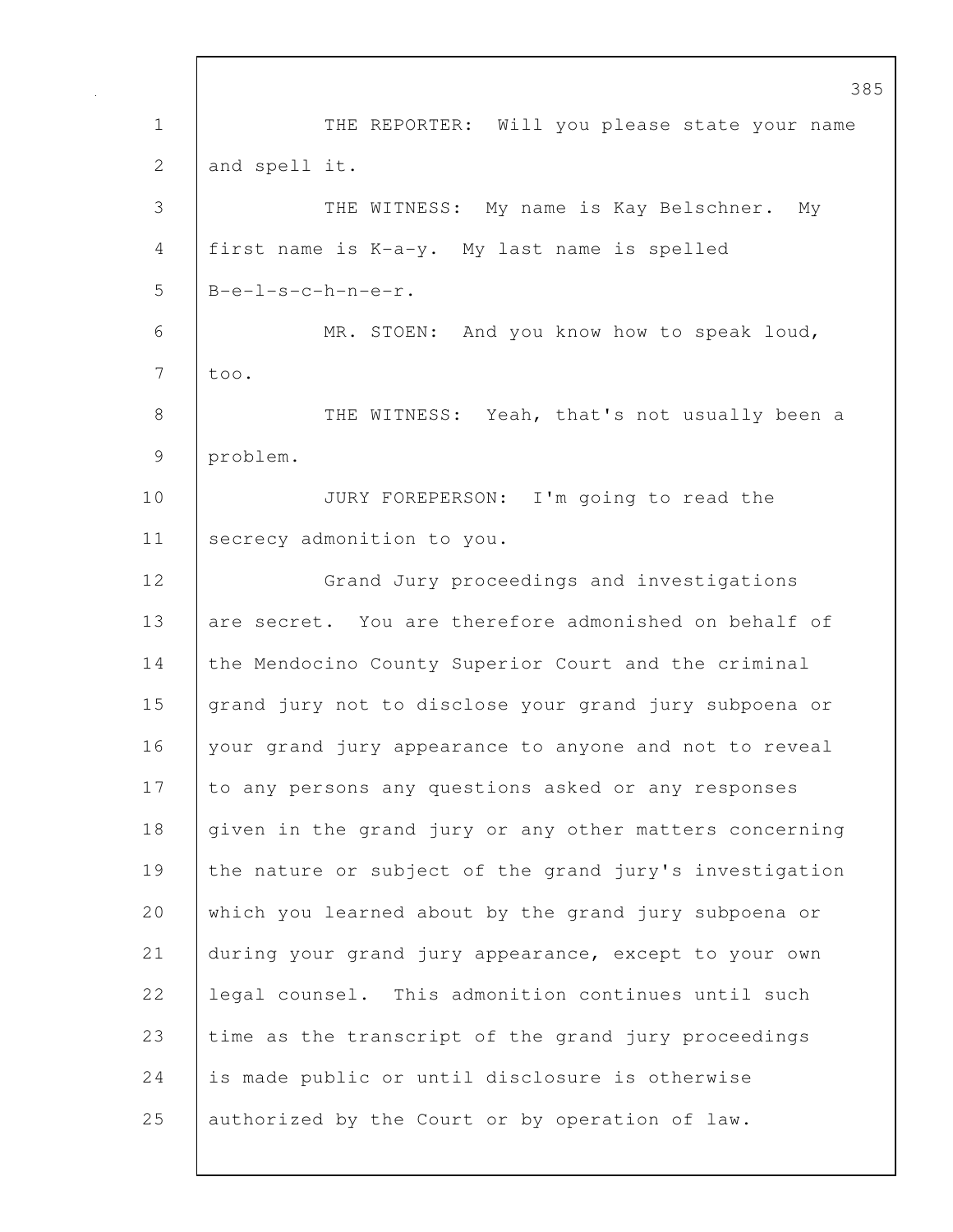386 1 Violation of this admonition is punishable as contempt 2 of court.  $3 \t - -$ 4 EXAMINATION 5 Q (BY MR. STOEN) Good afternoon. What is your 6 occupation, ma'am? 7 A I'm employed as a senior criminalist with the 8 | laboratory from the California Department of Justice, 9 the laboratory located in Eureka, California. 10 Q And how long have you been a criminalist? 11 | A I've been a criminalist for 35 years, 37 12 | years. 13 Q How long have you been a senior criminalist? 14 | A Probably about 28 years. 15 Q And could you tell us what a criminalist is? 16 | A A criminalist is a -- is a scientist. We 17 perform scientific analyses on items of physical 18 evidence, come to a conclusion, if we can, about those 19 items of evidence, and present those conclusions for the 20 debate of the court. 21 Q And what is your education in your particular 22 case in becoming a criminalist? 23 A I have a bachelor of science degree in 24 | forensic chemistry from Metropolitan State College, 25 which is in Denver, Colorado. I interned for five years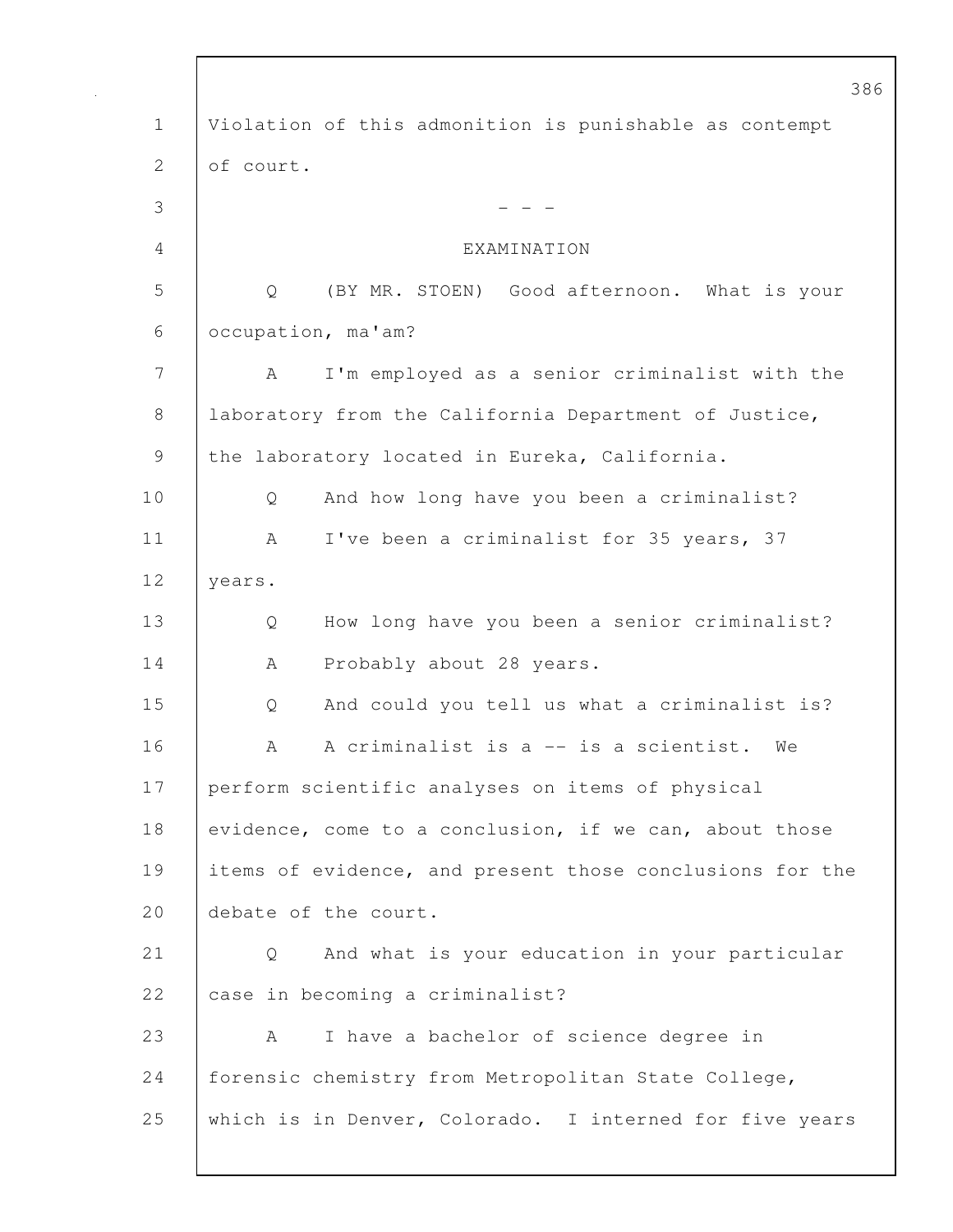387 1 in the laboratory of the Colorado Bureau of 2 Investigation in their criminalists lab. In addition to 3 the formal schooling, I've taken numerous classes in 4 areas related to my expertise, and that includes biology 5 analysis, trace evidence analysis of all kinds, crime 6 scene -- various aspects of crime scene processing and 7 interpretation. 8 Q How many cases would you say you've 9 | investigated for causes of death, approximately? 10 | A Well, if you consider some of the basic 11 physical examinations that I've done, then I would say 12 it would be hundreds. 13 Q In coming to a conclusion as to cause of 14 death, do you need to rely on other sources besides your 15 physical examination of a scene? 16 A Yes. 17 Q I'd like to turn to February 4, 2011. Did you 18 conduct a physical evidence examination regarding the 19 death of Susan Keegan? 20 A Yes, I did. 21 Q And where did you go to perform this 22 investigation? 23 A I had a police report, I had photographs taken 24 at the scene, I had autopsy reports which included some 25 toxicology results, and then I did some physical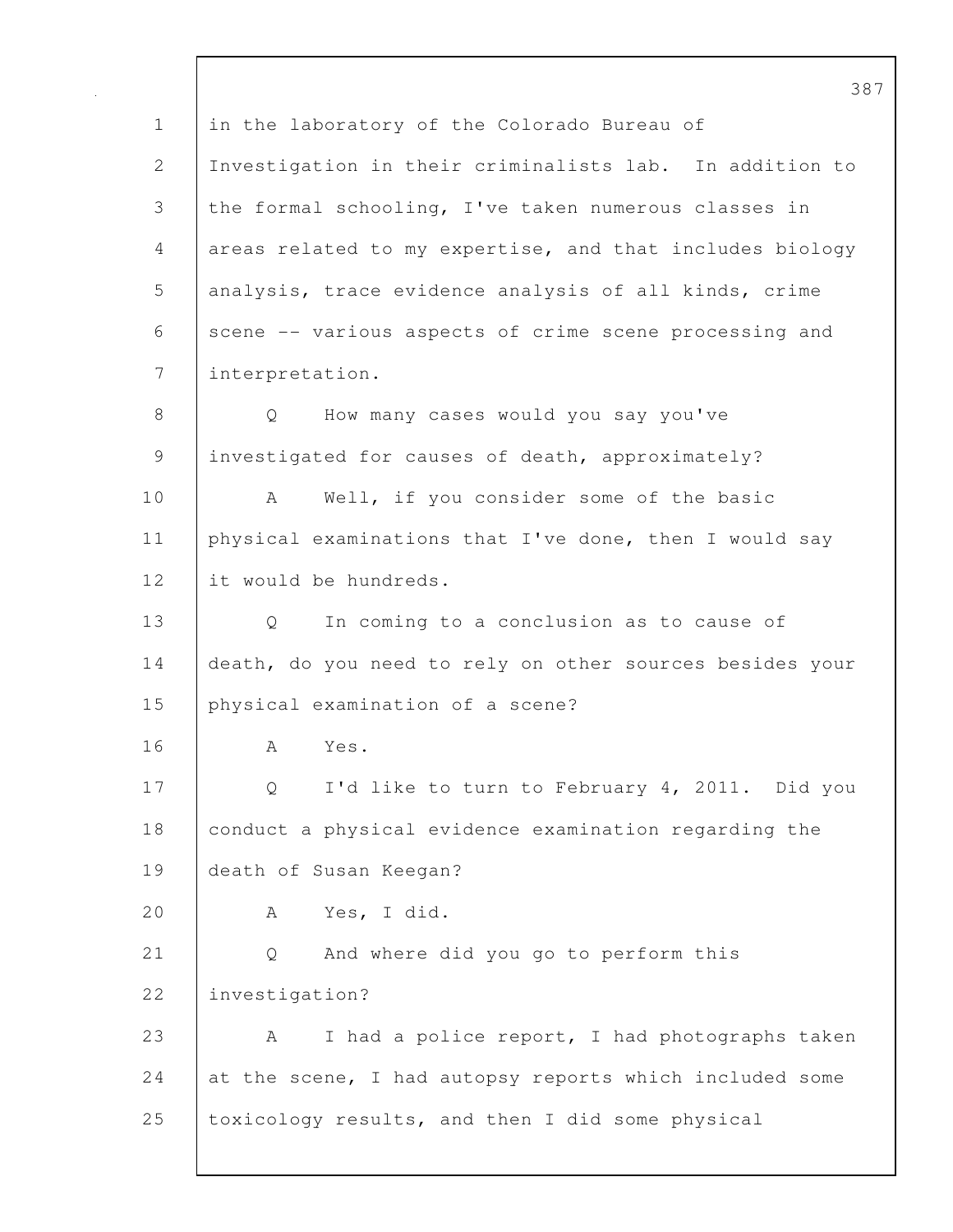388 1 experiments within the laboratory itself. 2 Q Okay. And what was the address you went to? 3 A On February 24th? 4 Q On February 4th. I believe that was the date 5 of your visit. 6 A I don't think so. I think I have -- I have 7 June 14th, 2011, and I have January 29th of 2013 as a 8 visit. 9 Q Okay. Well, do you recall going to 120 10 Whitmore Lane in Ukiah in February of 2011? 11 | A Not in February of 2011, no. 12 Q Okay. 13 | A No. 14 Q Do you recall when you did a physical evidence 15 examination at that address offhand? 16 A That would -- well, the first visit that I 17 | made at that point was June 14th, 2011. 18 Q Okay. Now, I'm going to show you some 19 photographs, this is Exhibit Number 7 with a number of 20 individualized exhibits, 7-A through like 7-S, and just 21 ask you to thumb through them and tell me if you 22  $\vert$  recognize that and, if so, could you tell me if you saw 23 them on your visit at 120 Whitmore Lane. 24  $\vert$  A No, I -- I saw these photographs as part of 25 | the submitted police report  $-$ -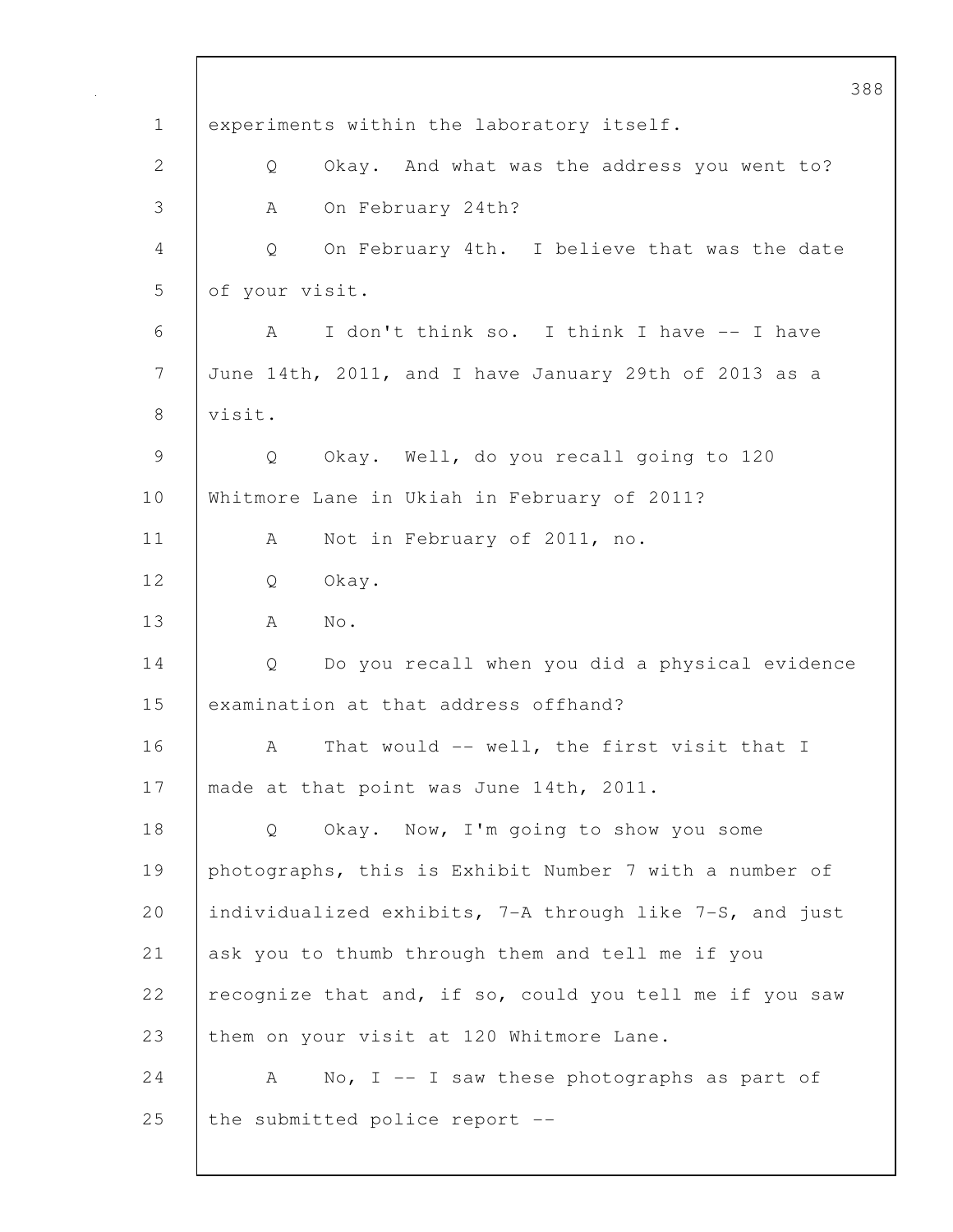389 1 Q Okay. 2 | A -- that I used to make my first attempt at a 3 reconstruction of events. 4 Q You did see those? 5 A This was not a physical visit. I did not see 6 these at a physical visit to the residence. 7 Q But you did see them in preparation for coming 8 to your conclusions in this case? 9 A Yes. 10 | Q Is that correct? 11 | A I did. 12 Q Okay. Did you also take a look at the autopsy 13 reports? 14 A Yes, I did. 15 Q I show you what's marked People's Exhibit 16 Number 9, the individualized exhibits, and just ask you 17 to look it over and tell me if that seems familiar to 18 you as something you looked at. 19 | A Yes, it does. 20 Q Okay. That's fine. You don't have to page 21 | through any more. 22 A Do you want this set? 23 | Q I'll take that back. I'll ask you a couple of 24 questions about this. 25 Now, what is your -- your normal procedure in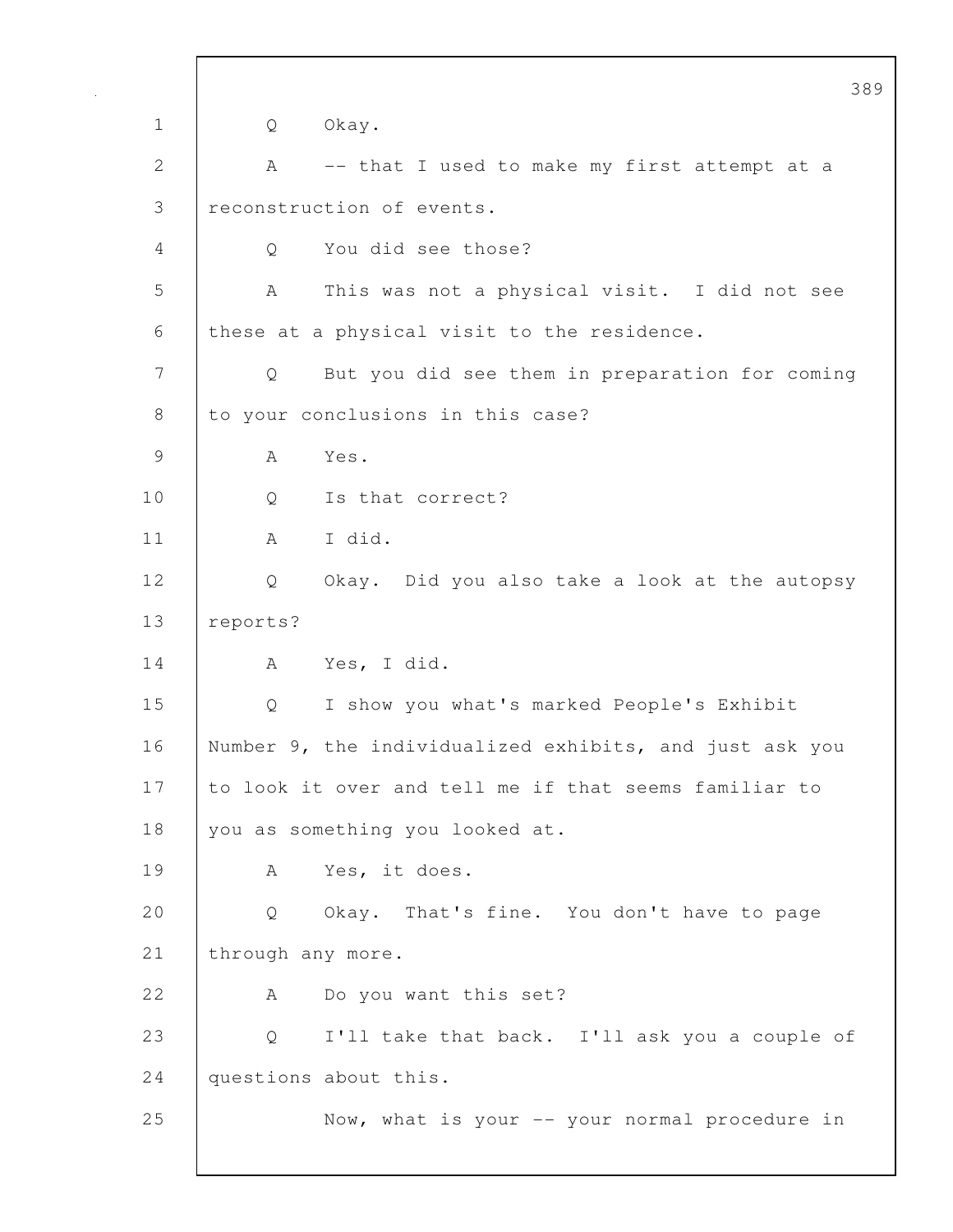390 1 conducting a physical evidence examination regarding a 2 suspicious death? 3 A Normally we have some items of physical 4 evidence to look at. 5 Q Okay. 6 A In this case, for my initial review, I had no 7 physical evidence. 8 | O You had what? 9 | A I had no physical evidence for my initial 10 | review in this case. 11 | Q Was that kind of unusual for you? 12 | A We get asked from time to time to do 13 | reconstruction based upon reports and photographs. 14 It's -- we've done it before. 15 Q Now, when you went on the scene did you try to 16 do some sort of like physical experiments to see how the 17 body ended up in the way that it was depicted in Exhibit 18 Number 7? 19 | A I did, but that was done at the laboratory, 20  $\vert$  not  $\vert$ - not at the scene. 21 | Q Oh, this was done at the laboratory? 22 A This was done at the laboratory, not at the 23 | scene. 24 | Q Okay. Now I'm going to show you People's 25 Exhibit number 38, which I have marked 38-A through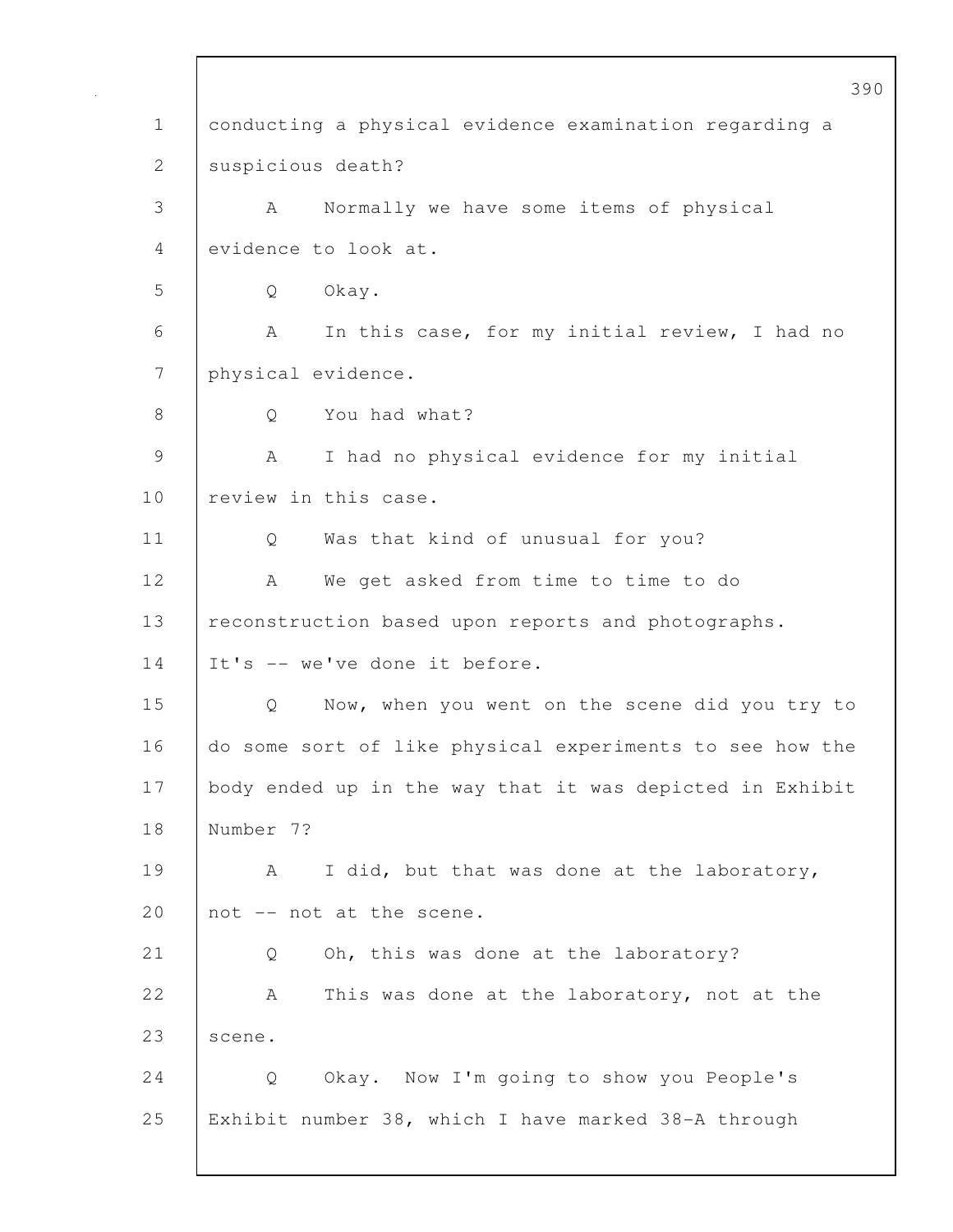391 1 38-H, and it has an attractive woman in it. Can you 2 tell us what this represents? 3 A This represents some of my attempts to 4 reconstruct -- to see possible scenarios that might have 5 led to the position of -- of the victim in the first set 6 of photographs you showed me. 7 (Exhibits 38 was identified.) 8 Q (BY MR. STOEN) Okay. And I'm just going to 9 show you just the top two in Exhibit 7. Were these the 10 photographs that you were trying to sort of emulate in 11 your experiment? 12 A Yes. 13 | Q So I'll put these just on the screen to see, 14 remind us all. 15 So that's 7-A that I have on the screen that I 16 **just showed you, 7-A.** 17 A Yes. 18 | O And this is 7-B. 19 A Yes. 20 Q Those two positions? 21 A Yes. 22 |  $\circ$  I'm going to put that one on the screen in 23 sequence and just ask you what you were trying to 24 accomplish and what you learned from doing what you did. 25 So this is 38-A. Could you just tell us what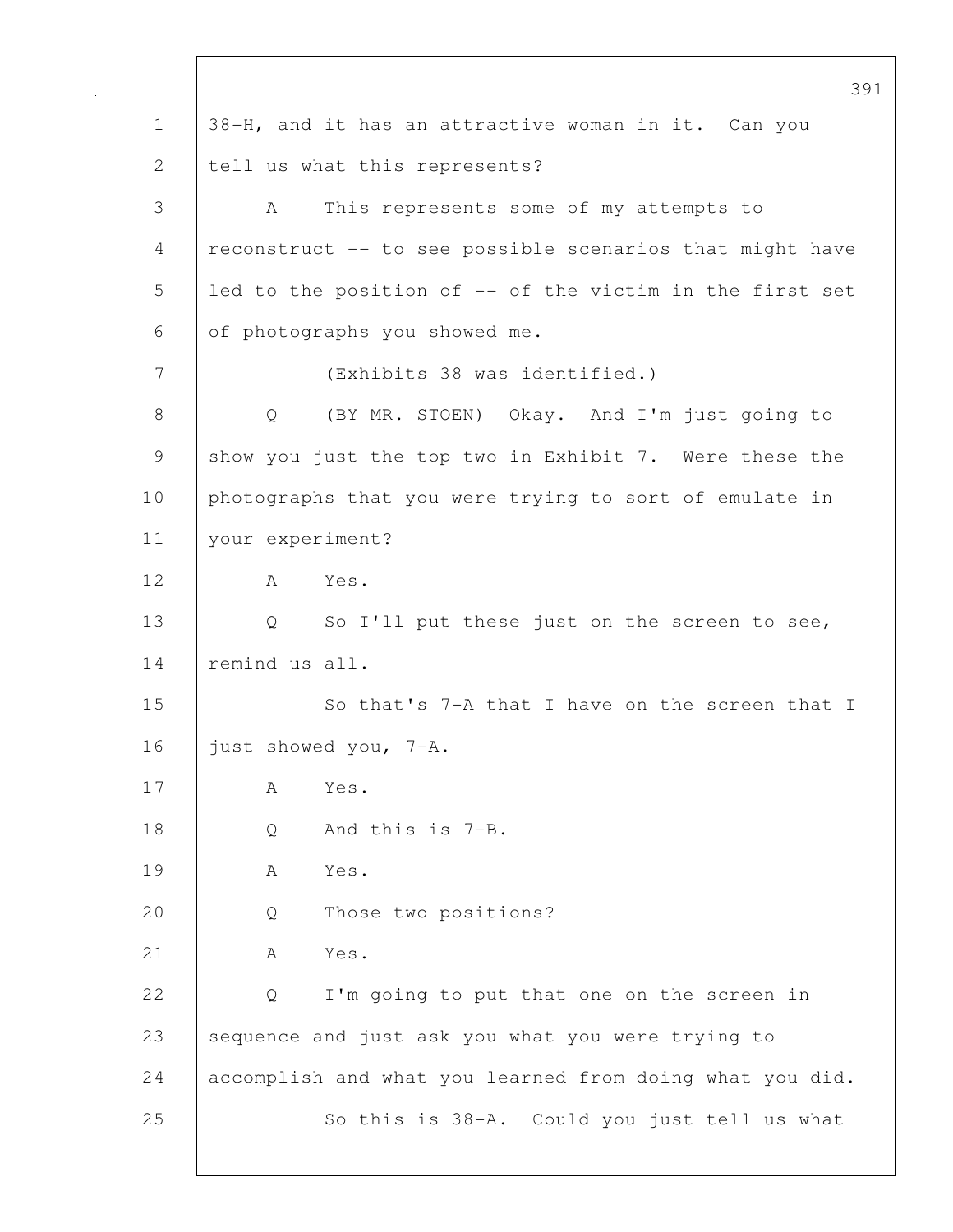392 1 this represents and why you went around -- went about 2 conducting that experiment? 3 A Well, this -- this represents a position 4 somewhat similar to the position of the -- of the woman 5 in 7-A. 6 Q Okay. And what were you trying to find out by 7 | doing that? 8 | A Well, it was -- it was -- if I recollect 9 correctly the series of this, it was a final -- it was a 10 | final resting place after a series of attempted events 11 to see if you could get to that. 12 | Q Okay. So I may have these out of sequence. 13 I'm going to show you another, and just feel free to -- 14 again, I'm going to ask you -- that's pretty much 15 similar. Was there something new about that one? 16 A It was to see the position of the head against 17 some of the laboratory  $--$  since  $--$  if I could back up  $--$ 18 | 0 Yes.  $19$   $A$   $-$  a minute. 20 So I used this section of the laboratory 21 because it simulated the condition of the -- of the 22 bathroom itself. 23 Q Okay. 24 A The long counter and the drawers were somewhat 25 similar to the vanity in the residence. So this was the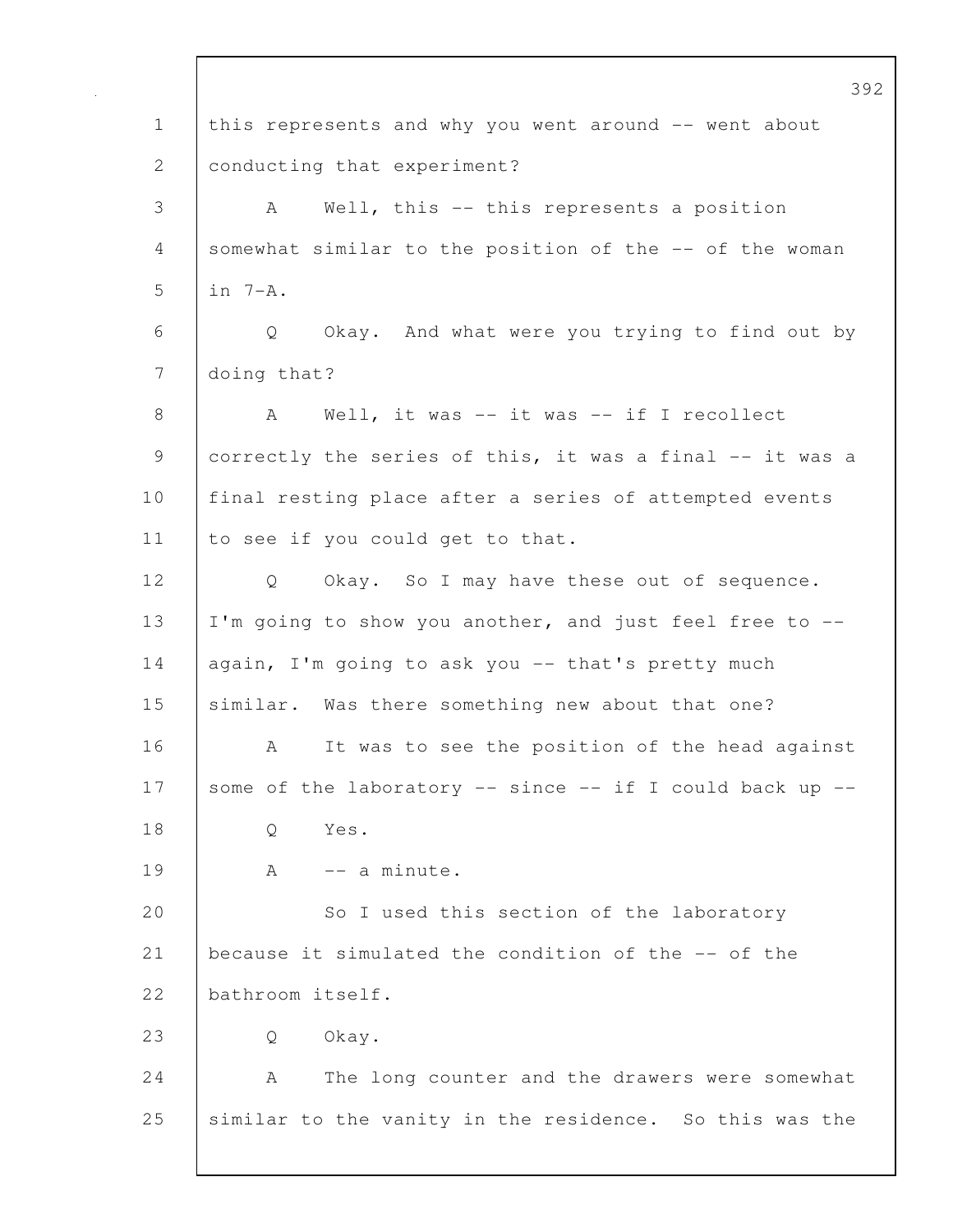|             | 393                                                      |
|-------------|----------------------------------------------------------|
| $\mathbf 1$ | position -- because the vanity in the position of the    |
| 2           | woman in 7-A, that vanity had some hardware sticking out |
| 3           | of it.                                                   |
| 4           | A JUROR: I'm sorry.                                      |
| 5           | MR. STOEN: Excuse me?                                    |
| 6           | THE WITNESS: She probably missed what I                  |
| 7           | said.                                                    |
| $8\,$       | A JUROR: I didn't hear that last couple of               |
| 9           | sentences.                                               |
| 10          | THE WITNESS: So I used the room in the                   |
| 11          | laboratory that I used because it simulated the vanity   |
| 12          | section of the bathroom. It was about the same height,   |
| 13          | it had drawers and cabinets, and the drawers had         |
| 14          | hardware on them. The vanity in the bathroom had         |
| 15          | drawers, had hardware, you know, drawer pulls and knobs  |
| 16          | on some of the drawers and cabinets.                     |
| 17          | So this particular picture was to $-$ and it's           |
| 18          | a little out of sequence, too -- but it's to see where   |
| 19          | the back of the head would hit a piece of the hardware   |
| 20          | on -- on the vanity.                                     |
| 21          | (BY MR. STOEN) What I've just shown you and<br>Q         |
| 22          | that you testified about is called 38-G. I apologize     |
| 23          | for having them out of sequence. I couldn't figure it    |
| 24          | out.                                                     |
| 25          | Now I'm showing you this, and this is 38-B.              |
|             |                                                          |

 $\mathsf{l}$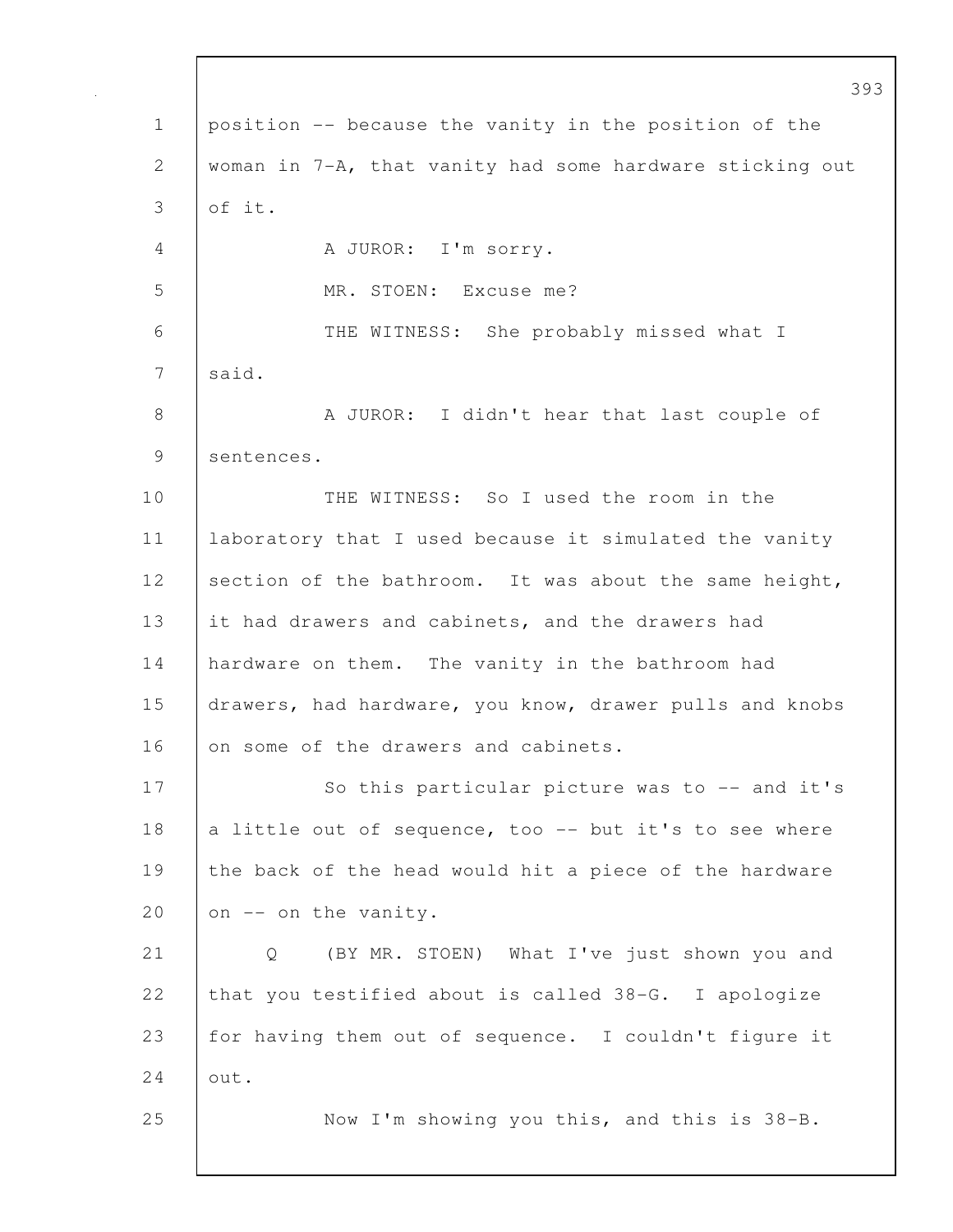1 What does that represent?

| 2              | Well, because I couldn't -- I couldn't put a<br>A                 |
|----------------|-------------------------------------------------------------------|
| 3              | wound or a mark on my own head, I used a styrofoam head,          |
| 4              | which is a little smaller than a normal human head, so            |
| 5              | it's a little undersized. But I took the styrofoam head           |
| 6              | around to see if it contacted various surfaces in the             |
| $\overline{7}$ | bathroom, if that could produce a wound that was                  |
| 8              | described in the autopsy report.                                  |
| 9              | Thank you.<br>Q                                                   |
| 10             | Now I show you 38-H, which was part of the                        |
| 11             | report, and ask you if there's anything significant               |
| 12             | about that or was that just a scene setting?                      |
| 13             | It was a scene setting.<br>A                                      |
| 14             | Okay. And then I show you what appears to be<br>$Q \qquad \qquad$ |
| 15             | the styrofoam head in a different position, and this is           |
| 16             | 38-C. What does that represent?                                   |
| 17             | Well, that represents if the styrofoam -- if<br>A                 |
| 18             | the wound at the top to the back of the head was caused           |
| 19             | by contacting with the edge of the vanity, which was              |
| 20             | a -- the vanity had a sharp right angle corner just like          |
| 21             | our laboratory counter does, the position that the head           |
| 22             | would have to be in to contact the vanity to make                 |
| 23             | that -- that wound, which is awkward.                             |
| 24             | Q<br>Okay. By awkward -- what do you mean by                      |
| 25             | awkward?                                                          |
|                |                                                                   |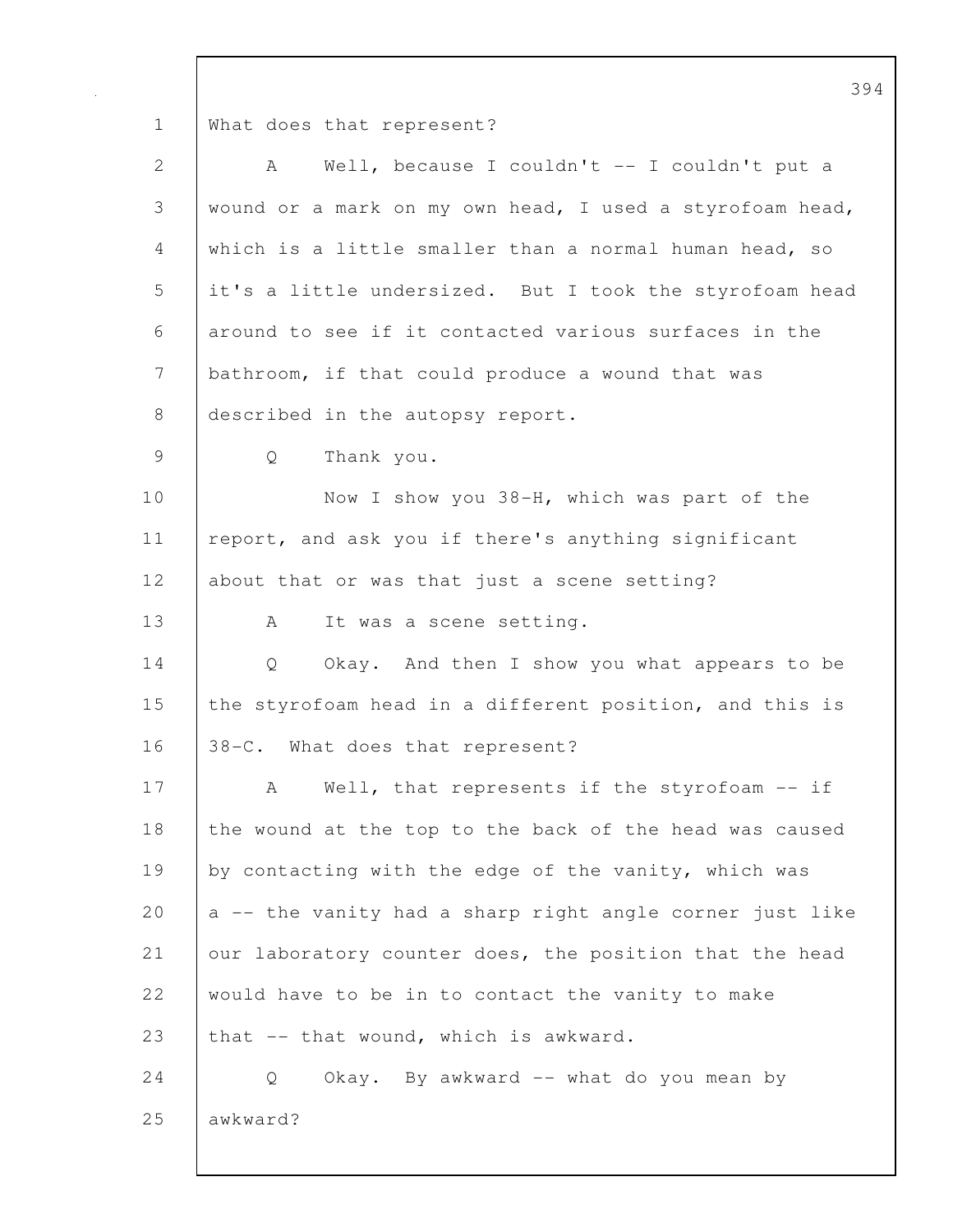1 A Well, it's pretty awkward. It's hard to 2 imagine, and I did try to get a scenario where if that 3 was -- because that's where the blood was in the vanity, 4 how that head could contact that area and get a wound, 5 what position that head would have to be in. And that's 6 a very strange position for your head to be in because 7 your neck would be so contorted. I'm not sure it's 8 | physically possible.

9 Q I will show you 38-D and ask you what that 10 | signifies.

11 | A This is, again, trying to match up the wound 12 that I drew on the styrofoam head to the drawer pull. 13 There was a drawer pull in about the same area of the -- 14 of the vanity and that -- that drawer pull would 15 actually -- if it was a sufficient force to make the 16 wound in the head, that drawer pull would make a 17 | horizontal one. The wounds on the head were vertical. 18 Q I'm going to show you 38-E and ask you what 19 | that represents.

20 A Well, that's actually my head now to see if --21 if -- you know, if I could get my -- instead of using 22 the styrofoam head, which is very mobile, if I could get 23  $\mid$  my head in that kind of  $-$ 

24 | Q Were you trying to emulate anything when you 25 did that?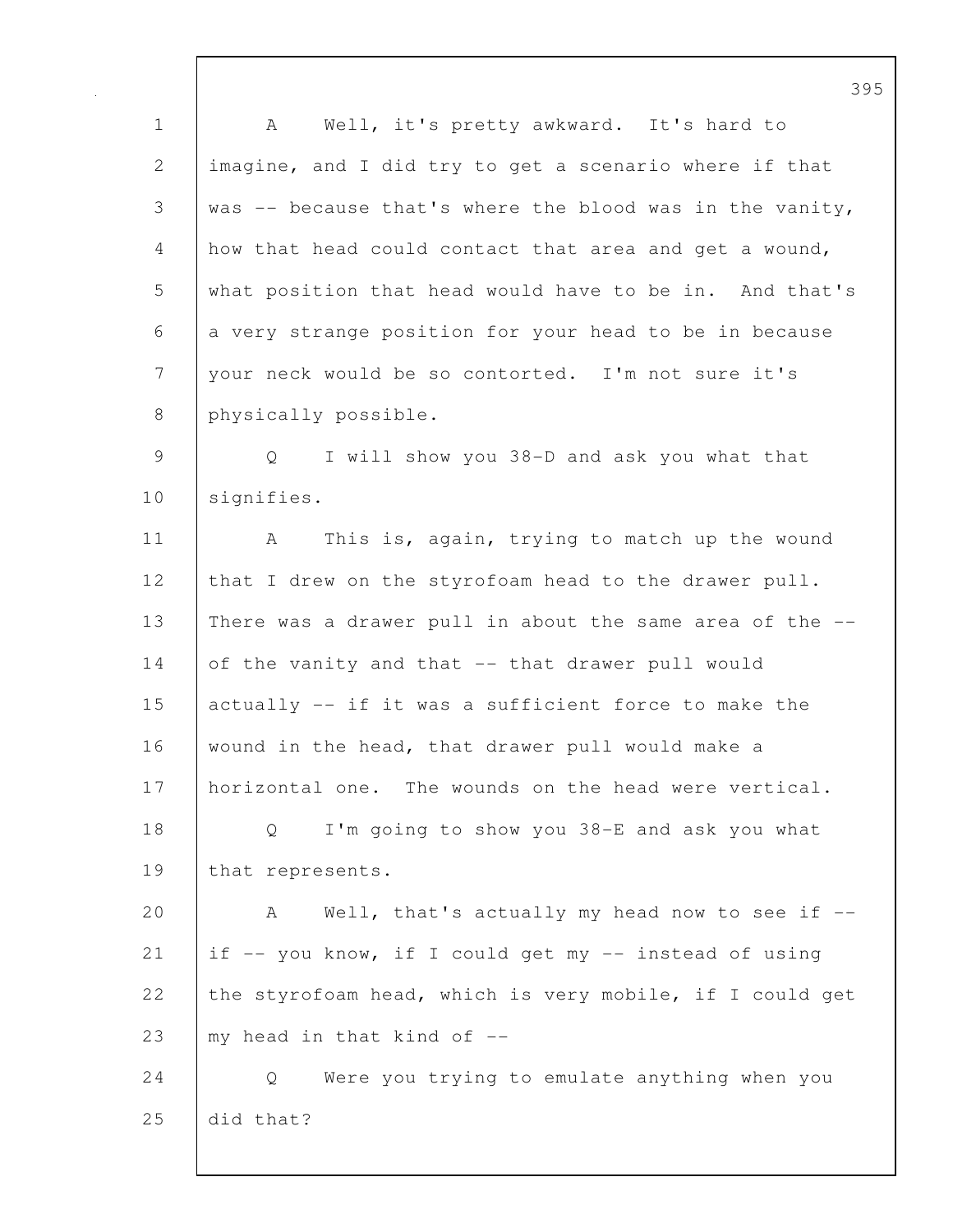1 | A I was. I was trying to see if somebody, for 2 whatever reason, tripped or fell or knocked their head 3 against the vanity, if they did that, what position they 4 would have to be in; if their body could actually get in 5 that position and then ultimately end up in a sitting 6 position underneath. 7 Q And did you draw any conclusions as to the 8 relationship of your experiment with what the body shows 9 in 7-A and 7-B? 10 | A I didn't think it was entirely impossible, but 11 it would be very -- it was very awkward and it would be 12 very, very hard. 13 Q Okay. So if it's not impossible, would it be 14 improbable? 15 | A I think it's improbable, but I think the right 16 circumstances, maybe it could get there. 17 Q Okay. And then one more question and, again, 18 this is 38-F. 19 A So this is -- this is really the picture that 20 goes right before the very first one, the very first one 21 | you showed me. 22 | O Okay. 23 A And this is like once the head has contacted 24 the vanity, then how do you  $-$  how do you fall to get 25 | into the sitting position.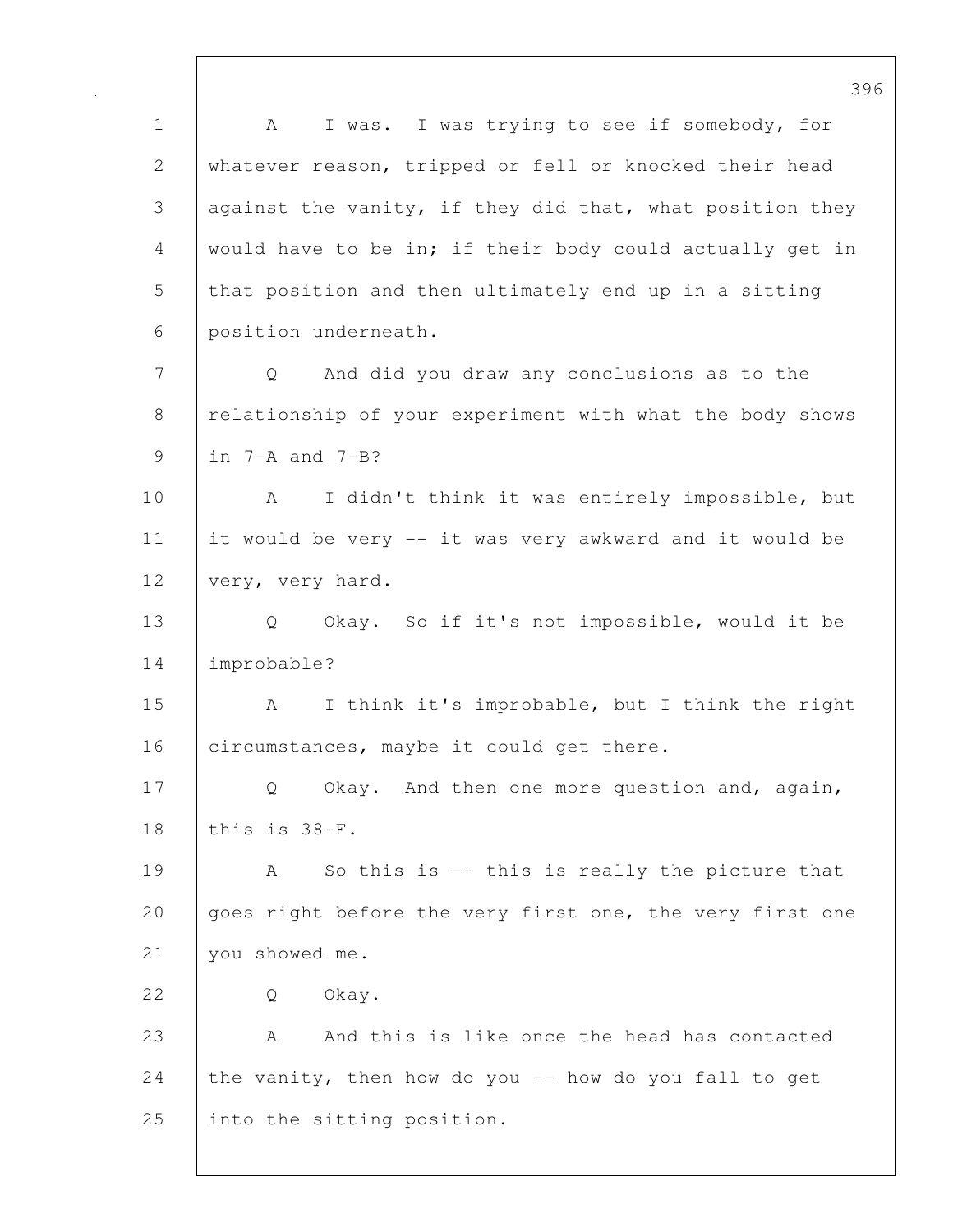397 1 Q I'll put the first one on. Is that the first 2 | one? 3 A That's the first one. 4 Q And then this one is related to -- the first 5 one was 38-A, and I've just shown you 38-F. The 6 | relationship is again what, please. 7 A The relationship would be once the head has 8 contacted the vanity, can the body then twist around to 9 get into that sitting position in which she was found. 10 Q Thank you very much. 11 | I wanted to ask you this: Did you examine the 12 **photos of the lacerations to Susan Keegan's head?** 13 | A I did. 14 Q And, based on your experience, what evidence 15 of blood would normally be expected from lacerations of 16 that size on a decedent person's head? Would there be a 17 lot of blood or not a lot of blood? 18 A There would -- there would be a -- there would 19 be a lot of blood likely. It would be mixed in with the 20 hair and it would ultimately run down the back onto 21 clothing, but there would be -- there would be a lot of 22 blood, yes. 23 Q Would you expect blood to be on the bathroom 24 | floor given the pictures in seven, Exhibit 7? 25 | A Not necessarily strictly from that -- from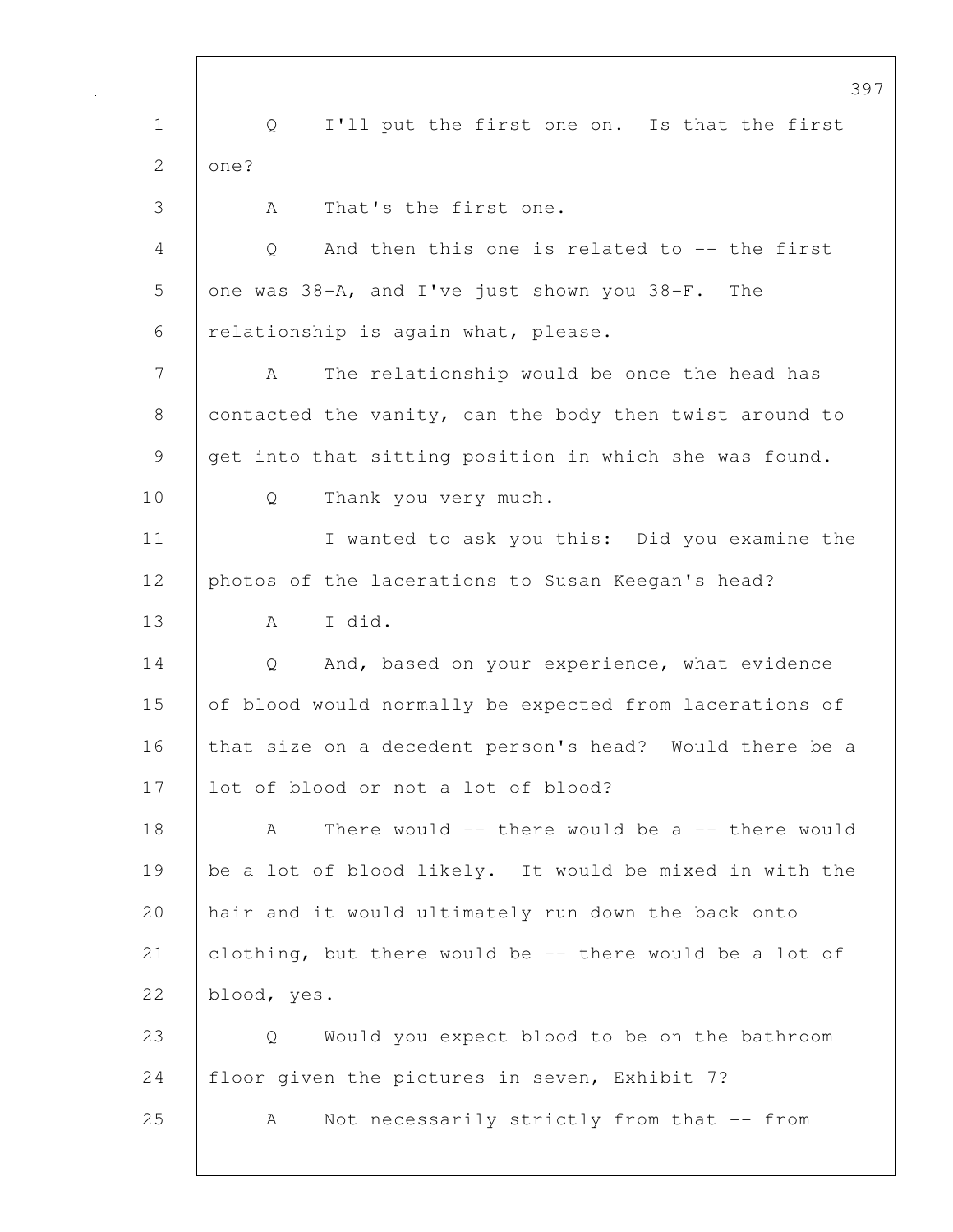398 1 that wound in that position. You have to also take into 2 consideration the moving of the body afterwards. 3 Q Okay. 4 A Which then does spread some more blood around. 5 Q You mean moving of the body after the pictures 6 were taken or before the pictures were taken? 7 | A After the pictures were taken. 8 Q Okay. Is -- when people have lacerations of 9 the kind depicted in Exhibit 7, is there normally a lot 10 of blood because of the vascularity in the head area? 11 A There is. 12 Q Did you examine any photos showing 13 discoloration and swelling of the arms and hands?  $14$   $A$   $Y_{\text{eS}}$ . 15 Q And did you -- did that signify anything 16 special to you? 17 | A I thought it was unusual. I don't have -- I 18 don't feel like I have the medical expertise to say much 19 more than I thought it was unusual given that there was 20 no apparent edema like it elsewhere. 21 | 0 And what is edema? 22 A It's -- it's fluid filling up underneath the 23 | tissues that cause swelling. 24 Q Now, after you've done this experiment and 25 you've looked at the case file, were you able to come to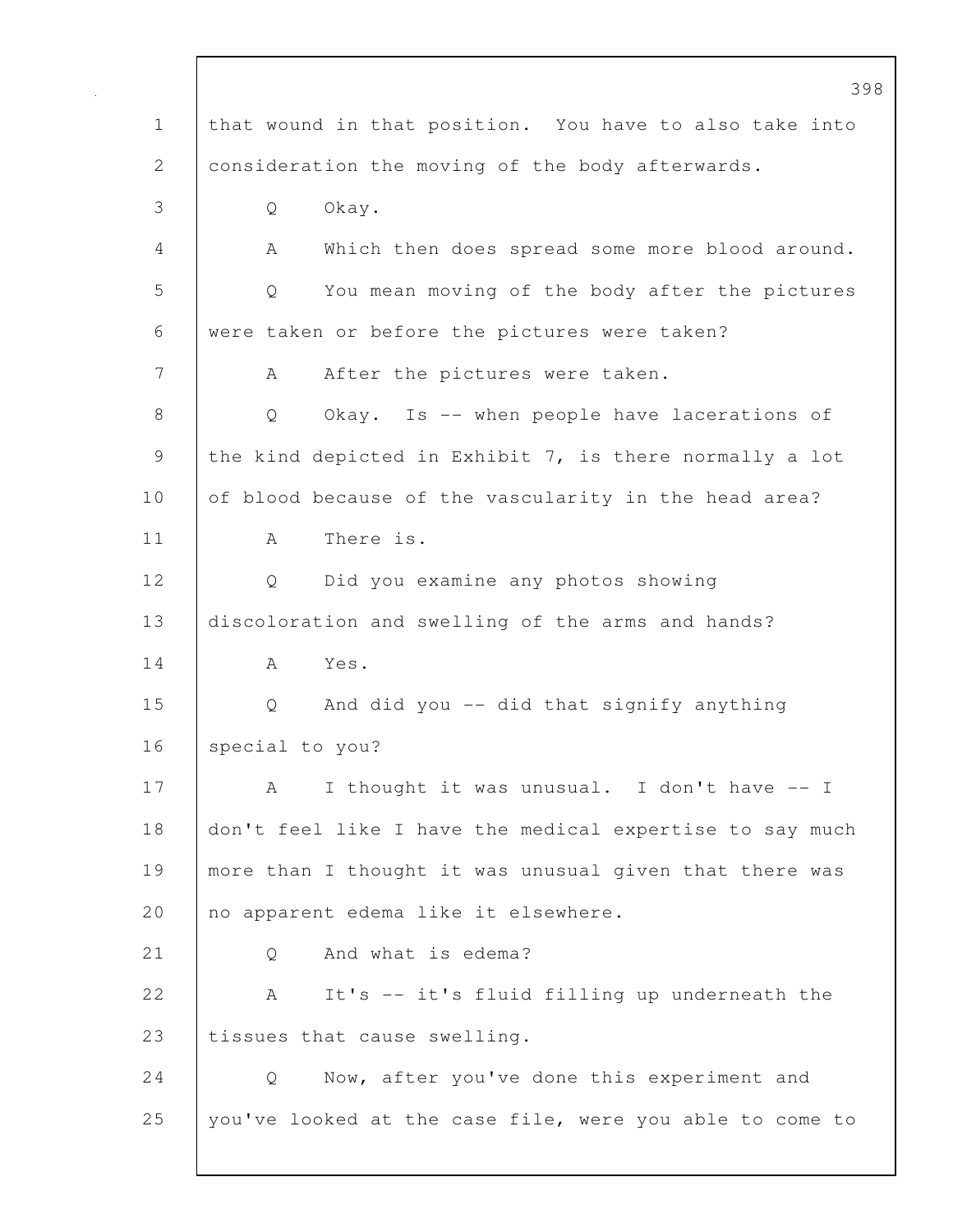|              | 399                                                      |
|--------------|----------------------------------------------------------|
| $\mathbf 1$  | a definitive conclusion as to Susan Keegan's cause of    |
| $\mathbf{2}$ | death?                                                   |
| 3            | No.<br>A                                                 |
| 4            | Were you able to come up with alternate<br>Q             |
| 5            | scenarios?                                               |
| 6            | Yes.<br>A                                                |
| 7            | And what was the apparent scenario that came<br>Q        |
| 8            | to you?                                                  |
| $\mathsf 9$  | Well, one scenario is that somehow, for<br>A             |
| 10           | whatever reason, she gets up and goes into the bathroom, |
| 11           | apparently with a fairly high level of alcohol, perhaps  |
| 12           | hits a wall or something and causes her head to strike   |
| 13           | the edge of the vanity, is somehow contorted             |
| 14           | sufficiently that she rolls over and lands in the        |
| 15           | position she was found in.                               |
| 16           | Did you feel that the evidence that you looked<br>Q      |
| 17           | at explained her doing what you just said?               |
| 18           | Well, as I said, it's not impossible for that<br>A       |
| 19           | to happen, but it was very awkward.                      |
| 20           | And what about the alternate scenario that you<br>Q      |
| 21           | came up with?                                            |
| 22           | Well, the alternative is that she $-$ - some $-$<br>A    |
| 23           | some person had hit her, struck her in the head, and     |
| 24           | then possibly staged the scene.                          |
| 25           | So either of those two scenarios could have<br>Q         |
|              |                                                          |

 $\sqrt{ }$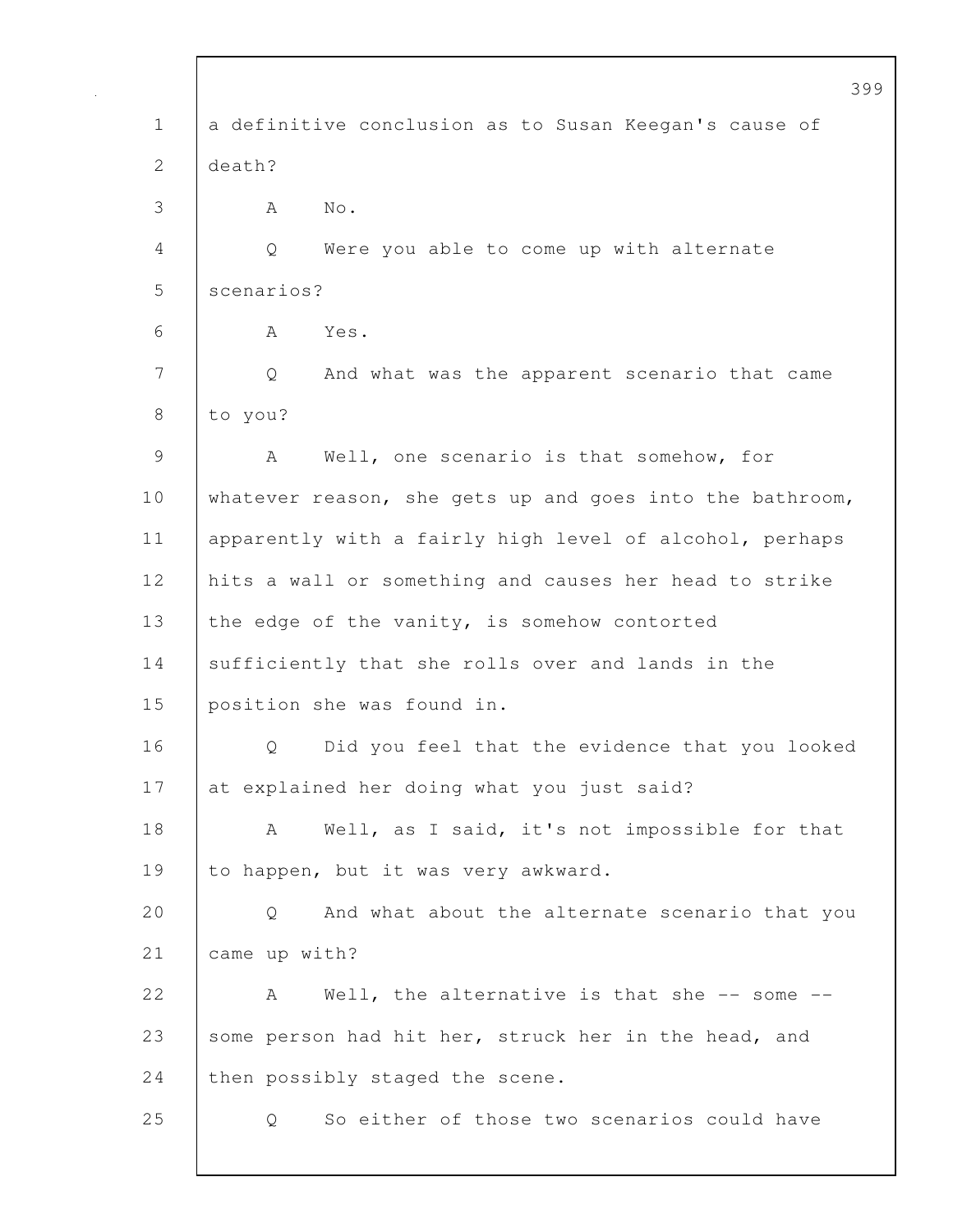|                 |                                                          | 400 |
|-----------------|----------------------------------------------------------|-----|
| $\mathbf 1$     | happened in real life is what you're saying?             |     |
| $\mathbf{2}$    | A<br>Yes.                                                |     |
| 3               | And did you visit the scene to look for<br>Q             |     |
| 4               | evidence of blood that had been cleaned up?              |     |
| 5               | Yes.<br>A                                                |     |
| 6               | Do you have the date for that?<br>Q                      |     |
| $7\phantom{.0}$ | Α<br>That was the June 14th date.                        |     |
| 8               | Oh, I gotcha now. Thank you.<br>Q                        |     |
| $\mathcal{G}$   | Now, what is the technique that you use for              |     |
| 10              | doing that?                                              |     |
| 11              | Well, to look for latent blood, that's blood<br>A        |     |
| 12              | that we call -- that's blood that's not visible, that    |     |
| 13              | might still be there in trace amounts, for this          |     |
| 14              | particular case I used a technique call luminol. There   |     |
| 15              | are a variety of chemicals that can be used for this     |     |
| 16              | purpose.                                                 |     |
| 17              | And is luminol an enzyme or what is it?<br>Q             |     |
| 18              | Luminol is a chemical known as<br>А                      |     |
| 19              | 5-Aminophthalhydrazide.                                  |     |
| 20              | An everyday expression, by the way.<br>Q                 |     |
| 21              | And it reacts along with -- if you add some<br>Α         |     |
| 22              | hydrogen peroxide, it reacts with the heme group of      |     |
| 23              | blood and it causes a -- it causes a visible reaction of |     |
| 24              | a glow that can be seen in the dark.                     |     |
| 25              | And when you do this application of luminol on<br>Q      |     |
|                 |                                                          |     |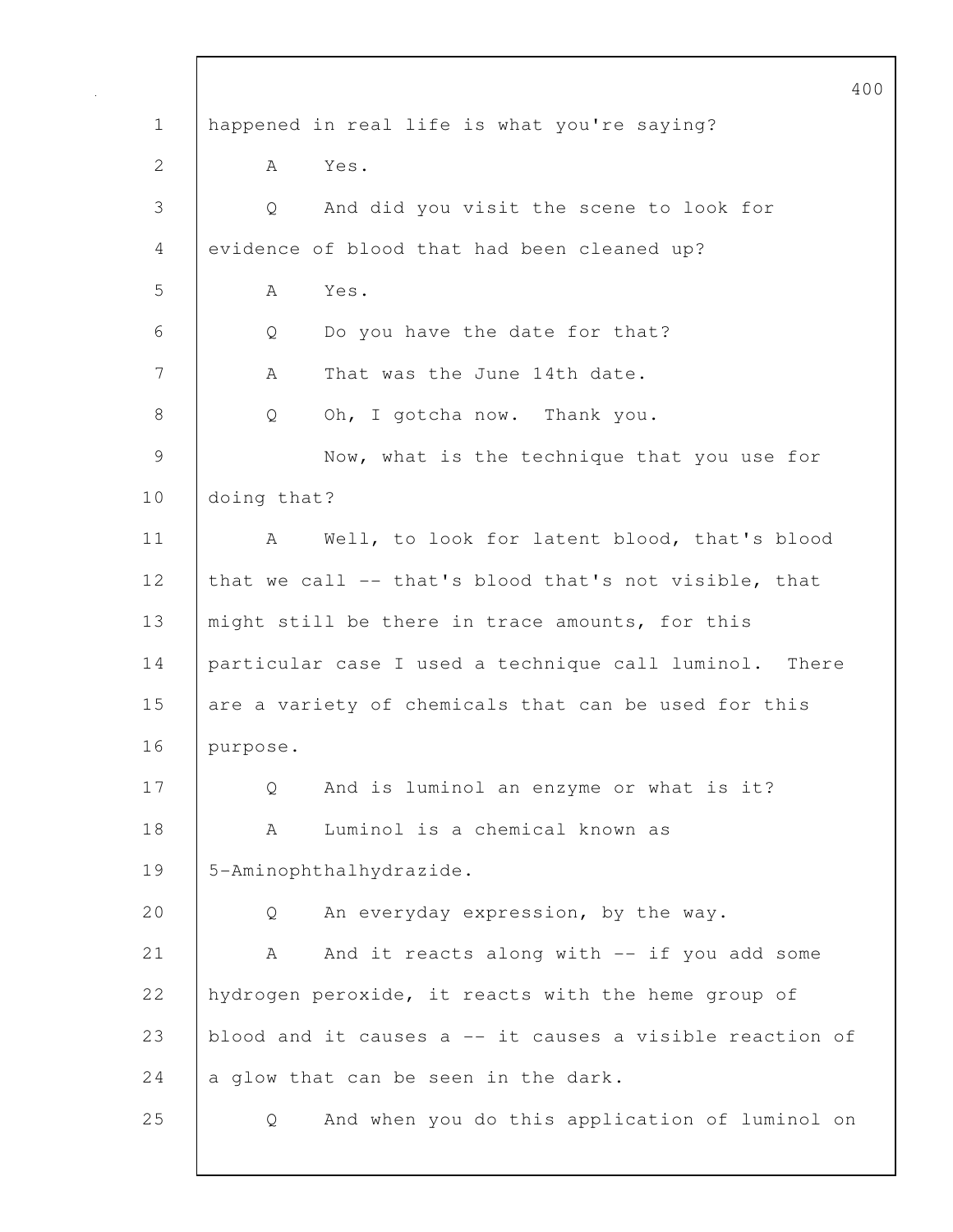|                 | 401                                                      |
|-----------------|----------------------------------------------------------|
| $\mathbf 1$     | a crime scene, do you take a number of sequential        |
| $\overline{2}$  | photos?                                                  |
| 3               | Yes.<br>A                                                |
| 4               | And then did you do that in this case?<br>Q              |
| 5               | Yes.<br>A                                                |
| 6               | Okay. I'm going to show you what's marked as<br>Q        |
| $7\phantom{.0}$ | Exhibit Number 37. Just take -- thumb through that and   |
| 8               | see if these photos were those that you took on that     |
| 9               | occasion.                                                |
| 10              | A<br>Yes, they are.                                      |
| 11              | (Exhibit 37 was identified.)                             |
| 12              | (BY MR. STOEN) Okay. I'm going to select a<br>Q          |
| 13              | couple or a few out of there. I'm going to show you      |
| 14              | what's marked as 000084 in Exhibit 37 and ask you if you |
| 15              | recognize this photo. I'll put it on the screen and      |
| 16              | everybody can take a look at it.                         |
| 17              | Does that seem familiar to you?                          |
| 18              | Yes, it does.<br>A                                       |
| 19              | What does that represent?<br>Q                           |
| 20              | That represents the -- the condition of the<br>Α         |
| 21              | bathroom at 120 Whitmore Lane on June 14th before any    |
| 22              | luminol was added.                                       |
| 23              | I'm going to show you number 86 and ask you if<br>Q      |
| 24              | you recognize that.                                      |
| 25              | Yes, I do.<br>A                                          |
|                 |                                                          |

 $\mathsf{l}$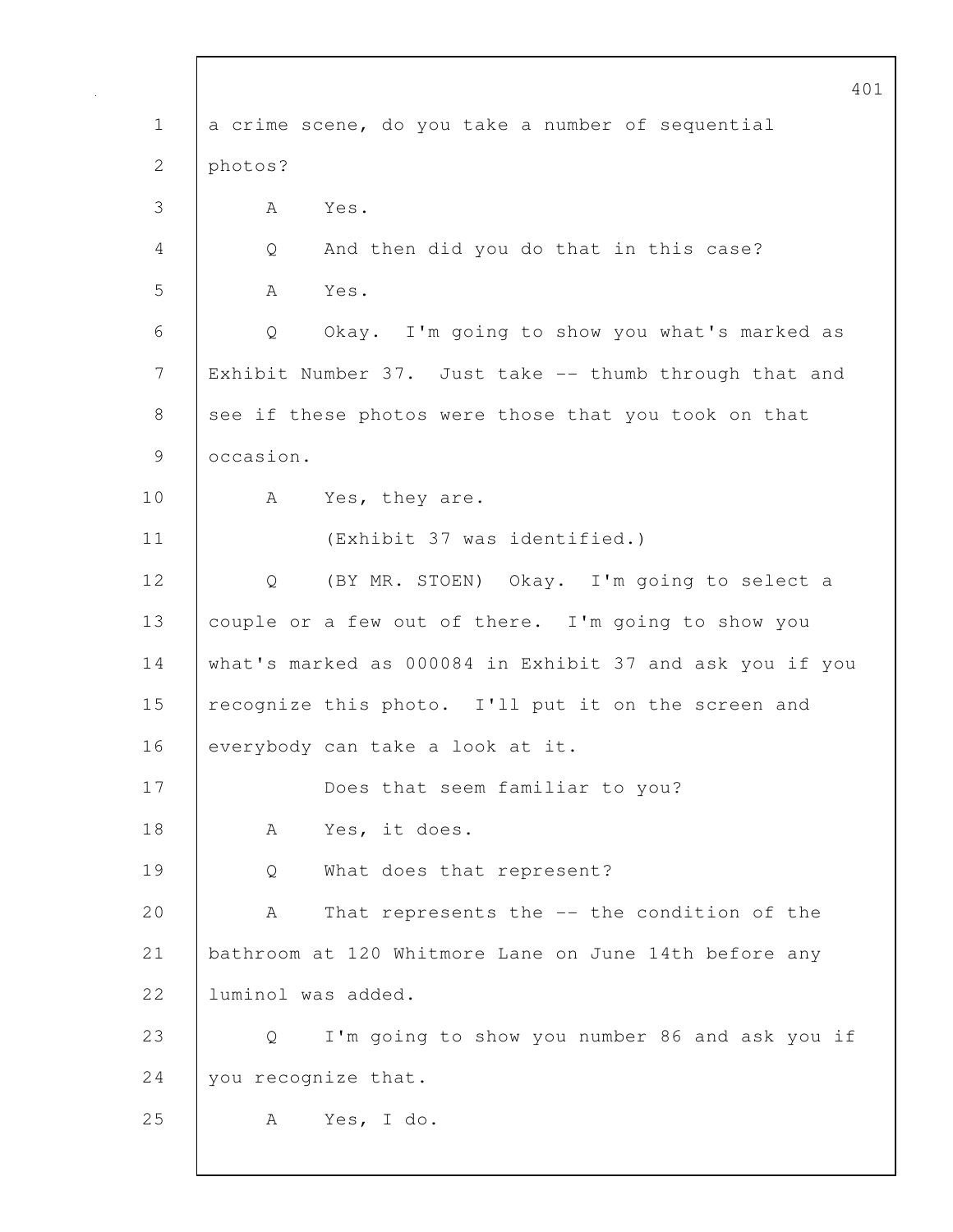|              | 402                                                     |
|--------------|---------------------------------------------------------|
| $\mathbf 1$  | And what is that?<br>Q                                  |
| $\mathbf{2}$ | This is the same -- this is the exact same<br>A         |
| 3            | area as the previous photo. I don't remember the number |
| 4            | of it.                                                  |
| 5            | Eighty-four. And this is 86 I just put on the<br>Q      |
| 6            | screen.                                                 |
| 7            | Okay. So it's the same exact photo as 84<br>A           |
| 8            | after the luminol has been applied.                     |
| $\mathsf 9$  | Let me get you a laser here and maybe you<br>Q          |
| 10           | could just point out what the blue spots and the blue   |
| 11           | streaks mean. You can just push on that little button   |
| 12           | there.                                                  |
| 13           | So this area is the corner of the -- this is<br>Α       |
| 14           | the vanity here and this is the wall. So this is the    |
| 15           | corner, and the blue area is where there's a positive   |
| 16           | reaction with the luminol.                              |
| 17           | Some of the -- the brighter spots are a true            |
| 18           | reaction that is probably like a drop of blood that's   |
| 19           | The really faint, faint, faint blue is<br>still there.  |
| 20           | some background fluorescence from the chemical itself.  |
| 21           | Okay. Thank you.<br>Q                                   |
| 22           | I'm going to show you number 85 and ask you if          |
| 23           | you recognize this and how that relates to the other    |
| 24           | two.                                                    |
| 25           | Eighty-five is a picture of the similar area.<br>A      |
|              |                                                         |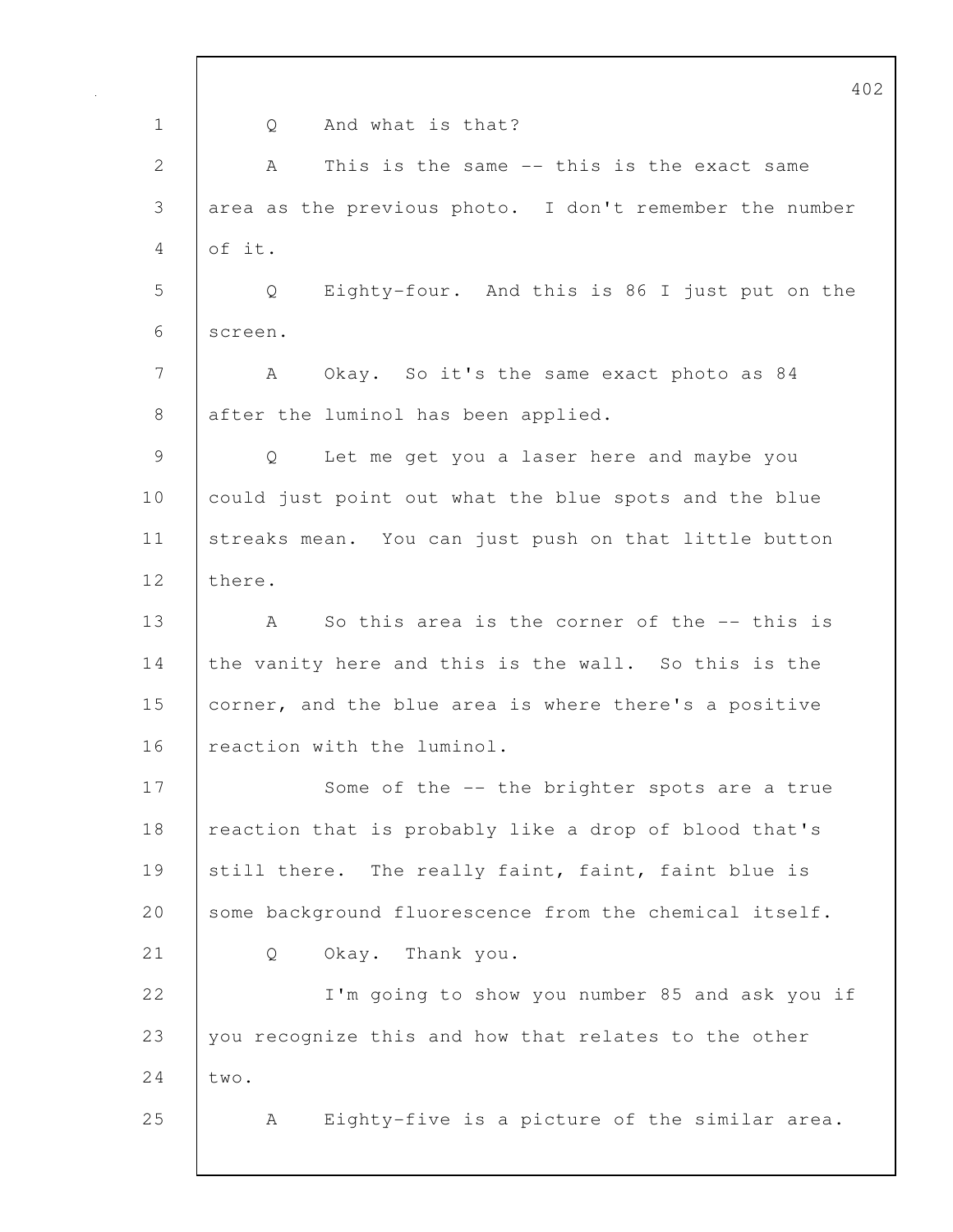|                 | 403                                                   |
|-----------------|-------------------------------------------------------|
| $\mathbf 1$     | I think it's a little further down the vanity.        |
| $\mathbf{2}$    | Okay. I'll just compare it with 84.<br>Q              |
| 3               | It looks much the same.<br>A                          |
| 4               | Okay. So now in 85, is that considered like<br>Q      |
| 5               | an overlay? Is that what that's called?               |
| 6               | Eighty $--$<br>А                                      |
| $7\phantom{.0}$ | -- five.<br>Q                                         |
| 8               | Eighty-five is actually not an overlay. It's<br>А     |
| $\mathcal{G}$   | another shot of 84, I believe.                        |
| 10              | Okay.<br>Q                                            |
| 11              | This is your $--$ I'm sorry, is this your 85?<br>А    |
| 12              | It's my 85, and I apologize if it's not your<br>Q     |
| 13              | 85.                                                   |
| 14              | Okay. It is probably my 86-A, and this would<br>А     |
| 15              | be an overlay. It's not well depicted on this screen, |
| 16              | but you can see a little bit of the luminol reaction  |
| 17              | here and here and some of the brighter spots on the   |
| 18              | wall.                                                 |
| 19              | So basically what this shows is that you've<br>Q      |
| 20              | taken the luminol that you showed in the prior        |
| 21              | photograph and you've kind of superimposed it on the  |
| 22              | original -- the natural appearance of the scene?      |
| 23              | Yes.<br>A                                             |
| 24              | Is that correct?<br>Q                                 |
| 25              | Yes.<br>А                                             |
|                 |                                                       |

 $\mathbf l$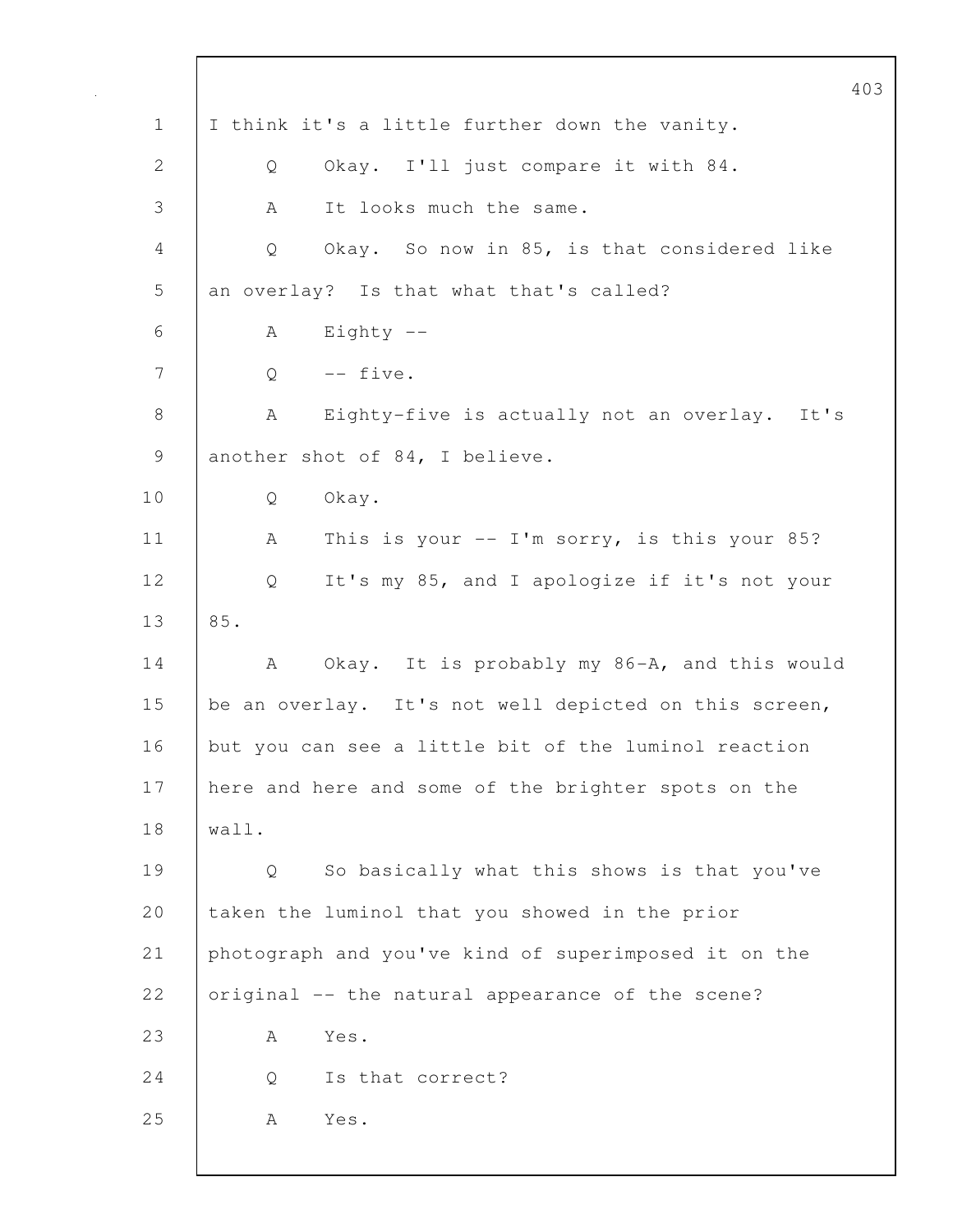404 1 Q And so can you -- with respect to the position 2 of Susan Keegan's body as you understood it in Exhibit 3 7-A and we see some blue spots here near the wall, would 4 that be consistent with the body as you found it? 5 A It's hard to say. 6 Q Okay. If it's hard to say, it's hard to say. 7 Now, I'm going to show you -- and, again, I 8 hope I have my -- I'll show you what I've previously 9 called 84, but you called something else. This is the 10 | first one. Do you see that? 11 A Yes. 12 Q What number do you have for that? I have 84. 13 | A I have 84 as well. 14 | Q Okay, great. 15 | A I have either 84 or -- yeah, I have 84 as 16 well. 17 | Q For purposes of an exhibit then, we'll call it 18 84. 19 | A Okay. 20 Q Even though yours was different. But you can 21 still see that this is one that you took; right? 22 A Yes, it is. 23 Q And then would it be fair to say that this -- $24$  I'm going to show what I have marked 87 -- you may have 25 it different -- and just ask you what that represents.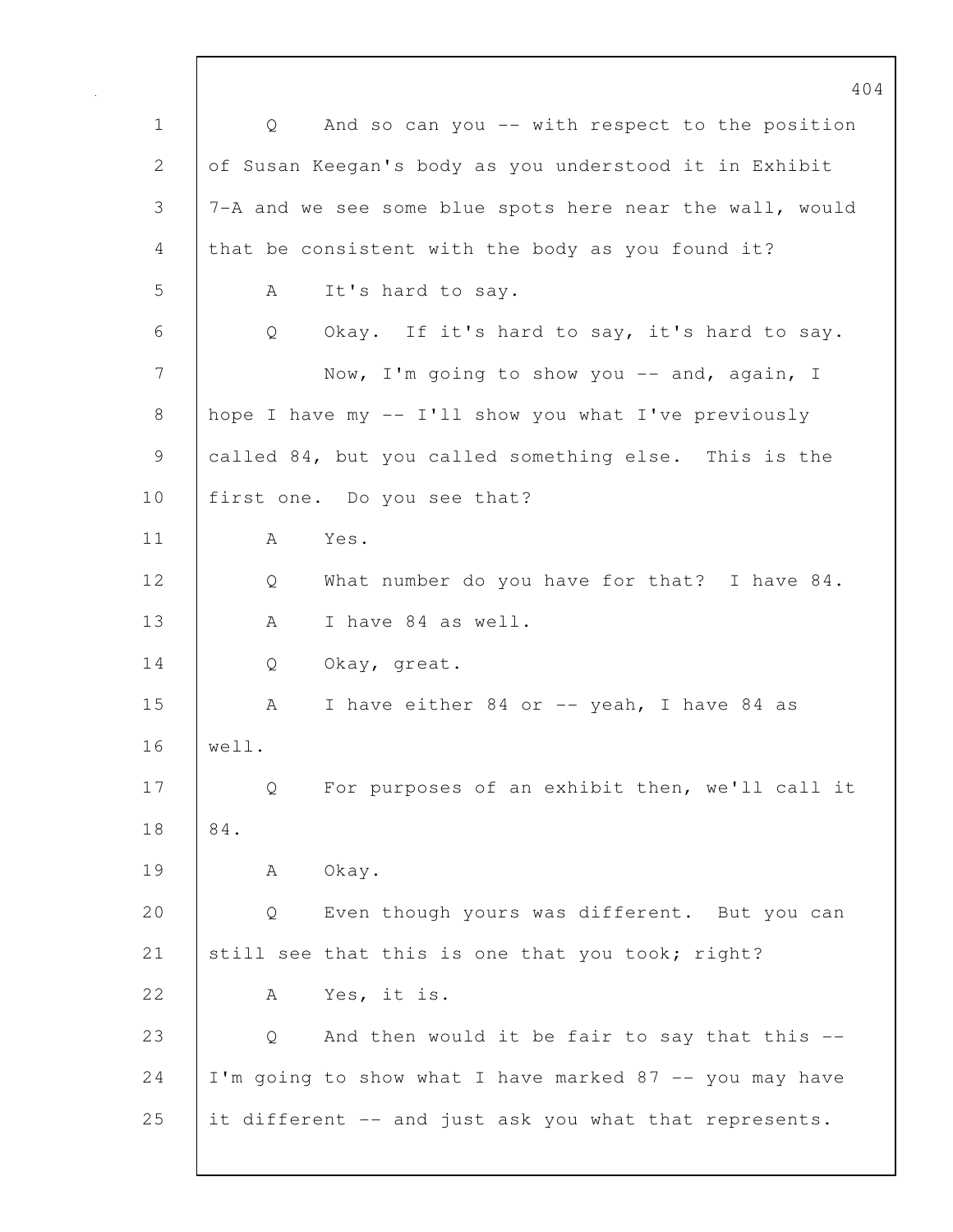405 1 | A That represents -- if you -- if you look 2 at the previous luminol photo, which I think is  $85$ ,  $-$ 3 Q I have it as 86. 4 A -- luminol is sprayed in a series. We don't 5 | spray the entire room because it is kind of short-lived. 6 So we spray in sections. 7 Q I showed you the previous luminol here. 8 A So this spraying was of the wall and a little 9 bit of the floor. The primary tested area here was the 10 | wall to the right of the door. So the next photo then 11 is spraying the actual corner and the vanity itself. 12 | Q Now, what did -- what did this signify to you 13 with that sort of wide streak along the side of the 14 vanity and below that? Did that signify anything 15 | particular with respect to blood? 16 A That was a lot -- there had been a lot of 17 blood there that had been cleaned up. 18 | O Okay. 19 A Or likely cleaned up because there was not 20 that amount of blood that was visible at the time. 21 Q So it looked like it was cleaned up is what 22 vou're saying? 23 | A Yes. 24 Q Okay. Are you able to draw any conclusions 25 from the luminol as to whether Susan Keegan's body was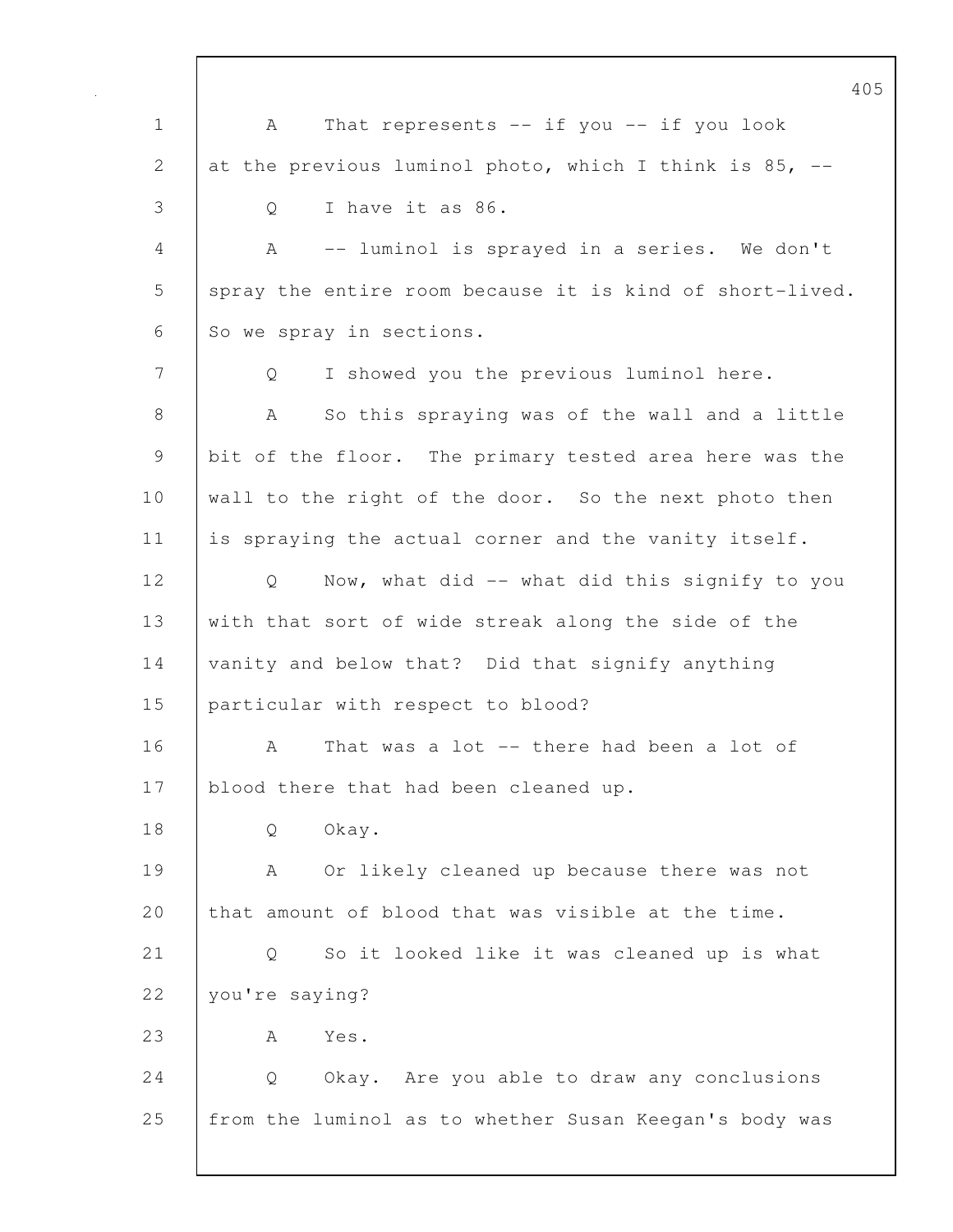406 1 moved before the photos of her in Exhibit 7 were taken? 2 A Not really, no. 3 MR. STOEN: Okay. No further questions. 4 JURY SECRETARY: Question number 77 from juror 5 number 636055. 6 Q (BY MR. STOEN) At what time did you mean a 7 lot of blood had been cleaned up, at the time the body 8 was found or by the time you visited? 9 | A By the time I visited. 10 JURY SECRETARY: Question number 78 from juror 11 610214. 12 Q (BY MR. STOEN) You used the phrase "under 13 | right circumstances." Were you able to -- were you ever 14 able to create the, quote, "right circumstances" in this 15 case? 16 A Not with the -- not with the original testing 17 in the laboratory, no. 18 Q Did you test other rooms in the house with 19 luminol? 20 A No. Well, actually we tested the bedroom 21 itself, areas of the bedroom itself, not just the 22 bathroom. But other than those two rooms, no. 23 Q Did you find anything significant in the 24 bedroom? 25 A There was some -- there was a reaction on the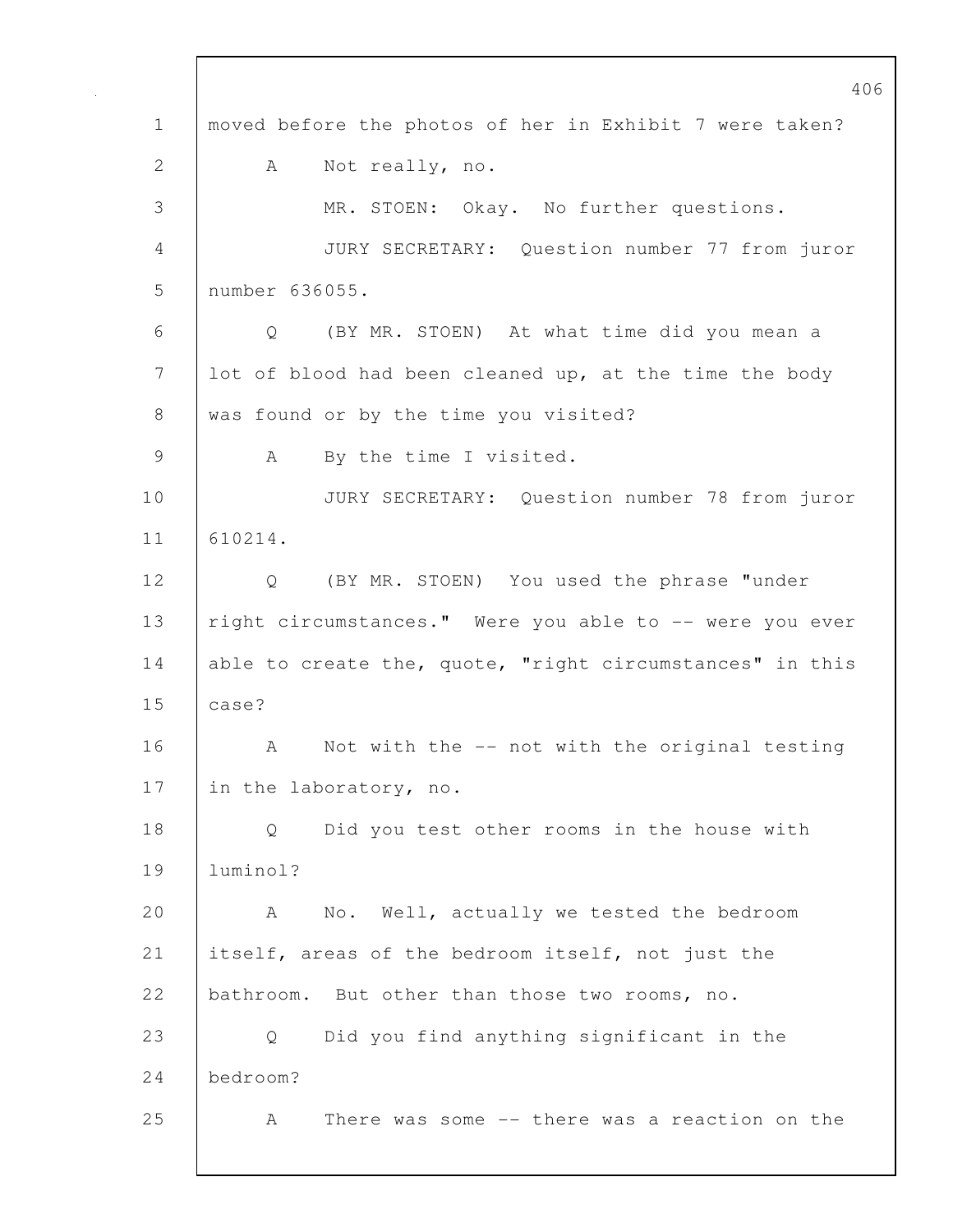407 1 | wall outside the bathroom door. 2 Q Okay. But how about with respect to the 3 bedroom? 4 A No. There was nothing really on the carpet 5 areas that we tested. 6 JURY SECRETARY: Question 79 from juror 7 616861. 8 | O (BY MR. STOEN) This was: Were you able to 9 reconstruct the events with the same results? 10 | A I'm not sure I understand the question. 11 | Q I don't understand the question. 12 Were you able to hit the front and back of her 13 head? 14 | If you understand the question. I'm just 15 repeating it. 16 | A Not in the laboratory. It might be able to be 17 done with the corner wall of the bathroom. I didn't 18 have that wall in the laboratory to test. 19 Q Does luminol only interact with blood? 20 A No. 21 | Q What else does it interact with? 22 A It interacts with other heavy metals, with 23 | metals, sometimes with copper, true copper, sometimes 24 with brass. The reactions usually are a lot less. 25 They're a lot weaker and they're much shorter-lived than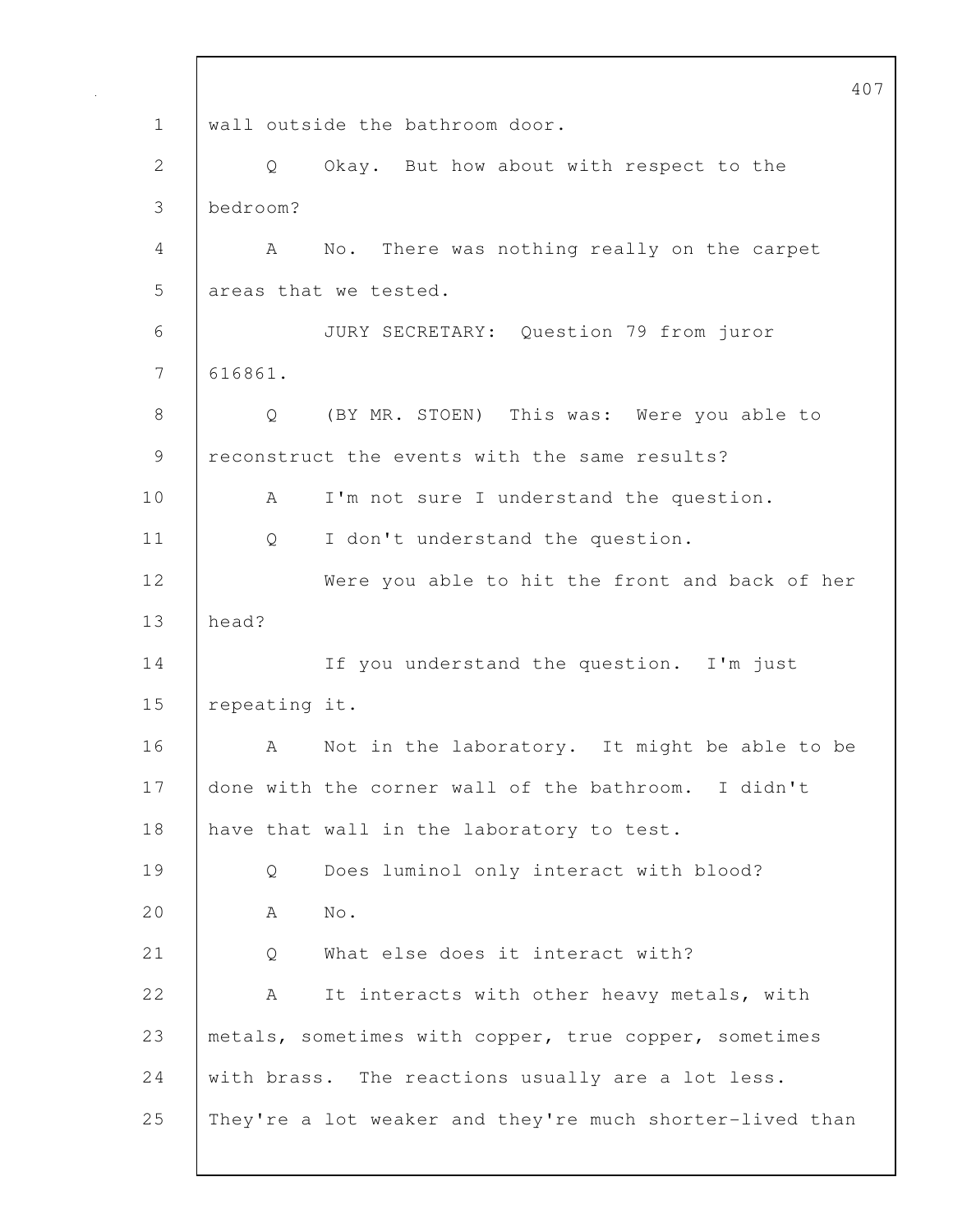408 1 | with blood, --2 Q Thank you. 3 A -- but there is a reaction. 4 JURY SECRETARY: Question number 80 from 5 620342. 6 Q (BY MR. STOEN) Would the deceased have to 7 have been moved to clean up the blood? 8 | A Yes. 9 MR. STOEN: Next question. 10 JURY SECRETARY: That's it. 11 | MR. STOEN: Kay, thank you so much for coming 12 all the way down here. And we deeply appreciate it. 13 THE WITNESS: You're welcome. 14 | MR. STOEN: Our next witness will be Andy 15 Alvarado. 16 (Brief pause.) 17 | THE REPORTER: Will you raise your right hand, 18 please.  $19$  - - -20 ANDREW ALVARADO 21 | Called as a witness, having been sworn, testified as 22 follows: 23 THE REPORTER: Please state your name and 24 | spell it. 25 THE WITNESS: Andrew Alvarado,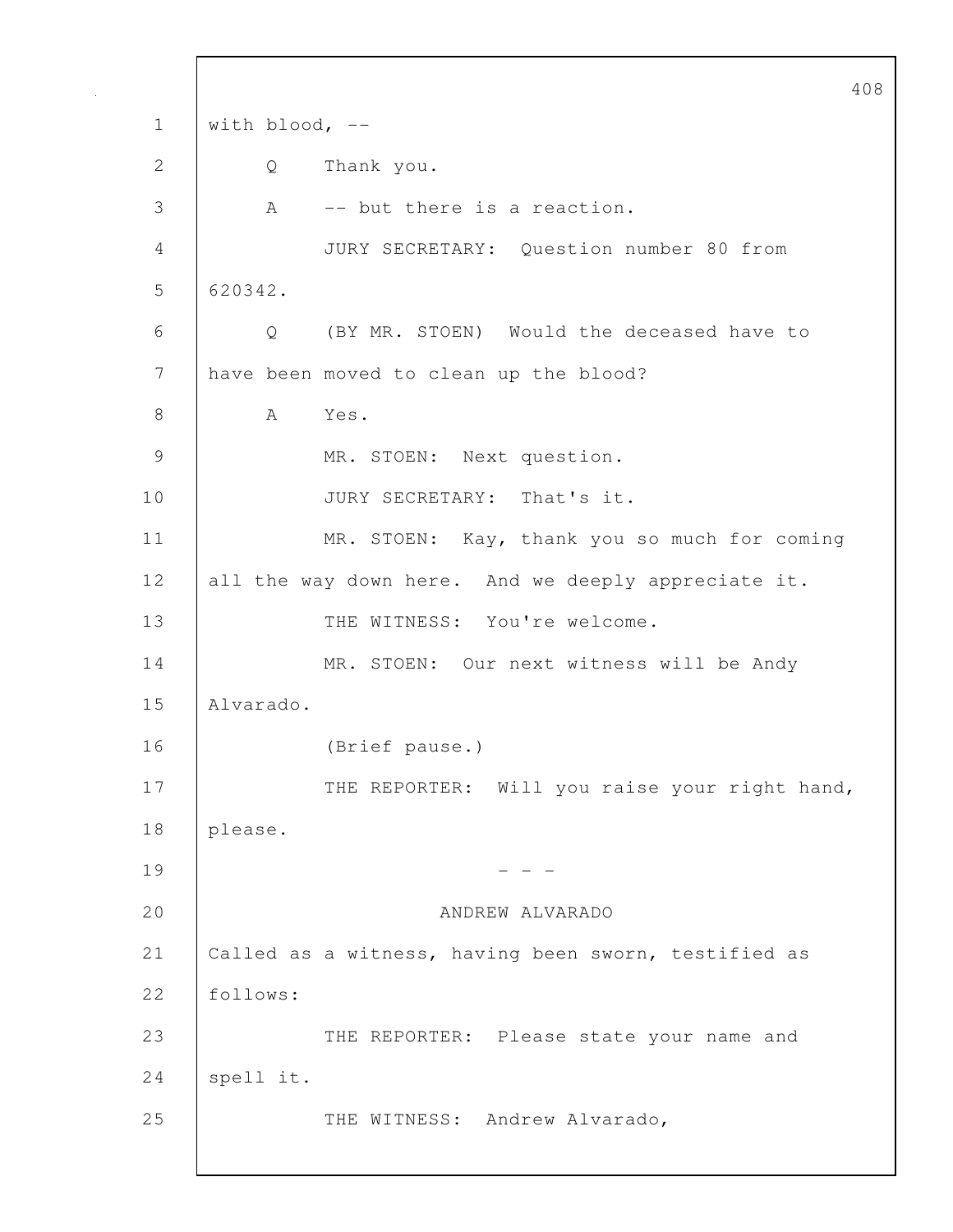$1$   $A-I-v-a-r-a-d-o.$ 

2 THE REPORTER: Thank you.

3 JURY FOREPERSON: The grand jury proceedings 4 and investigations are secret. You are therefore 5 admonished on behalf of the Mendocino County Superior 6 Court and the criminal grand jury not to disclose your 7 grand jury subpoena or your grand jury appearance to 8 anyone and not to reveal to any person any questions 9 | asked or any responses given in the grand jury or any 10 other matter concerning the nature or subject of the 11 grand jury's investigation which is learned about by 12 your grand jury subpoena or during your grand jury's 13 | appearance, except to your own legal counsel. This 14 admonition continues until such time as the transcript 15 of the grand jury proceeding is made public or until 16 disclosure is otherwise authorized by the Court or by 17 | operation of law. Violation of this admonition is 18 punishable as contempt of court.  $19$  - - -20 EXAMINATION 21 Q (BY MR. STOEN) Good afternoon, sir. 22 A Good afternoon. 23 Q What is your occupation? 24 A I'm currently the assistant chief investigator 25 for the Mendocino County District Attorney's Office.

409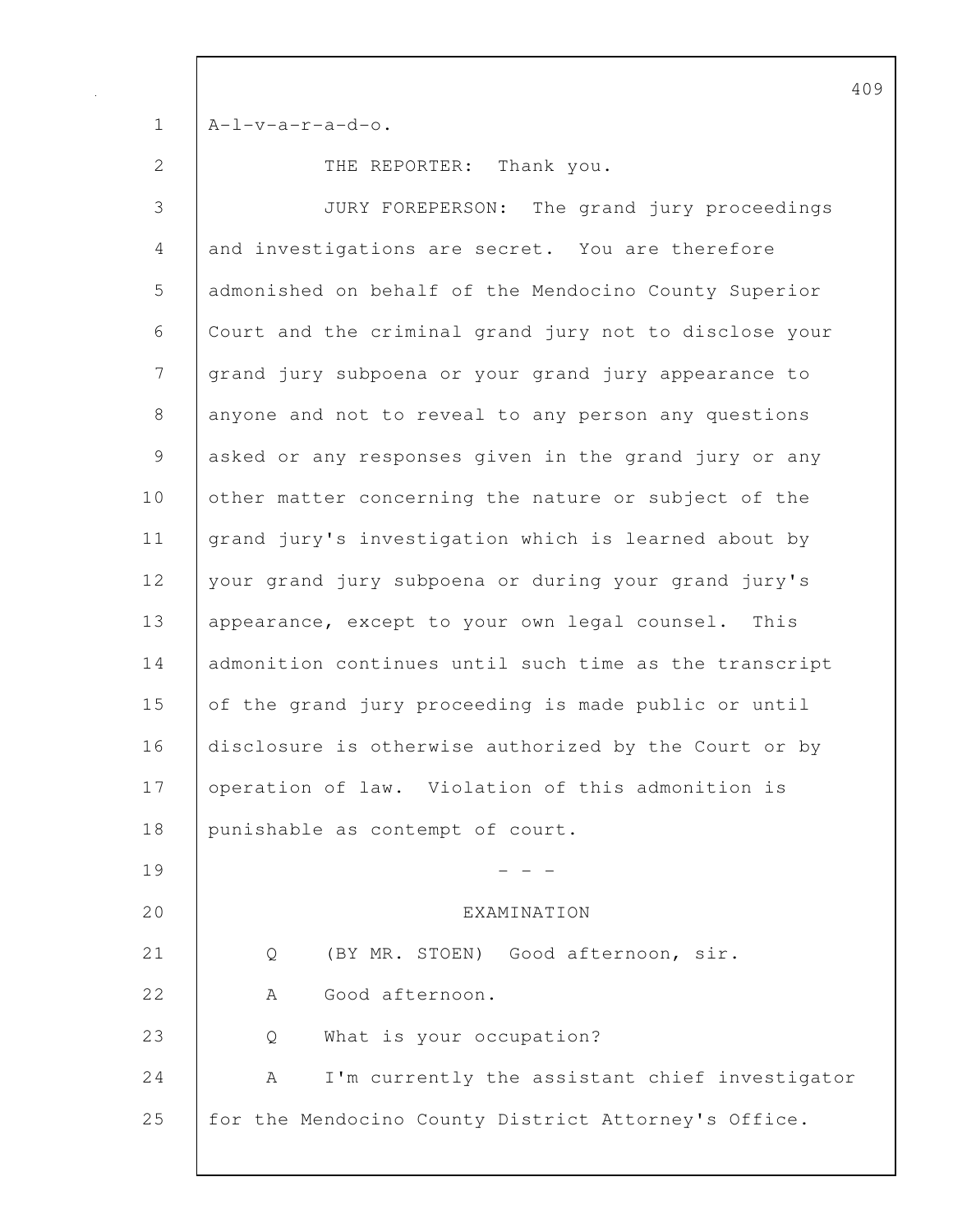410 1 Q And how much law enforcement experience do you 2  $h$ ave? 3 A I started in 1996 as a communications 4 dispatcher with the sheriff's office. From 1996 to 5 April of 1997 I was in that position. I left and went 6 to the police academy in 1997, was assigned as a 7 sheriff's deputy to the coastal operations for three 8 years. I transferred to Ukiah after three years and 9 spent three years as a patrol deputy in Ukiah. In 2004 10 | I promoted into the sheriff's detective unit, spent 11 three years at the sheriff's detective bureau. In April 12 of 2007 I left the sheriff's office and went to the 13 district attorney's office as an investigator. I was an 14 investigator there for -- from 2010 to -- or 2007 to 15 2014, and in 2014 I promoted to assistant chief 16 investigator. 17 | Q Okay. Calling your attention to June 14th, 18 2011, do you recall whether or not you made a visit to 19 any crime scene on that day? 20 A I did. 21 Q Where did you go? 22 A I went with some of my other coworkers and 23 other law enforcement individuals to 120 Whitmore Lane 24 in Ukiah in Mendocino County. 25 Q I'm going to show some photographs and ask you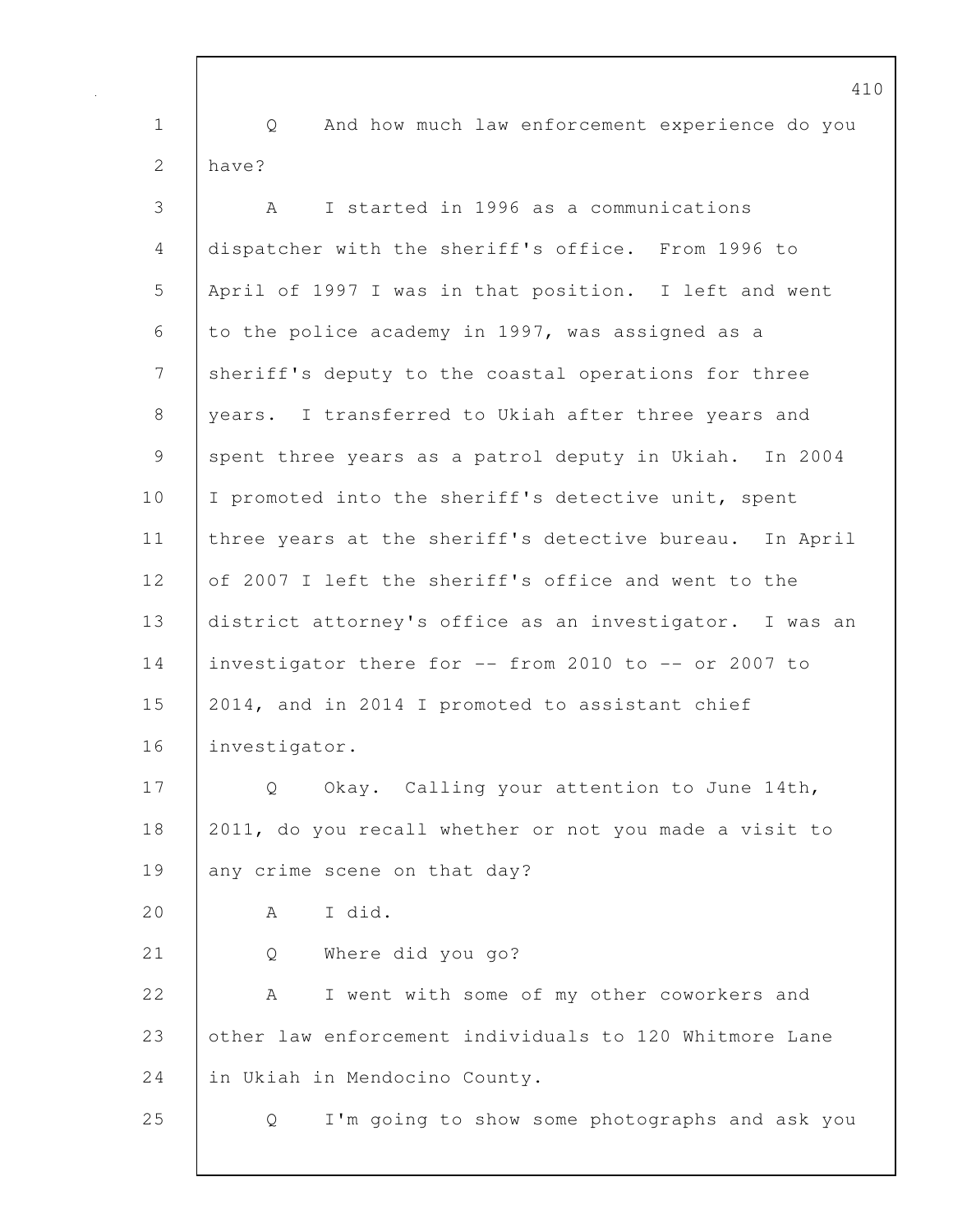411 1 if you recognize these from that visit. This is exhibit 2 number 25 first in the series. Do you recognize that? 3 A Yes. That is the front of the Keegan 4 residence at 120 Whitmore Lane. We're looking at the 5 | front door to the residence. 6 Q Thank you. 7 I show you the next in order in People's 8 | Exhibit 25 and ask if you recognize that photo. 9 | A Yes, that would have been the backyard area of 10 the residence at 120 Whitmore. 11 | Q Did you figure out what was behind the webbed 12 | fencing there in that photo? 13 A I believe at the time there was a small amount 14 of marijuana there. 15 | O Had it been harvested? 16 A I -- I don't recall specifically. I do 17 | believe there was some. It was not in the greatest 18 | condition, but it was there. 19 Q And I show you just a couple other. Do you 20 | recognize that photo? 21 | A I do. I'm trying to remember specifically 22 where it was taken at the residence, but it's a picture 23 of some tools from the residence, either in the garage 24 or on the side of the residence. 25 Q And then just one more. Do you recognize this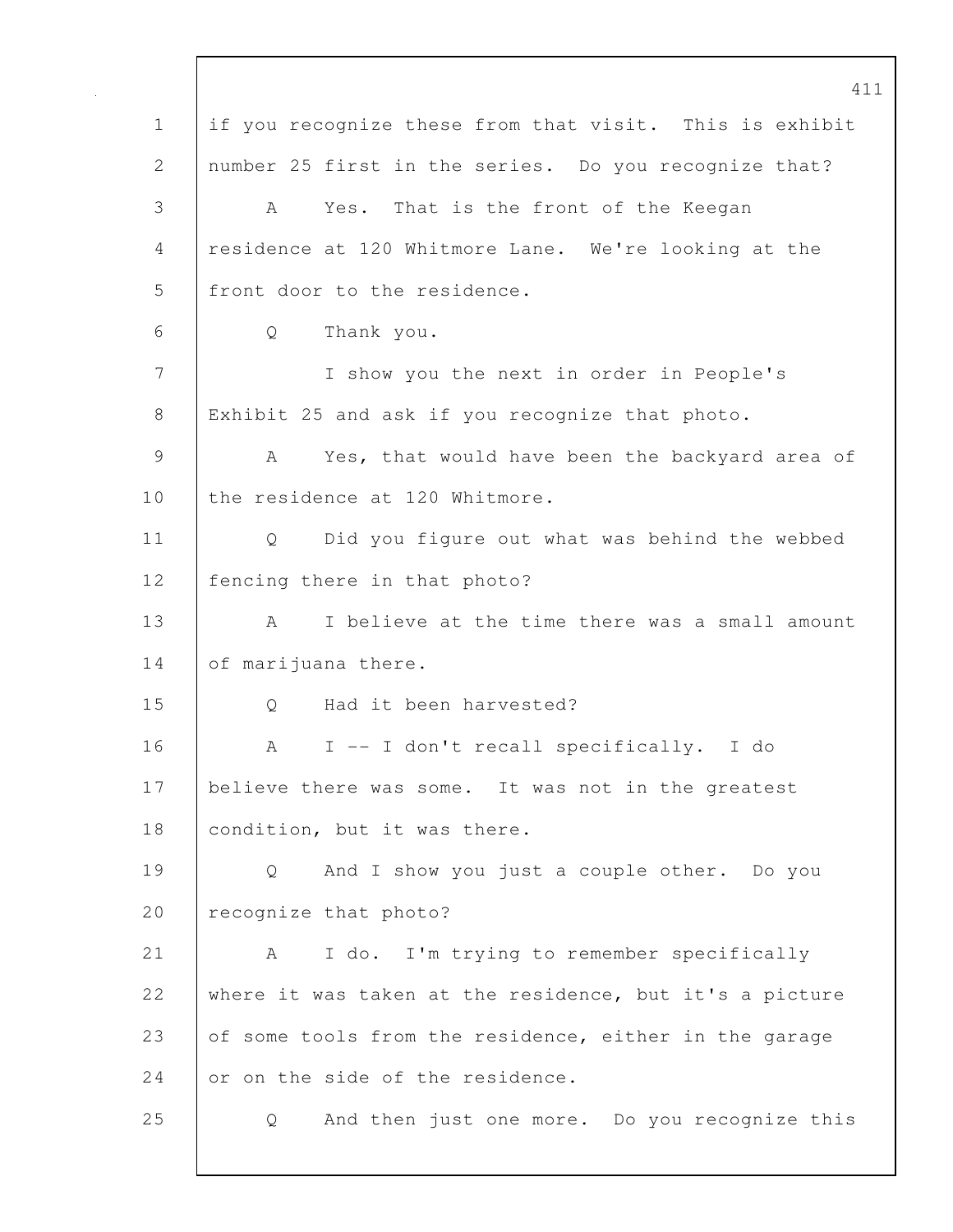412 1 photo? 2 A Yes. That's looking into the garage. So the 3 picture we looked at previously with the front door, 4 directly to the right in that photograph would have been 5 a two-car garage that was used for storage. There 6 wasn't the ability to park a car in there. 7 (Exhibit 25 was identified.) 8 Q (BY MR. STOEN) What kind of implements did 9 you see in the garage? 10 | A Typical tools, gardening equipment, 11 | refrigerators, freezers. Just miscellaneous household 12 | tools and equipment. 13 Q Were they all -- were they of varying sizes 14 and dimensions? 15 A Yeah. There was a little bit of everything in 16 there. It was rather full. 17 Q Now, did you do a video walk-through of the 18 house? 19 A I did. 20 Q I'm going to show you People's Exhibit Number 21 18 and ask you if this represents your video 22 walk-through and, if so, if you'd be kind enough to play 23 it. 24 A Yes. 25 (Exhibit 18 was identified.)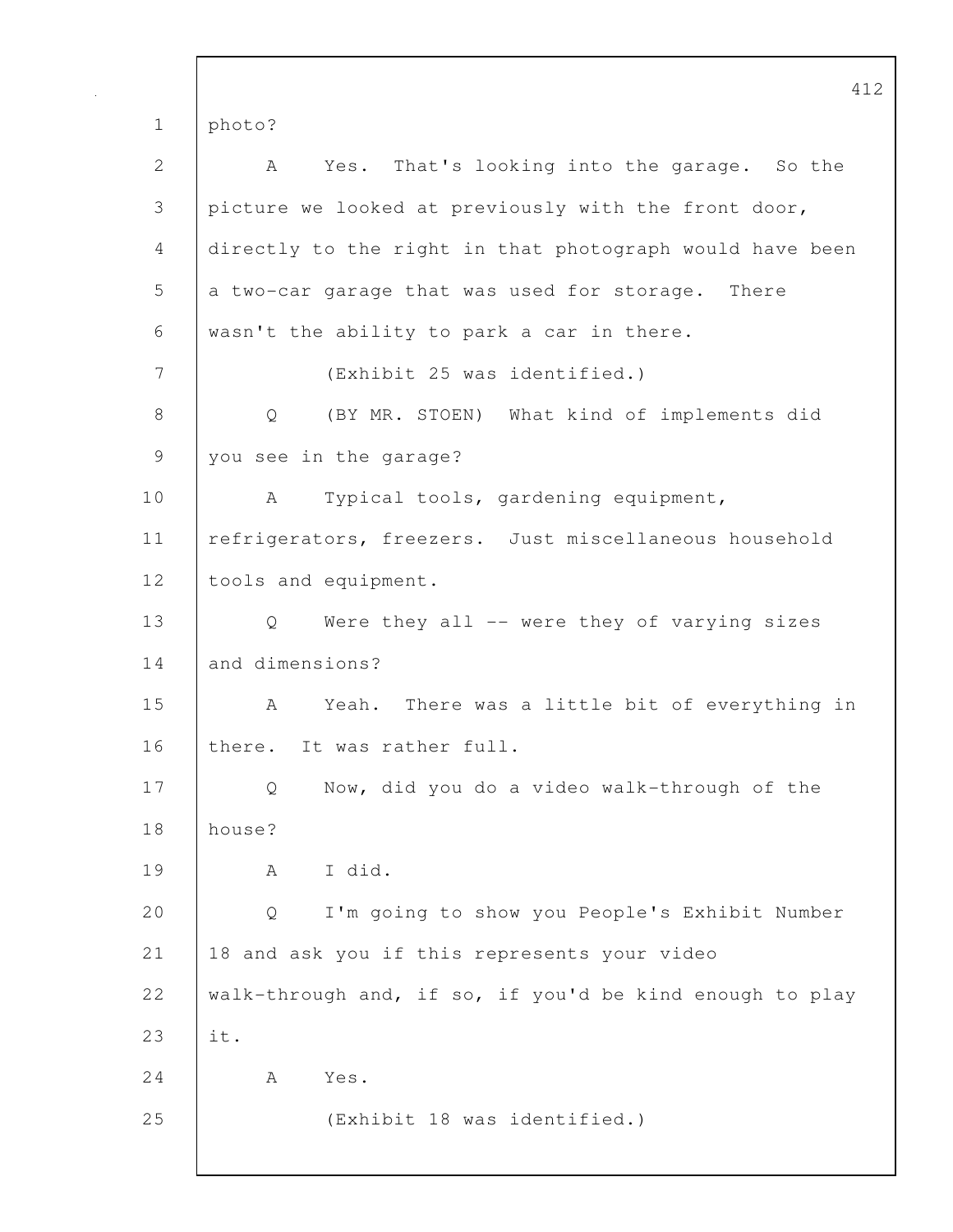413 1 (Video recording played.) 2 | THE WITNESS: That's it. 3 MR. STOEN: Thank you. Resume your seat. 4 Q (BY MR. STOEN) When you -- you were 5 conducting the search warrant at this time; is that 6 correct? 7 A Yes. 8 Q And in the course of that did you come across 9 any front page of a newspaper? 10 A Yes. There was a -- I believe it was the 11 Anderson Advertiser. 12 | Q I'm going to show you what is marked as 13 People's Exhibit 27 as an exhibit and ask you if you 14 recognize this. 15 A Yes. That is the newspaper that was found in 16 the bedroom where it appeared Mr. Keegan was staying, 17 that bedroom that came in and went off to the left of 18 the kitchen and dining room. And what drew my attention 19 to it is in the upper left-hand corner was the word 20 | "saved" underlined twice, and the front page story was 21 | "The Improbable Death of Susan Keegan." 22 (Exhibit 27 was identified.) 23 Q (BY MR. STOEN) And what does the number "3" 24 represent? 25 | A That is basically a marker. So we identify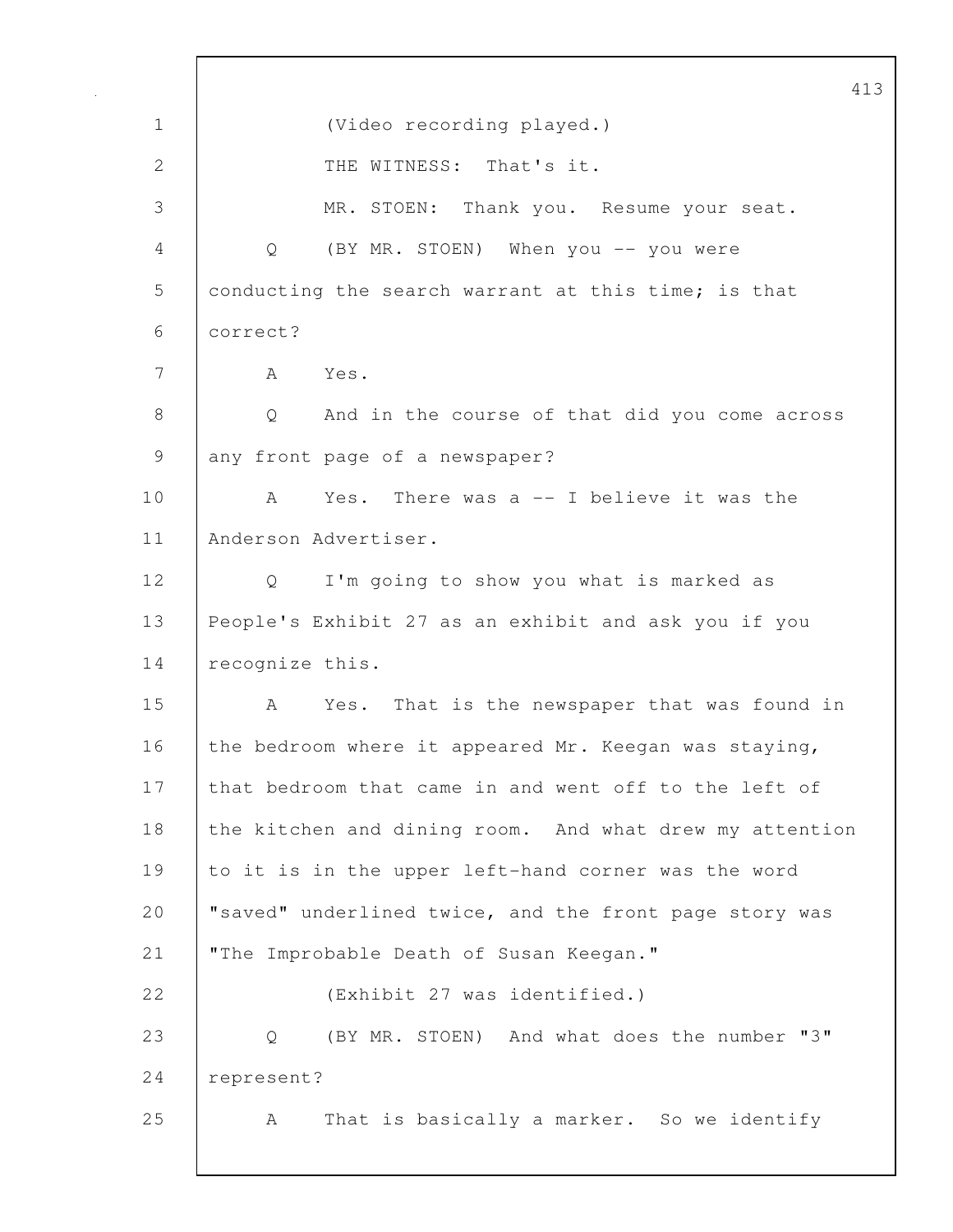414 1 evidence as we take it and we mark it so we know what 2 item was taken and we make a list. So this would have 3 been item number 3 that we collected. 4 Q And I'll represent to you that I placed these 5 yellow stickers here so that the -- the wording could 6 not be read. Is that true, that that's been placed 7 since you found it? 8 | A Yes, I don't remember those being there when I 9 collected it. 10 Q Thank you. 11 Those are all the questions I have of this 12 | witness. We'll take some from the floor. 13 JURY SECRETARY: Question number 81 from juror 14 616861. 15 Q (BY MR. STOEN) Did any of the tools have 16 | fresh dirt or wet spots on them? 17 | A Not that I can recall. We did look -- because 18 we knew we were looking for some type of blunt object, 19 we looked for any of those items that appeared that they 20 could have been used as that. Obviously it was full of 21 tools that potentially could have been used for that, 22 but we did not see anything with the indication  $-$ - I 23 don't remember anything as far as fresh soil, fresh 24 usage at all. But we were more primarily looking for 25 biological evidence, handles, etcetera, like blood or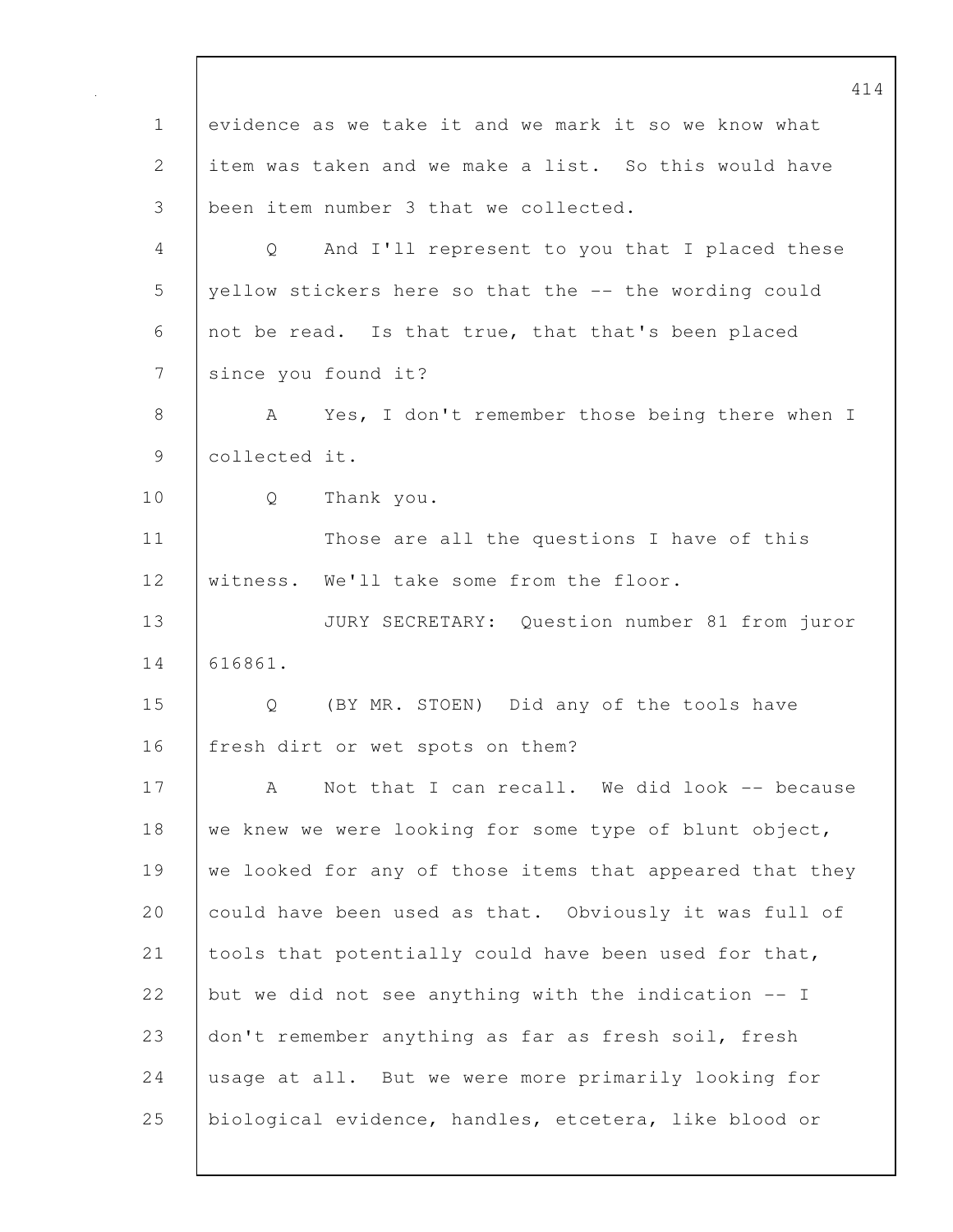1 | anything along those lines.

2 Q So you were with Kay Belschner when she was 3 doing the luminol on this occasion; is that correct?

4 A Yes.

5 Q Okay. Now, only answer this if you have some 6 firsthand knowledge: Did neighbors ever report any 7 disturbances originating from the Keegans?

8 A No. The neighbors were -- there's only truly 9 one neighbor the way their house is positioned on 10 Whitmore Lane. You go down Whitmore Lane and then you 11 | actually take a little dirt road off of Whitmore Lane. 12 I believe there's only the Keegan residence and a 13 residence across from them. I don't -- there may have 14 been one other residence near there. But they were 15 informed why we were there because we had a lot of 16 people there. They were extremely supportive of 17 Mr. Keegan. They were upset that we were there, that we 18 were trying to conduct an investigation, and they didn't 19 see -- they just didn't see why we needed to be there. 20 So they were very supportive and had no -- nothing at 21 | all negative to say. 22 | O Do you know how tall Mrs. Keegan was?

23 A I don't know her exact height, but she was --24  $\vert$  I believe she's taller than me, which doesn't say a lot, 25 but probably 5'8" or 5'9", maybe a little taller. I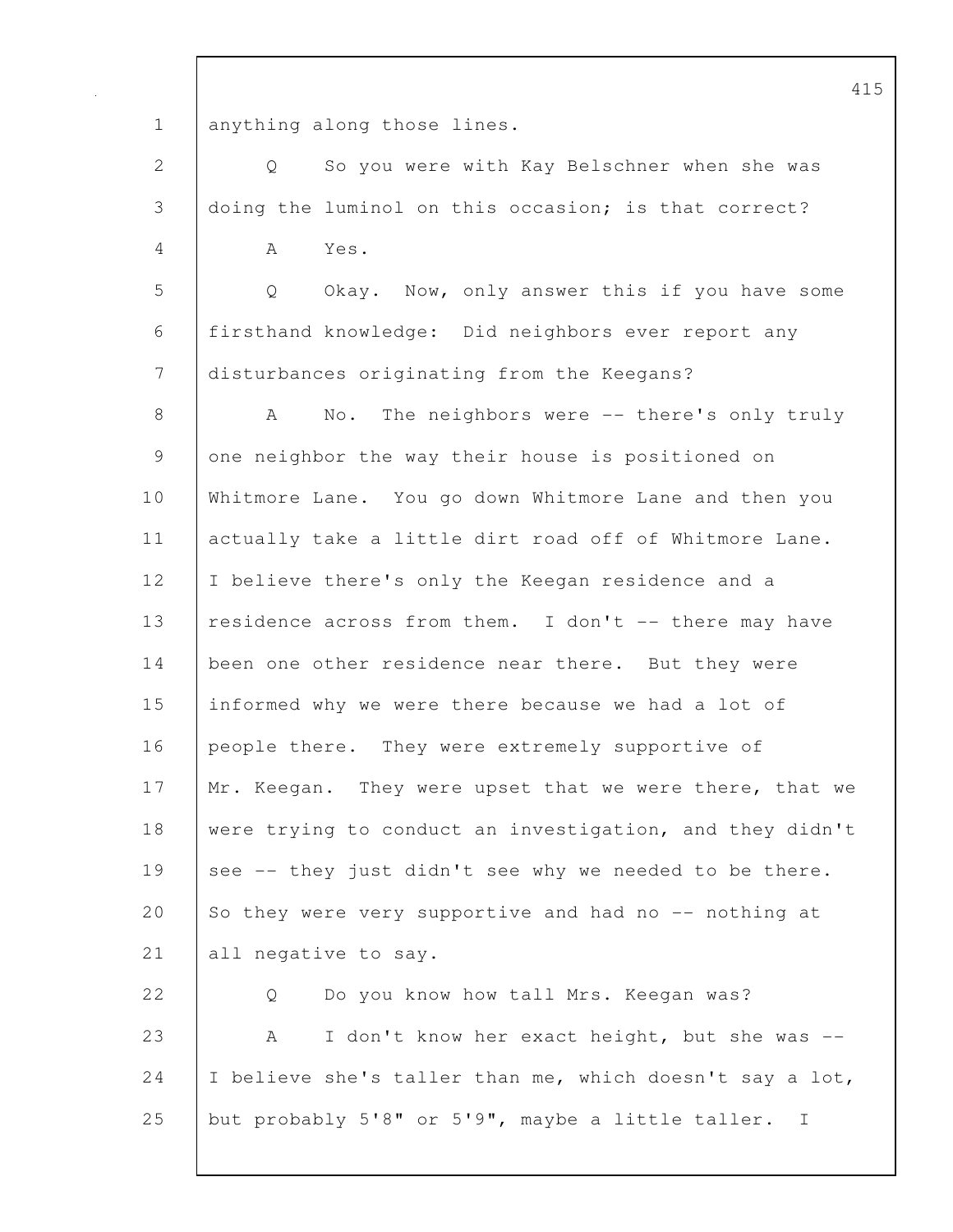416 1 believe she was on the taller side. 2 Q What is the distance from the vanity 3 Mrs. Keegan was found at to the door? 4 A To which door? 5 Q Presumably to the door to the bathroom. 6 I'll show you a photo. 7 | A From the vanity to the door was probably less 8 than three feet. 9 Q I show you a photo marked as Exhibit 7-S. I'm 10 just seeing if this would be of assistance to you in 11 answering that question. Do you see anything down here 12 | like what appears to be legs? 13 A Yeah, I'm familiar with the picture here; but 14 I would say to the first side of the doorway from the 15 vanity was -- was less than three feet would be an 16 approximation. 17 Q Thank you. 18 MR. STOEN: Next question. 19 JURY SECRETARY: Anyone else? 20 MR. STOEN: Okay. Well, thank you, 21 Mr. Alvarado, very much. 22 THE WITNESS: Thank you. 23 JURY SECRETARY: Wait, one more. Sorry. 24 MR. STOEN: Have a seat. 25 | JURY SECRETARY: Is that the last one you just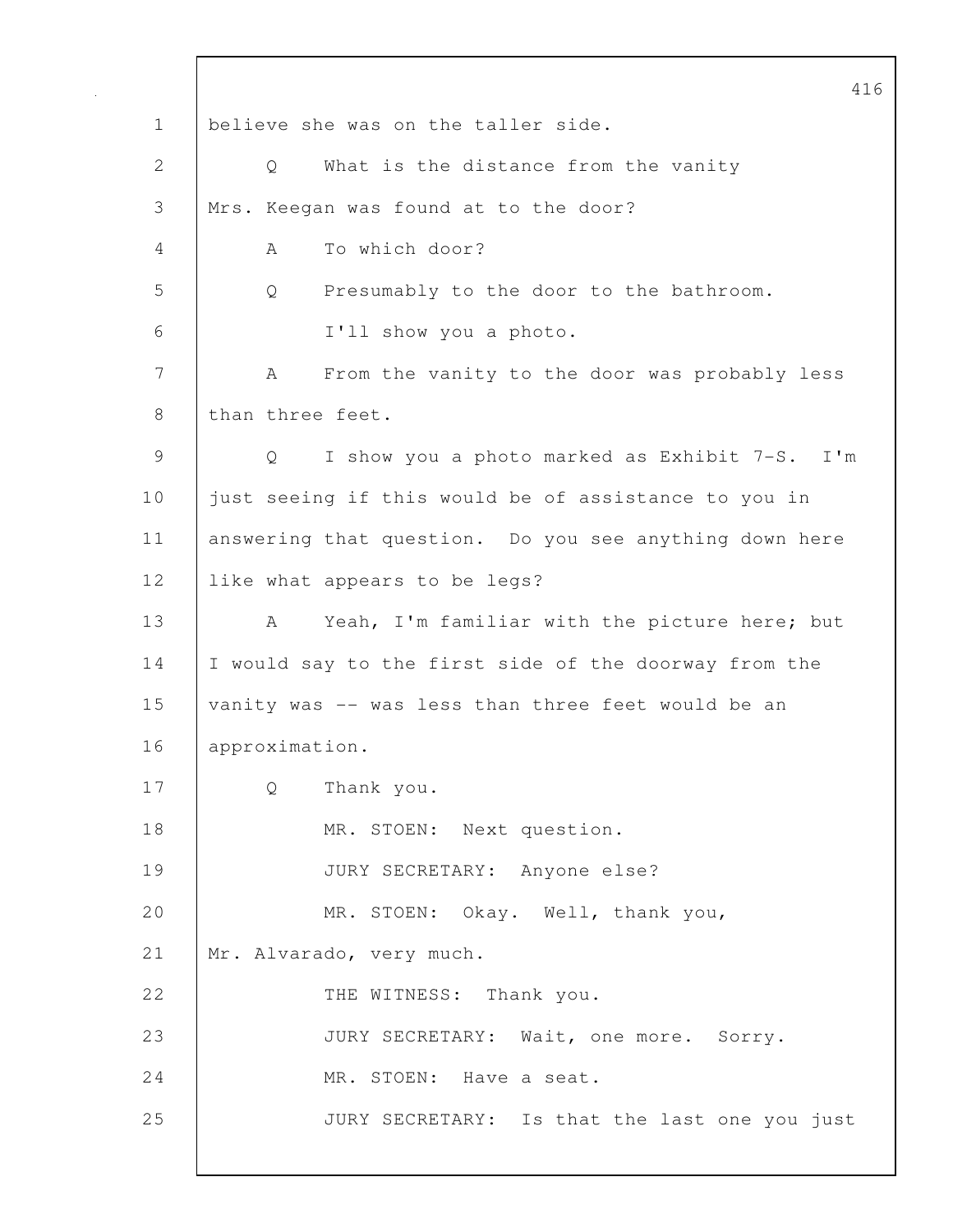417 1 | read is 80? I thought it was 81 you just read. 2 MR. STOEN: No, I didn't read it. 3 This is number 80. 4 JURY SECRETARY: Okay. 5 MR. STOEN: I moved it -- I asked it some time  $6$  ago. 7 JURY SECRETARY: Is that the last one? What 8 number is that one? 9 MR. STOEN: That's 81. 10 JURY SECRETARY: Number 82 from juror 11 number 620342. 12 Q (BY MR. STOEN) In our info packets you were 13 able to view Susan's journals. Will we hear your 14 evidence regarding these? 15 A Her journals, the ones that we were provided 16 or were allowed to look at by  $-$ 17 Q By Mr. Keegan? 18 | A -- by Mr. Keegan -- it was through somebody 19 else that we were allowed to look at those  $-$  were old, 20 they were from the late nineties, and there was nothing 21 more current than that provided to us. And there was 22 nothing that we -- or myself and Chief Investigator 23 Kevin Bailey felt that were at all related to the 24 incident that occurred in 2010. There was way too many 25 years that had passed and we just didn't feel there was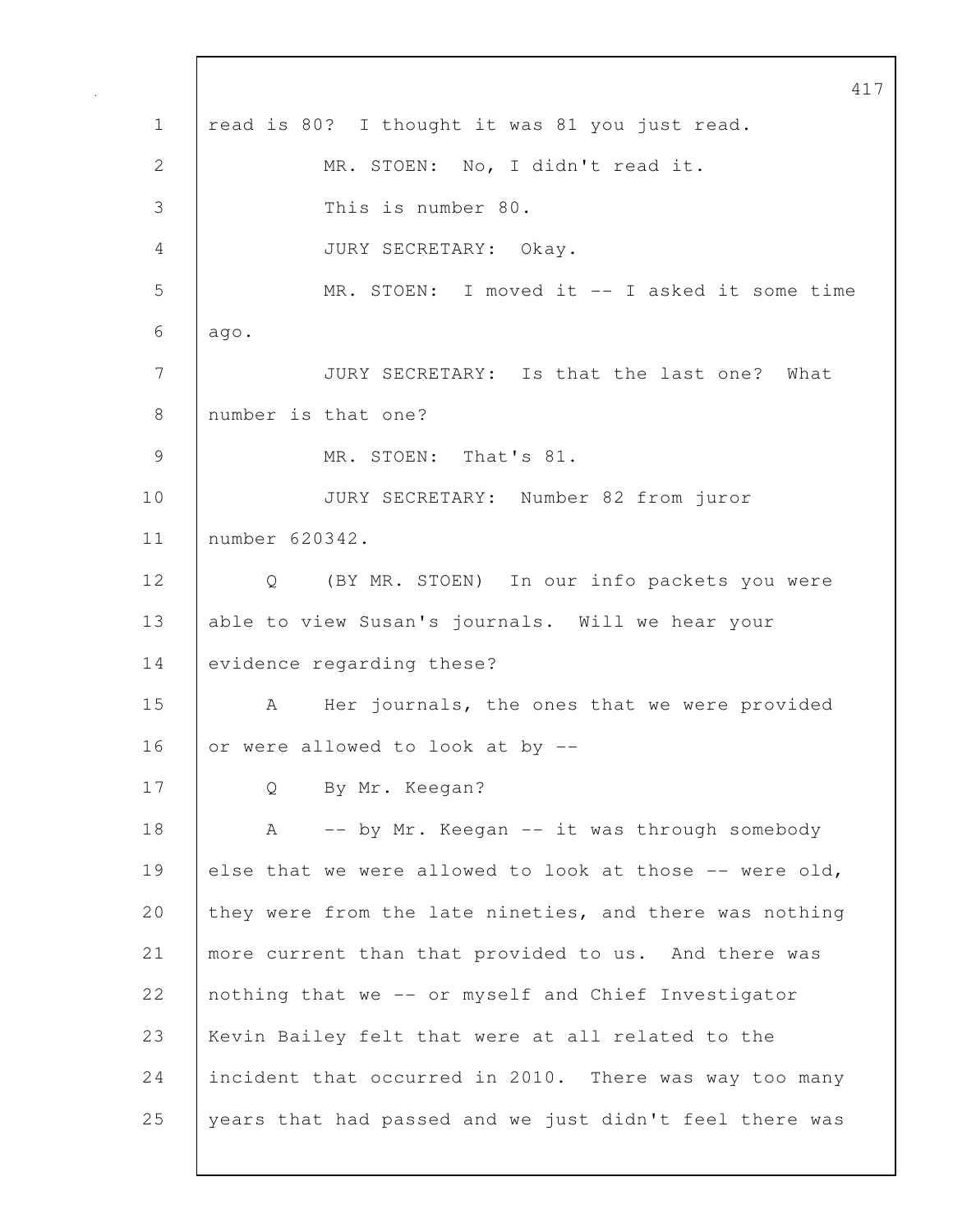418 1 | anything relevant at all to our case. 2 So we looked through them all, I believe there 3 were three or four diaries, and it just was not relevant 4 at all to this case. 5 MR. STOEN: I'll just simply state diaries 6 themselves are inadmissible; the overview is admissible. 7 We will have Kevin Bailey to give his account as well. 8 Anything else? 9 Okay. Thanks again, Mr. Alvarado. 10 THE WITNESS: Let me know if anything else is 11 needed. 12 | MR. STOEN: Okay. Ladies and gentlemen, 13 | sometimes it's hard for us to know how long a witness is 14 going to take, and so we try probably to shorten it a 15 little bit so that nobody has to stay beyond 4:30, but 16 | obviously we're getting out a little early today. 17 | So we have Monday for sure. It could 18 terminate on Monday in terms of the evidence, but it may 19 go into Tuesday. We expect that the evidence on Monday 20 will be Mary Pierce, who you heard from, Kevin Bailey 21 talking pretty much about what Mr. Alvarado summarized 22 regarding the diaries, Norm Rosen, a mediator, and 23 hopefully Dr. Chapman, who is the third pathologist in 24 this case. So that's all I have today. 25 Yes, sir.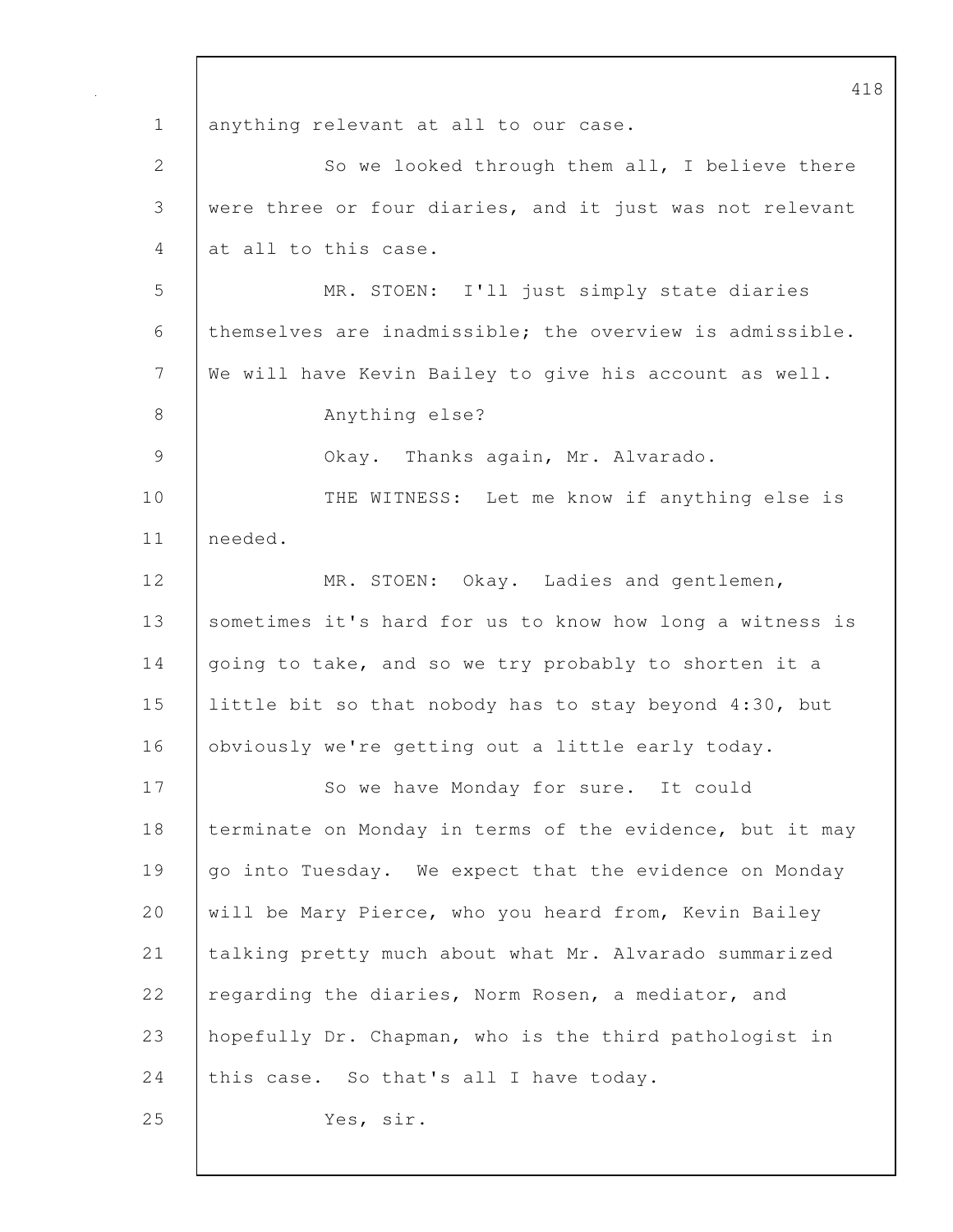419 1 | A JUROR: On one of my questions I asked who 2 the district attorney was at the time and who the 3 sheriff was just so I could put it in perspective, and I 4 didn't hear you read it. 5 MR. STOEN: I'm sorry, I apologize. 6 A JUROR: It wasn't this gentleman; it was the 7 previous investigator. 8 MR. STOEN: Okay. I apologize for missing 9 your question. The district attorney in November 2010 10 | was Meredith Lintott. 11 | A JUROR: Okay. 12 | MR. STOEN: And then in January David Eyster 13 took over. 14 | A JUROR: And the sheriff? 15 MR. STOEN: I believe the sheriff was Tom 16 Allman. I'm not sure. To be honest with you, I can't 17 remember. 18 | A JUROR: That's fine. 19 | MR. STOEN: I know Tony and I know Tom, but I 20 don't remember when the transition happened. 21 Anything else? 22 | A JUROR: Is there anyone we can talk to about 23 what prescriptions Susan had and who prescribed them? 24 MR. STOEN: That probably will not be coming 25 into this proceeding.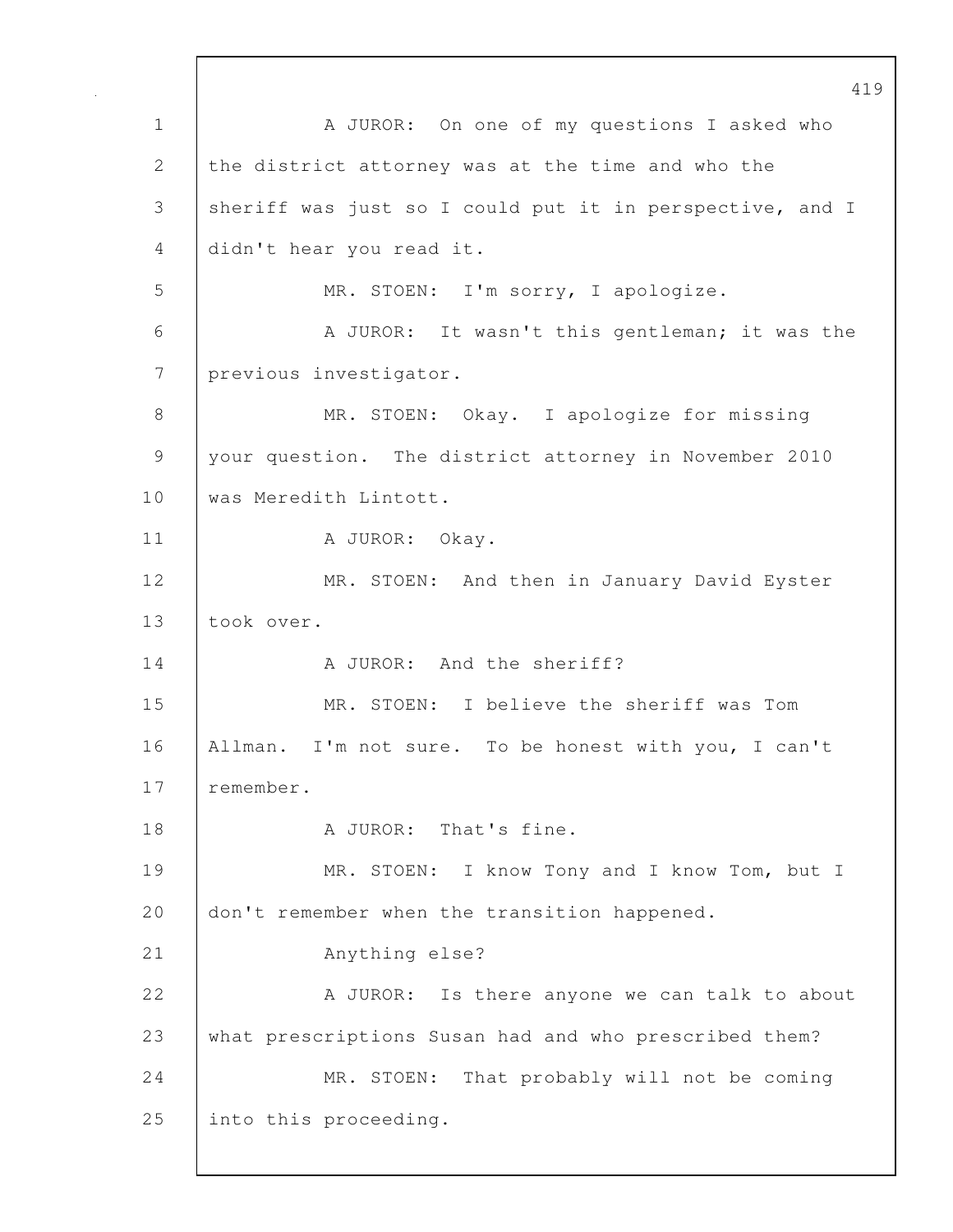420 1 A JUROR: And we're not going to hear from her 2 doctor? 3 MR. STOEN: All we have is Jackie Rainwater 4 talking to Lynne Coen, the physician, and that's going 5 to be the extent of the evidence in this proceeding. 6 A JUROR: Okay. 7 MR. STOEN: This proceeding doesn't present 8 everything possible, I just want you to know. It tries 9 to get to the most essential areas. 10 Anything else? 11 | A JUROR: Can any other parties be found at 12 | fault for this, you know, for like showing negligence? 13 MR. STOEN: That's not for me to say. I 14 cannot answer that. 15 | A JUROR: Okay. 16 MR. STOEN: You've heard a pretty forthright 17 set of circumstances. We're not here to judge any 18 agency. We're here to find out whether or not a crime 19 was committed and who committed it. That's what our 20 purpose is. We're not here for any other purpose for 21 | this proceeding. 22 So thank you all for showing up. 23 JURY FOREPERSON: I'm supposed to read the 24 secrecy. 25 MR. STOEN: Yes.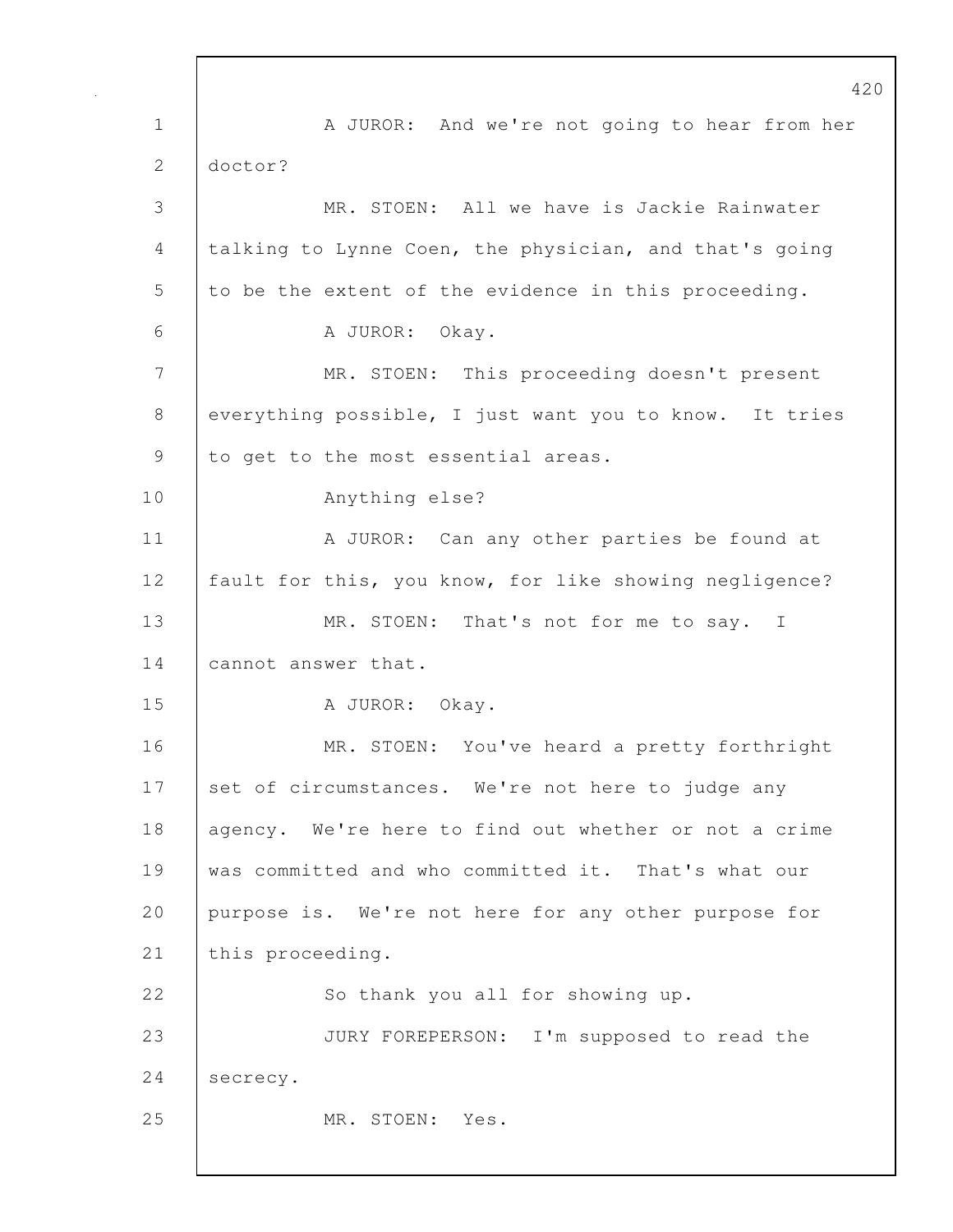1 JURY FOREPERSON: You are admonished that you 2 are not to form or express any opinions about this case 3 or discuss it among yourselves until the grand jury 4 receives the case for deliberation. In addition, no 5 investigation or inspection of any evidence should be 6 conducted without the permission of the foreperson and 7 on advice of the deputy district attorney. A violation 8 of this could result in a charge of contempt against a 9 grand juror who investigates or views any matters with 10 | regard to this case without the entire body of the grand 11 | jury and in violation of this admonition. 12 MR. STOEN: Thank you. And give the 13 admonition to everybody when they leave about not --14 JURY FOREPERSON: Please don't discuss this 15 with your peers or make any opinions and look on the 16 Internet. 17 | MR. STOEN: Or do any other searches. 18 **JURY FOREPERSON:** Or do any other searches. 19 | So Monday morning at 9:30. 20 MR. STOEN: We're off the record. 21 (Proceedings adjourned.)  $22$  - - -23 24 25

421